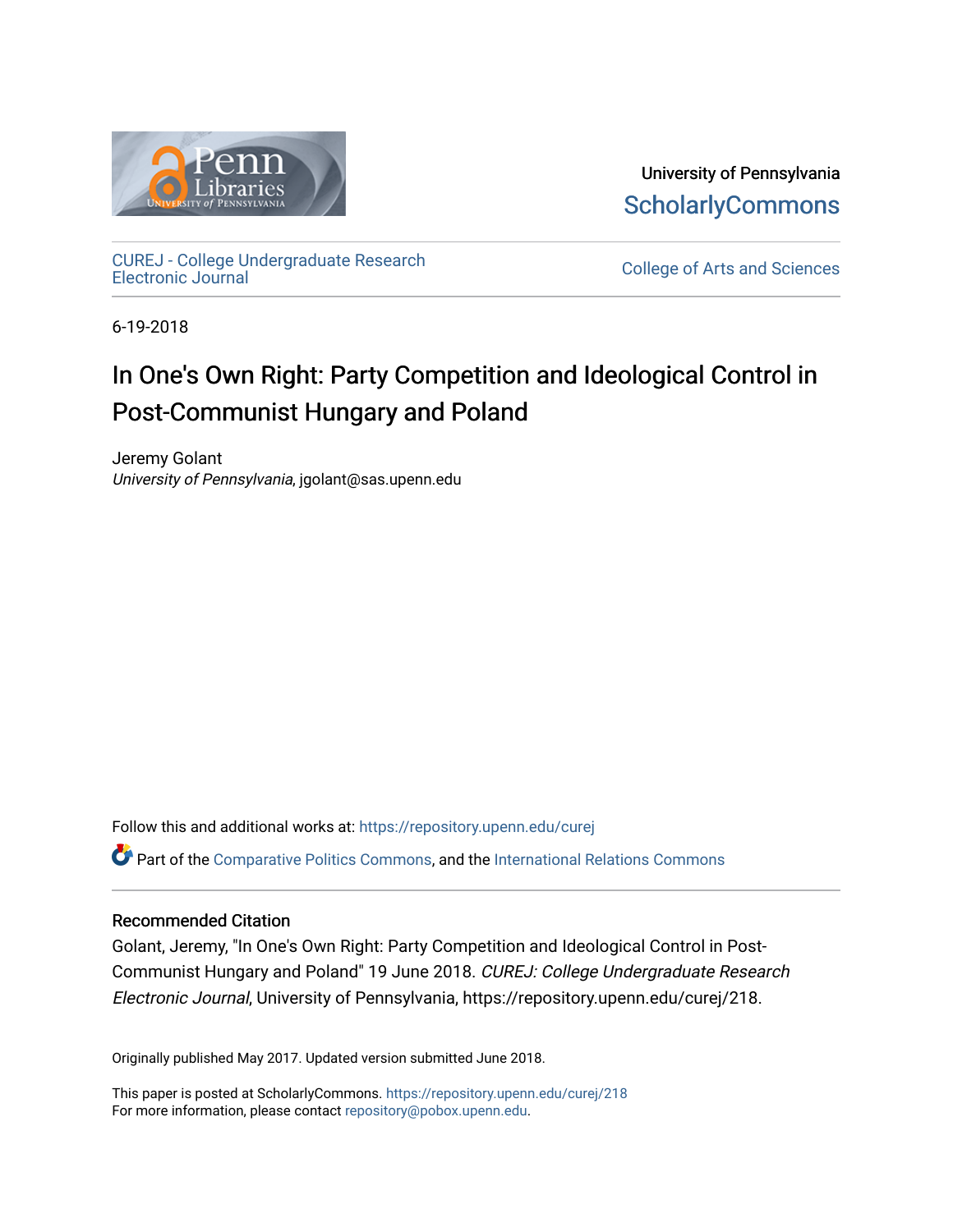## In One's Own Right: Party Competition and Ideological Control in Post-Communist Hungary and Poland

#### Abstract

In their 1997 paper "Are Transitions Transitory?", Milada Vachudova and Timothy Snyder predicted that the ethnically homogenous states of post-communist Central and Eastern Europe (CEE) would experience an uncomplicated democratic transition. In their formulation, three such states – Hungary, Poland, and the Czech Republic – would encounter success in this process as a result of three factors: their ethnic homogeneity, their relatively strong economies, and their successful breakages from communist rule. At once the scholars predicted that three other states, Romania, Bulgaria, and Slovakia, would fail to democratize, particularly because they were not characterized by these three factors. The key differentiating factor in the paper, and in turn what the three factors were expected to correlate with, was the degree of ethnic nationalism in each state's respective politics. By contrast, the situation in 2017 looks decidedly different. Hungary under Viktor Orbán has sunk to Romania- and Bulgaria- levels of democracy, and Poland's recent re-election of the populist Law and Justice (PiS) party seems to signal the emergence of an analogous trend in that state. Further, both of these parties have at once mobilized ethnic nationalist rhetoric in order to legitimize their own political ambitions. The aim of this paper, then, is to answer two questions relating to Vachudova and Snyder's 1997 formulations. The first question concerns why, contrary to the expectations of these scholars, Hungary and Poland have seen the emergence of ethnic nationalist politics. The second question concerns why Hungary, though seemingly identical to Poland in its initial democratic conditions, has seen the mobilization of ethnic nationalism to a far more extreme and anti-democratic degree.

#### Keywords

illiberal democracy, ethnic nationalism, European Union, post-communist, populism, right-wing, conservatism, nationalism studies, religion, Social Sciences, Politcal Science, Mitchell Orenstein, Orenstein, Mitchell

#### **Disciplines**

Comparative Politics | International Relations

#### Comments

Originally published May 2017. Updated version submitted June 2018.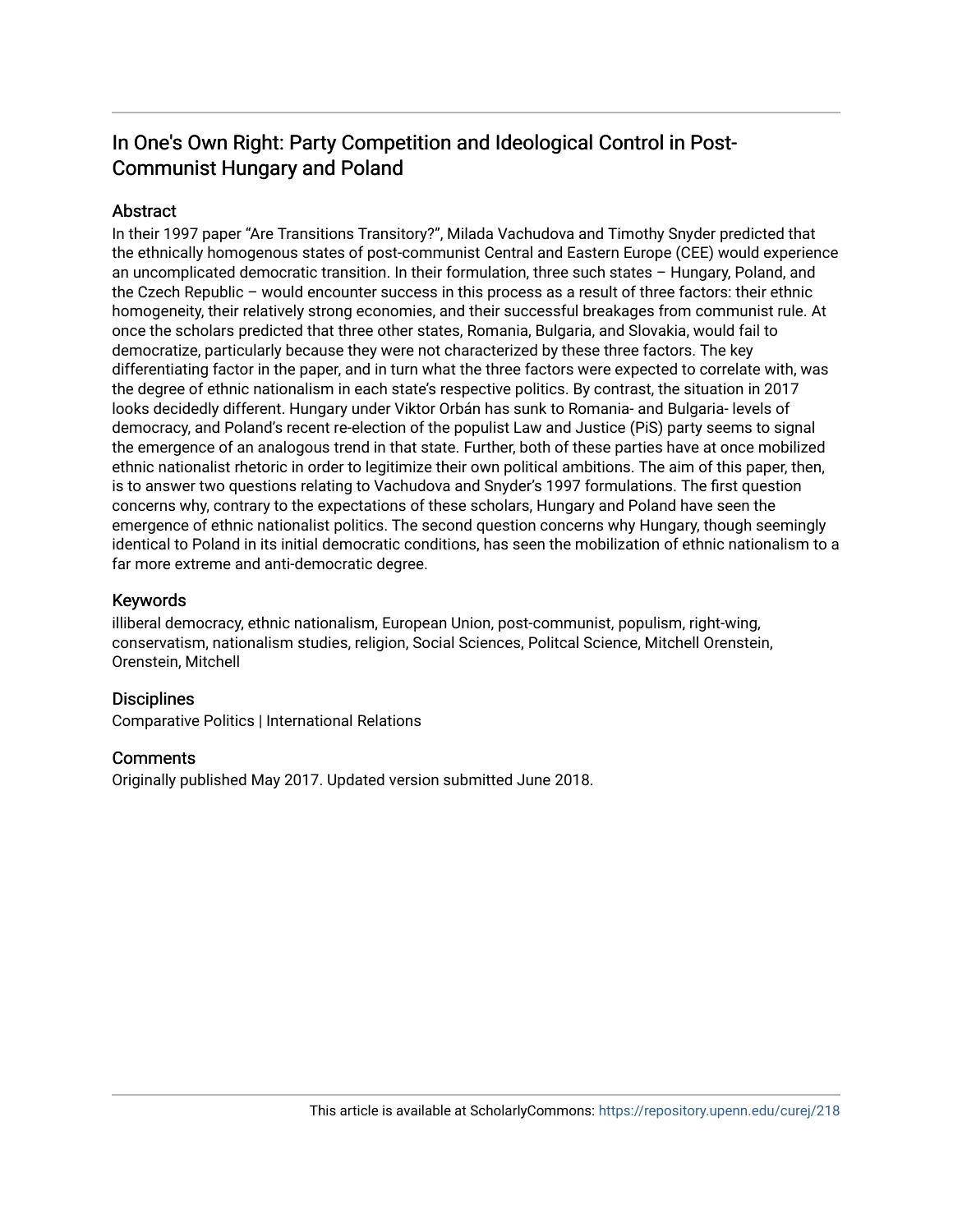# **In One's Own Right:**

## **Party Competition and Ideological Control in Post-Communist Hungary and Poland**

**By**

**Jeremy Golant**

*Advisor: Dr. Mitchell Orenstein*

**This thesis is submitted in fulfillment of** 

**Bachelor of Arts Degree Department of Political Science with Distinction College of Arts and Sciences University of Pennsylvania**

**March 28, 2017**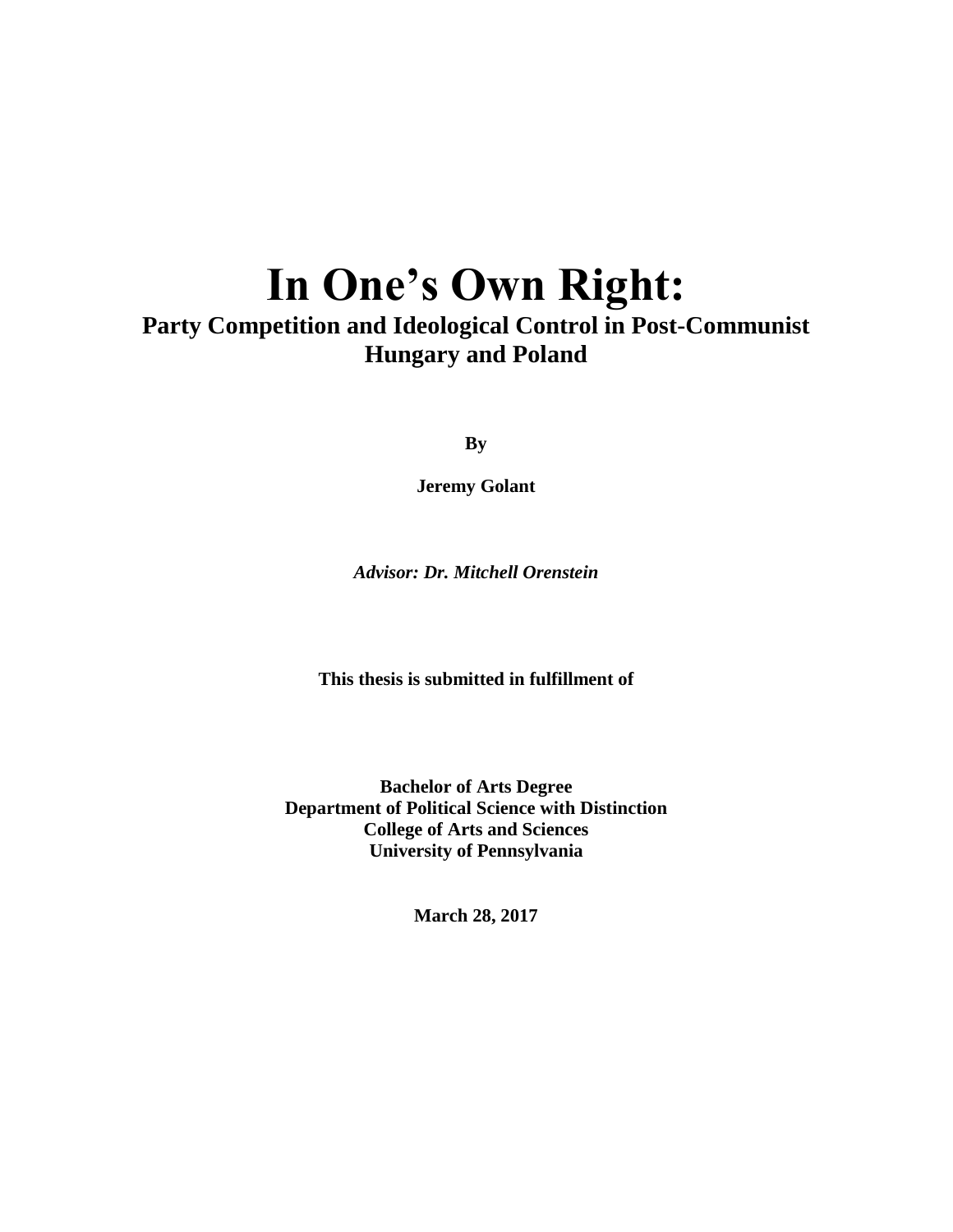#### **Abstract**

In their 1997 paper "Are Transitions Transitory?", Milada Vachudova and Timothy Snyder predicted that the ethnically homogenous states of post-communist Central and Eastern Europe (CEE) would experience an uncomplicated democratic transition. At once the scholars predicted that three other states, Romania, Bulgaria, and Slovakia, would fail to democratize, particularly because they were not characterized by these three factors. The key differentiating factor in the paper, and in turn what the three factors were expected to correlate with, was the degree of ethnic nationalism in each state's respective politics. By contrast, the situation in 2017 looks decidedly different. Hungary under Viktor Orbán has sunk to Romania- and Bulgaria- levels of democracy, and Poland's recent re-election of the populist Law and Justice (PiS) party seems to signal the emergence of an analogous trend in that state. Further, both of these parties have at once mobilized ethnic nationalist rhetoric in order to legitimize their own political ambitions. The aim of this paper, then, is to answer two questions relating to Vachudova and Snyder's 1997 formulations. The first question concerns why, contrary to the expectations of these scholars, Hungary and Poland have seen the emergence of ethnic nationalist politics. The second question concerns why Hungary, though seemingly identical to Poland in its initial democratic conditions, has seen the mobilization of ethnic nationalism to a far more extreme and anti-democratic degree.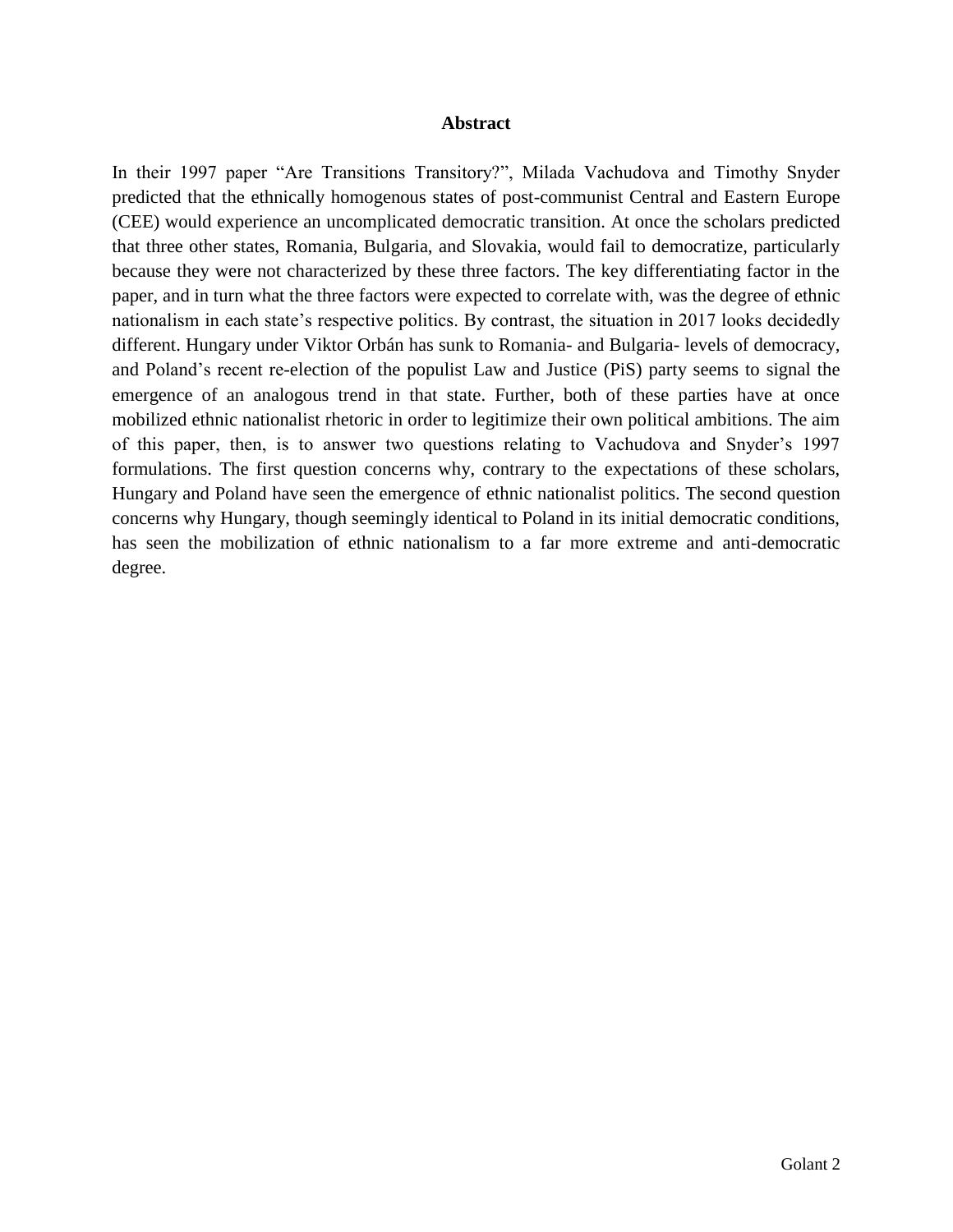#### **Acknowledgments**

*I owe thanks to my advisor, Professor Mitchell Orenstein, and to Professor Eileen Doherty-Sil, for their support and guidance during this seven-month process.*

*I owe thanks to my peers from the honors seminar, and to my brothers in Mask and Wig (Spencer and Tai chief among them), for their camaraderie and for their inimitable friendship.*

*I owe thanks to Julia, who disrupts the world's disorder just by virtue of her grace.*

*And I owe thanks to my parents, who chose to leave communism behind.*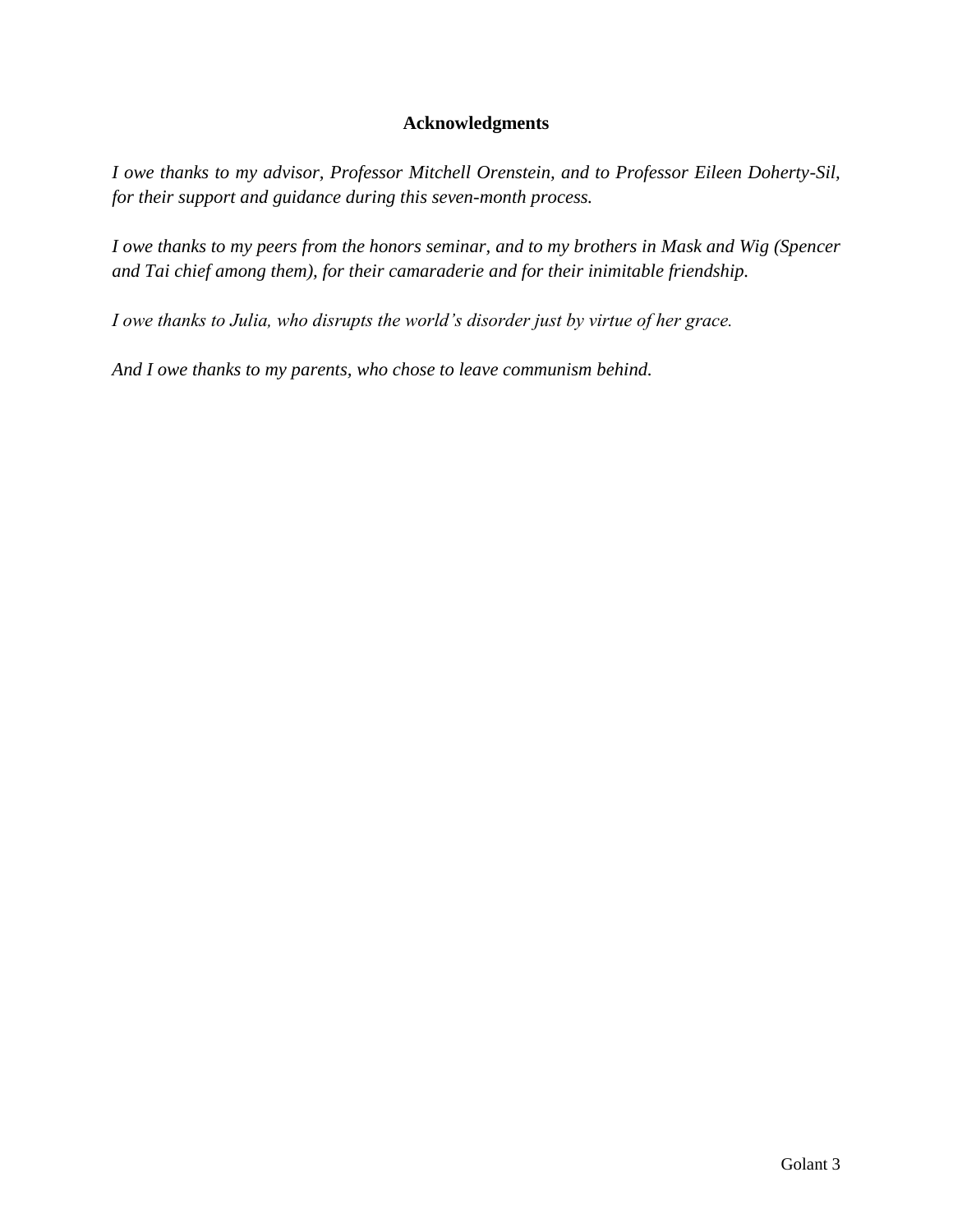*"You can never quarantine the past."*

*–Pavement, "Gold Soundz," 1994*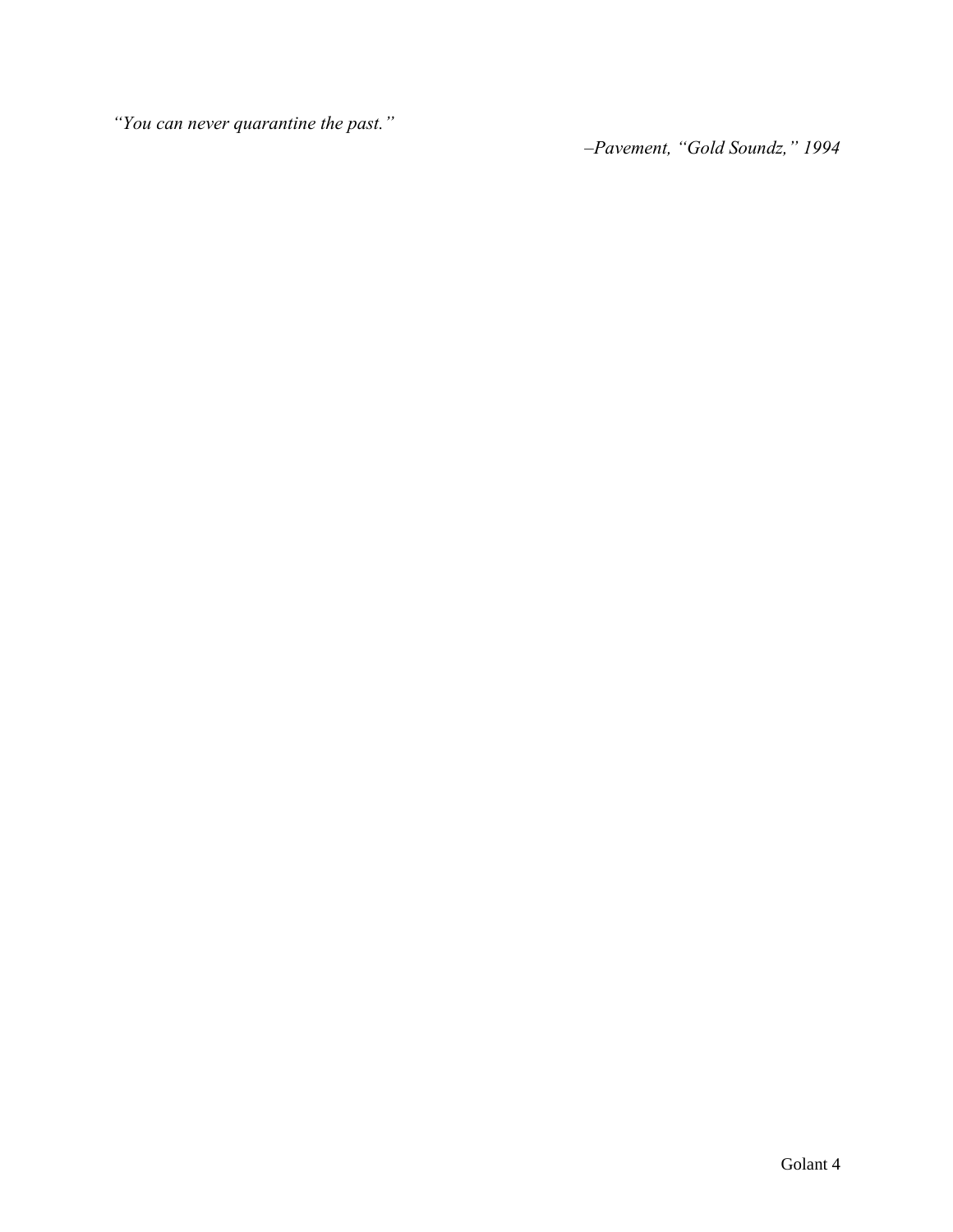| 2.1              |                                                                   |  |
|------------------|-------------------------------------------------------------------|--|
| 2.2              |                                                                   |  |
| 2.3              |                                                                   |  |
| 2.4              |                                                                   |  |
|                  |                                                                   |  |
| 3.1              |                                                                   |  |
| 3.2              |                                                                   |  |
| 3.2a             |                                                                   |  |
| 3.2 <sub>b</sub> |                                                                   |  |
| 3.3              |                                                                   |  |
|                  |                                                                   |  |
| 4.1              | Conservatism was the Viktor: the case of post-communist Hungary45 |  |
| 4.1a             |                                                                   |  |
| 4.1 <sub>b</sub> | 1998-2002: Orbán's consolidation of power during his first term53 |  |
| 4.1c             |                                                                   |  |
| 4.1 <sub>d</sub> | 2010-present: The crystallization of Orbán's consolidation and    |  |
|                  |                                                                   |  |
|                  |                                                                   |  |
| 4.2a             | 1989-1997: Right-wing pluralism during Poland's early             |  |
| 4.2 <sub>b</sub> |                                                                   |  |
| 4.2c             |                                                                   |  |
| 4.2 <sub>d</sub> |                                                                   |  |
| 4.2e             |                                                                   |  |
| 4.3              | Comparing the cases, assessing the future of Polish democracy96   |  |
|                  |                                                                   |  |

### **Table of Contents**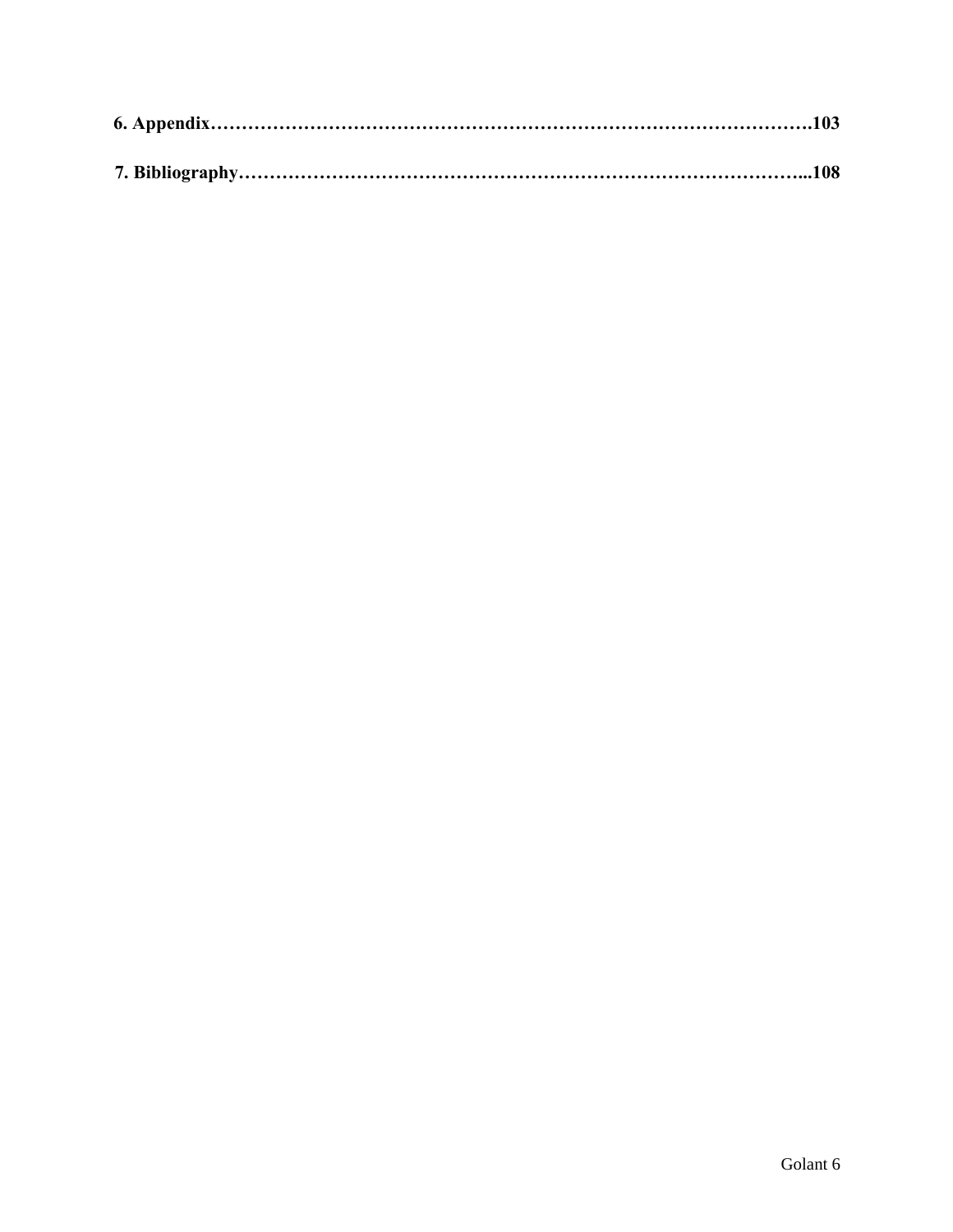#### **1. Introduction**

In their 1997 paper "Are Transitions Transitory?", Milada Vachudova and Timothy Snyder predicted that the ethnically homogenous states of post-communist Central and Eastern Europe (CEE) would experience an uncomplicated democratic transition.<sup>1</sup> In their formulation, three such states – Hungary, Poland, and the Czech Republic – would encounter success in this process as a result of three factors: their ethnic homogeneity, their relatively strong economies, and their successful breakages from communist rule.<sup>2</sup> By contrast, the scholars predicted that three other states, Romania, Bulgaria, and Slovakia, would fail to democratize particularly because they were not characterized by these three factors.<sup>3</sup> The key differentiating factor in the paper, and in turn what the three factors were expected to correlate with, was the degree of ethnic nationalism in each state's respective politics.<sup>4</sup>

By contrast, the situation in 2017 looks decidedly different. Hungary, for one, has become recognized during the tenure of Prime Minister Viktor Orbán and his party, Fidesz, for its rejection of liberal democracy in favor of Putin- or Erdogan-style governance.<sup>5</sup> And more recently, Poland has re-elected the populist Law and Justice party, whose incumbency has already resulted in censure from the European Union (EU) over its unlawful actions in relation to Poland's constitutional tribunal, among other anti-democratic moves.<sup>6</sup> Further, as we will see, both of these parties have at once mobilized ethnic nationalist rhetoric in order to legitimize their own political ambitions. As such the dual cases of Hungary and Poland appear to controvert

<sup>1</sup> Milada Anna Vachudova and Timothy Snyder, "Are Transitions Transitory? Two Types of Political Change in Eastern Europe Since 1989", *East European Politics and Societies* 11, no. 1 (Winter 1997): 2.

<sup>2</sup> Vachudova and Snyder, "Are Transitions Transitory?", 2-3.

<sup>3</sup> Vachudova and Snyder, "Are Transitions Transitory?", 3.

<sup>4</sup> Vachudova and Snyder, "Are Transitions Transitory?", 2.

<sup>5</sup> Zoltan Simon, "Orban Says He Seeks to End Liberal Democracy in Hungary," *Bloomberg* (New York), July 28, 2014.

<sup>6</sup> "Safeguarding democratic rule within the EU," *The Economist* (London, UK), May 23, 2017.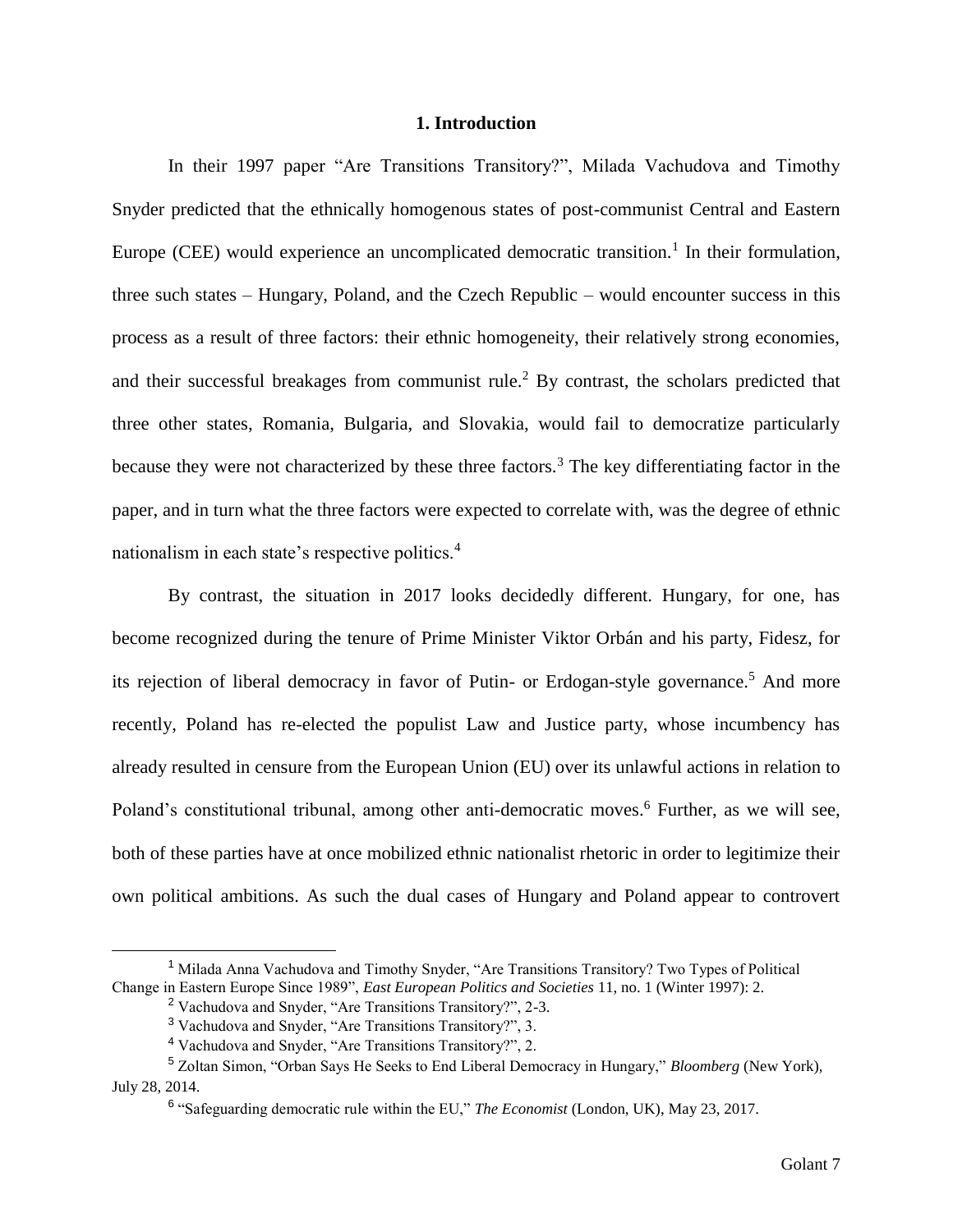entirely Vachudova and Snyder's 1997 expectations, both as pertains to the deteriorating conditions of their democracies, and relatedly, the mobilization of ethnic nationalist rhetoric therein.

The aim of this paper, then, is to answer two questions relating to Vachudova and Snyder's 1997 formulations. The first question concerns why, contrary to the expectations of Vachudova and Snyder, Hungary and Poland have seen the emergence of ethnic nationalist politics. The second question concerns why Hungary, though seemingly identical to Poland, has seen the mobilization of ethnic nationalism to a far more extreme and anti-democratic degree than Poland has.

This thesis will proceed in three main chapters. In the next chapter I will review the literature on the nature of nationalism in CEE. This investigation will reveal two main errors in the formulations of Vachudova and Snyder, which in turn will help to organize the rest of this paper's argument. Namely the review of the literature suggests first that Vachudova and Snyder overplayed the influence of the aforementioned factors in anticipating the development of ethnic nationalism. By contrast, the scholars failed to anticipate that nationalism is a much deeper and more historically-rooted phenomenon for post-communist CEE on the whole. Accordingly, section 3.1 will respond to the historical motivations for ethnic nationalism in post-communist CEE, particularly as aggravated by the experience of communism after the Second World War. Section 3.2 will respond to the specific historical motivations for Hungarian and Polish nationalism, in order both to respond to Vachudova and Snyder's incomplete formulations, and in turn to give necessary context for subsequent political developments in each state. Section 3.3 will affirm Vachudova and Snyder's categorization of Hungary and Poland as politically similar, but will do so with a sensitivity to underlying historical trends within the region on the whole.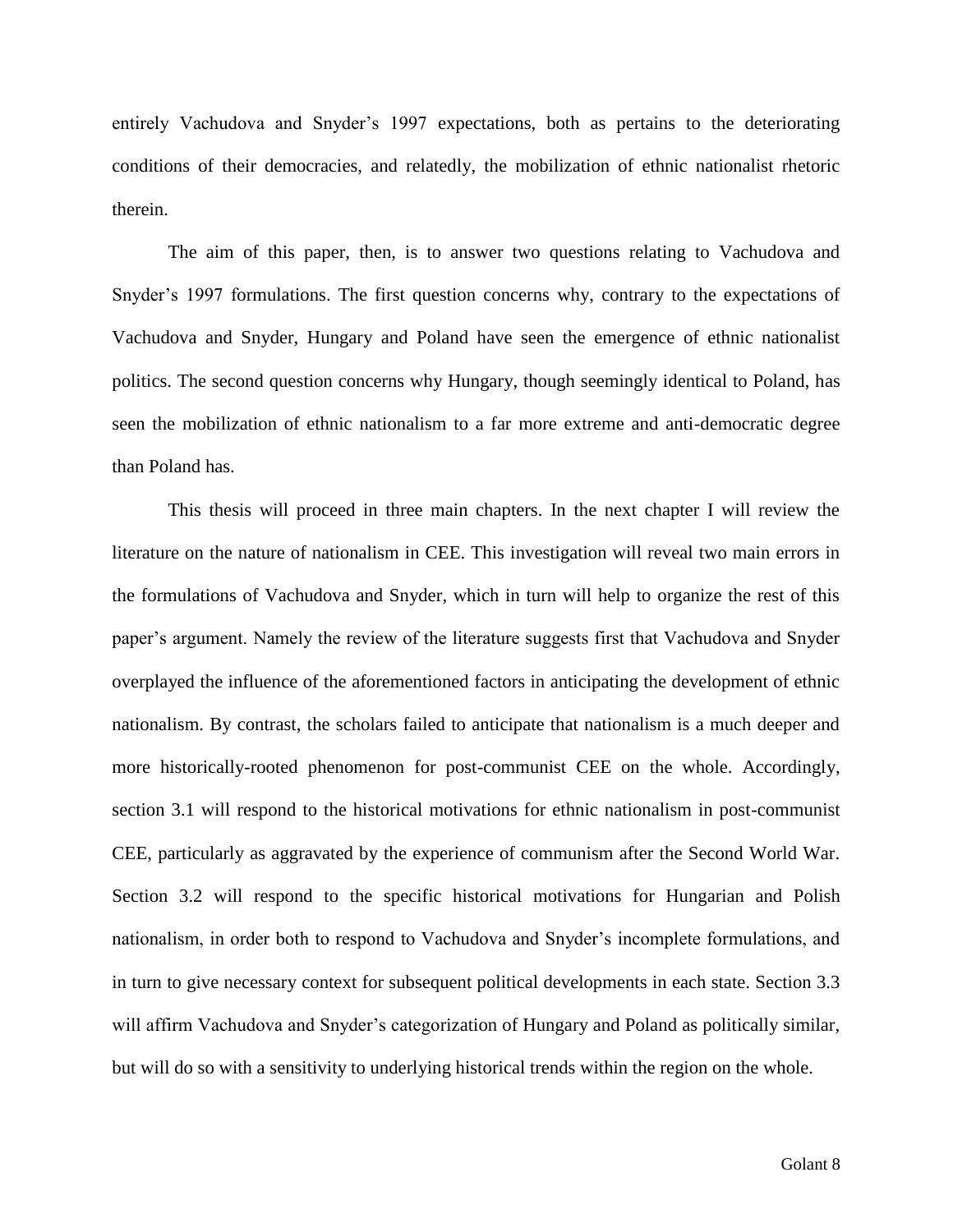As such, Vachudova and Snyder's second error had to do with their overly conflating the development of ethnic nationalism with anti-democratic trends in post-communist states (though, given their formulations, these claims failed even to extend to Hungary or Poland). That is, while the findings from section 3 will show that the ethnic nationalist traditions of Hungary and Poland are on the whole rather similar, their distinct courses in the post-communist period suggest the importance of another factor in linking ethnic nationalism to anti-democratic trends in these two states. In the view of this paper, the variable that best helps to explain this is the degree of pluralism in each country's respective right (i.e., the diversity of each given state's conservative element). As such, in section 4 I will analyze the courses of Hungarian and Polish democratization to argue, essentially, that the greater prevalence of anti-democratic trends in the former was facilitated by a weaker degree of pluralism on the right. Section 5 will conclude and summarize the paper's findings in greater detail.

Altogether this paper affirms that ethnic nationalism is, as ever, an important factor in the politics of all post-communist CEE states (and given recent developments, for the West on the whole). In so doing this paper will reject Vachudova and Snyder's claim that ethnic nationalism is strictly a negative political force in itself. In fact, as the review of the literature will reveal, ethnic nationalism is at once a useful political tool in the post-communist space for moving past the legacy of communism. In turn, this paper argues that ethnic nationalism is only dangerous to the health of a state's democracy when it is coupled with a lack of competition on the right. This situation allows, as we will see in the case of Hungary, for one politician to mobilize ethnic nationalist sentiment in order to consolidate his own power and in so doing achieve antidemocratic ends.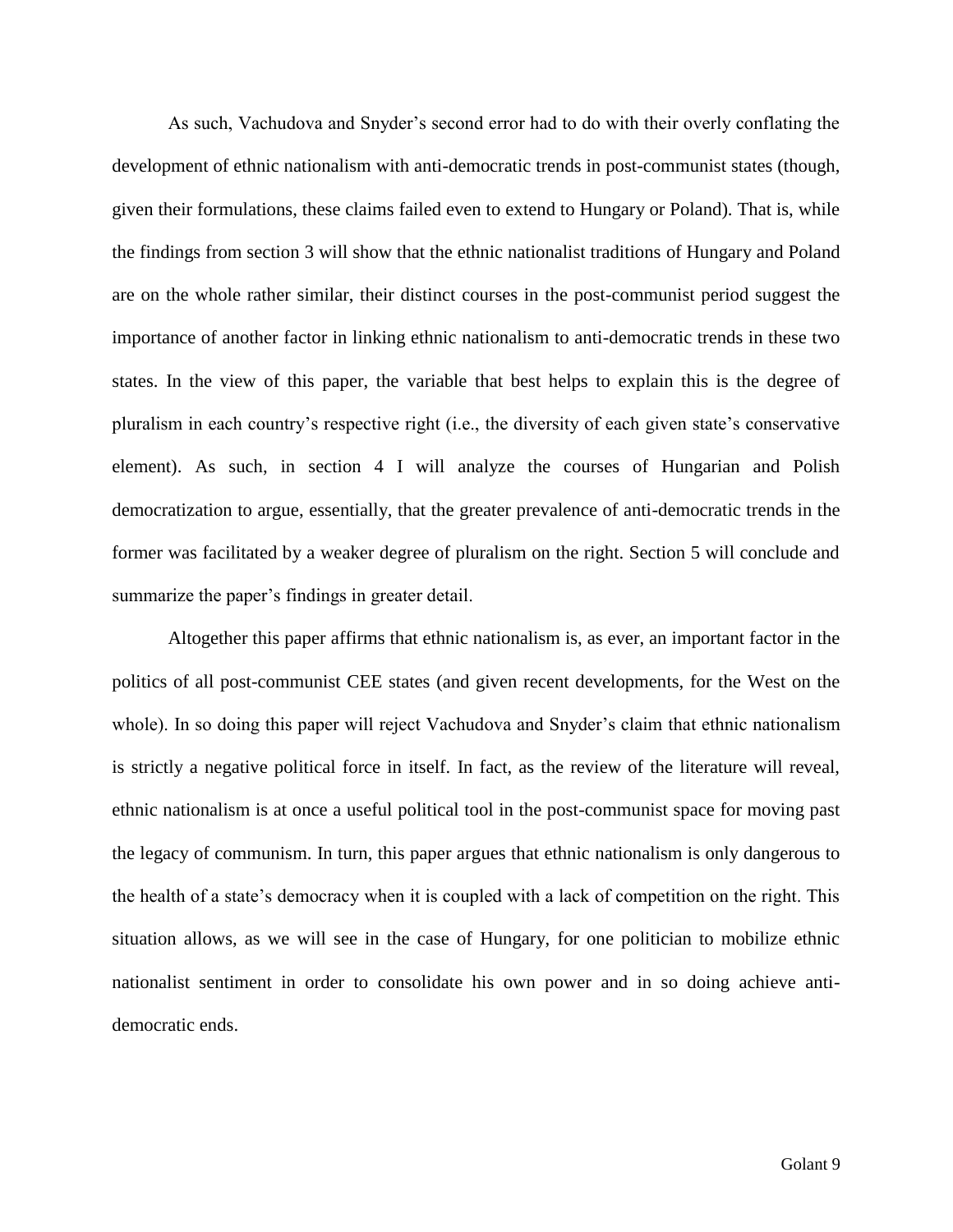#### **2. Literature review**

There exists a diversity of perspectives on the subject of nationalism in Central and Eastern Europe (CEE). In order to better understand the incomplete nature of Vachudova and Snyder's 1997 approach, it will be instructive to review some of the relevant literature on this subject. This will proceed in three parts: first by characterizing the more traditional 'fixed' view of CEE, next by presenting some scholarly refutations of this first view, and finally by synthesizing these competing views through some more contemporary accounts of the region. It is worth mentioning that this review of the literature is fitted to the formulations of Vachudova and Snyder and as such does not comment on the more general ideas of nationalism studies on the whole.

A discussion of these three sets of ideas will in turn give us the necessary tools to respond to Vachudova and Snyder's incomplete formulations. Generally the literature suggests their misunderstandings were twofold. First it suggests that the scholars overplayed the roles of superficial factors, ethnic homogeneity chief among them, in the development of ethnic nationalist sentiment in CEE. By contrast a review of the literature suggests that for the region on the whole, nationalism is a much deeper and more historically-rooted phenomenon than what Vachudova and Snyder anticipated. Second it suggests that Vachudova and Snyder overly conflated the degree to which this nationalist tradition would necessarily affect, one way or the other, democratic trends in these states. While this paper will only respond to the specific developments in Hungary and Poland, even a cursory overview of the politics of the region implies (as suggested in section 1) the need for a different, though related, variable in explaining the trends in CEE politics.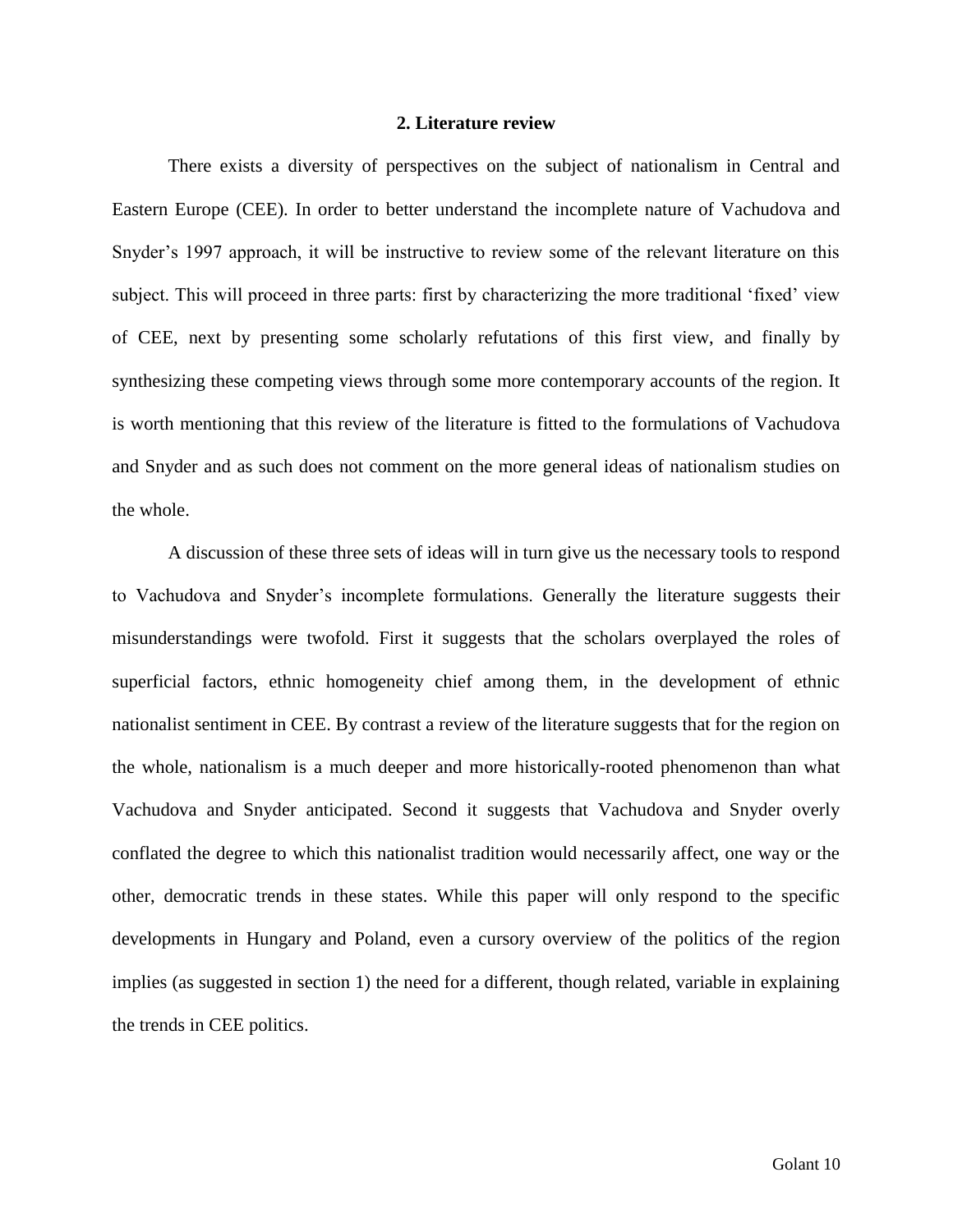#### *2.1. The 'fixed' view of nationalism*

One of the overarching schools of thought on CEE nationalism takes a general view of Europe that can best be described as Manichean. John Plamenatz offers one of the clearest articulations of this view in his 1989 essay "Two Types of Nationalism." Plamenatz takes the view of CEE nationalism as being motivated by an inherent attention to ethnic considerations.<sup>7</sup> By contrast Western European (WE) nationalism is animated by civic considerations.<sup>8</sup> Stefan Auer explains that for Plamenatz, and for the 'fixed' camp generally, the nationalism of CEE developed from the region's delayed historical development, and in turn presumes a kind of *ressentiment* which points to, as Auer argues, the superiority of the political traditions of the West.<sup>9</sup> Implicit in this assumption is that the differences between these nationalist traditions are fundamental and as such 'fixed.'

Another noteworthy voice from the 'fixed' camp is that of György Schöpflin, a Hungarian scholar and Minister of European Parliament (MEP) for Fidesz. Schöpflin offers a scathing criticism of what he holds to be Western scholarly inattention to the centrality of ethnic considerations within CEE nationalism. He characterizes these accounts, which will be discussed in section 2.2, as representing a "denial of [...] the ethnic underpinning of our plausibility structures."<sup>10</sup> Schöpflin submits that an accurate account of post-communist development, along with the role played by nationalism therein, would respond to such ethnic considerations rather than eschewing them in favor of civic, liberal democratic ideals.<sup>11</sup> Schöpflin's view reiterates the

<sup>&</sup>lt;sup>7</sup> John Gledhill, "The Power of Ethnic Nationalism: Foucault's Bio-power and the Development of Ethnic Nationalism in Eastern Europe," *National Identities* 7, no. 4 (2005): 350.

<sup>8</sup> Gledhill, "The Power of Ethnic Nationalism," 350.

<sup>9</sup> Stefan Auer, "Two Types of Nationalism in Europe?" *Russian and Euro-Asian Bulletin* 7, no. 12 (December 1997): 5-6.

<sup>10</sup> György Schöpflin, "Liberal Pluralism and Post-Communism," in *Can Liberal Pluralism be Exported?*, eds. Will Kymlicka and Magda Opalski (Oxford: Oxford University Press, 2001): 112.

<sup>11</sup> Schöpflin, "Liberal Pluralism and Post-Communism," 112.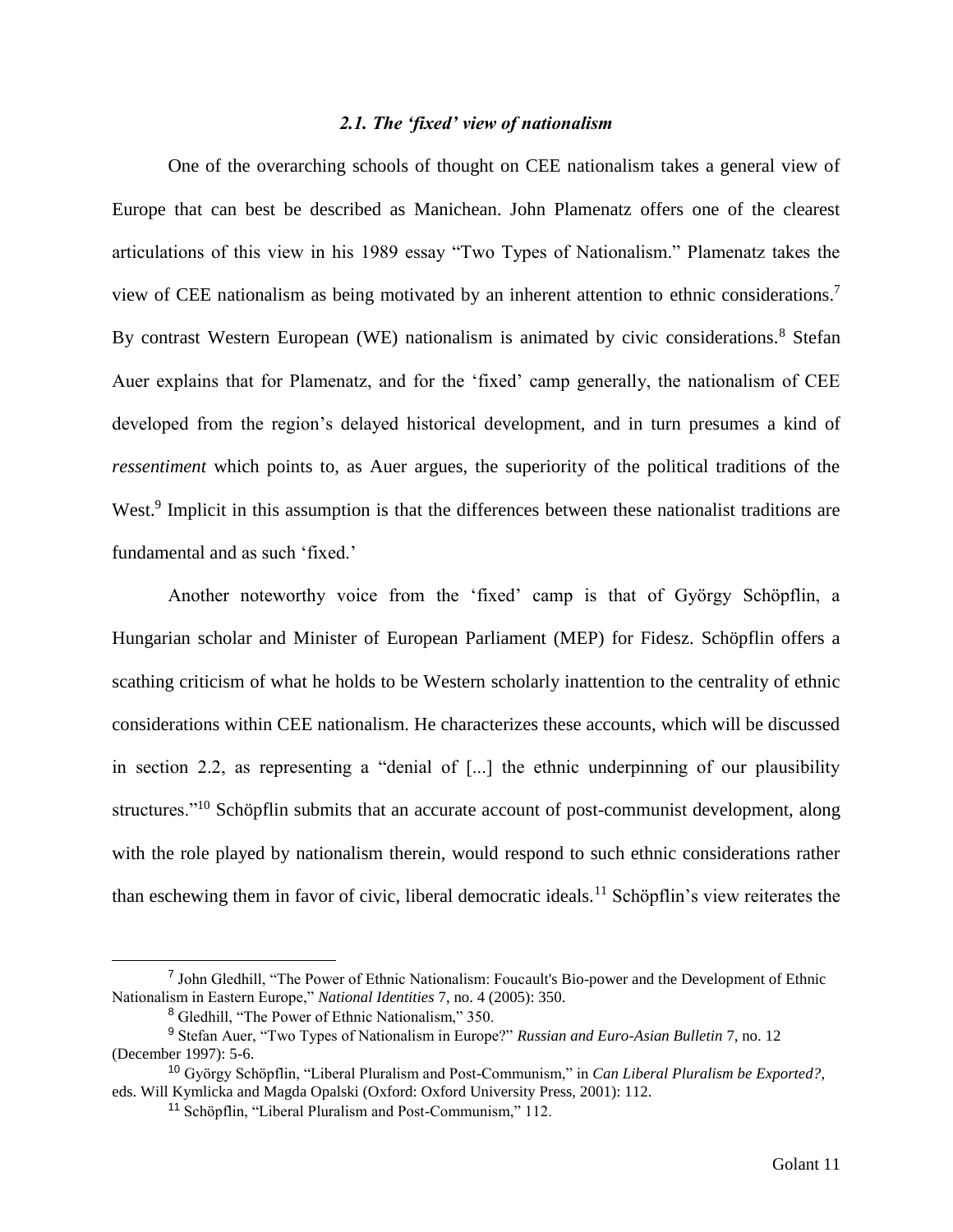point that CEE nationalism is at once inherently motivated by ethnic considerations and further that it is less mature than that of the West.<sup>12</sup>

The notion of 'fixed' nationalisms is also articulated by John Gledhill in his essay "The Power of Ethnic Nationalism." Here Gledhill argues that the nationalist traditions of CEE can be explained through Michel Foucault's notion of 'biopower' (i.e., the control of and use of human bodies for political ends).<sup>13</sup> Moreover, Gledhill emphasizes the importance of shared "cultural" bonds" such as language and religion within CEE societies for the region's in-group psychology.<sup>14</sup>As such for Gledhill nationalist ideas in CEE developed along familial lines, and this in turn explains the persistence of ethno-cultural traditions within those states (i.e., Schöpflin's "ethnic plausibility structures").

Moreover, Gledhill's ideas about CEE nationalism are animated by the intellectual tradition that came out of the German Enlightenment and Romantic periods.<sup>15</sup> He points to the contradictions between the ideas of Johann Gottfried Herder, the German Enlightenment figure known in part for his emphasis on the *volk* (ethnic people) with those of civically-minded thinkers like Jean-Jacques Rousseau and John Stuart Mill.<sup>16</sup> Gledhill claims that these differences had a real effect on the development of nationalism in CEE, writing:

> [The] fusion of the legitimating idea of an ethno-nation with the political unit of the state served to entrench and institutionalise the exclusionary ideas of ethnic nationalism in Eastern Europe. So, while some in Western Europe sought to actively aggregate the 'exotic' East, intellectual undercurrents flowing from the West served to undermine this project and so independent ethno-national identities and states developed in Eastern Europe.<sup>17</sup>

<sup>12</sup> Auer, "Two Types of Nationalism in Europe?" 1.

<sup>13</sup> Gledhill, "The Power of Ethnic Nationalism," 348.

<sup>&</sup>lt;sup>14</sup> Gledhill, "The Power of Ethnic Nationalism," 350.

<sup>15</sup> Gledhill, "The Power of Ethnic Nationalism," 348.

<sup>16</sup> Gledhill, "The Power of Ethnic Nationalism," 349.

<sup>17</sup> Gledhill, "The Power of Ethnic Nationalism," 366.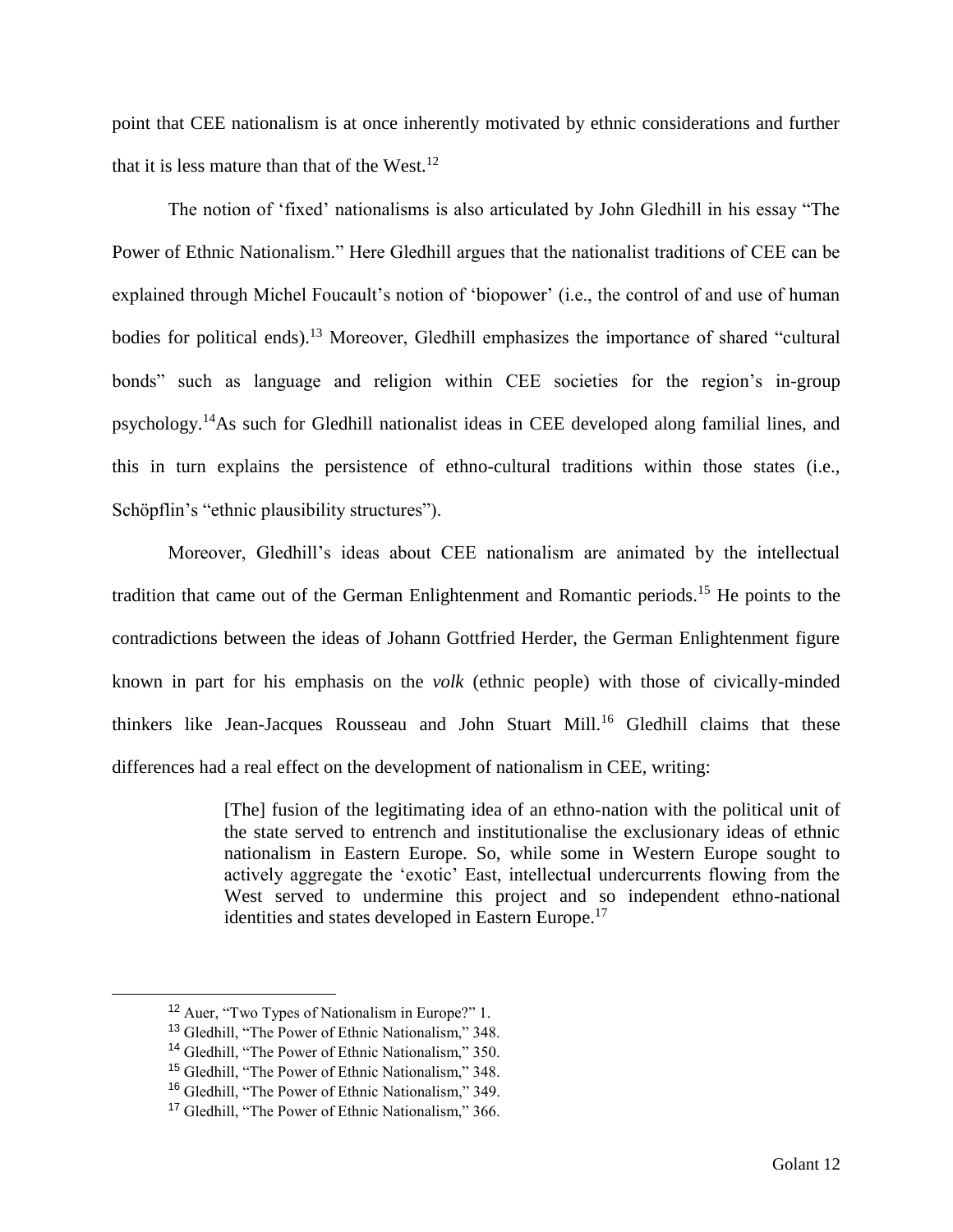Rogers Smith in turn offers an explanation of this perceived inattention by Western scholarship to ethno-cultural considerations. Smith argues that the absence of a theory of 'people-building' (that is, to match theories of state- and nation-building) in the Western intellectual tradition can be understood as a function of American and Western European political thought being predominantly concerned with questions of the individual against the rule of aristocracy as opposed to, for instance, matters of group identity.<sup>18</sup> Smith, though not a scholar of CEE nationalism in his own right, aptly communicates the differences between the intellectual traditions of CEE and WE and in turn provides further context to Gledhill's claim.

As suggested, the 'fixed' nationalist camp also takes evidence from the history of the CEE region. Lonnie Johnson for one points to the region's "peculiar, belated feudalism," which he describes as a "second serfdom" that emerged from the Thirty Years' War.<sup>19</sup> This in turn is believed to have stunted the economic growth of CEE, again animating the notion of the region's inferiority to the West.<sup>20</sup> Johnson explains further that the developments of the (British) Industrial Revolution, along with the political developments of the French Revolution had a diminished effect on the nations of CEE and as such further exacerbated the differences in development between these so-called two halves of Europe.<sup>21</sup> While Johnson, like Smith, is not a scholar of CEE nationalism outright, his historical account helps explain the qualitative differences motivating the view of CEE nationalism as tied to its history.

<sup>18</sup> Rogers M. Smith, *Stories of Peoplehood: The Politics and Morals of Political Membership* (New York: Cambridge University Press, 2003): 9.

<sup>19</sup> Lonnie R. Johnson, *Central Europe: Enemies, Neighbors, Friends* (Oxford, Oxford University Press, 2010): 90.

<sup>20</sup> Johnson, *Central Europe: Enemies, Neighbors, Friends*, 90.

<sup>21</sup> Johnson, *Central Europe: Enemies, Neighbors, Friends*, 92.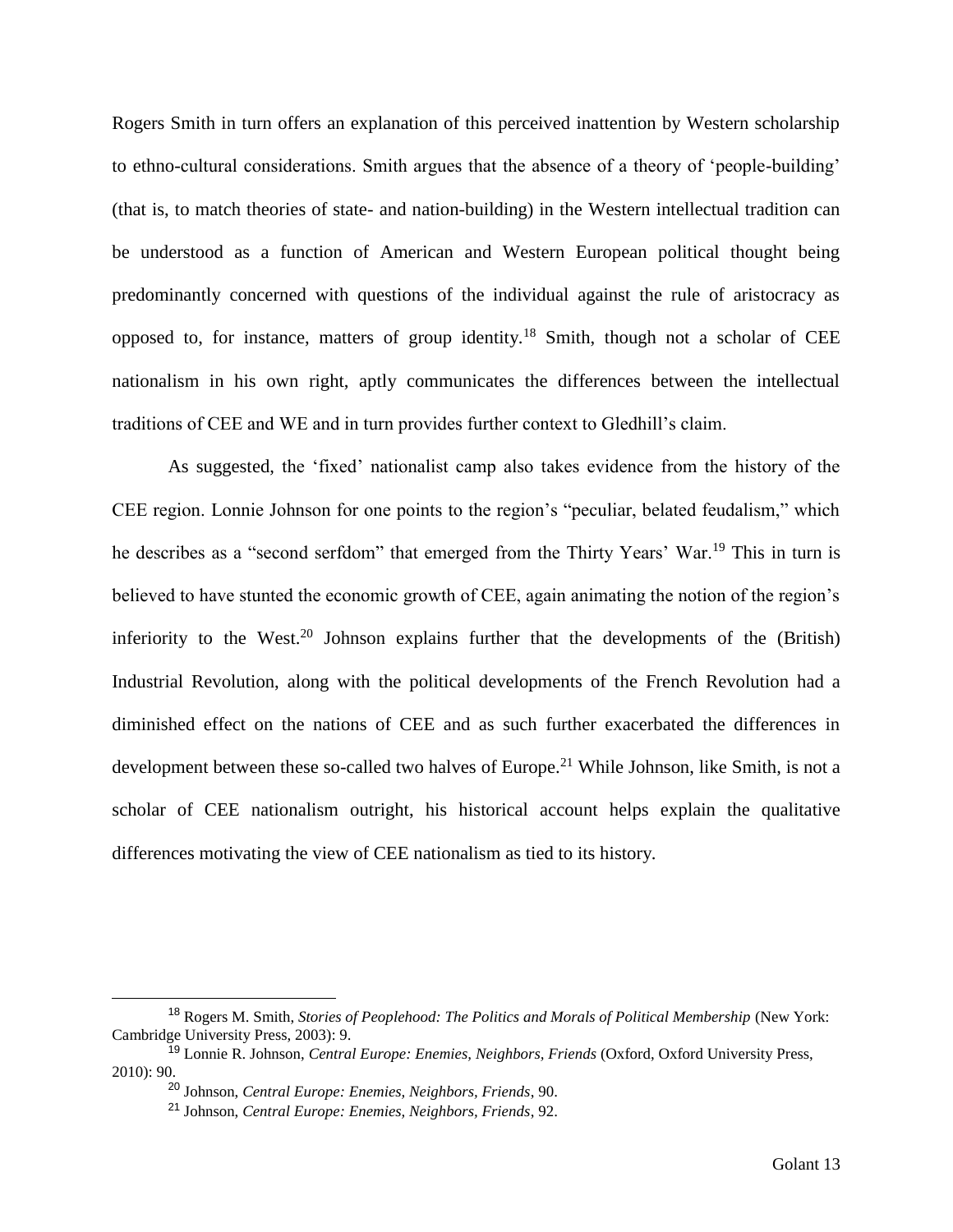#### *2.2. Rejoinders to the 'fixed' view*

In contrast to the 'fixed' view of CEE nationalism, there exists a substantive literature that pushes back on the notion of CEE nationalism as being inexorably inferior to that of the West. While it is difficult to ascribe one overarching label to this set of views, they are all in agreement that the notion of CEE nationalism as 'fixed' is irrelevant, either for reasons of historical inaccuracy, lack of insight into contemporary politics, or otherwise.

To begin, one of Gledhill's most ardent critics is Will Kymlicka, who argues that a number of contemporary liberal democracies (e.g., France, Britain, and the United States) have pursued illiberal, undemocratic, and ethnically-motivated policies of assimilation toward their minority populations.<sup>22</sup> Kymlicka claims that while these democracies have in the modern day embraced, or perhaps evolved toward, civic versions of their nationalist traditions, they nonetheless must grapple with their attempts at constructing overarching nations instead of recognizing the autonomy of their minority populations.<sup>23</sup> The tragic histories of American slavery or British and French imperialism, for instance, can hardly be said to have been motivated by civic considerations, Kymlicka argues. As such Western political history, or political history on the whole, has been motivated by ethnicity, and it is disingenuous to overemphasize the existence of this trend in CEE.

Further, a number of scholars reject 'fixed' views of CEE nationalism along practical lines. Kataryna Wolczuk and Galina Yemelianova argue that the tendency by Western academics to think in overly general terms about CEE nationalism during the region's early post-communist democratization had subsequent implications on the policies of international organizations like

<sup>22</sup> Will Kymlicka, "Western Political Theory and Ethnic Relations in Eastern Europe," in *Can Liberal Pluralism be Exported?*, eds. Will Kymlicka and Magda Opalski (Oxford: Oxford University Press, 2001): 25-26.

<sup>&</sup>lt;sup>23</sup> Kymlicka, "Western Political Theory and Ethnic Relations in Eastern Europe," 25-26.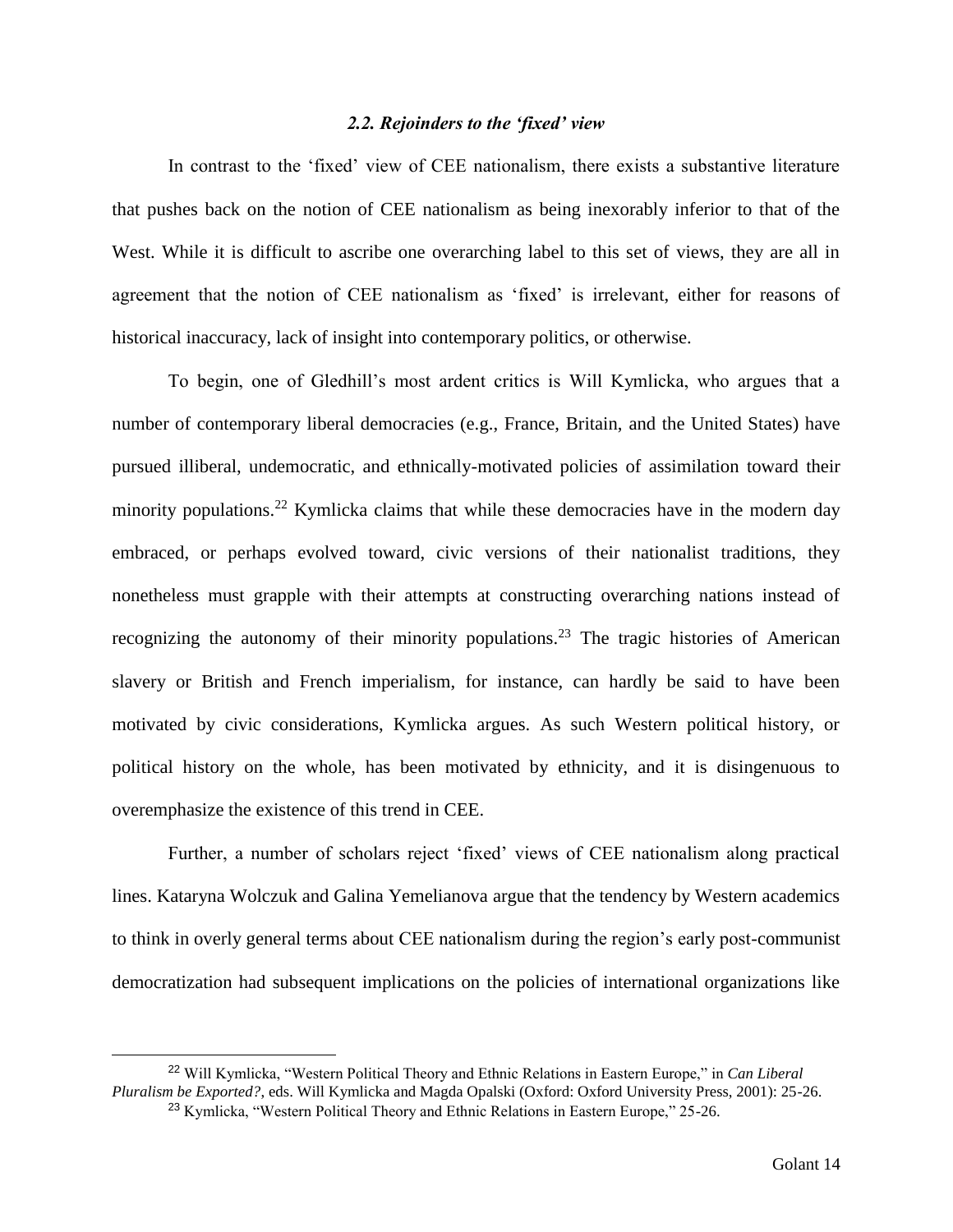the EU. $^{24}$  And Auer responds specifically to the differentiation of nationalisms between the various parts of CEE. He draws attention to the fact that by extension of the 'fixed' view, the states of Central Europe were seen as better disposed to Western ideals of nationalism than their Eastern counterparts, which in turn lent itself to its own form of nationalist mythmaking about the region.<sup>25</sup> Auer explains that 'fixed' accounts of Central Europe as being less backwards than Eastern Europe had the paradoxical effect of delegitimizing the democratic progress of the latter, in turn fostering a 'superiority complex' that undermined liberal values.<sup>26</sup>

Finally, in stark contrast to the view of CEE nationalism as 'fixed' is the school of thought that advocates for an evolution away from ethno-cultural considerations entirely. Thinkers associated with this set of ideas include Jan-Werner Mueller, most famously for his notion of constitutional patriotism,  $27$  as well as Jürgen Habermas for his prolific account of postnational citizenship.<sup>28</sup> This set of ideas, which for its part fits into the civic nationalist or perhaps post-national aspirations of the EU, is surely a desirable framework of ends for democratic citizenship. It is worth noting that this set of ideas developed in relation to the intellectual climate of the immediate post-Cold War period (i.e., the end of a non-ethnic political struggle). However it seems given contemporary Western political developments that this view is ahead of its time, or at least out of fashion presently.

<sup>&</sup>lt;sup>24</sup> Kataryna Wolczuk and Galina Yemelianova, "When the East Meets the West: Exploring Ethnic Diversity in Eastern Europe," *Nationalities Papers* 36, no. 2 (2008): 184.

<sup>25</sup> Stefan Auer, *Liberal Nationalism in Central Europe* (London: RoutledgeCourzon, 2004): 21.

<sup>26</sup> Auer, *Liberal Nationalism in Central Europe*, 21.

<sup>27</sup> Jan-Werner Mueller, *Constitutional Patriotism* (Princeton: Princeton University Press, 2007).

<sup>28</sup> Klaus-Gerd Giesen, "The Post-National Constellation: Habermas and the 'Second Modernity," *Res Publica* 10 (2004): 1-13.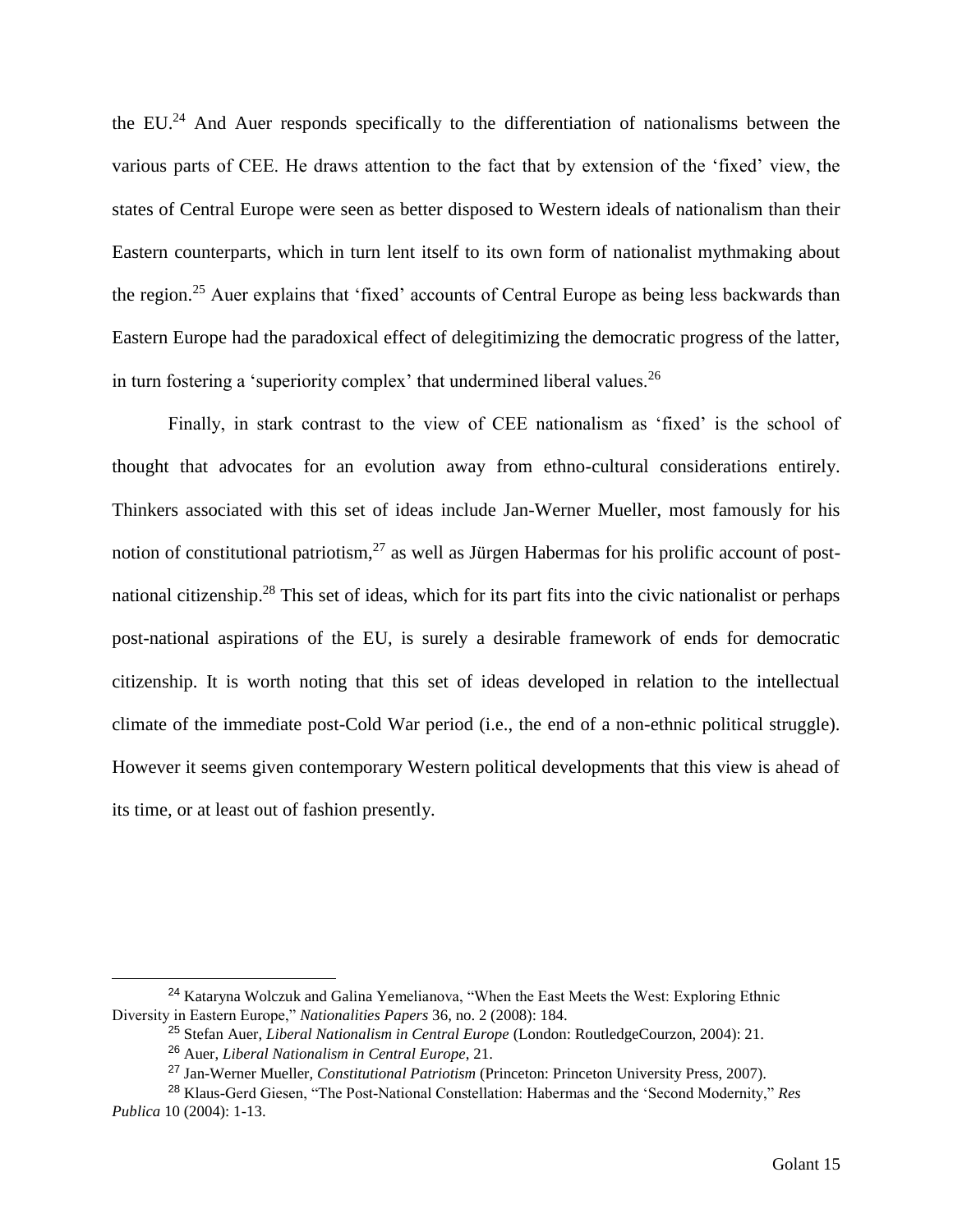#### *2.3. Synthesizing the views*

In addition to these competing sets of views is a third group that points to a synthesis. This group contains a number of contemporary accounts of CEE, which look at the specific motivating factors for the region's nationalist traditions along with the ends to which they have been deployed. This set of ideas in turn points us to a number of useful conclusions in responding to Vachudova and Snyder.

Scholars in this third group agree with the 'fixed' claim that the CEE nationalist tradition is motivated by unique historical factors. However this group rejects that these historical factors are necessarily and inexorably related to WE nationalism. Instead they argue that the nationalist traditions of CEE have little in common with those of WE, and that this in turn suggests that they should be examined as one distinct, collective unit. To begin, Klaus von Beyme points to the persistence of irredentist politics among CEE states as a problem that is persistent within and unique to this region's politics.<sup>29</sup> Further, André Gerrits warns against conflating CEE nationalism with that of WE given their different applications in the regions' respective politics. He argues that in CEE nationalism is used by elites as a means to consolidate power while presenting an alternative ideology to communism, whereas in the West it is predominantly used as a response to globalization and immigration.<sup>30</sup> Sarah Cramsey and Jason Wittenberg argue that the nationalisms of CEE and WE are further distinguished by their experiences with imperialism. They demonstrate that while WE empires sought to integrate various kinds of minorities, those of CEE did not develop nearly as coherent or aggressive such policies.<sup>31</sup> Taken together all of these arguments point to a careful longer-view consideration of the nationalist

<sup>29</sup> Klaus von Beyme, *Transition to Democracy in Eastern Europe* (New York: St. Martin's Press, 1996): 51.

<sup>30</sup> André Gerrits, *Nationalism in Europe Since 1945* (New York: St. Martin's Press, 2016): 135-136.

<sup>&</sup>lt;sup>31</sup> Sarah Cramsey and Jason Wittenberg, "Timing Is Everything: Changing Norms of Minority Rights and the Making of a Polish Nation-State," *Comparative Political Studies* 49, no. 11 (2016): 1484.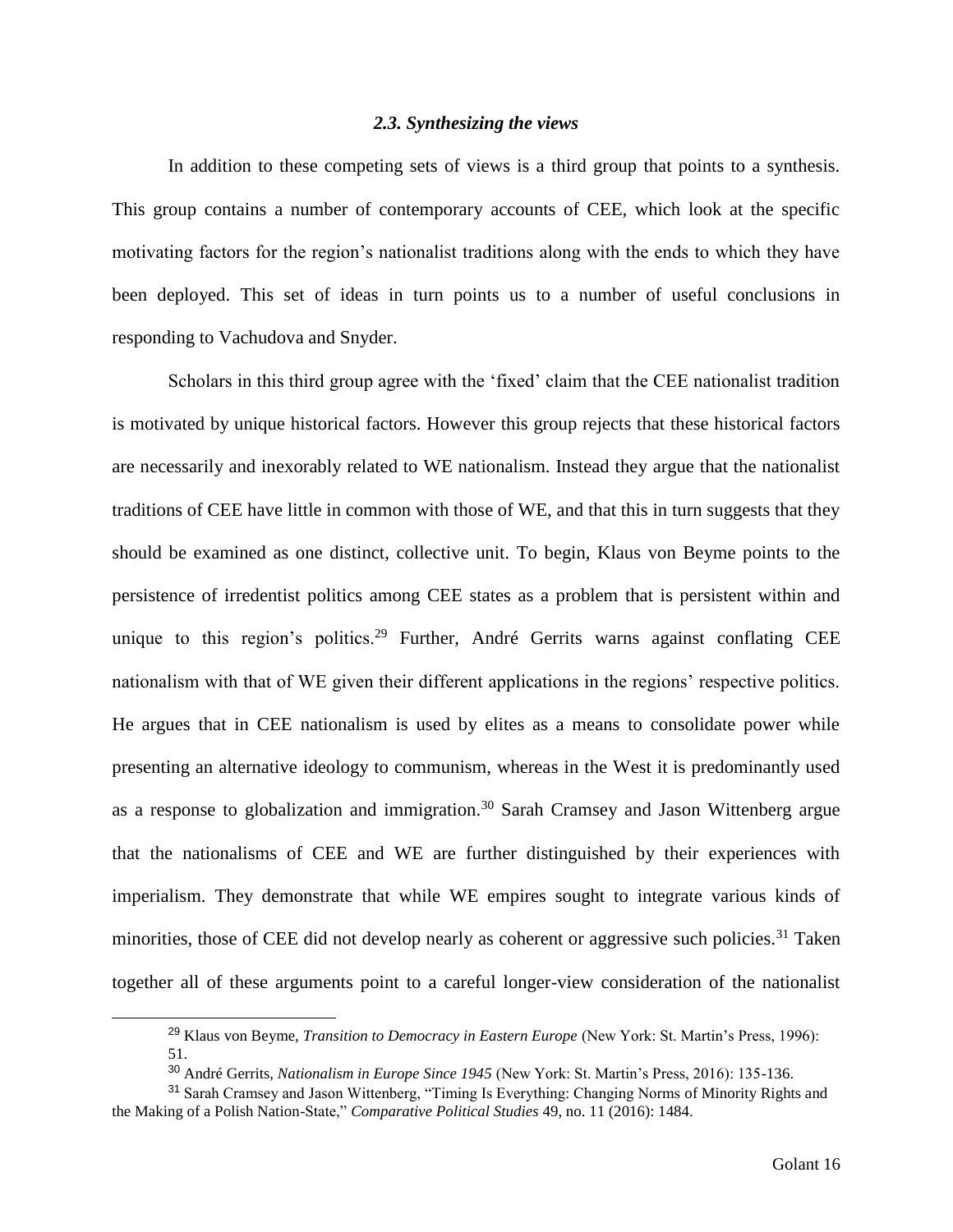traditions of CEE. Moreover these accounts suggest that the nationalist traditions of CEE are rather closely interrelated.

Additionally this third set of views affirms that CEE nationalism is indeed ethnic in nature. However this group goes further, arguing that despite the potentially violent or fragmentary nature of ethnic nationalism, this tradition has nevertheless played a progressive function in the region's politics. Gerrits describes ethnic nationalism as having had a modernizing role in CEE's breakage from communist occupation, writing that "nationalism, democracy, and modernity [became] inseparably connected." <sup>32</sup> Charles King substantiates this point, characterizing the "homeland" identities of post-communist states as critical to their democratic developments.<sup>33</sup> Further, in characterizing the resilience of ethnicity to the region's politics, King rather pointedly submits that "no amount of preaching from liberal Western – usually American – democracy builders will change this fact."<sup>34</sup> Auer also challenges the characterization of CEE nationalism as a strictly dangerous force despite its tragic uses during the 20th century. It follows that for Auer a nationalism of a liberal or civic type could be achieved in the region, but only in dialogue with each state's existing ethno-cultural tradition.<sup>35</sup> Smith too, in his 2003 book *Stories of Peoplehood*, puts forth the general claim that an accurate account of any society or its politics must anticipate the use of "chauvinistic political narratives" in properly theorizing its development.<sup>36</sup> In his argument Smith seems to invoke the work of

<sup>32</sup> Gerrits, *Nationalism in Europe Since 1945*, 17.

<sup>33</sup> Charles King, *Extreme Politics: Nationalism, Violence, and the End of Eastern Europe* (Oxford: Oxford University Press, 2010): 153.

<sup>34</sup> King, *Extreme Politics*, 153.

<sup>35</sup> Auer, *Liberal Nationalism in Central Europe*, 1.

<sup>36</sup> Smith, *Stories of Peoplehood*, 9.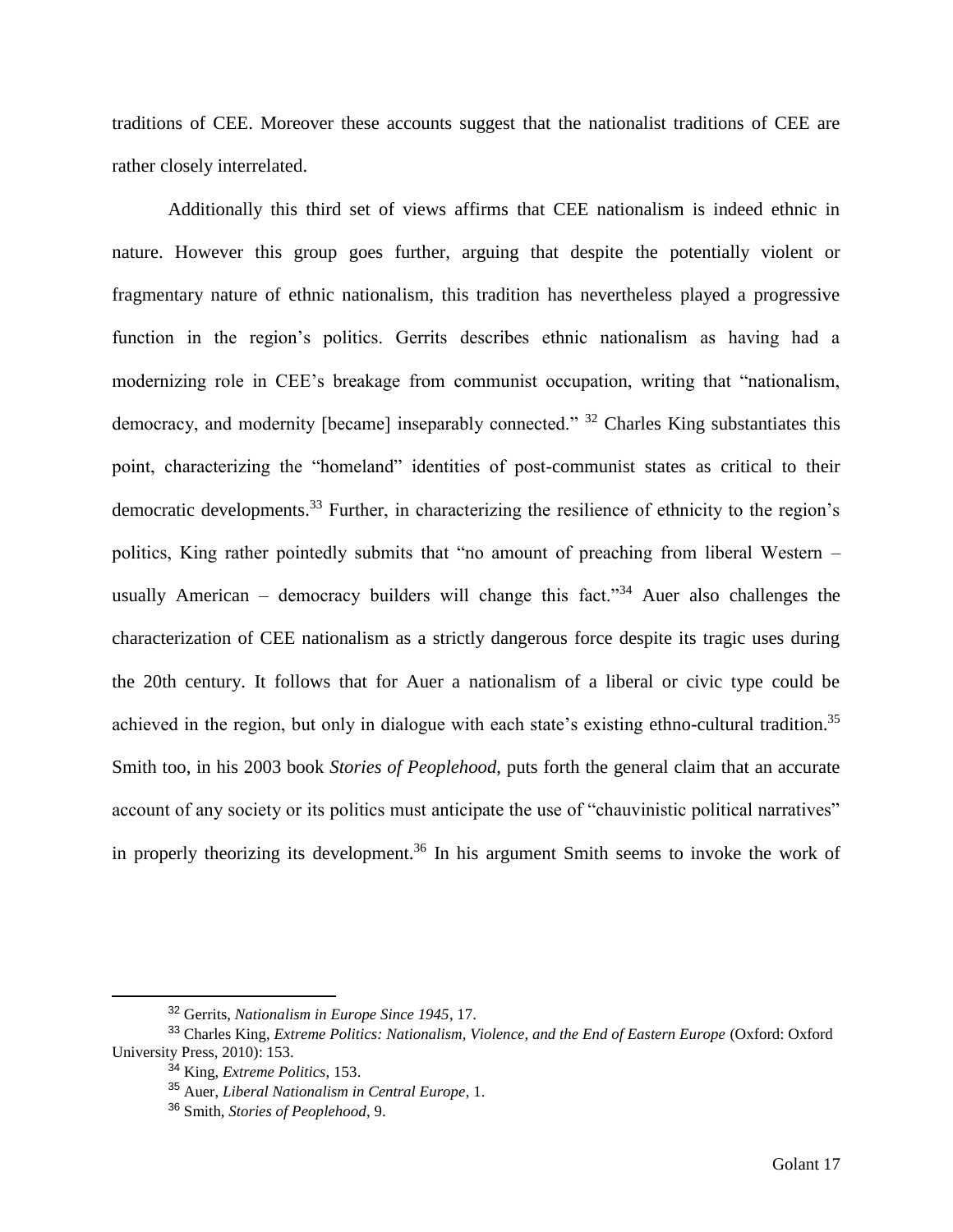Anthony Smith, who argued that ethno-cultural narratives are extremely resilient phenomena, and so must be readily anticipated by political theorists.<sup>37</sup>

Taken together, this set of ideas points to a number of useful takeaways that respond to and build on the ideas of the previous two schools. First, in keeping with the views outlined in section 2.1, these accounts affirm the importance and resilience of ethnic considerations to CEE nationalism on the whole. However, at once, in accordance with the views outlined in section 2.2, these accounts reject the notion that the ethnic element of CEE nationalism renders it necessarily inferior to that of the West, or otherwise incapable of democratic progress. This in turn suggests that the emergence of ethnic nationalism in CEE, like any political ideology, could, but would not necessarily, signal anti-democratic trends in the region's politics. Rather this third set of views makes clear that the nationalist traditions of CEE on their own, and the ends to which they are employed, are dynamic and ought to be considered with nuance. Indeed this point is affirmed by King:

> What scholars need to explain, then, can depend on when they get around to explaining it. There is little sign that the dependent variables in this field will become less mercurial as time passes [...] For theorists, this means that a certain degree of humility is still in order. [...] the ability to predict which direction change is likely to go, solely from deductive theorizing rather than on the basis of intimate familiarity with the facts on the ground [...] Getting used to politics as cycles of change, not as transitions  $\left[ \ldots \right]^{38}$

King, like many of the aforementioned scholars, points to an overview of the history of the region in order to better understand its nationalist traditions. This then points us to a refutation of Vachudova and Snyder's approach.

<sup>37</sup> Daniele Conversi, "Globalization and Nationalism in Europe: Demolishing Walls and Building Boundaries," in *Multiplicity of Nationalism in Contemporary Europe*, eds. Ireneusz Paweł Karolewski and Andrzej Marcin Suszycki (Lanham: Rowman & Littlefield, 2010): 85-86.

<sup>38</sup> King, *Extreme Politics*, 98.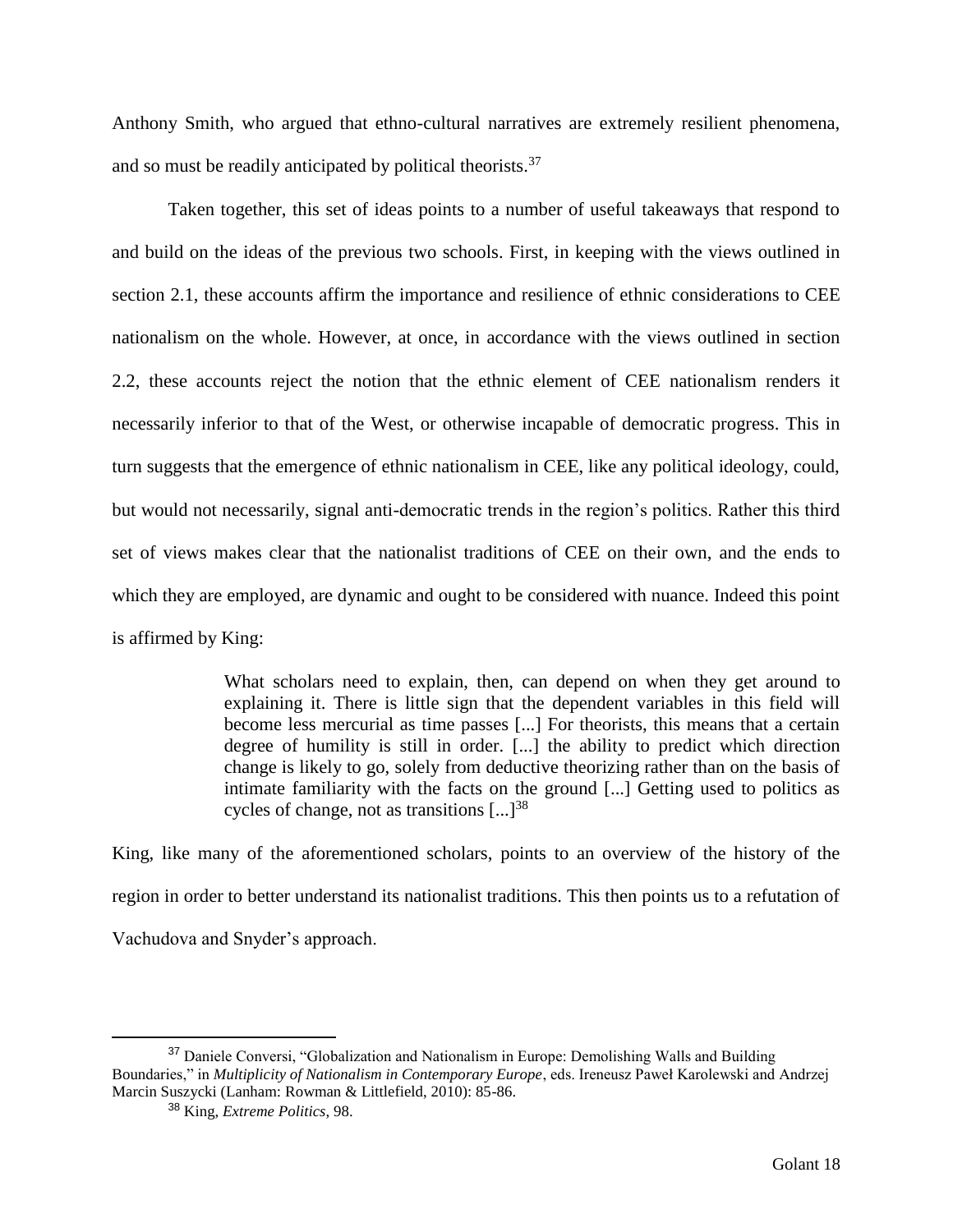#### *2.4. Responding to Vachudova and Snyder*

A review of the literature on CEE nationalism gives us all of the information we need in order to assess the shortcomings of Vachudova and Snyder's theory. First, it is clear that at the heart of Vachudova and Snyder's predictions were factors that, though important to an analysis of politics at the time, failed to respond to the deeper nature of nationalism in CEE. That is, while their claims reflected legitimate 1989-era distinctions between two groups of states in postcommunist CEE, their formulation missed the broader underlying trends affecting the region as a whole. For this reason Vachudova and Snyder failed, as demonstrated in section 1, to predict the course of Hungarian and Polish politics past 1997. To frame this in terms of the literature, Vachudova and Snyder took an overly 'fixed' view of the ethnically fragmented states (Bulgaria, Romania, and Slovakia) and, more relevantly to this paper's argument, an overly 'blind' one of the ethnically homogenous ones (Hungary, Poland, and the Czech Republic). They overestimated the degree to which ethnic nationalism in the former group would necessarily stifle its democratization and at once overestimated the degree to which the latter group would be able to move toward a liberal or civic nationalism.

From this we can determine that Vachudova and Snyder arrived at their conclusions on the basis of transient factors, rather than the broader underlying trend as discussed. As such, in order to better understand this, the next section will closely examine the historical trends affecting the region's nationalist traditions on the whole, as well as the traditions of Hungary and Poland specifically, in order to better characterize what Vachudova and Snyder missed and what has actually transpired in the two states in consideration. Section 3 will first review some literature on the experience of the region on the whole, particularly as pertaining to communist rule, in order to better characterize overarching trends. It will then turn to the specific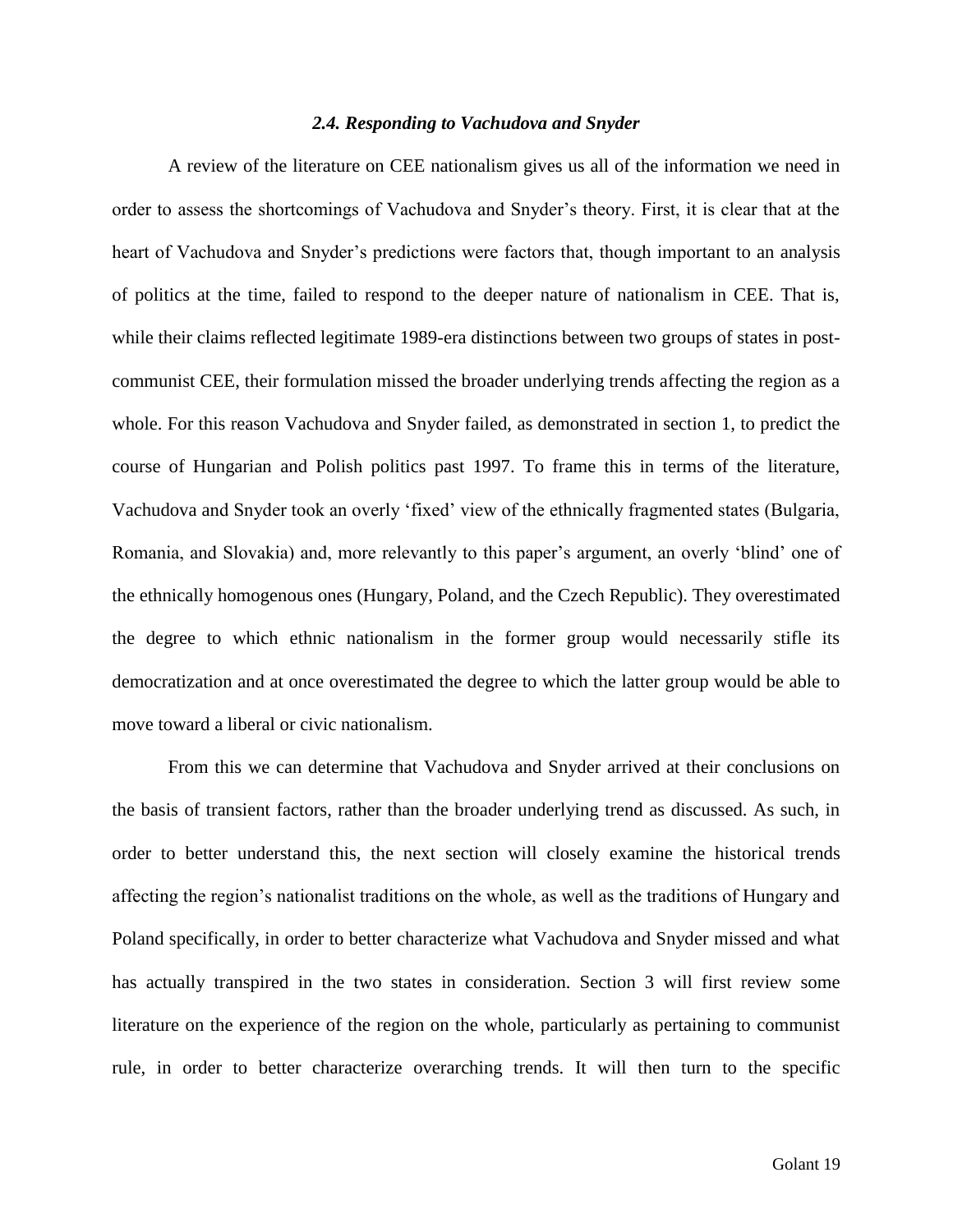experiences of Hungary and Poland in order to give context to subsequent political developments.

Second and relatedly, this review of the literature suggests that the nationalist traditions of CEE, while characterized by ethno-cultural considerations, are more complicated and dynamic than what Vachudova and Snyder expected. That is, in addition to misunderstanding the nature of nationalism in CEE and its mobilizing factors, they further mischaracterized the relationship between this nationalist tradition and its implications for the health of CEE democracies. This at once suggests that ethnic nationalism on its own does not tell the whole story, and in turn points us to another, related variable, which will be discussed in section 4.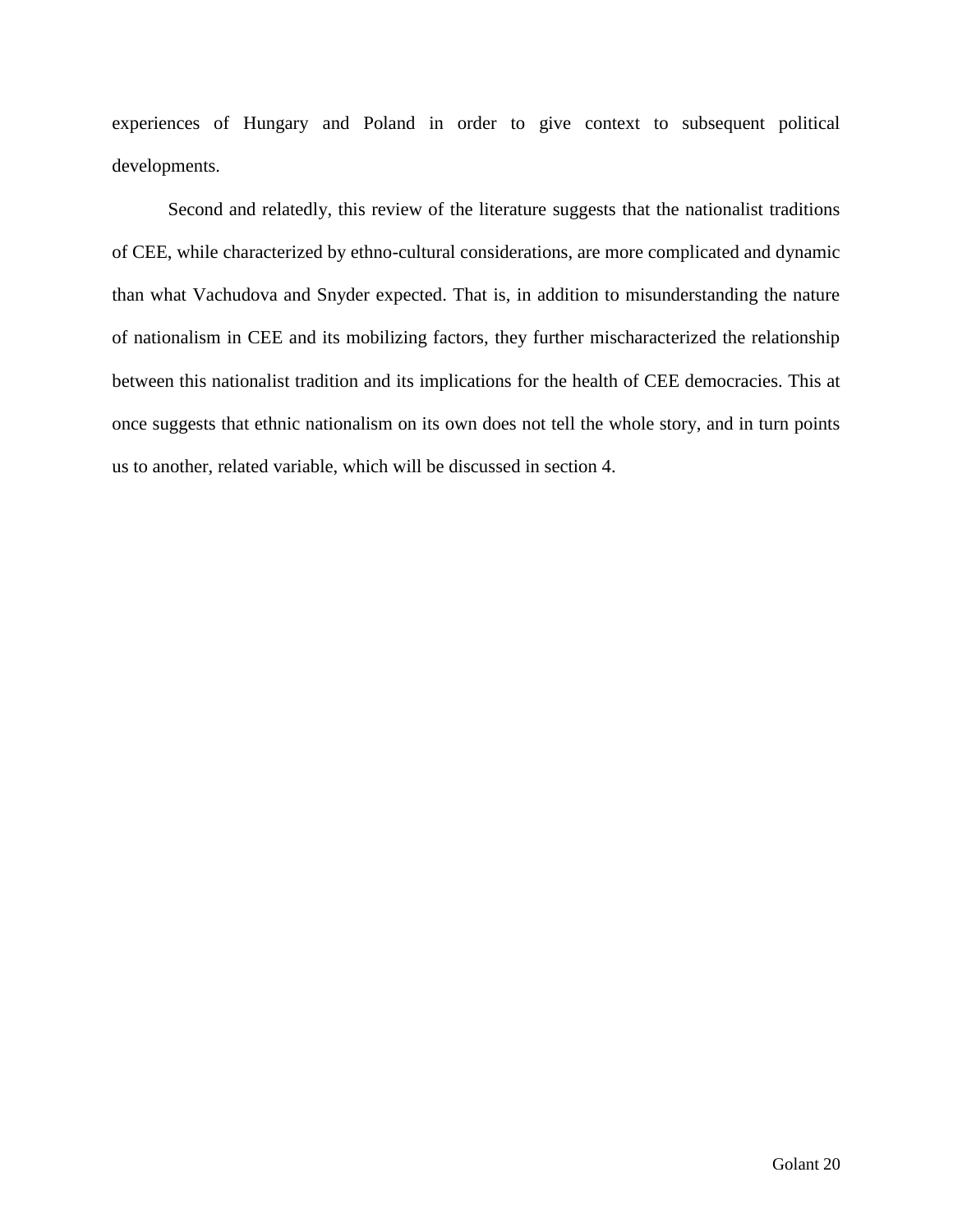#### **3. Historical background**

The experience of communism aggravated the nationalist sentiments of the postcommunist CEE states and had important complications for their futures as democracies. This first suggests that Hungary and Poland are closer to Bulgaria and Romania than Vachudova and Snyder expected, and helps to explain, contrary to their expectations, subsequent political complications in the former group. But this alone does not tell the whole story. These developments, along with their different ends in Hungary and Poland, will be discussed in section 4. For now it is important to note that Vachudova and Snyder ran into problems with their predictions insofar as (1) their formulations regarding the nature of ethnic nationalism and its development (discussed in this section), and (2) the means through which ethnic nationalism stalls democratic progress (discussed in the next section).

In the first part of this chapter I will argue that Vachudova and Snyder missed the underlying historical experiences of CEE on the whole, and for this reason took an overly 'blind' view of Hungary and Poland. This will help to better understand the nationalist political developments in those states, which were missed by their 1997 paper. In the second part of this chapter I will first demonstrate that, as with the rest of post-communist CEE, the nationalist traditions of Hungary and Poland are deep and dynamic. This will further reveal why Vachudova and Snyder were wrong to take an overly 'blind' view and in turn give us important context for political developments in Hungary and Poland over the past quarter-century. After reviewing the traditions of Hungary and Poland I will then affirm Vachudova and Snyder's treatment of the two states as politically similar, albeit with a renewed attention to the overall ubiquity and influence of the nationalist moods of post-communist CEE.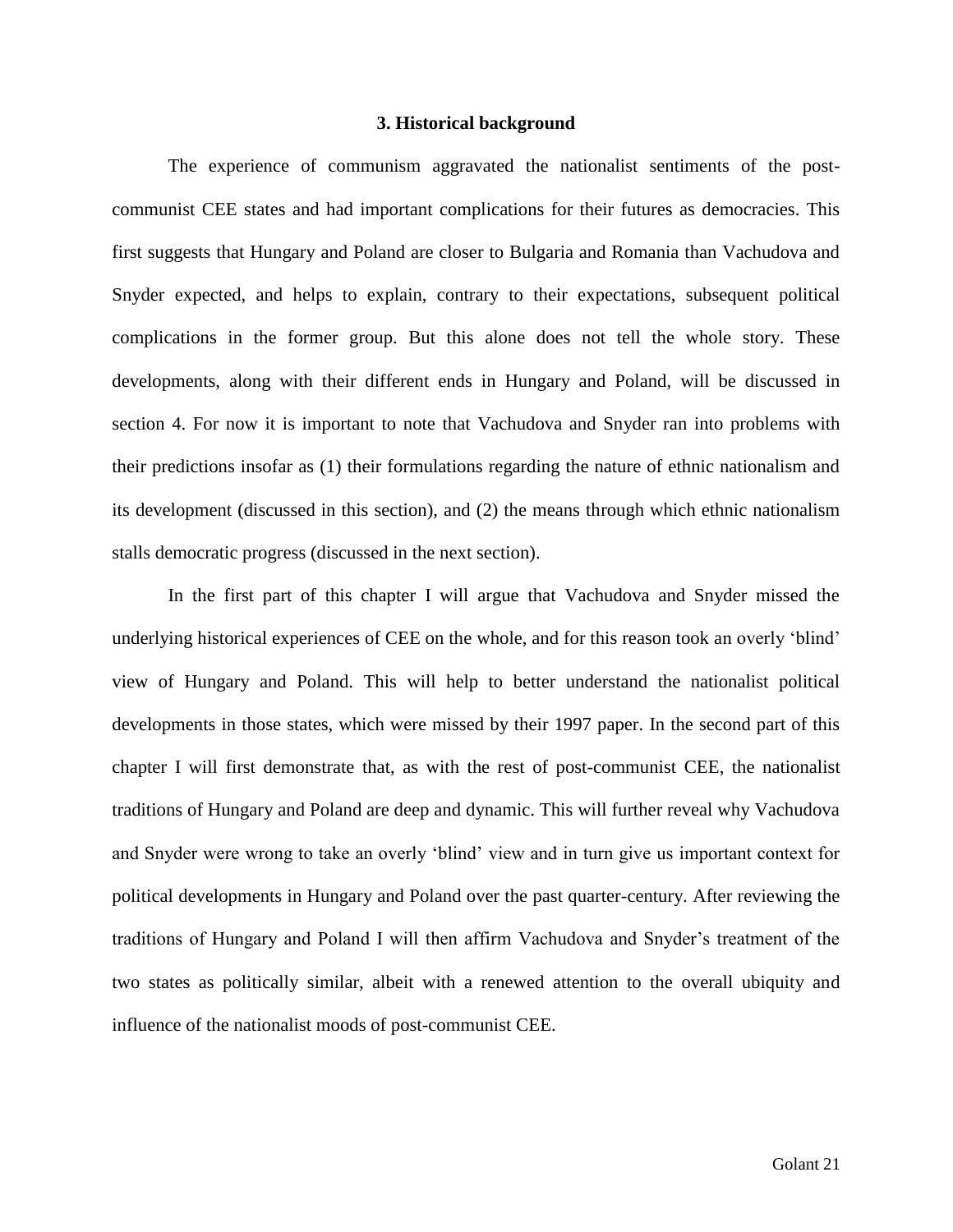#### *3.1. The legacy of communism in CEE nationalism*

To begin, we must look to the literature regarding CEE's experience of communist rule in order to better characterize the overall role played by nationalism in the region. This investigation, like the next, will give insight into subsequent political developments in the two states in consideration. The review of the literature here reveals that nationalism was a broader phenomenon in post-communist CEE on the whole, being aggravated by general historical experiences, than what Vachudova and Snyder concluded on the basis of more transient factors. This of course is an important consideration, given the subsequent nationalist developments in Hungary and Poland that motivated this research design.

There is a substantive literature on the importance of communist context to an understanding of both (1) the development of ethno-cultural nationalism in post-communist Europe and relatedly (2) the democratization processes of all of the post-communist states. Cheng Chen for one demonstrates that area studies accounts of post-Leninist states, as compared to comparative ones, argue a far less optimistic view of democratization.<sup>39</sup> In this view democratization through institution building is seen as secondary to a comprehensive understanding of the states' nationalist sentiments.<sup>40</sup> Howard takes this point further, demonstrating that while in the more immediate post-communist period, scholars of CEE were quick to jump at the new opportunities of the present (i.e., social and economic policies), a more measured approach would take a closer look at the region's experience with communism and draw conclusions from there. This affirms the earlier conclusion that communism had an overarching effect on the nationalist sentiments of CEE, and in turn points back to one of the

<sup>39</sup> Cheng Chen, "Illiberal Nationalism in Post-Leninist States," Dissertation, University of Pennsylvania, 2003: 58.

<sup>40</sup> Chen, "Illiberal Nationalism in Post-Leninist States," 58.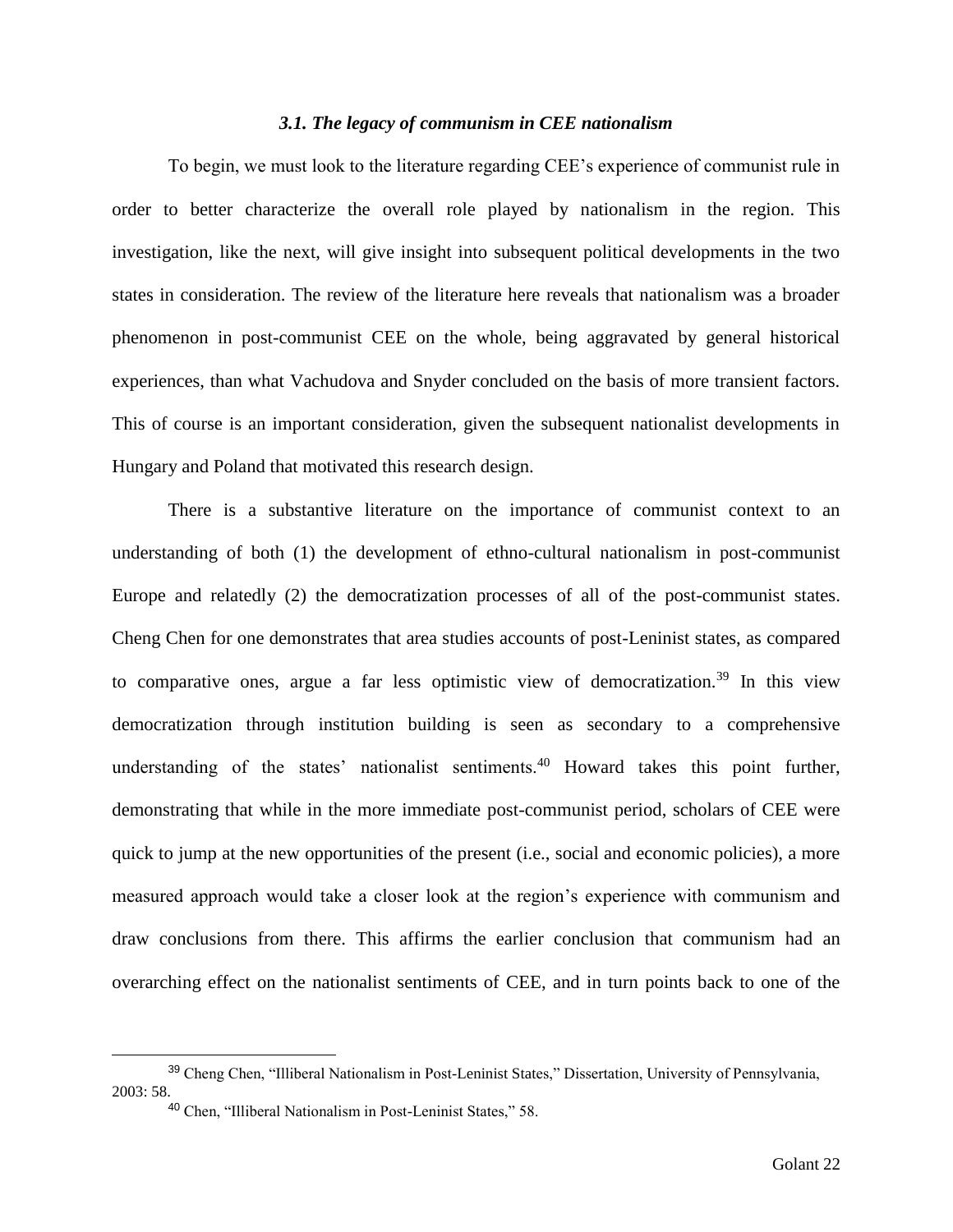misunderstandings of Vachudova and Snyder's 1997 framework in overemphasizing distinctions between the nationalist sentiments of the two sets of post-communist CEE states.

The development of nationalist sentiment in all of the states of post-communist CEE has roots in the Soviet regime's treatment of ethnicity. Kataryna Wolczuk and Galina Yemelianova explain that while the Soviet regime officially embraced an internationalist ideology, this in turn complicated the status of ethnicity by "[granting it] explicit political recognition" while at once forging the supra-national identity of the Soviet people (*sovetskii narod*).<sup>41</sup> This process entailed the mandatory adoption of the Cyrillic alphabet, as well as the institution of Russian as the *lingua franca* of the Soviet Union.<sup>42</sup> Moreover the regime's treatment of its many ethnic groups was often arbitrary and inconsistent, further complicating and undermining the status of ethnicity for several generations.<sup>43</sup> Will Kymlicka adds that in spite of all of these policies, the Soviet regime was unable to totally erase national allegiances, but rather only succeeded in suppressing them (therein setting the stage for resurgences after its collapse).<sup>44</sup> He writes: "Despite a complete monopoly over education and the media, Communist regimes were unable to get Croats, Slovaks and Ukrainians to think of themselves primarily as 'Yugoslavs', 'Czechoslovaks', or 'Soviets.'"<sup>45</sup> This is salient in formulating a response to Vachudova and Snyder, who as discussed expected a readiness by Hungary and Poland to embrace the civic nationalism of WE. These accounts, by contrast, suggest that all post-communist CEE states would be interested in reclaiming their national identities after the experience of communism.

<sup>41</sup> Wolczuk and Yemelianova, "When the West Meets the East," 178-179.

<sup>42</sup> Wolczuk and Yemelianova, "When the West Meets the East," 178-179.

<sup>43</sup> Wolczuk and Yemelianova, "When the West Meets the East," 178-179.

<sup>44</sup> Will Kymlicka, *Multicultural Citizenship: A Liberal Theory of Minority Rights* (Gloucestershire: Clarendon Press, 1996): 185.

<sup>45</sup> Kymlicka, *Multicultural Citizenship*, 185.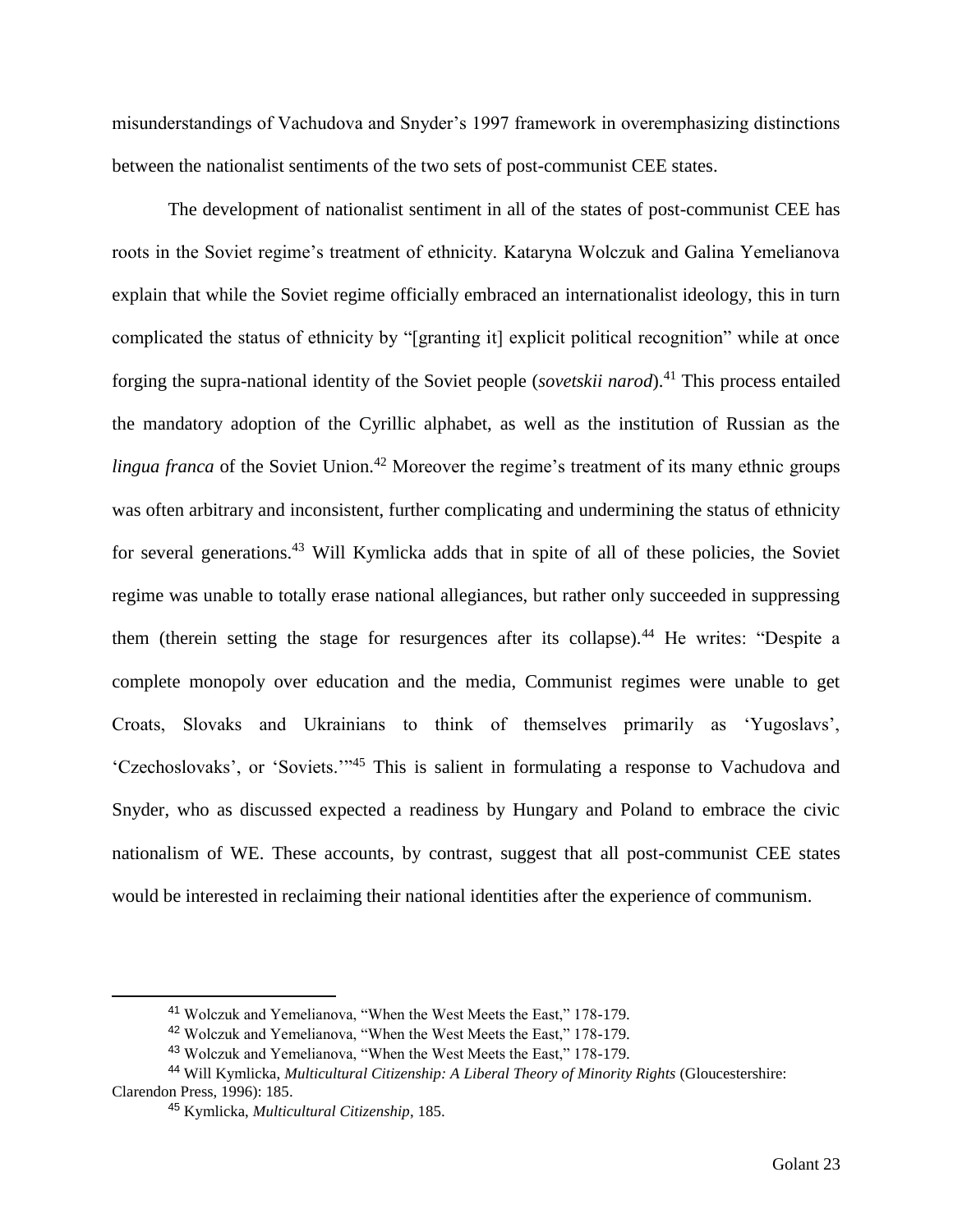In addition to specifically complicating the nature of ethnicity and nationality, the experience of communism in CEE had the effect of homogenizing the populations of all postcommunist CEE states. To be sure, this was felt more sharply in the ethnically fragmented states, as ethnic hostilities between different groups were subordinated and repressed only to come immediately to the fore in the post-communist period. However it was at once readily experienced by the ethnically homogenous states. Katherine Verdery for one offers that the experience of communism had a homogenizing effect on all states of post-communist CEE that in each of them generated an "us"/"them" mentality, which she explains lent itself to ethnic antagonism by the ethnic majority against the regime.<sup>46</sup> Further Verdery suggests a general relationship between national identities and "economies of shortage," in turn suggesting the inevitable resurgence of nationalism in all of the formerly communist states.<sup>47</sup>

Wolczuk and Yemelianova contend that this homogeneity was not only limited to the realm of ethno-cultural considerations but to ideological ones as well. They make this point rather eloquently, explaining that "communism could not and did not create the means of resolving the conflicts that derived from modernity—the normal contest of ideas, interests, institutions—because it insisted on a very high level of ideologically determined homogeneity and thus could not provide the cognitive and concrete instruments for resolving the problems of complexity it had created."<sup>48</sup> As such it seems that, given communism's homogenizing nature, both directly in terms of the ethnic majority against the regime and furthermore for all citizens along ideological lines, all of the post-communist states would be characterized by ethnic nationalist moods once communist influence left the picture. As discussed, this affirms that

<sup>46</sup> Katherine Verdery, "Nationalism, Postsocialism, and Space in Eastern Europe," *Social Research* 63, no. 1 (Spring 1996): 82.

<sup>&</sup>lt;sup>47</sup> Verdery, "Nationalism, Postsocialism, and Space in Eastern Europe," 82.

<sup>48</sup> Wolczuk and Yemelianova, "When the East Meets the West," 188.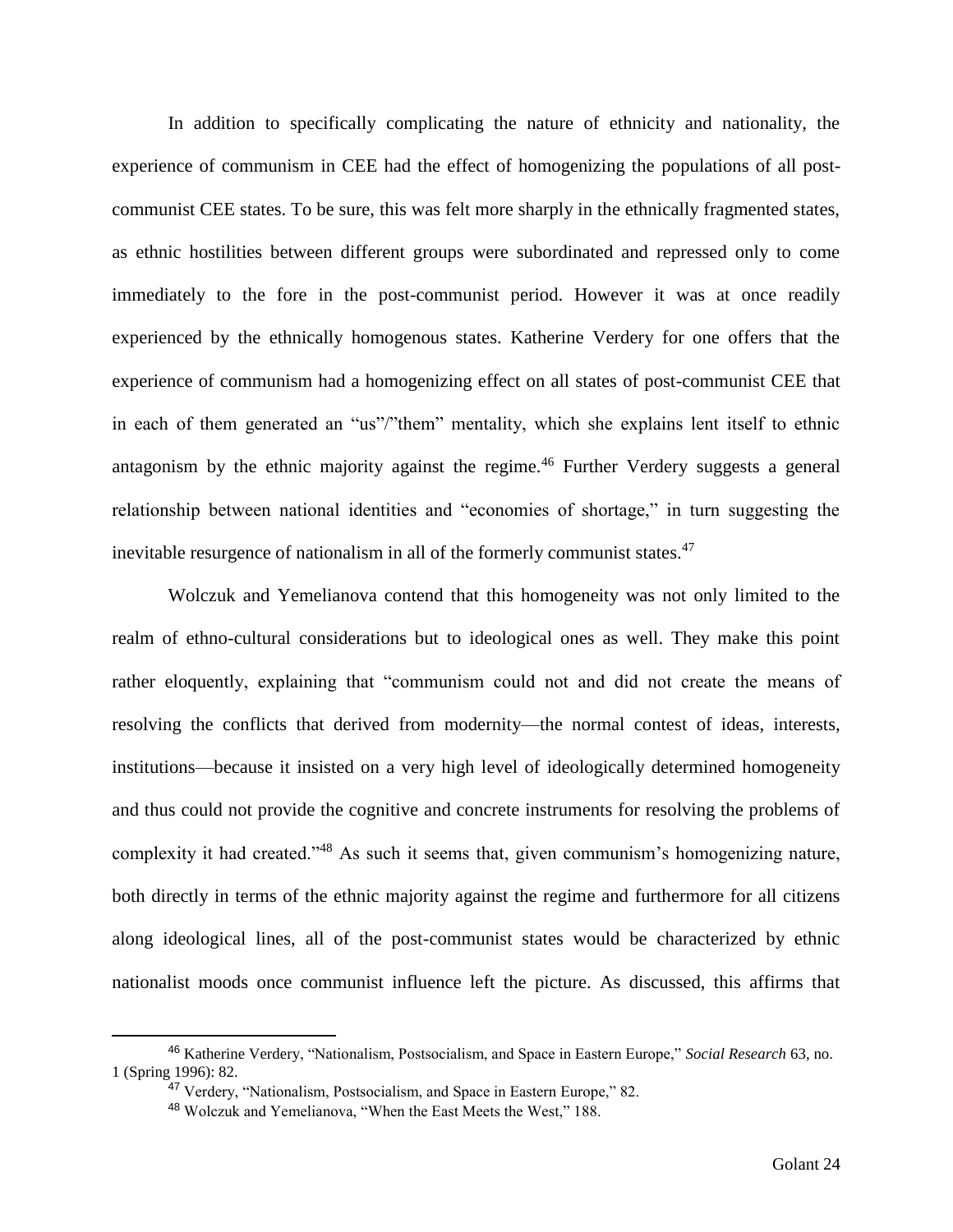Vachudova and Snyder were not incorrect to draw distinctions based on ethnic diversity per se. Indeed it makes sense that the ethnically fragmented states simply ruptured in the transition due to internal conflicts that had existed beneath the surface, while the homogenous states were able to move more steadily through democratization. But Vachudova and Snyder nonetheless failed to anticipate underlying trends aggravating nationalism, and this in turn explains why they missed that homogenous post-communist states would also inherit these sentiments and legacies, which in turn would complicate democratization efforts in the longer-run.

Finally, nationalism of an ethnic character came to play such an outsize role in the developments of all post-communist CEE states because of a third factor, namely the absence of civil society as inherited from communism. Owing to the monopoly by communist regimes over institutions of civil society, post-communist politics were instantly characterized by a deep mistrust of such institutions and the elites in charge of them.<sup>49</sup> Marc Howard argues that despite differentiation among the states of their experiences with communism, all of their politics went on to feature a hostility between the citizenry and the state's political and economic elites (affirming this broader underlying trend).<sup>50</sup> As discussed in section 2, this is why von Beyme argues that post-communist elites turned to nationalism of an ethno-cultural type in order to mobilize and reintegrate their states.<sup>51</sup> Wolczuk and Yemelianova add to this point by demonstrating that post-communist elites jumped to ethnic nationalism as a replacement for the ideology of communism.<sup>52</sup> While it seems likely that this was moreso the case in ethnically fragmented states (where the level of democracy consolidation was lower to begin with and which were characterized by weaker regime breakage) than in ethnically homogenous ones, it is

<sup>49</sup> Marc Morjé Howard, "Introduction," in *The Weakness of Civil Society in Post-Communist Europe* (New York: Cambridge University Press, 2003): 5.

<sup>50</sup> Howard, "Introduction," 5.

<sup>51</sup> von Beyme, *Transition to Democracy in Eastern Europe*, 50.

<sup>52</sup> Wolczuk and Yemelianova, "When the West Meets the East," 181.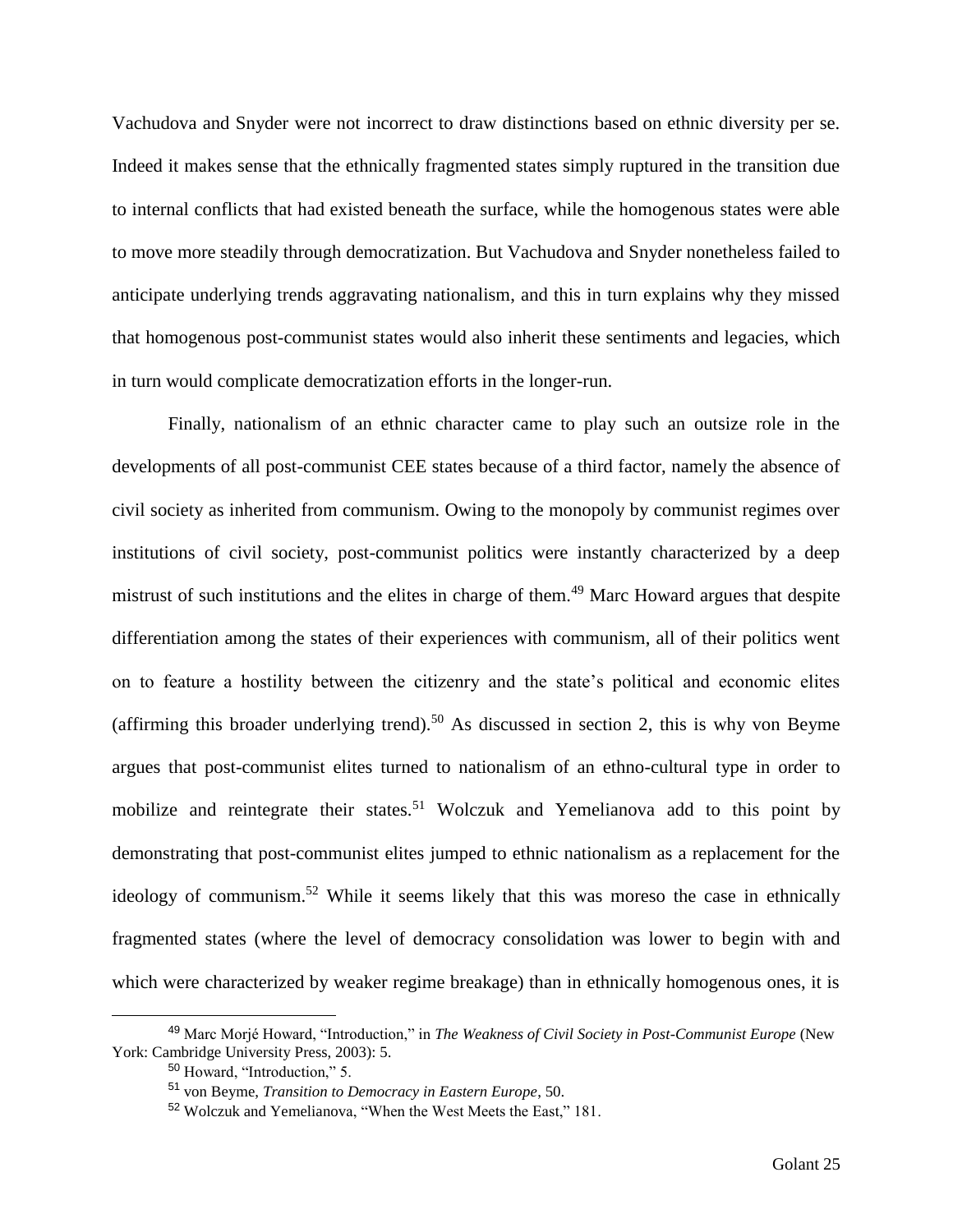nevertheless true that the mobilization of ethno-cultural nationalism acted as a key social fabric for all post-communist CEE states.<sup>53</sup> However this in turn placed a disproportionate level of importance on the role of ethnic nationalism where civic nationalism and institutions would normally play a unifying role, which, as we will see in section 4, would complicate democratic progress in its own right.<sup>54</sup>

Perhaps obviously, Howard points to the weakness of civil life in post-communist states as dangerous to the health of those states' democracies.<sup>55</sup> He explains that while a weak civil life alone will not cause the crumbling of a state's democracy, it nevertheless opens up a possibility for alternative political forces to take advantage of the system.<sup>56</sup> Valerie Bunce further corroborates the notion that strong civil society is important to the health of any democratic system, shedding further light on the challenges faced in post-communist transition.<sup>57</sup> In her account of democratization Bunce points to the role that institutions of civil society can play on constraining nationalism, which is as discussed mobilized by elites to consolidate their own power.<sup>58</sup> This is because while civil society can be a point of organization against authoritarianism, nationalism by contrast has a demobilizing effect.<sup>59</sup> While the extent to which civil society is a more or less useful tool for democracy consolidation is debated (i.e., some scholars of CEE believe in the specific value of ethno-cultural nationalism), it is clear that, for better or worse, all of the post-communist states had to deal with the legacy of ethno-cultural nationalism in their paths of democratization. This affirms the first point, namely that Vachudova

<sup>53</sup> Wolczuk and Yemelianova, "When the West Meets the East," 181.

<sup>54</sup> Howard, "Introduction," 10.

<sup>55</sup> Howard, "Introduction," 13-14.

<sup>56</sup> Howard, "Introduction," 13-14.

<sup>57</sup> Valerie Bunce, "The Tasks of Democratic Transition and Transferability" (Philadelphia: Foreign Policy Research Institute, 2008): 30.

<sup>58</sup> Bunce, "The Tasks of Democratic Transition and Transferability," 30.

<sup>59</sup> Bunce, "The Tasks of Democratic Transition and Transferability," 30.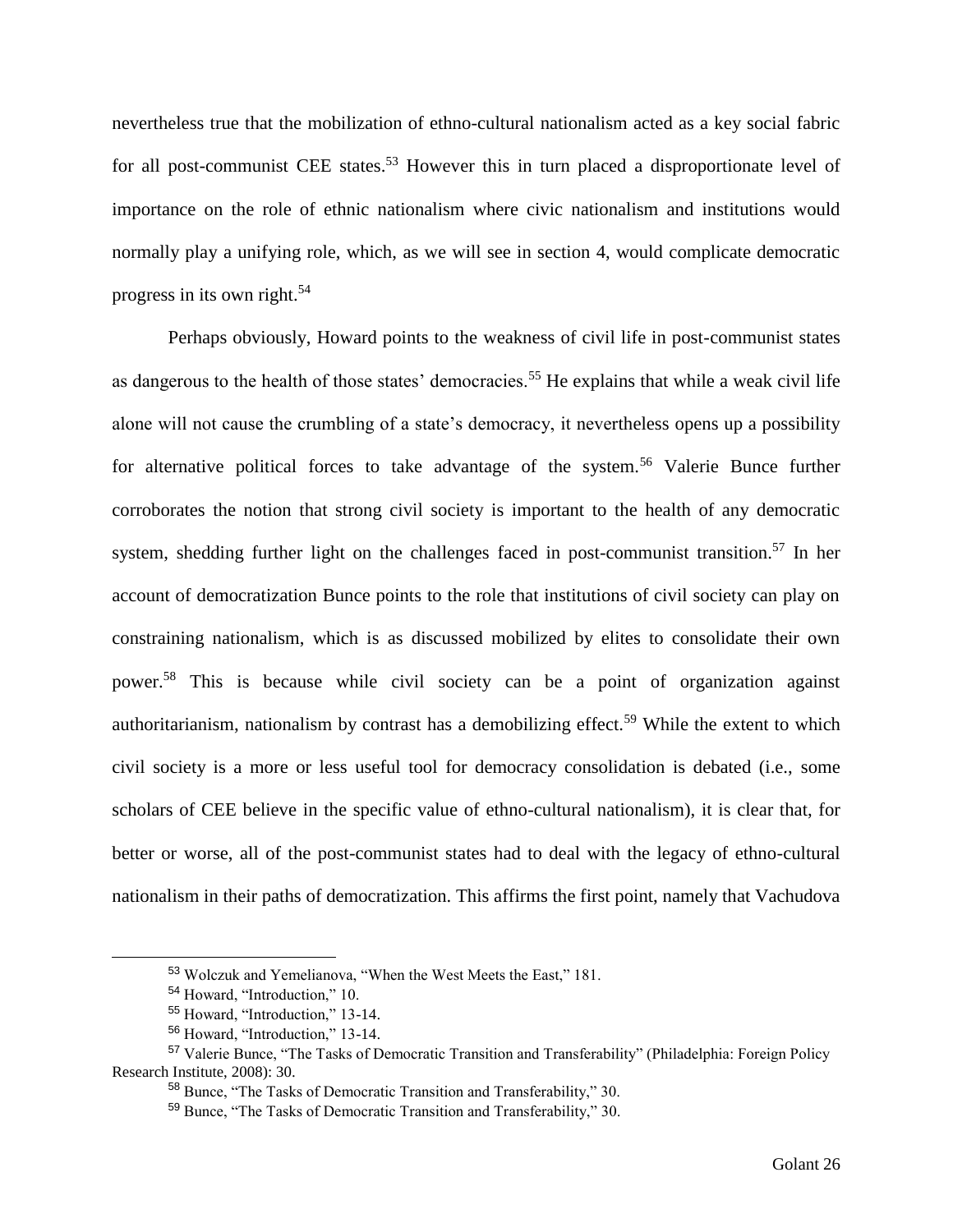and Snyder missed the underlying historical trends motivating nationalist sentiments in postcommunist CEE.

Even before considering its effects on nationalist sentiment in Hungary and Poland, we can reasonably conclude that communist occupation in particular damaged to some extent the chances of all of the post-communist states at becoming healthy democracies. We can agree that Vachudova and Snyder's distinctions were correct insofar as their superficial distinctions between the two categories, but conclude further that the scholars ultimately missed systemic problems that would detriment the development of all of the states in the region. In turn we can draw similar conclusions about ethnic nationalism. Namely that communism aggravated nationalist sentiment in all of the post-communist CEE states, rather than just the ethnically fragmented ones. With this in mind, we can move on to a discussion of the specific nationalist traditions of Hungary and Poland to better understand their nature, and subsequent mobilizations, in the post-communist era. As mentioned what this investigation will not yet reveal is the relationship between ethnic nationalism and anti-democratic trends in the two states in consideration, a question to be resolved in section 4.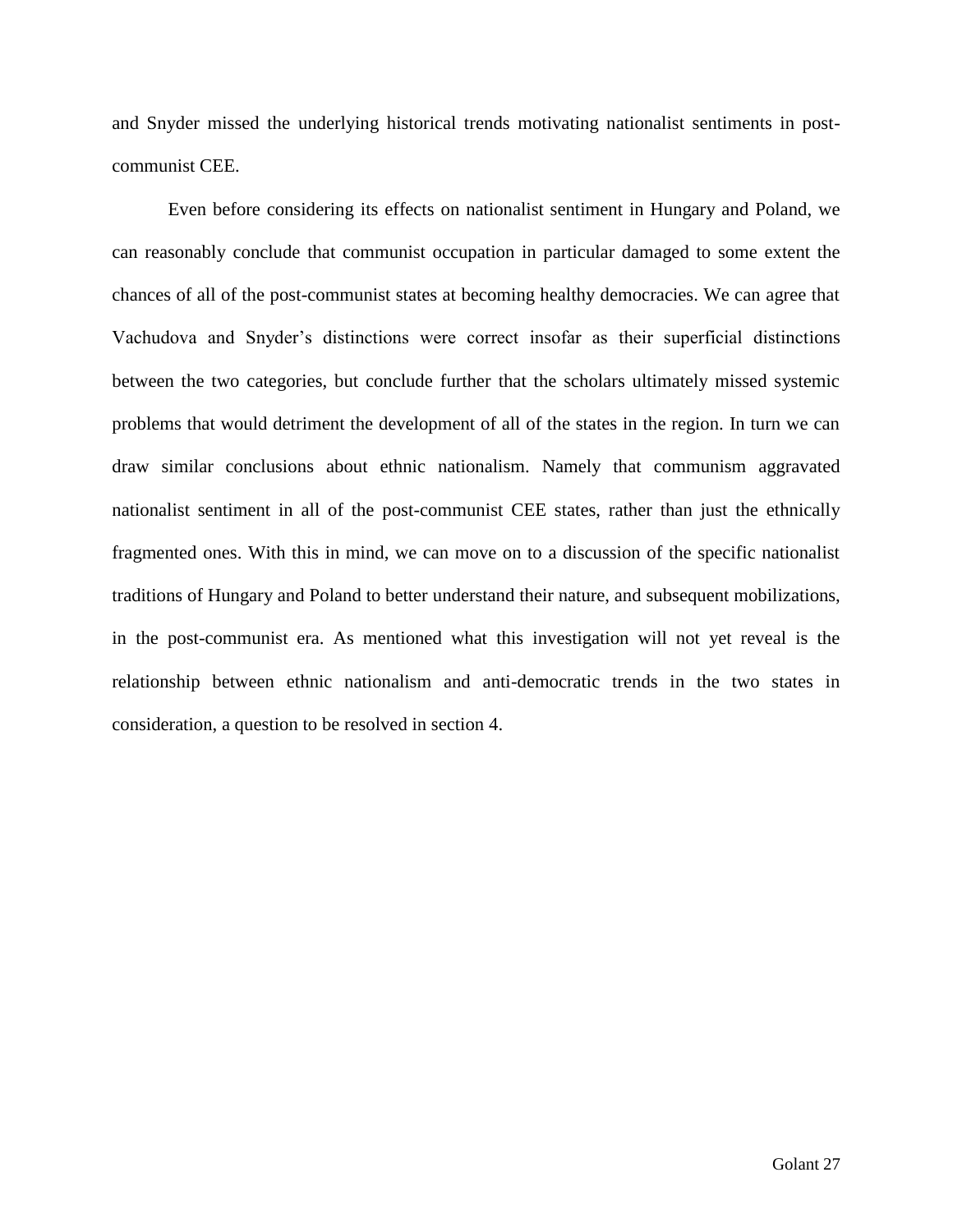#### *3.2. Hungary and Poland's nationalist traditions*

In section 3.1 we concluded that the experience of communism had an overall ubiquitous effect on the states of post-communist CEE. In this section I will review the importance of the specific nationalist traditions of Hungary and Poland in order to demonstrate further Vachudova and Snyder's error in failing to respond to them. These findings in turn suggest that Hungary and Poland are indeed rather similar, both in their experiences of communism and in their nationalist traditions generally. This at once affirms Vachudova and Snyder's initial framework but in turn updates their misguided conclusions, with a renewed attention to the nature of that ever important variable, ethnic nationalism.

#### *3.2a. The Hungarian nationalist tradition*

As discussed, the experience of communism exacerbated nationalist tendencies across all of communist CEE, and so Hungary was readily affected by this as well. However Hungarian nationalism as a political tradition predates communism. The aim of this subsection, then, is to give a cursory overview of the Hungarian nationalist tradition in order to respond to Vachudova and Snyder's overly 'blind' formulations about that state.

We can begin to examine Hungary's nationalist tradition in the context of its unique political and geographic circumstances. Judith Fai-Podlipnik explains that from their earliest settlement in Europe, the Magyar people were both linguistically and ethnically isolated on the European continent (by contrast, for instance, to the Slavs).<sup>60</sup> Given their isolation, then, it follows that Hungarian nationalism developed with a heavy emphasis on blood ties and ingroup favoritism and as such would be defined along ethno-cultural lines. Another important factor

<sup>60</sup> Judith Fai-Podlipnik, "Hungary's relationship with Poland and its refugees during World War

II," *East European Quarterly* 36, no. 1 (Spring 2002): 74.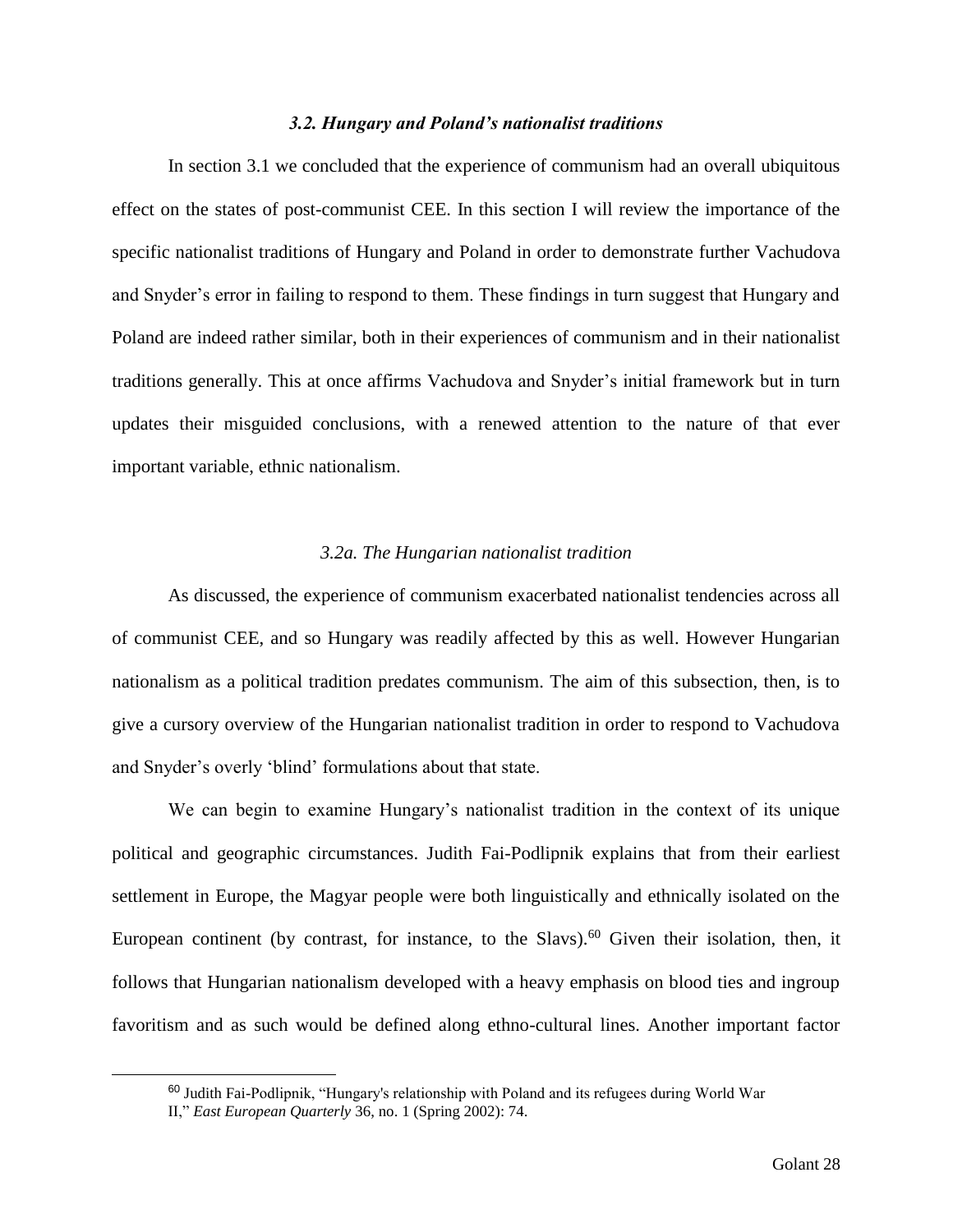within Hungary's nationalist tradition is its geopolitics. In characterizing the historical importance of ethnicity to the Hungarian notion of statehood, Will Kymlicka presents the view of the influential Hungarian political thinker István Bibó. Kymlicka writes that for Bibó, minority groups in Eastern Europe were viewed with extreme suspicion by regimes out of fear that they would secede and join forces with their co-ethnic neighbors.<sup>61</sup> In this sense, then, the exclusive nature of Hungarian nationalism may have developed out of a need by Hungary to securitize in a turbulent political climate.

In addition to Hungary's geopolitical circumstances, there are a number of key historical events that inform the state's nationalist tradition. However in considering these events, it is worth noting that myths regarding territory or conflict are meaningless as ends in themselves. That is, territorial transfers and conflicts in the time before late modernity had little consideration for mass populations; rather, they were decided by rulers and elite bodies.<sup>62</sup> By contrast, the manner in which these historical events have been exploited by Hungarian leaders in more recent history helps shed light on the development of contemporary authoritarianism in a given state. To that end, Charles King demonstrates that nationalism has been used by Hungarian political elites consistently since at least the 19th century.<sup>63</sup> He argues that while nationalism has been used for various ends and with varied degrees of success, that its repeated mobilization points to an overall importance in the Hungarian political imagination.<sup>64</sup> In turn we can conclude that nationalism is indeed a very prevalent element of Hungarian political life.

To that end Hungary's nationalist tradition may in a sense be self-perpetuating. Lonnie Johnson explains that Hungary, like Poland and in contrast to Czechia, takes pride in its history

<sup>61</sup> Will Kymlicka, *Multicultural Odysseys: Navigating the New International Politics of Diversity* (Oxford: Oxford University Press, 2007): 194-195.

<sup>62</sup> von Beyme, *Transition to Democracy in Eastern Europe*, 49.

<sup>63</sup> King, *Extreme Politics,* 44.

<sup>64</sup> King, *Extreme Politics*, 44.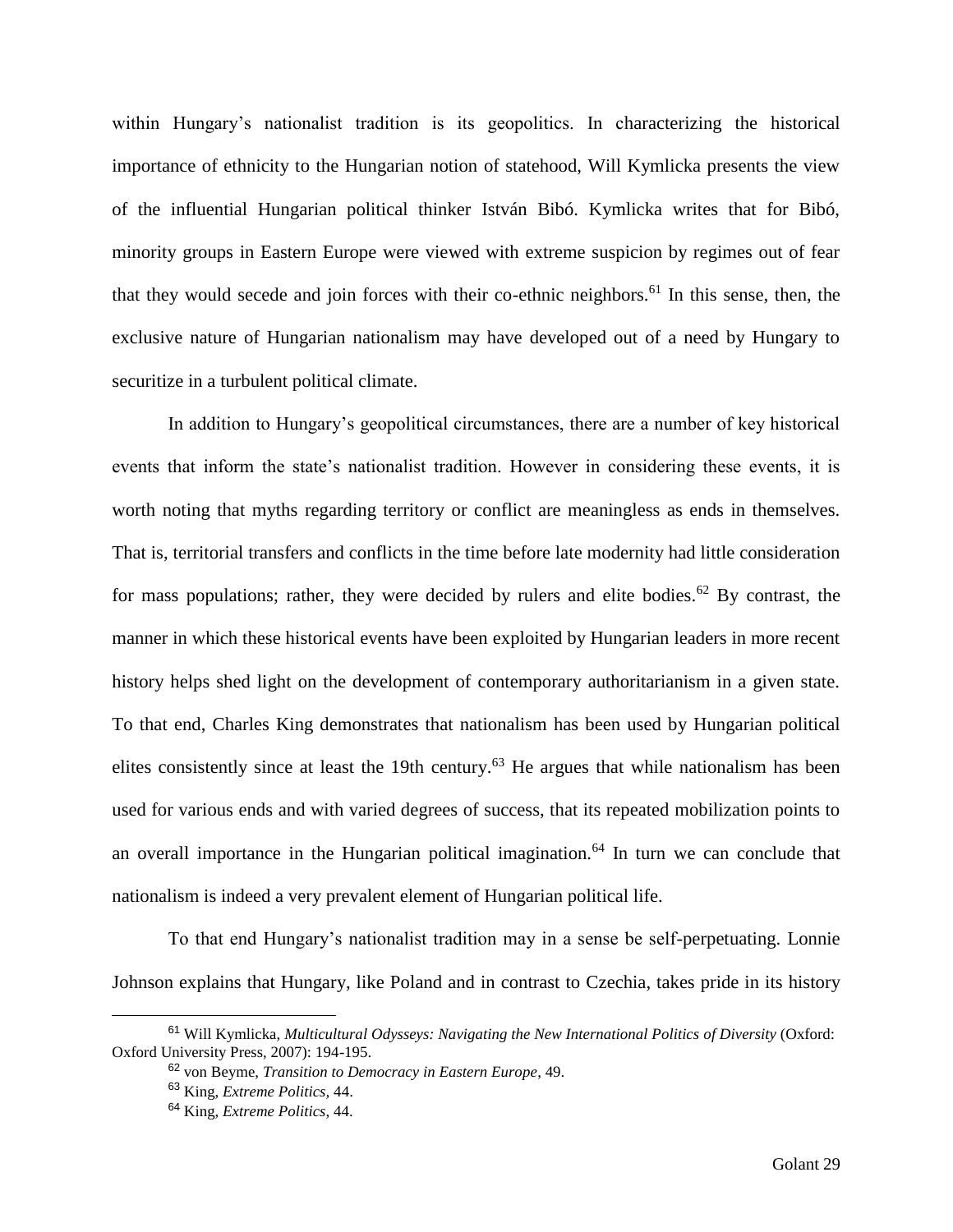of national uprisings, and that this in turn should be anticipated by analyses of Hungarian politics.<sup>65</sup> King adds that Hungarian nationalism was met with some success in 1867 during the Austro-Hungarian Compromise (as has, he writes, the nationalism of the present day).<sup>66</sup> By contrast King considers the nationalist moments of the Hungarian Revolution of 1848 and the aftermath of the First World War in 1920 to have been failures of Hungarian nationalism.<sup>67</sup> Already, then, the development of Hungarian nationalism ought to be expected as a rather consistently available factor in Hungarian political life.

As such we can turn to some of the specific historical factors motivating Hungarian nationalism. One of the main motivating factors of contemporary Hungarian nationalism is the legacy of the 1920 Treaty of Trianon following the Treaty of Versailles in 1919. In a sense the nationalist sentiment surrounding this loss of territory can be seen as analogous to Weimar Germany's stab-in-the-back myth following the conclusion of the First World War.<sup>68</sup> This treaty stripped Hungary of roughly two-thirds of its land and reduced its population by roughly twothirds in turn. Further the treaty deprived Hungary of key resources and access to the sea.<sup>69</sup>Jan-Werner Mueller argues that the Treaty of Trianon continues to inform an irredentist, ethnically motivated conception of nationalism in Hungary to this day.<sup>70</sup> Notably, as we will see, this event has been mobilized in recent Hungarian politics to justify irredentist claims.

As for many states of the former Soviet Union, the experience of the Second World War reinforced the importance of ethnicity to Hungarian nationalism. While the Hungarians did not

<sup>65</sup> Johnson, *Central Europe: Enemies, Neighbors, Friends*, 92.

<sup>66</sup> King, *Extreme Politics*, 44.

<sup>67</sup> King, *Extreme Politics*, 44.

<sup>68</sup> "Trianon, Treaty of," *The Columbia Encyclopedia, 6th ed*, *Encyclopedia.com*,

<http://www.encyclopedia.com/reference/encyclopedias-almanacs-transcripts-and-maps/trianon-treaty> (accessed February 18, 2017).

<sup>69</sup> "Trianon, Treaty of," *The Columbia Encyclopedia* (accessed February 18, 2017).

<sup>70</sup> Jan-Werner Mueller, "The Hungarian Tragedy," *Dissent* (Spring 2011): 7.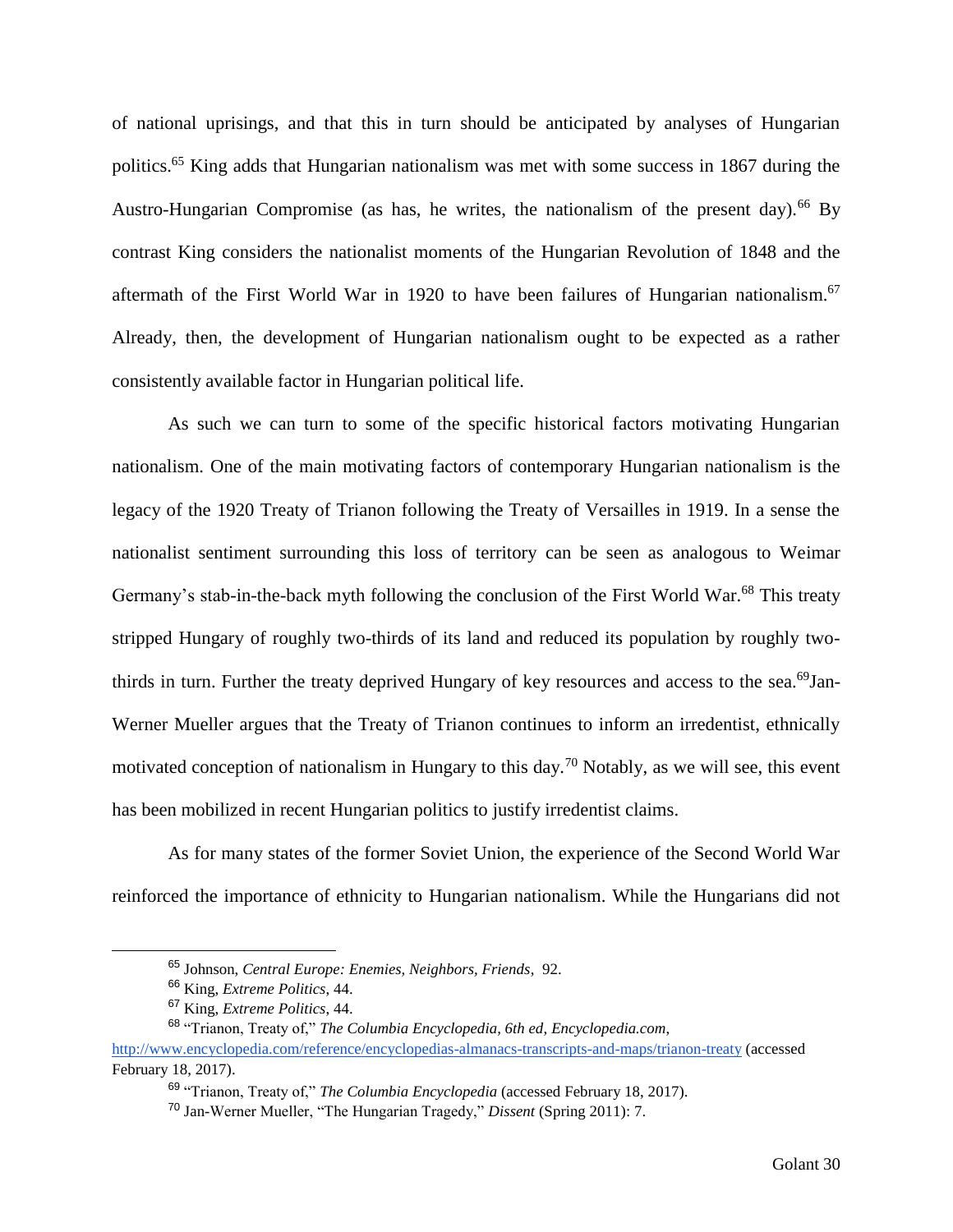embrace ethnic homogenization policies to the degree of the Poles for fear of retribution, neither were they resolutely opposed to this idea.<sup>71</sup> At once it is worth considering the legacy of Miklós Horthy, Hungary's leader during the Second World War and a onetime ally of Adolf Hitler.<sup>72</sup> Despite his rather unsavory history, the controversial figure's memory has seen a revival in recent years.<sup>73</sup> It follows that the legacy of the Second World War continues to motivate the Hungarian nationalist tradition along ethnic lines.

The experience of communism, from the years of 1949 to 1989, further complicated and energized the role of ethno-cultural nationalism in Hungarian political life. As discussed in section 3.1, the experience of communism aggravated nationalist sentiments in all of the states of post-communist CEE. This came as a result of their heightened self-conceptions as ethnic nations rather than as communist republics.<sup>74</sup> Given this, we can reasonably conclude that nationalism of an ethno-cultural type was instrumental in the Hungarian resistance to communism, and in turn has continued to inform the country's political tradition in its post-communist period.

In order to get a sense for the importance of kinship to the Hungarian resistance to communist occupation, we may examine a few case studies that speak to the function of ethnocultural sentiment in communist Hungary and the legacy this may have on contemporary Hungarian society. In his essay "The Extraordinary Career of *Feketevágó Ur*: Wood Theft, Pig Killing, and Entrepreneurship in Communist Hungary," Karl Brown recounts the story of János S. and his illegal butchering business. Brown's narrative focuses not on János S. specifically, but rather argues that his "individual activities were only the tip of the iceberg in his small town: everyone he knew, at all levels of the rural social hierarchy, was complicit in his and similar

<sup>71</sup> Cramsey and Wittenberg, "Timing Is Everything," 1484.

<sup>72</sup> "Hungary's past: His contentious legacy," *The Economist* (London, UK), November 8, 2013.

<sup>73</sup> "Hungary's past: His contentious legacy," *The Economist* (London, UK), November 8, 2013.

<sup>74</sup> Kymlicka, *Multicultural Citizenship*, 185.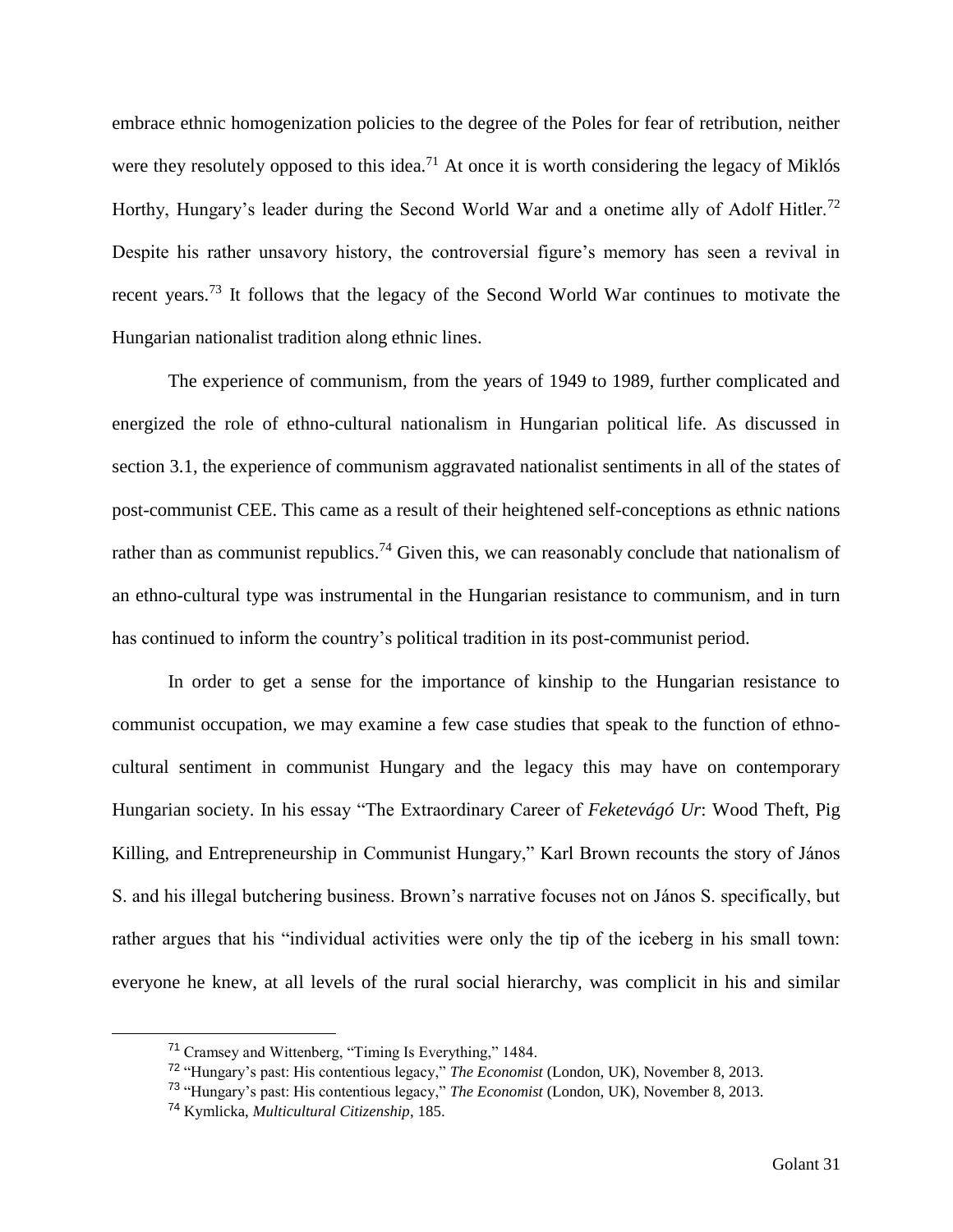schemes."<sup>75</sup> This willingness by János S.' community to work together for their communal benefit and to the detriment of the regime signals an importance of kinship in Hungarian society, which, if anything, was tested and reinforced by the experience of communist occupation.

Further, Brown's account demonstrates how communist occupation exacerbated ethnic tensions in Hungary. In certain respects, communism not only strengthened ethnic sentiments among majority populations but isolated them even further from minority groups such as Roma gypsies. As Brown explains, Roma gypsies more than any other group had little incentive to collaborate against the regime, considering that communist rule had afforded them a level of preferential treatment, which felt rather welcome after centuries of persecution and ethnic cleansing.<sup>76</sup> It follows that the communist precedent of (at least nominally) defending minority rights would reignite ethnic sentiments by Hungarians in light of EU accession, which also placed a heavy emphasis on the fair treatment of minorities.

Brown's account, as well as that of Taras Dombos and Lena Pellandini-Simanyi in their essay "Kids, Cars, or Cashews? Debating and Remembering Consumption in Socialist Hungary," both shed light on the connection between ethnic Hungarian kinship and subsequent economic reforms that took place in communist Hungary. In the same article, Brown points to economic practices such as the ones demonstrated by János S. and his community as instrumental to the eventual collapse of communism.<sup>77</sup> This is all to say that following the unrest of Hungary's 1956 Uprising, many of the social and economic reforms undertaken by Eastern Bloc regimes simply entailed the legalization or semi-legalization of already existent economic practices.<sup>78</sup> That these

<sup>75</sup> Karl Brown, "The Extraordinary Career of *Feketevágó Ur*: Wood Theft, Pig Killing, and Entrepreneurship in Communist Hungary, 1948-1956," in *Communism Unwrapped*, eds. Paulina Bren and Mary Neuberger (Oxford: Oxford University Press, 2012): 289.

<sup>76</sup> Brown, "The Extraordinary Career of *Feketevágó Ur*," 290.

<sup>77</sup> Brown, "The Extraordinary Career of *Feketevágó Ur*," 294.

<sup>78</sup> Brown, "The Extraordinary Career of *Feketevágó Ur*," 294.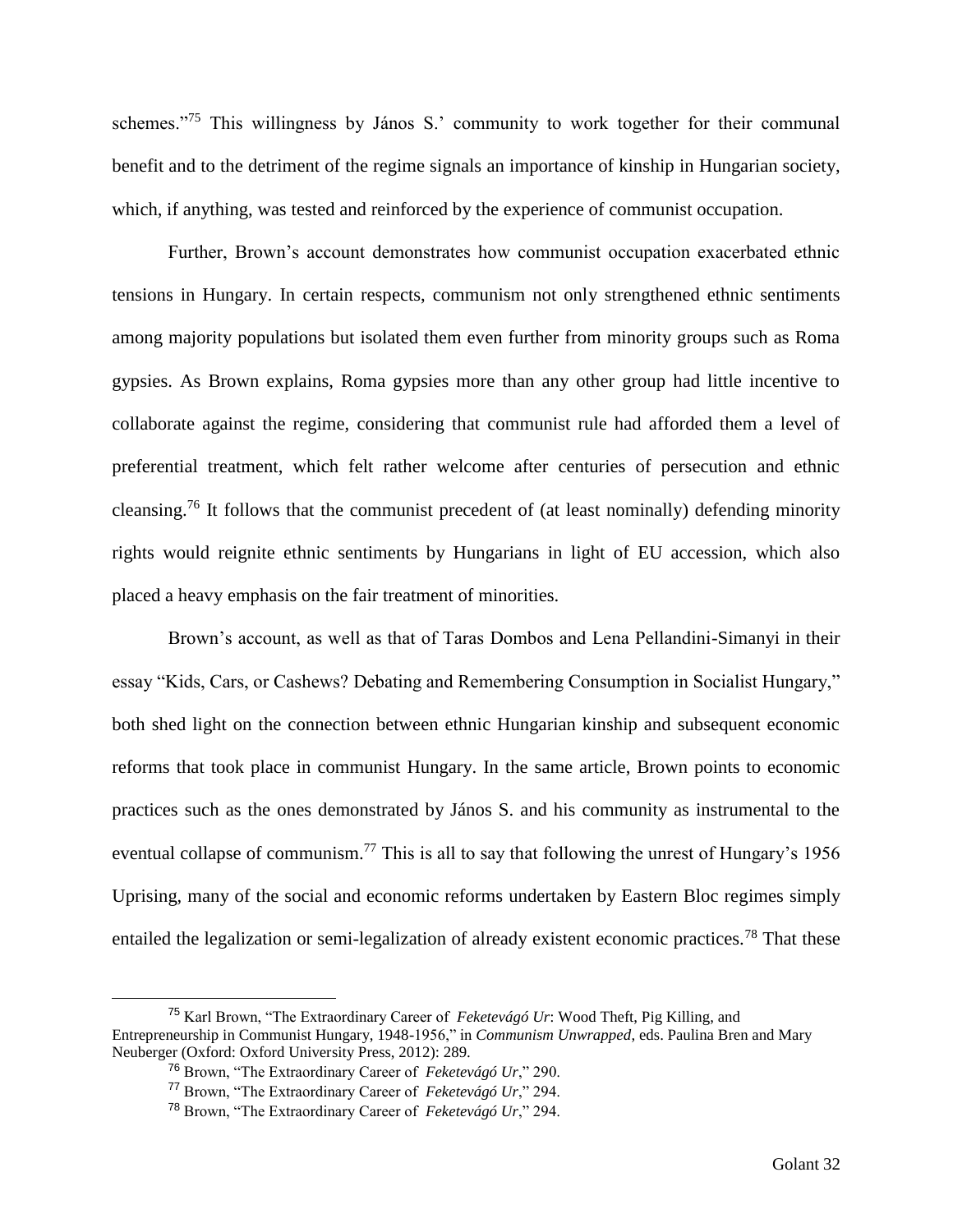laws were ultimately adopted during Hungary's democratic transition suggests a kind of implicit kinship from the very foundations of post-communist Hungary, which continued to inform its political and economic developments. On the whole, then, it is clear that communism had a significant impact on Hungarian conceptions of ethnicity and kinship, which in turn influenced later conservative politics in Hungary as well as the state's democratic transition on the whole.

It is also instructive to consider the legacy of communist occupation on Hungarian social and political life, particularly in the period of time directly following the collapse of the Soviet Union. Wilkin points to the resilient trends of alcoholism and suicide among Hungarians, along with widespread discrimination against women, as well as the overall struggle to develop a civil society independent of the government.<sup>79</sup> Additionally, Wilkin describes Hungarian politics in the immediate post-communist period as being characterized by a monopoly of left-liberal policies and a general embrace of neoliberalism by Hungarian elites.<sup>80</sup> By contrast at this point the right-wing was rather bare, which represented the overall hindering nature of communism on transitional politics, and, as we will see, spelled danger for the health of Hungary's democracy.

This cursory review of Hungary's nationalist tradition helps to further inform Vachudova and Snyder's misguided assumptions about that state. This is to say that their expectation that Hungary, and ethnically homogenous states in general, would simply leap out of their communist legacies without any mobilization of their nationalist traditions was rather short-sighted indeed. An analogous review of Poland's nationalist tradition will reveal the same.

#### *3.2b. The Polish nationalist tradition*

<sup>79</sup> Peter Wilkin, *Hungary's Crisis of Democracy*: *The Road to Serfdom* (Lanham: Rowman & Littlefield, 2016): 26-27.

<sup>80</sup> Wilkin, *Hungary's Crisis of Democracy*, 49.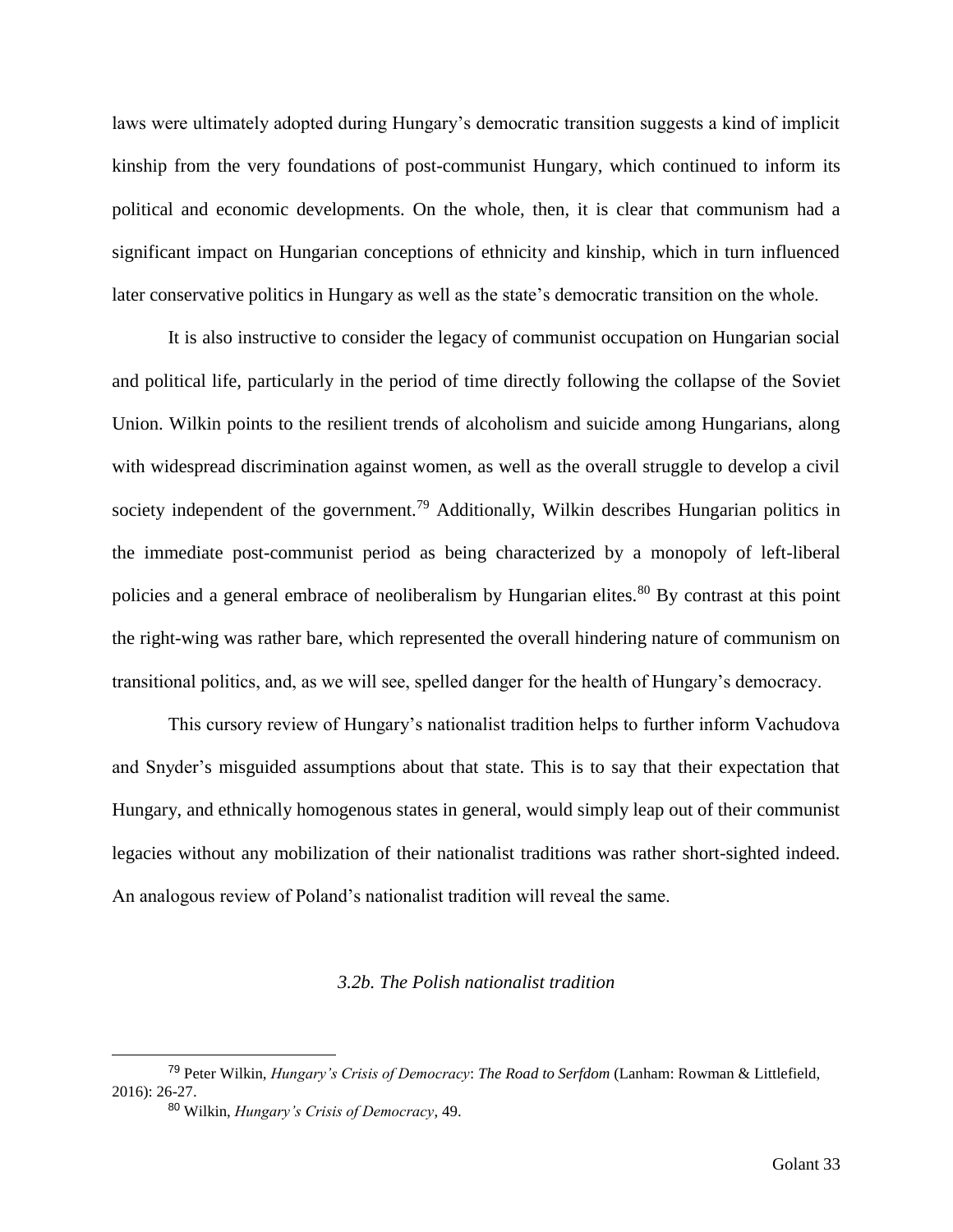Like Hungary, Poland has a rich nationalist tradition. As with Hungary, we can conduct our examination of contemporary nationalist developments in Poland by examining this tradition in context. In certain respects Poland's ethno-cultural nationalist tradition has been more aggressive than Hungary's, even. This first and foremost affirms that Poland, like Hungary, has a strong nationalist tradition, and second suggests that Vachudova and Snyder were shortsighted in failing to include it in their formulations.

One of the most brazen examples of Poland's nationalist tradition was demonstrated by the movement known as National Democracy (*Narodowa Demokracja*), or the Endeks (*Endecja*). This group rose to prominence in Poland following the end of the First World War, and their ideology was encapsulated by their slogan, "Poland for the Poles."<sup>81</sup> Cramsey and Wittenberg describe how the Endeks were remained of the most popular political factions for a number of years during the interwar period.<sup>82</sup> They demonstrate further that the Endeks were one of the strongest forces in favor of polonization (i.e., forced cultural assimilation), which was mobilized toward the Slavic peoples to Poland's East and South.<sup>83</sup> Notably, polonization was not directed at Poland's German or Jewish inhabitants, indicating a preference for homogeneity within the nationalist tradition.<sup>84</sup> It follows that here we can begin to see the virulent undercurrents of ethnic homogeneity.

Poland's homogenization efforts were more aggressive than those of Hungary or Czechia (or, for that matter, Romania). Contemporaneous with this was an internationalist discourse of the interwar period, largely emphasized by the victorious Western powers, which privileged the

<sup>81</sup> Cramsey and Wittenberg, "Timing Is Everything," 1487.

<sup>82</sup> Cramsey and Wittenberg, "Timing Is Everything," 1487.

<sup>83</sup> Cramsey and Wittenberg, "Timing Is Everything," 1487.

<sup>84</sup> Cramsey and Wittenberg, "Timing Is Everything," 1487.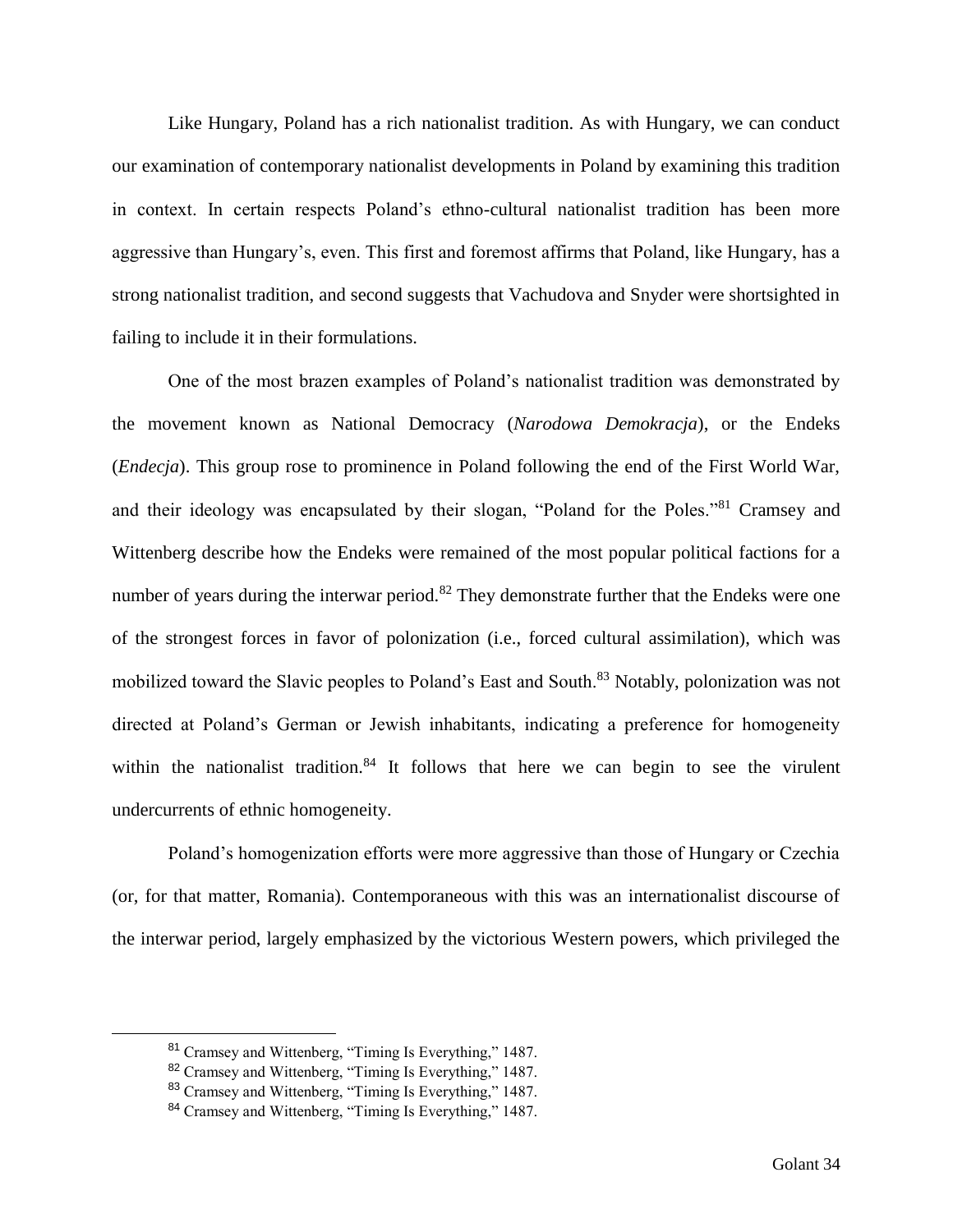rights of ethnic minorities.<sup>85</sup> While Poland's homogenization efforts became even more aggressive following the Second World War, in some sense the development of polonization strategies in the interwar period may have set a precedent for Polish disregard of directives from foreign bodies on the whole (such as the Soviet Union or the EU).<sup>86</sup> The main geographic target of the polonization strategy were the *kresy*, an interwar territory that comprised parts of modern day Western Ukraine and Western Belarus.<sup>87</sup> As we will see, the legacy of polonization and the nationalist tradition therein continues to complicate its political life.

Another example of extremism in the Polish nationalist tradition is the organization All-Polish Youth. Citing this organization's contemporary incarnation as an example of Poland's resilient nationalism, Ewa Sidorenko writes that All-Polish Youth was one of the most militantly anti-Semitic organizations in Poland during the interwar period.<sup>88</sup> Fox and Vermeersch add that the organization has a history of promoting extreme devotion to Catholicism and a commitment to an ethnically homogenous Poland.<sup>89</sup>

As with Hungary, the experience of the Second World War forms a major part of Poland's nationalist tradition. One of the most consequential events for contemporary Polish nationalism was the Katyń massacre, in which tens of thousands of Polish military officials were executed by the Soviet NKVD (*Narodnyi Komissariat Vnutrennikh Del*; KGB predecessor). Indeed this event not only serves as a key example of the Polish nationalist tradition but further illustrates how nationalist myths are manipulated by later generations of politicians. That is, despite (or more charitably for lack of knowledge of) the gruesome actions of the Soviet secret

<sup>85</sup> Cramsey and Wittenberg, "Timing Is Everything," 1484.

<sup>86</sup> Cramsey and Wittenberg, "Timing Is Everything," 1486.

<sup>87</sup> Jon E. Fox and Peter Vermeersch, "Backdoor Nationalism," *European Journal of Sociology* 51, no. 2 (2010): 341.

<sup>88</sup> Ewa Sidorenko, "Which way to Poland? Re-emerging from Romantic unity," in *Reinventing Poland*, eds. Martin Myant and Terry Cox (New York: Routledge, 2008): 120.

<sup>89</sup> Fox and Vermeersch, "Backdoor Nationalism," 350.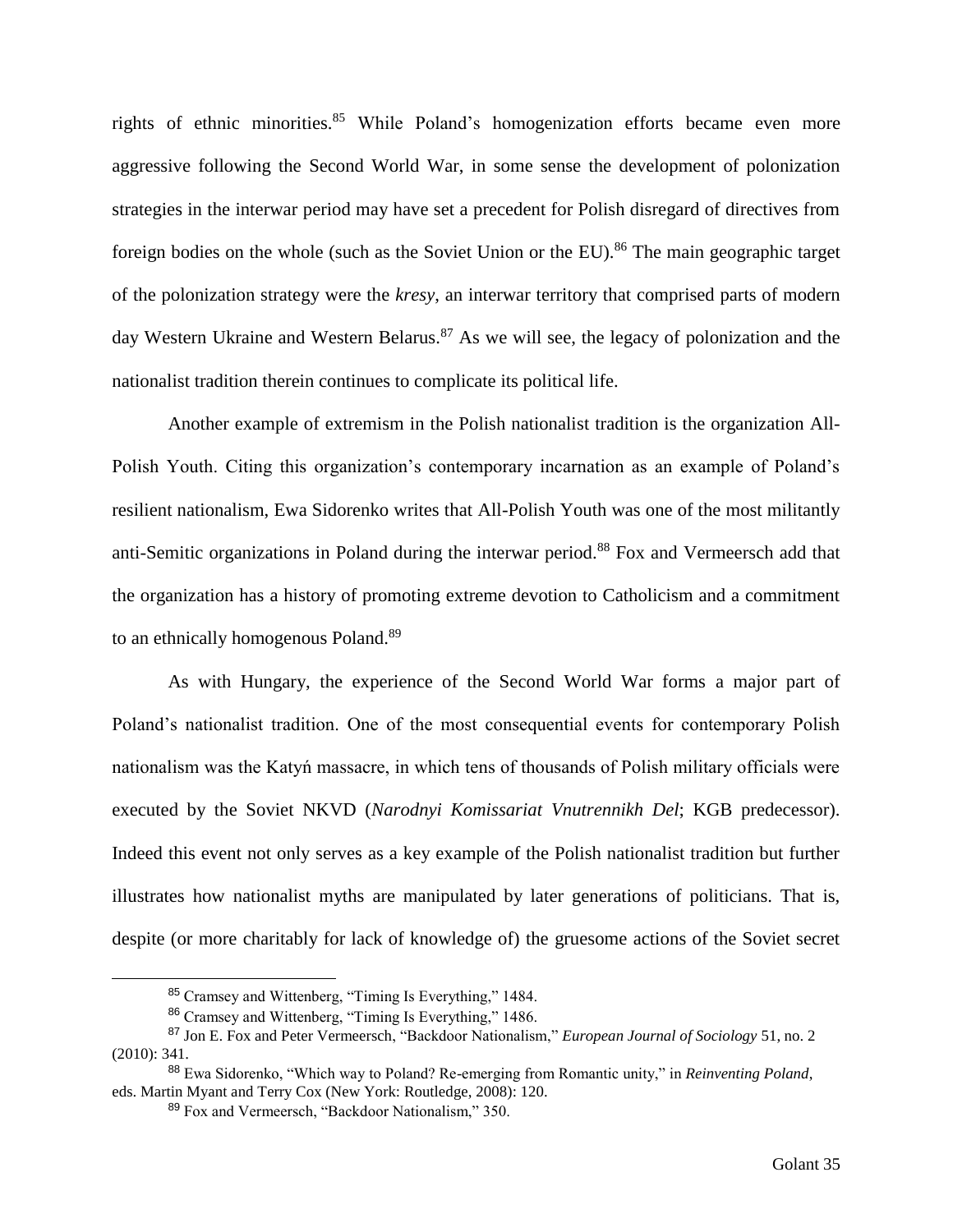police, the immediate post-war years were characterized by collaboration between Poland's nationalists and communists (who were by all means an extension of the Soviet regime). Cramsey and Wittenberg explain that the Endek and brother of the Polish prime minister Stanisław Grabski collaborated with Josef Stalin and his ethnically Polish associate Wanda Wasilewska in order to achieve a more ethnically homogenous Polish state.<sup>90</sup> At this point the Soviet regime had come to view homogenization favorably after encountering difficulties with minority politics, though the relationship between ethnicity and Soviet ideology would become more complicated during communist occupation of the Eastern Bloc.<sup>91</sup> This again demonstrates the aggressive history of ethnic homogeneity in Poland, and further sheds light on the richness and complexity of the Polish nationalist tradition.

As with our examination of Hungary, we can look to a case study of communist occupation for some insights into the effects it had on aggravating nationalist sentiment. In her essay "Keeping It Close To Home: Resourcefulness and Scarcity in Late Socialist and Postsocialist Poland," Małgorzata Mazurek details the heightened importance of family ties that came about as a result of Poland's economy of shortages (in turn calling to mind Verdery's point about communist society generally).<sup>92</sup> Mazurek demonstrates further that this was particularly evident during the Polish economic crisis of the late 1970s and early 1980s, during which the national economy thoroughly failed, and familial ties became more than ever critical to subsistence.<sup>93</sup> Mazurek characterizes the socialization of trust in kin networks over the government: "[...] Having been thrown back on their own resources, Poles turned to their family

<sup>90</sup> Cramsey and Wittenberg, "Timing is Everything," 1488.

<sup>91</sup> Cramsey and Wittenberg, "Timing is Everything," 1488.

<sup>92</sup> Małgorzata Mazurek, "Keeping It Close To Home: Resourcefulness and Scarcity in Late Socialist and Postsocialist Poland," in *Communism Unwrapped*, eds. Paulina Bren and Mary Neuberger (Oxford: Oxford University Press, 2012): 298.

<sup>93</sup> Mazurek, "Keeping It Close To Home," 298.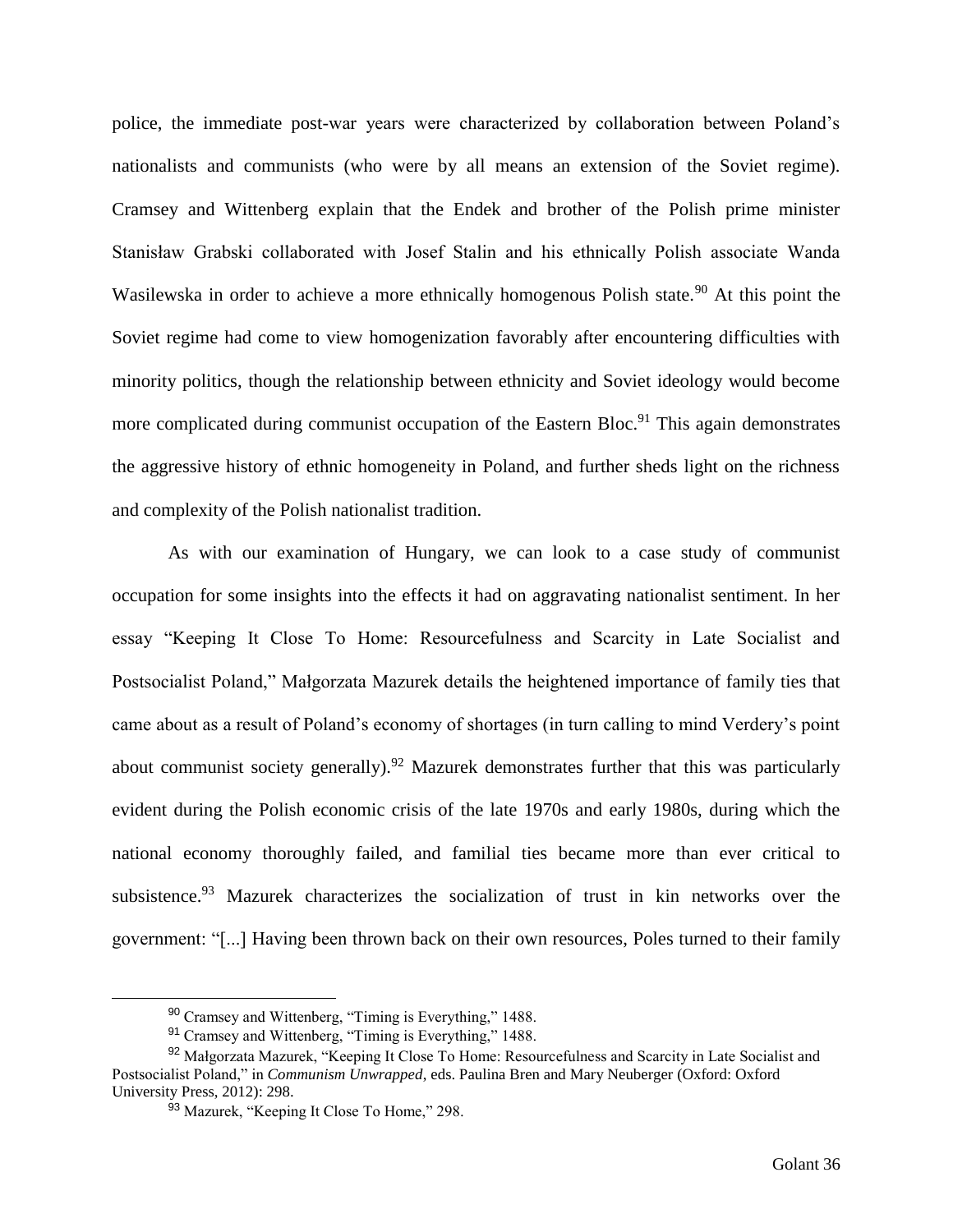networks, which, contrary to the Party-state, remained trustworthy and efficient."<sup>94</sup> It follows from this account that, as demonstrated previously, communism had the effect of amplifying the culture of kinship reliance in Poland, which in turn would prove central to its political culture in the post-communist period.

Poland's experience of communism, then, along with the implications for its nationalist tradition therein, influenced its democratic transition in the years immediately following the collapse of the Soviet Union. Aleksandra Wyrozumska and Gerd Meyer illustrate the distance between attempts at reform by the government and holdover practices from communism among the general population, writing that "many informal, traditional, or even illegal practices [were] left intact."<sup>95</sup> Indeed M. Steven Fish points to the example of Poland's Small Constitution, an intermediary document that attempted to mediate between the legislative and executive branches of its government, as well as with local governments across the newly democratic state, which he explains served as the country's official constitution until 1997.<sup>96</sup> Considering this in relation to King's claim that "[the] institutional arrangements inherited from previous regimes and the decisions that policymakers take in the early years of systemic reform are crucial, [...]," we can reasonably conclude that the discord inherited from communism negatively impacted Poland's democracy while at once aggravating its nationalist tradition.<sup>97</sup> This in turn contradicts Vachudova and Snyder's expectation that superficial factors alone would make for an unproblematic democratic transition.

<sup>&</sup>lt;sup>94</sup> Mazurek, "Keeping It Close To Home," 299.

<sup>95</sup> Aleksandra Wyrozumska and Gerd Meyer, "Formal Institutions and Informal Politics in Poland," in *Formal Institutions and Informal Politics in Central and Eastern Europe*, ed. Gerd Meyer (Leverkusen: Barbara Budrich Publishers, 2006): 213.

<sup>96</sup> M. Steven Fish, "Stronger Legislatures, Stronger Democracies," *Journal of Democracy* 17, no. 1 (January 2006): 7-9.

<sup>97</sup> King, *Extreme Politics*, 96.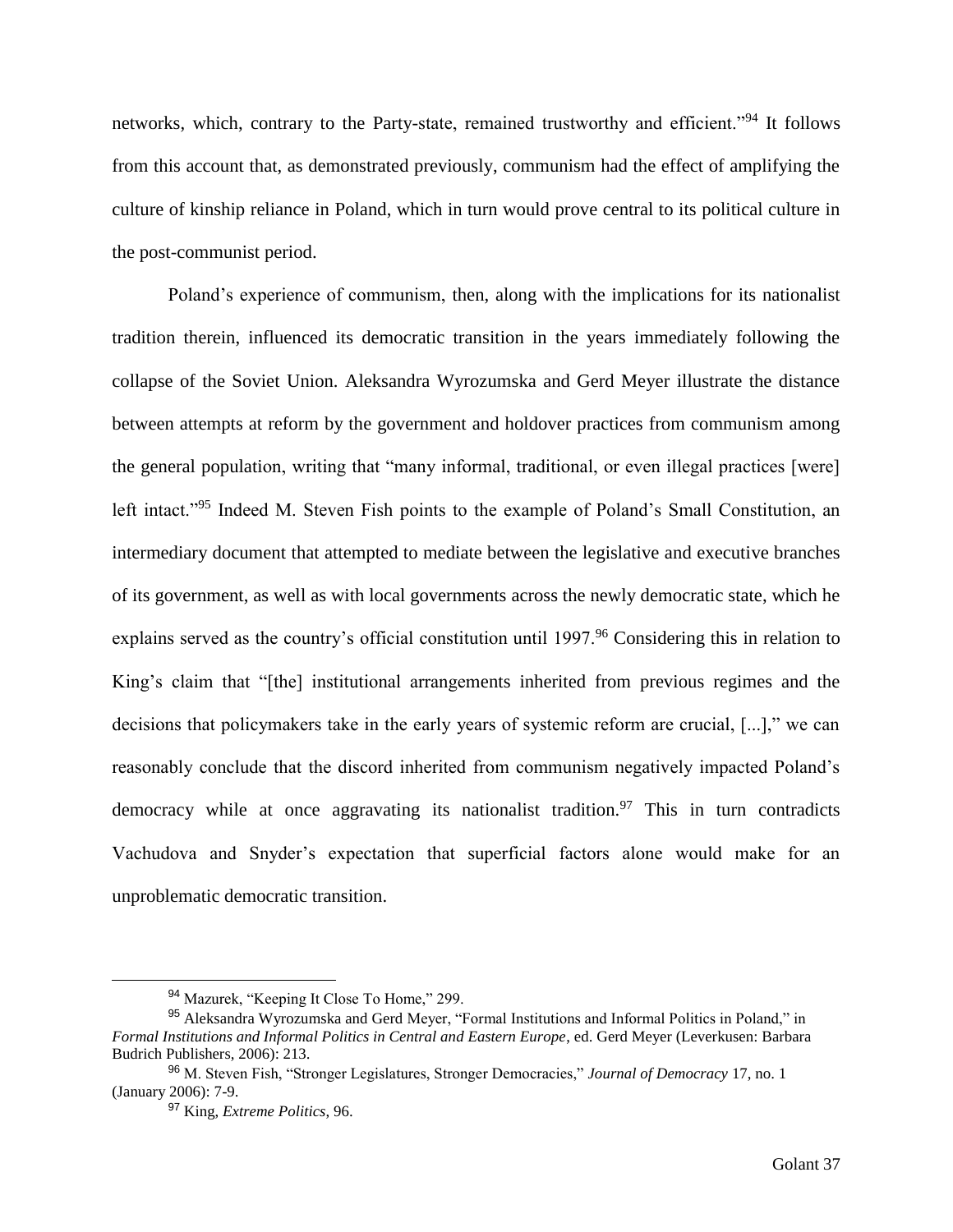To sum up, Poland, like Hungary, has a rich nationalist tradition, and Vachudova and Snyder were shortsighted in their failure to recognize it in lieu of seemingly favorable democratic conditions. As with Hungary, then, we can conclude that nationalism would come to play a decisive role in Poland's post-communist politics, complicating its democratic progress in turn.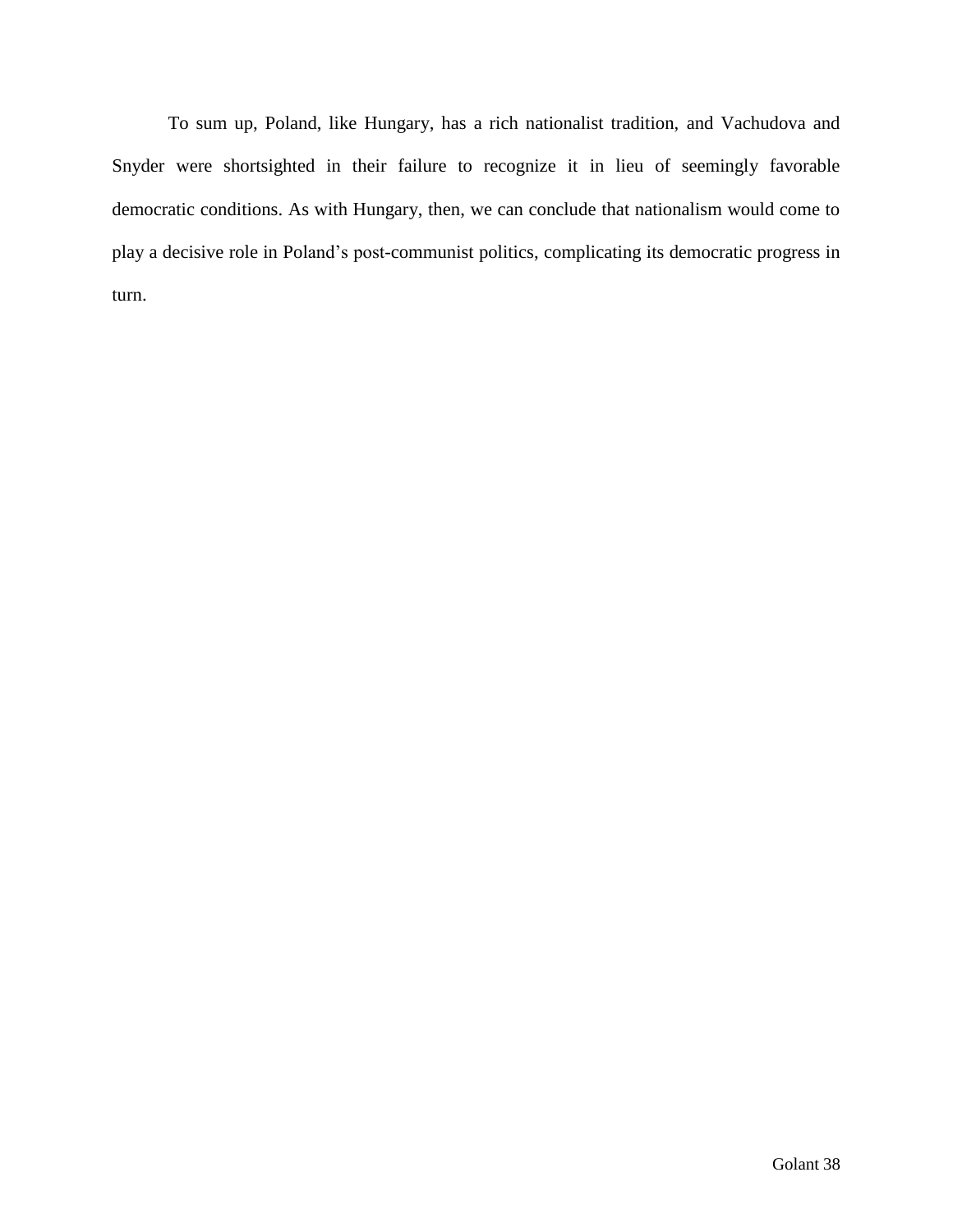#### *3.3. Conclusions on nationalism in post-communist CEE*

Following this review of their nationalist traditions, Hungary and Poland appear to be rather similar. I will affirm this point with several other key facts pertaining to their historical experiences, particularly in relation to each other. I will then tie these conclusions into a discussion of Vachudova and Snyder's formulations on the whole.

As mentioned, given this paper's comparative aim, it will be instructive to consider Hungary's relationship with Poland during the Second World War. In her paper "Hungary's relationship with Poland and its refugees during World War II," Fai-Podlipnik details the special treatment afforded by Hungary to Polish citizens throughout the war despite their formal military opposition to one another. She argues that the mutual respect between the two warring states was partly motivated by a shared legacy of Habsburg incorporation through the end of the First World War.<sup>98</sup> Fai-Podlipnik rejects the notion that the mutual sympathy stemmed from the states' shared Roman-Catholicism, given that Hungary's clergy was distinctly sympathetic to the Nazis; however it seems possible that their shared religion could have at least animated positive feelings among their non-clerical citizens.<sup>99</sup> Nevertheless it remains that the treatment of Poles by Hungarians was decidedly generous, as it included the freedom of speech and the general protection of Polish citizens by the Hungarian army.<sup>100</sup> This of course contrasted sharply with both states' vicious treatments of their Jewish populations, all of which is to say that even during the Second World War, a distinct political outlook was shared by Hungary and Poland despite the political differences at play.<sup>101</sup> This in turn suggests a sameness to Hungarian and Polish political culture.

<sup>98</sup> Fai-Podlipnik, "Hungary's relationship with Poland and its refugees during World War II," 63.

<sup>99</sup> Fai-Podlipnik, "Hungary's relationship with Poland and its refugees during World War II," 63.

<sup>100</sup> Fai-Podlipnik, "Hungary's relationship with Poland and its refugees during World War II," 73.

<sup>101</sup> Fai-Podlipnik, "Hungary's relationship with Poland and its refugees during World War II," 73.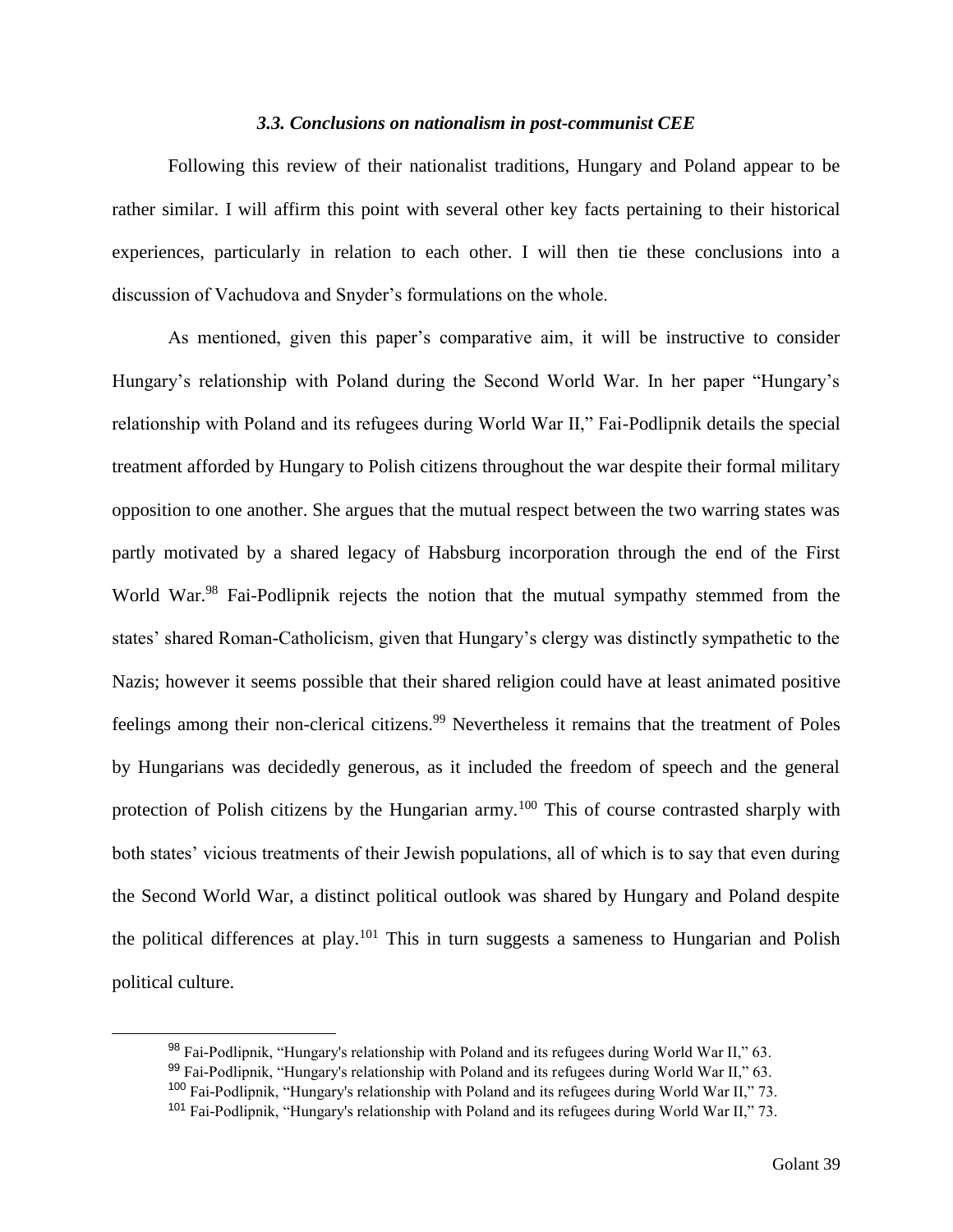And while the experience of communist rule was ubiquitous to an extent, we must keep in mind that it was experienced to varying degrees. Tiemann characterizes the communist legacies of both Poland and Hungary as 'national-accommodative' (notably the only such two in his framework, to which he ascribes a 1.0 rating), a situation in which the regime was characterized by a weak state apparatus and governance structures as a result of its emergence from semi-democratic or authoritarian interwar polities.<sup>102</sup> Herbert Kitschelt adds that in 'national-accommodative' systems industrial class conflict was not as pronounced as the tension between urban elites and rural peasants, and that in turn the communist regime was hindered by the absence of a working class constituency.<sup>103</sup> This was compounded by the presence of a doggedly independent church (which, as evidenced by Fai-Podlipnik, might already have been stronger in Poland than in Hungary).<sup>104</sup> It is interesting then to note that, according to Tiemann's framework, Romania and Bulgaria (in addition to Russia and Ukraine) are described as inheriting 'patrimonial' communism (a 0.0 rating), which in turn suggests that underlying factors may have helped Vachudova and Snyder to explain the differences between those states on the one hand and Hungary and Poland on the other.<sup>105</sup> Again this affirms the notion that Hungary and Poland were in a class of their own, but nonetheless a class that was subjected to communist rule.

To conclude, given the aforementioned relationship between ethnicity as a mechanism of resistance and its mobilization against communist rule, it follows that at least some of Hungary and Poland's post-communist incumbents would embrace an ethnic nationalist platform in advocating a move away from communism. Indeed Wolczuk and Yemelianova shed light on this

<sup>&</sup>lt;sup>102</sup> Guido Tiemann, "The nationalization of political parties and party systems in post-communist Eastern Europe," *Communist and Post-Communist Studies* 45 (2012): 79-80.

<sup>103</sup> Herbert Kitschelt, *Post-Communist Party Systems: Competition, Representation, and Inter-Party Cooperation* (New York: Cambridge University Press, 1999): 25.

<sup>104</sup> Kitschelt, *Post-Communist Party Systems,* 25.

<sup>105</sup> Tiemann, "The nationalization of political parties and party systems in post-communist Eastern Europe," 79-80.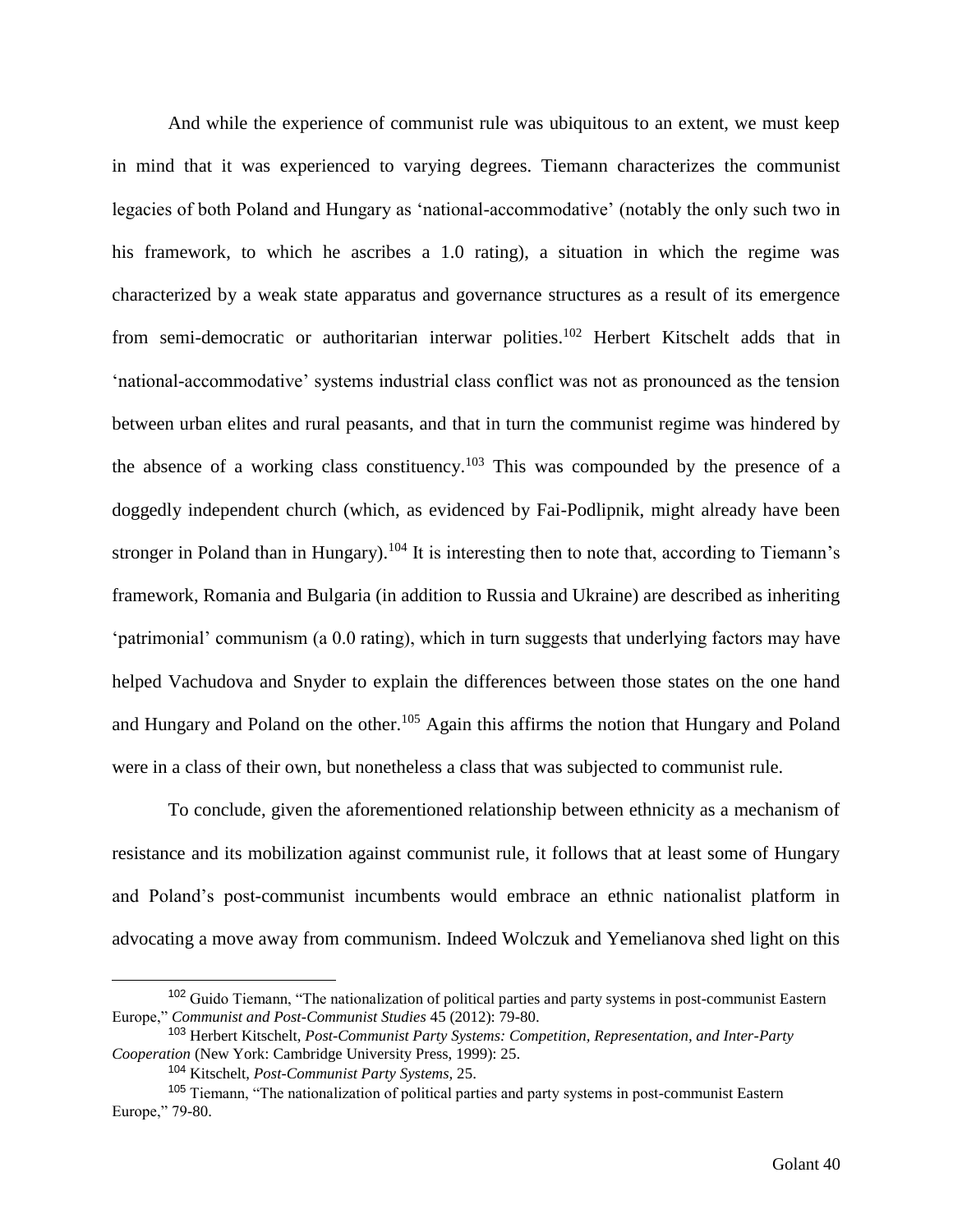phenomenon: they argue that because Hungary and Poland were subjected to assimilationist strategies particularly strongly during communist occupation, their emergence as territorially intact states invited them to re-energize their nationalist traditions in a vigorous fashion.<sup>106</sup> This again demonstrates both the importance of the nationalist tradition during the states' democratic transitions, as well as the similarity between the two states insofar as their nationalist traditions are concerned.

In turn, this overview of nationalism as relating to the historical experiences of both postcommunist CEE generally, and Hungary and Poland specifically, offers several useful conclusions in responding to Vachudova and Snyder. First, as discussed in section 3.1, the nationalist traditions of post-communist CEE ought to be considered to some extent as similar. This in turn helps to explain the later development of ethnic nationalism in both Hungary and Poland, like in Romania and Bulgaria, contrary to the predictions of Vachudova and Snyder. Second, as demonstrated in section 3.2, Hungary and Poland do indeed have distinct nationalist traditions, and, as we will see, Vachudova and Snyder's failure to respond appropriately to them ultimately resulted in their paper's subsequent inaccuracies. Third and relatedly, the nationalist traditions of Hungary and Poland are in point of fact especially similar, which in turn points us back to the integrity of Vachudova and Snyder's framework. This is to say, then, that Vachudova and Snyder's framework made local sense but failed to respond more generally to the political realities of the region.

Finally, in turning to the experiences of Hungary and Poland over the past quartercentury, we are tasked with responding to their divergent paths along the course of democratization. Their similarity prior to democratization in turn suggests the need for another variable in explaining the relationship between ethnic nationalism (a present factor, as

<sup>106</sup> Wolczuk and Yemelianova, "When the West Meets the East," 182-183.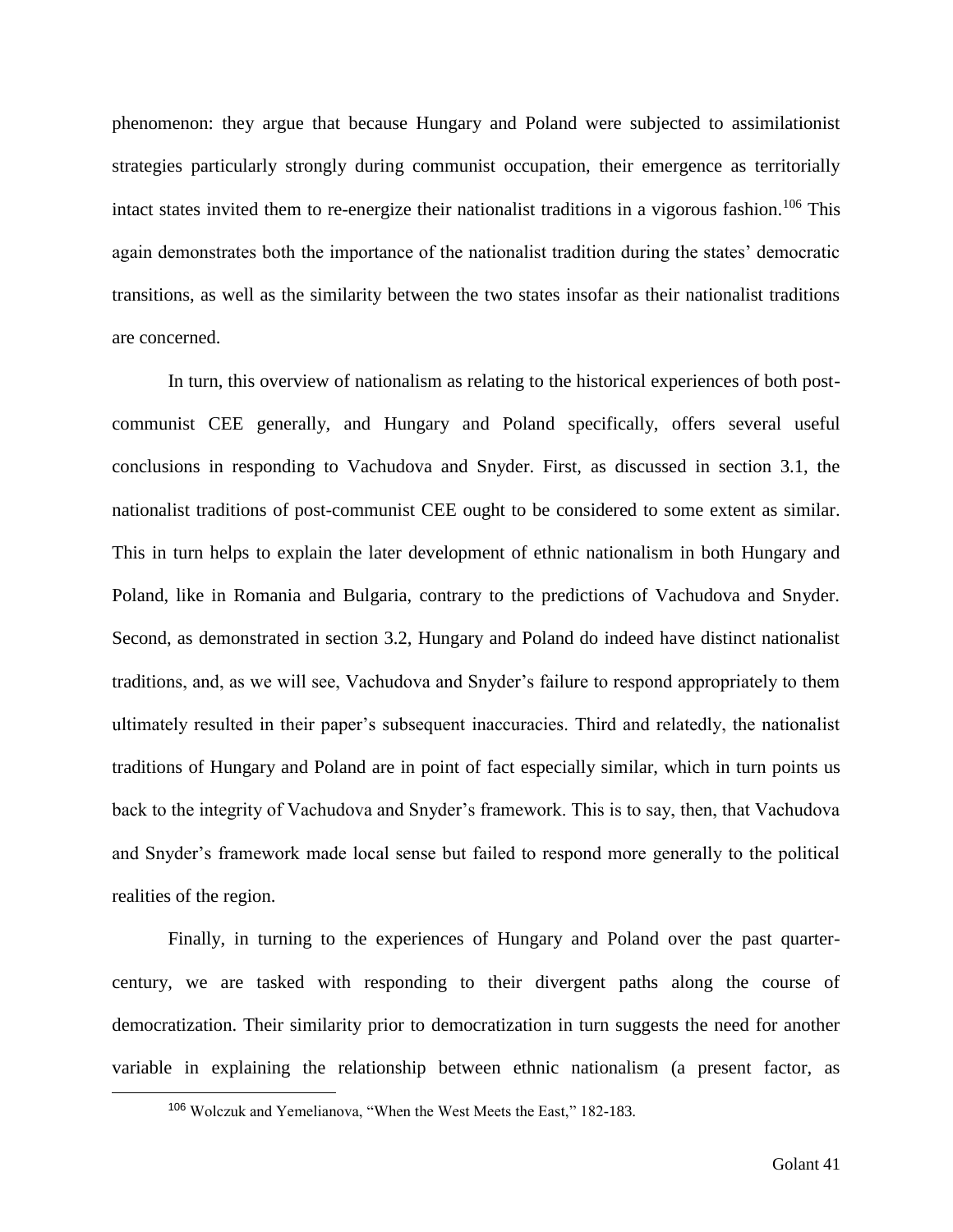demonstrated) and anti-democratic trends (more pronounced in Hungary than in Poland, as we will see). This consideration brings us to section 4.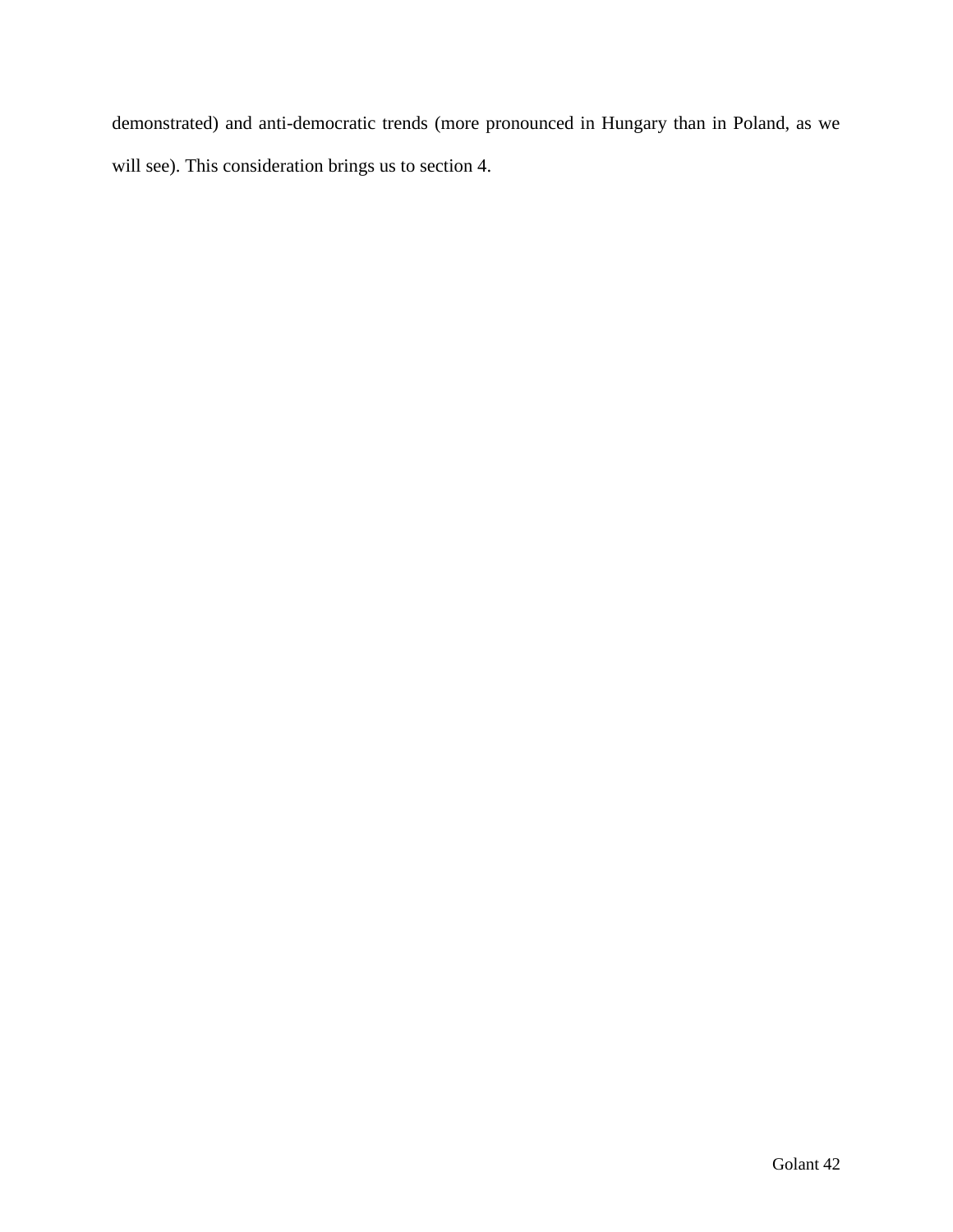#### **4. Another variable: pluralism on the right**

As we saw in section 3, contrary to the analysis of Vachudova and Snyder, both Hungary and Poland had vibrant ethnic nationalist traditions as they entered the post-communist period. In turning to contemporary developments in Hungary and Poland, we will see that none of the factors identified by Vachudova and Snyder as preventive of ethnic nationalism (ethnic homogeneity, strong economy, or a strong break from communism) stemmed the tide of ethnic nationalist sentiment in either of those states. However in at once attempting to explain the different courses of their democratic progress (or lack thereof), we must turn to another variable that better helps to characterize the situation in both states. The variable best suited for this, as I will argue, is the degree to which each country's right-wing politics were characterized by a degree of pluralism.

As we will see, while the condition of ethnic nationalism in Hungary and Poland was seemingly equivalent at the onset of democratization, Hungary's conservative element was far less pluralistic than Poland's at this time. This in turn facilitated the earlier and more successful rise of an authoritarian, personalistic politician in Hungary than in Poland. These conclusions at once affirm the importance of ethnic nationalism in stalling democratic progress but update it with a consideration for the role played by pluralism on the right. Namely, I will argue that ethnic nationalism is successfully mobilized in the post-communist CEE context toward antidemocratic ends only in the condition of, and at once for the purpose of, consolidated political power on the right.

This section will proceed first by discussing the course of politics in Hungary within the context of pluralism on the right. In so doing we will see how Viktor Orbán managed to drag Hungary down to Romania- and Bulgaria-levels of democracy by pursuing a two-fold strategy of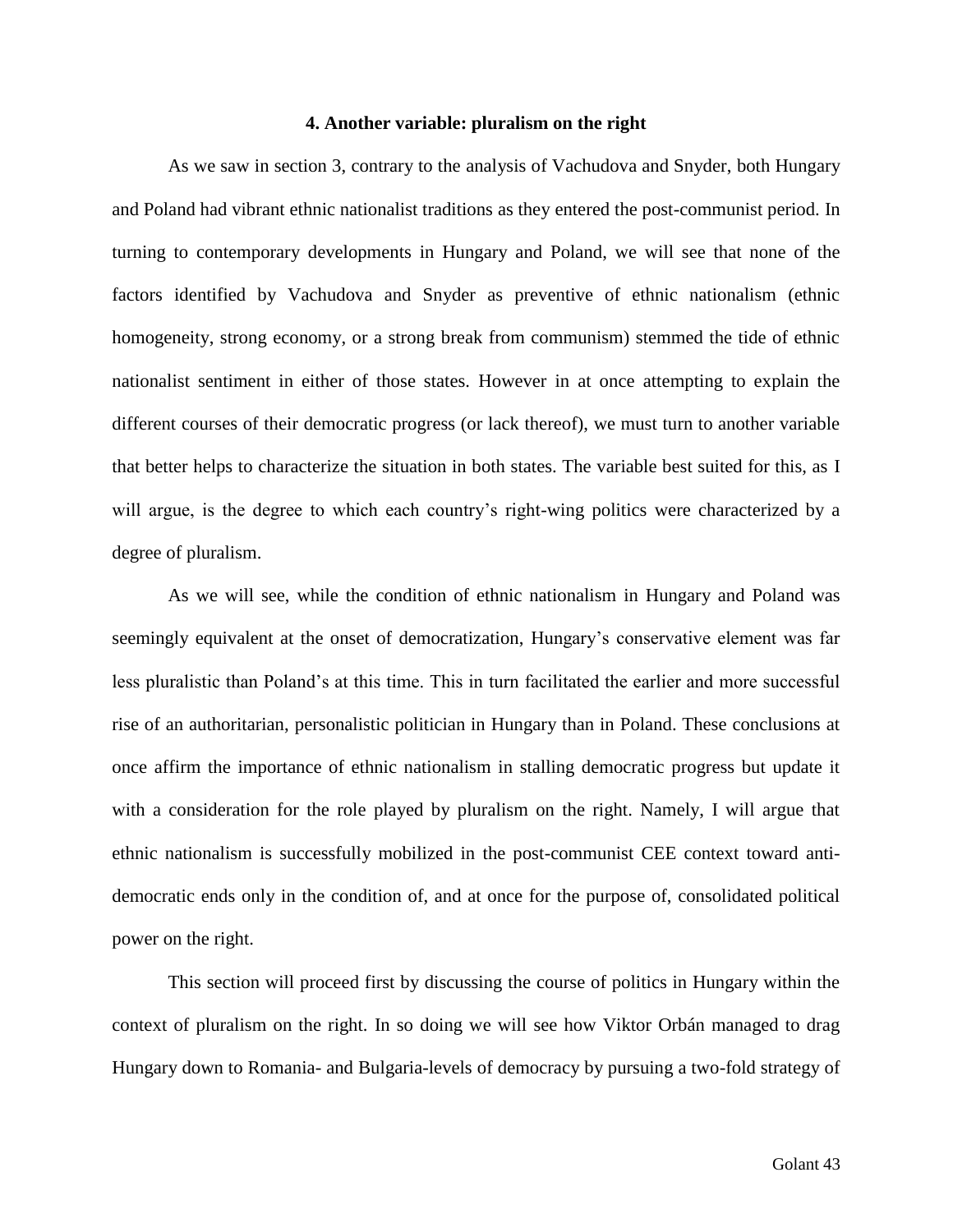mobilizing ethnic nationalist sentiment and consolidating power on the right. I will then turn to an analogous discussion of Poland. In so doing I will first point to some controverting factors, which distinguish the plurality of its conservative element from that of Hungary, and will then track the course of Polish politics over the same period of time within that framework. Finally I will use the findings from these two cases in order to draw some conclusions about why Poland has not regressed as sharply as Hungary into authoritarianism.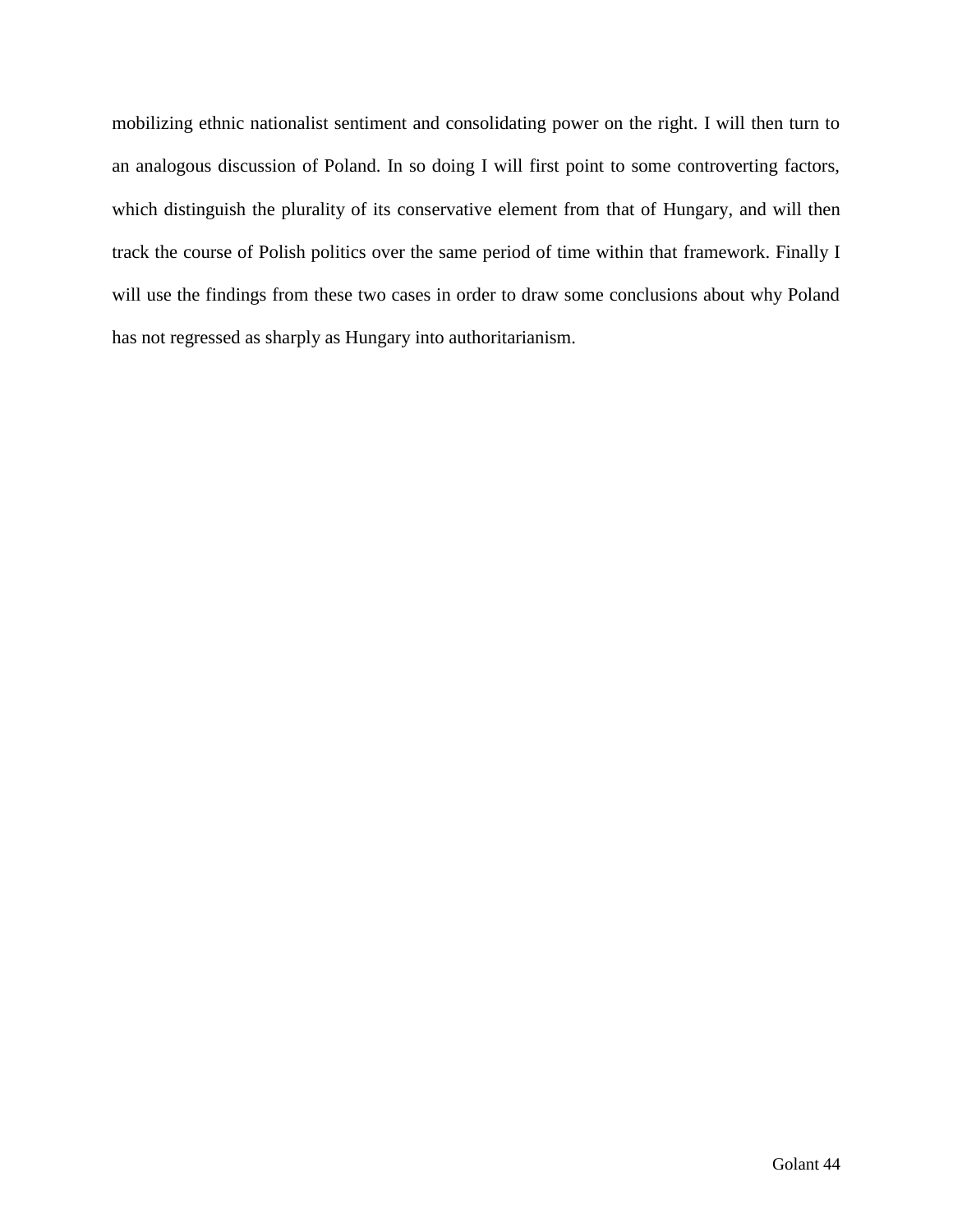#### *4.1. Conservatism was the Viktor: the case of post-communist Hungary*

Political allegiances and ideologies in Hungary's immediate post-communist period were ambiguous. However by all measures the left-wing was far more pluralistic than the right at this time. As such an analysis of Hungarian politics, and in turn an explanation of Viktor Orbán's rise to political power through the lens of pluralism on the right, will reveal how ethnic nationalism was successfully mobilized toward anti-democratic ends in that state, and more generally how this is accomplished in the post-communist CEE context.

This section will argue that because Hungary's right was poorly represented during the immediate post-communist period to begin with, Orbán faced little competition in mobilizing ethnic nationalist rhetoric for his own political gains. The argument will proceed chronologically in order to demonstrate how Orbán accomplished this consolidation of power on the right over time. In turn the conclusions from this section will help to formulate a response to Vachudova and Snyder's incomplete conclusions regarding the relationship between ethnic nationalism and anti-democratic trends in post-communist CEE. That is, the case of Hungary will show how ethnic nationalism poses a threat to democratic prospects only when coupled with a lack of pluralism on the right, rather than being a detrimental factor in itself.

Vachudova and Snyder rightly characterized the immediate post-communist moment in Hungary as lacking an ethnic nationalist character but failed to anticipate later ethnic nationalist developments. As we will see, an analysis of this situation through the lens of pluralism of the right better explains both the absence of such rhetoric initially, as well as its subsequent reemergence and its use for anti-democratic ends. This in turn will better prepare us to analyze analogous developments in Poland.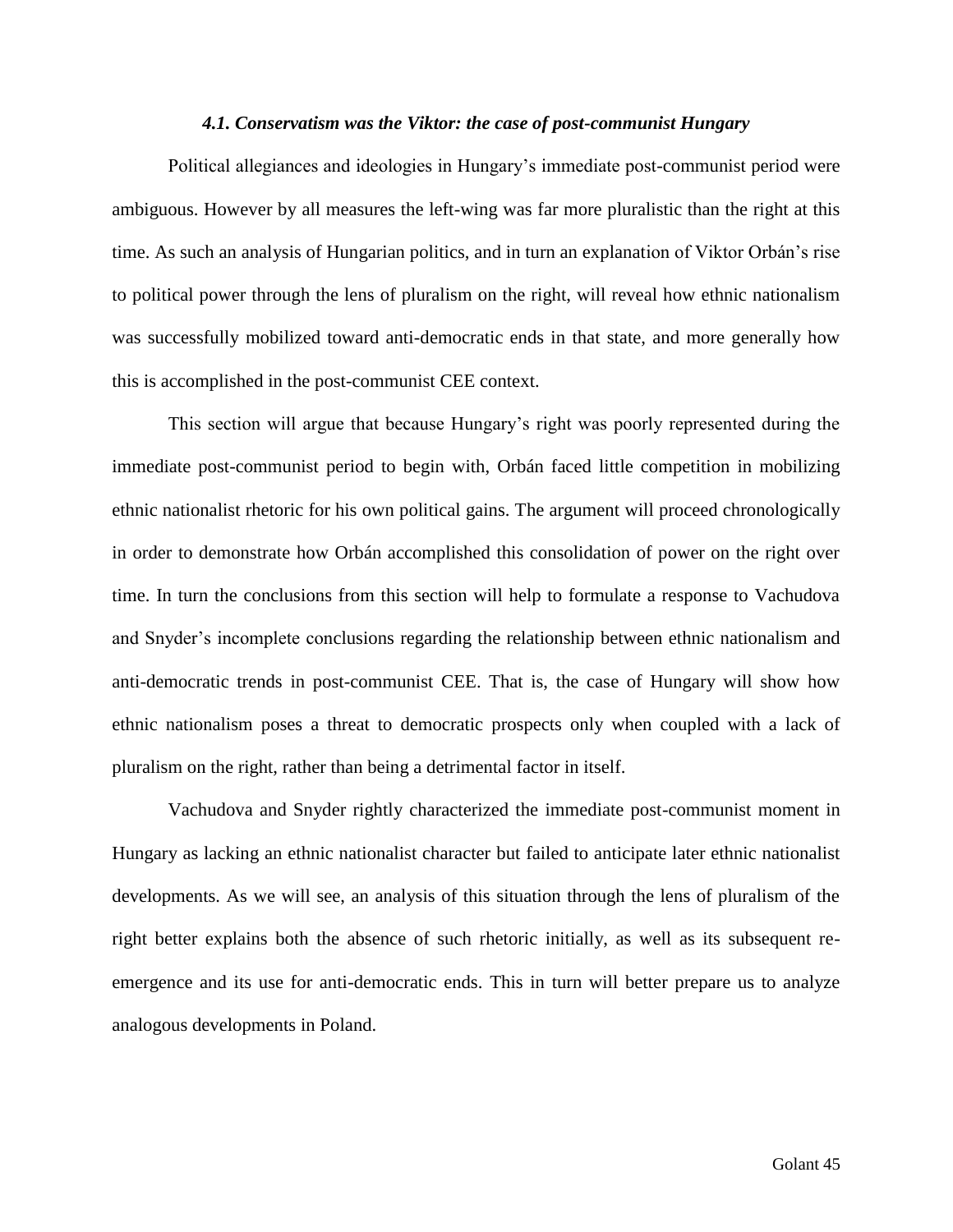## *4.1a. 1989-1998: The rise of Fidesz*

To begin, the scarcity of conservative political options during Hungary's early period of democratization can be explained as an inheritance from the legacy of late communist rule. In the years leading up to its dissolution, Hungary's communist regime undertook a number of political changes that in turn complicated and destabilized the politics of the immediate post-communist period. For one, the formal replacement of General Secretary Janos Kádár, who had been in power for 32 years, by the moderate Karóly Grósz in May 1988 signaled a liberal turn by the authoritarian regime.<sup>107</sup> Grósz in turn was swiftly replaced by the even younger and more reform-minded Miklós Németh later that year.<sup>108</sup> The appointment of Németh signaled an unprecedented embrace of liberalism by the regime, which complicated the efforts of the burgeoning liberal opposition to claim a distinct political position.<sup>109</sup> Wilkin argues that the period of time between March and October 1989 was marked by a formal delegitimization of the old communist elite in favor of this newfound liberalism, which, as mentioned, was contemporaneous with the development of a separate liberal opposition.<sup>110</sup> As such the incumbent regime, as well as its contender – altogether a sizable majority of the political landscape – were concentrated on one side of the ideological spectrum.

In turn the lack of ethnic nationalist rhetoric in Hungary's early post-communist years can be attributed to this conflict for supremacy on the left. This is because transitional politicians from the opposition were chiefly concerned with eradicating the influence of communism in favor of their liberal doctrine. Roman David explains that the most prolific lustration campaigns, aimed at eradicating all holdover influence from communist rule, were seen in Hungary, Poland,

<sup>107</sup> Wolfgang Saxon, "Janos Kadar of Hungary Is Dead at 77," *The New York Times* (New York, NY), July 7, 1989.

<sup>108</sup> Wilkin, *Hungary's Crisis of Democracy*, 35.

<sup>109</sup> Wilkin, *Hungary's Crisis of Democracy*, 35.

<sup>110</sup> Wilkin, *Hungary's Crisis of Democracy*, 33.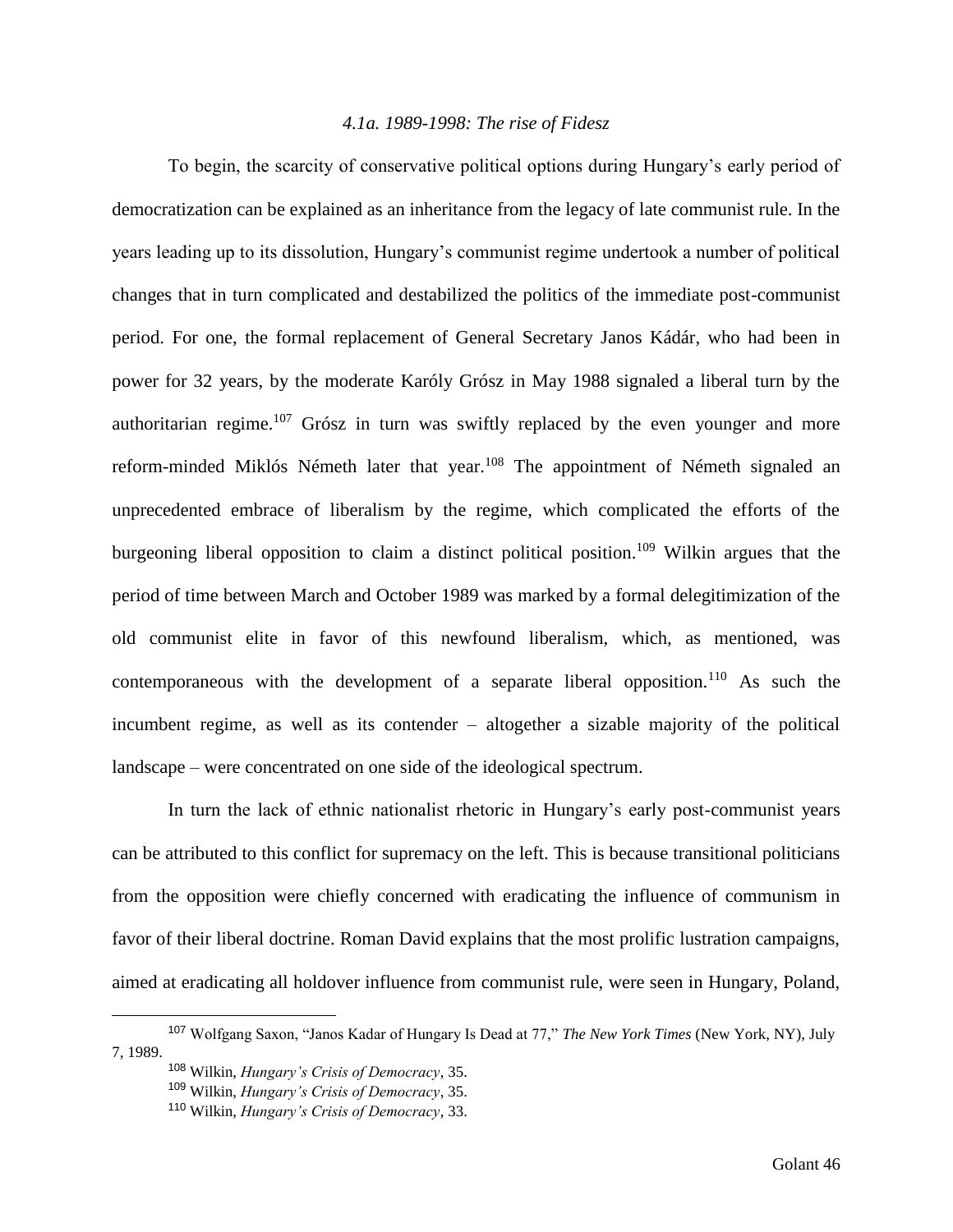and the Czech Republic.<sup>111</sup> (This in turn suggests that the ethnically homogenous postcommunist states had more leverage to move past their communist legacies than their ethnically fragmented counterparts, to Vachudova and Snyder's point.)

It was in this political context that Orbán first began his political career as a university student in Budapest. At this time the young Orbán was a member of the liberal Democratic Opposition, a coalition between his Alliance of Young Democrats (*Fiatal Demokraták Szövetsége*, Fidesz) and the Alliance of Free Democrats (*Szabad Demokraták Szövetsége*, SZDSZ).<sup>112</sup> Altogether this faction represented one of the three main groups present at the roundtable discussions that had brought an end to communist rule.<sup>113</sup> As such, the Democratic Opposition's ranks began their political careers above all else as foes of the communist regime and its continued influence in post-communist politics.

That Orbán began his career as an opponent of communist ideology is noteworthy in analyzing his later consolidation of rhetoric and political power. That is, while he initially cast himself within the guise of young and progressive politics with the supposed aim of bettering Hungary's democratic prospects, Orbán at once positioned himself ideologically as a defender of the Hungarian people against perceived outside threats. As we will see, this only became a problem for Hungary's democratic prospects once Orbán was able to successfully shift his rhetoric to the poorly represented right. In so doing he was able to mobilize the same political strategy, albeit with an updated ideology, aimed not only at defending Hungarians from communist influence but from threats that were, generally speaking, ethno-cultural in nature.

<sup>111</sup> Roman David, *Lustration and Transitional Justice* (Philadelphia: University of Pennsylvania Press, 2011): 145.

<sup>112</sup> Wilkin, *Hungary's Crisis of Democracy*, 31.

<sup>113</sup> Wilkin, *Hungary's Crisis of Democracy*, 31.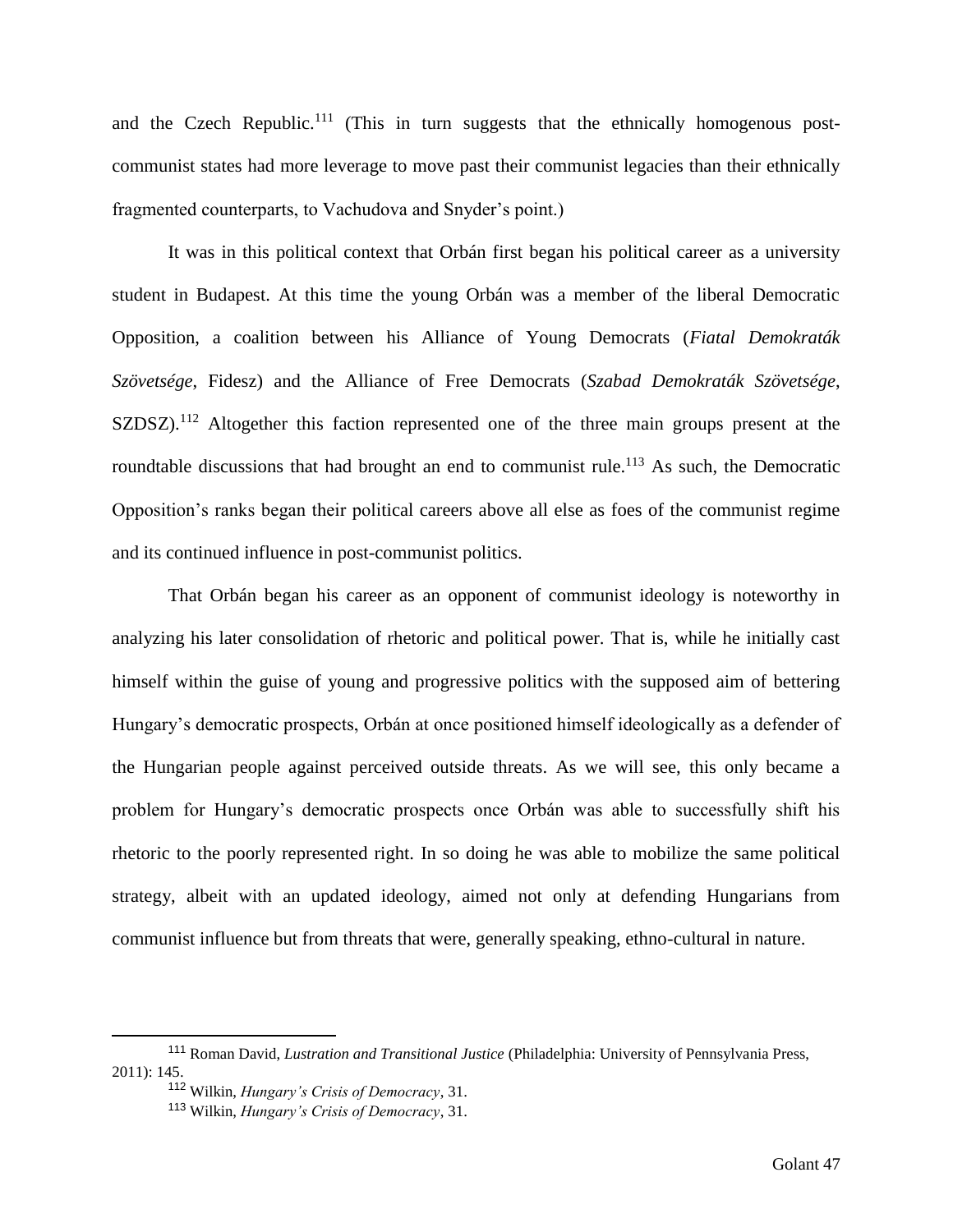By 1994 Fidesz appeared incapable of distinguishing itself within the diversity of political parties on the left. Dingsdale and Kovacs explain that in that year's election there were 140 political parties, 34 of which were able to field a candidate.<sup>114</sup> The 1994 parliamentary election in turn saw the victory of the Hungarian Socialist Party (*Magyar Szocialista Párt*, MSZP) with a total of 54% of Hungary's overall parliamentary seats and 149 of its 176 singlemember constituency seats, along with the second-place victory of the aforementioned SZDSZ with a total of 18% of the overall parliamentary seats and 16 of the 176 single-member constituency seats.<sup>115</sup> This is particularly noteworthy given that these electoral results led to a coalition between the two victorious parties, in turn compounding the already prodigious representation of the left and at once representing a suspicious coalition between former communists and their onetime opposition.<sup>116</sup> David adds that such a partnership failed to develop in both Poland and the Czech Republic.<sup>117</sup>

Moreover, the 1994 election at once saw the drastic loss of the incumbent, center-right Hungarian Democratic Forum (*Magyar Demokrata Fórum*, MDF), which had prevailed in the 1990 election and had at the time represented a coalition of conservative perspectives.<sup>118</sup> Dingsdale and Kovacs explain that the MDF's loss in the 1994 election owed in large part to the dissatisfaction of the Hungarian electorate.<sup>119</sup> At once, the other noteworthy conservative parties of the day performed rather poorly and as such remained altogether fringe in the scope of mainstream politics. The right-wing populist Independent Smallholders (*Független Kisgazda*, FKgP), for instance, garnered an unremarkable 8.8% of the popular vote (though admittedly

<sup>114</sup> Alan Dingsdale and Zoltan Kovacs, "A Return to Socialism: The Hungarian General Election of 1994," *Geography* 81, no. 3 (July 1996): 268.

<sup>115</sup> Dingsdale and Kovacs, "A Return to Socialism," 268.

<sup>116</sup> David, *Lustration and Transitional Justice*, 145.

<sup>117</sup> David, *Lustration and Transitional Justice*, 145.

<sup>118</sup> Dingsdale and Kovacs, "A Return to Socialism," 267.

<sup>119</sup> Dingsdale and Kovacs, "A Return to Socialism," 267.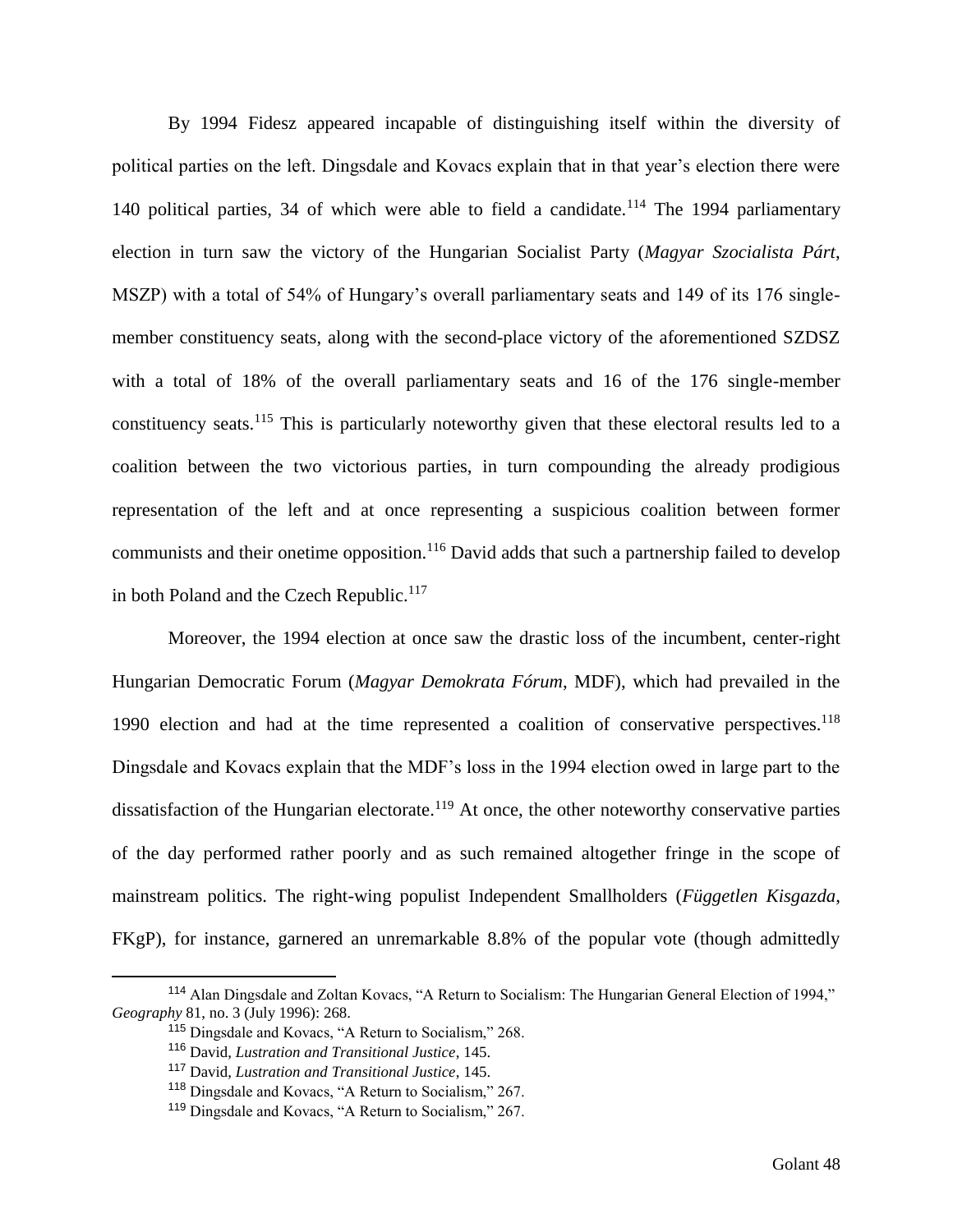more impressive than Fidesz' 7.02%), while the Christian Democratic People's Party (*Kereszténydemokrata Néppárt*, KDNP) garnered 7.02% and the far-right Hungarian Justice and Life Party (*Magyar Igazság és Élet Pártja*, MIÉP) failed to make it onto the map entirely.<sup>120</sup> Taken together, these political circumstances explain why in 1994 Hungary was characterized by a thoroughly enervated right, and further help inform Vachudova and Snyder's 1997 conclusions about the lack of ethnic nationalist rhetoric in Hungary at the time.

But at once this lack of pluralism of the right represented an ideal opportunity for an aspirant politician to claim its rhetoric. Fidesz, then, following its disappointing fifth-place performance in 1994, recast itself in the mid-1990s as a conservative party in order to gain greater political distinction.<sup>121</sup> The shift was by all measures the project of Orbán. Bill Lomax argues that Orbán took motivation from the 1994 election results in part because his party's poor performance was more reflective of strategic voting against the incumbent government rather than a rejection of Fidesz, or conservatism, as such.<sup>122</sup> It follows that Orbán's shift to the right was no accident, but rather an opportunistic strategy aimed at claiming its rhetoric in place of the discredited MDF – a strategy that paid off handsomely in 1998.

In filling the vacuum of the right, Orbán not only co-opted its rhetoric but at once reshaped Hungarian politics on the whole. For one, Fidesz' rise in the period leading up to the 1998 election was facilitated by Orbán's populist political style, which lent itself to an unprecedented personalization of Hungarian politics. András Bozóki and Eszter Simon argue that Orbán's success in 1998 came in part from this ability to leverage his charismatic style, which he

<sup>120</sup> Jason Wittenberg, "The 1994 Hungarian Election in Historical Perspective," in *The 1994 Election to the Hungarian National Assembly*, eds. Gábor Tóka and Zsolt Enyedi (Berlin: Sigma, 1999): 158.

<sup>121</sup> Fox and Vermeersch, "Backdoor Nationalism," 329-330.

<sup>122</sup> Bill Lomax, "The 1998 elections in Hungary: Third time lucky for the young democrats," *Journal of Communist Studies and Transition Politics* 15, no. 2 (1999): 114.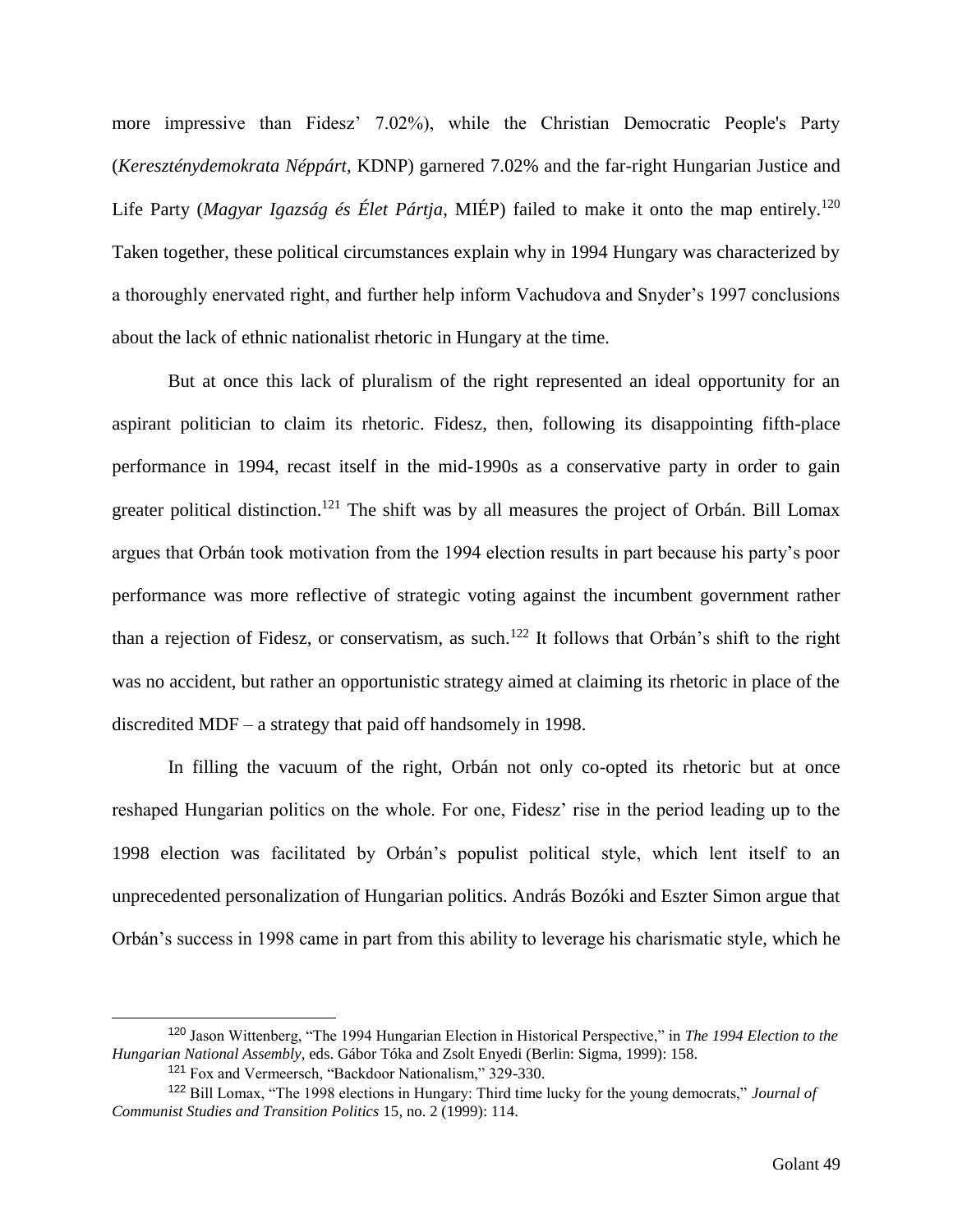used to differentiate himself from the majority of Hungarian politicians.<sup>123</sup> Further, Bozóki and Simon describe how Orbán frequently employed wit and a degree of personal excitement in his public appearances, which in turn set him up for a personalistic style as an incumbent and at once demanded a corollary response from his competitors.<sup>124</sup> All of this was further cemented by Orbán's numerous appearances on media channels and his overall high personal visibility, which drew major attention to him alone in addition to his party and its platform.<sup>125</sup>

Moreover, in the lead-up to the 1998 election Orbán was able to distinguish himself from his competitors by adopting a forward-looking vision of Hungary. By contrast most other Hungarian politics at the time had been known for focusing on the ills of Hungary's past (i.e., the experience of communism).<sup>126</sup> In so doing, Orbán further managed to put forward a progressive, though conservative, vision of Hungary in order to challenge the predominant post-communist ideology of neoliberalism. Bozóki and Simon describe this strategy as once again unprecedented in Hungary's short history as a democratic state.<sup>127</sup> It is here that we can begin to see the emergence of a coherent conservative ideology as tied to one distinct politician, which as demonstrated was facilitated by the lack of competition on the right.

At the same time Orbán's consolidation of the right in the years leading up to the 1998 election coincided with a series of troubling developments for the incumbent government. For one the government under Gyula Horn was faced with an economic crisis almost immediately after taking office, and the situation worsened with the resignation of its finance minister, László

<sup>123</sup> András Bozóki and Eszter Simon, "Formal Institutions and Informal Politics in Hungary," in *Formal Institutions and Informal Politics in Central and Eastern Europe*, ed. Gerd Meyer (Leverkusen: Barbara Budrich Publishers, 2006): 173-174.

<sup>124</sup> Bozóki and Simon,"Formal Institutions and Informal Politics in Hungary," 173-174.

<sup>125</sup> Bozóki and Simon,"Formal Institutions and Informal Politics in Hungary," 173-174.

<sup>126</sup> Bozóki and Simon,"Formal Institutions and Informal Politics in Hungary," 173-174.

<sup>127</sup> Bozóki and Simon,"Formal Institutions and Informal Politics in Hungary," 173-174.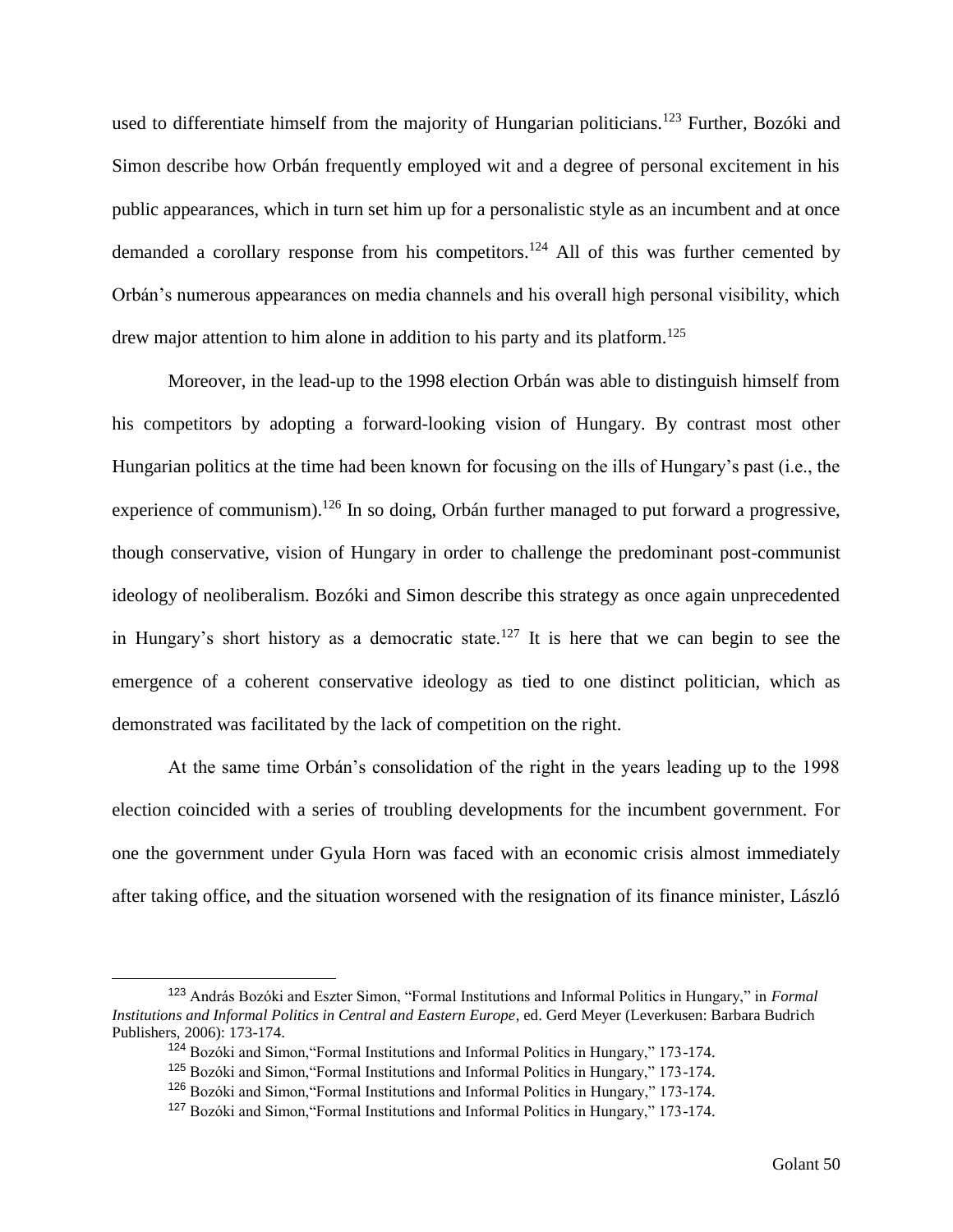Békesi, in January 1995.<sup>128</sup> Following this, the government turned toward the neoliberal strategy of shock therapy, which it adopted in the form of the Bokros package in 1996. Wilkin argues that an understanding of the Bokros package and the socioeconomic climate surrounding it is critical to an understanding of how Fidesz managed to come to power in 1998.<sup>129</sup> The package enacted cuts in public spending, which in turn led to a decrease in living standards and a drop in real wages by 25%.<sup>130</sup> This was followed by another crisis in September 1996 known as the "Tocsik" Affair," a graft allegation led by Fidesz against a lawyer affiliated with the incumbent government.<sup>131</sup>

As such, as these developments unfolded, Fidesz was well positioned to reap the benefits of being the most prominent of Hungary's conservative opposition and it readily took advantage of the opportunity. Much as the left had prevailed in 1994 subsequent to the failures of the center-right MDF government, in 1998 the pendulum would swing back in the favor of the other side of the ideological spectrum, and indeed this resulted in an electoral triumph for Fidesz. However one cannot fully understand Orbán's 1998 victory without understanding the decisive role played by ethnic nationalism in his doing so. Indeed it was this variable, coupled with Fidesz' unique political position, that handed the aspirant authoritarian his first major opportunity to consolidate power and reverse the course of Hungary's democratization.

In the lead-up to the 1998 election Fidesz took a relatively low-key approach and, indeed, in the first round came only in second to the incumbent MSZP (Socialists), garnering 29% of the

<sup>128</sup> Lomax, "The 1998 elections in Hungary," 115.

<sup>129</sup> Wilkin, *Hungary's Crisis of Democracy*, 60.

<sup>130</sup> Wilkin, *Hungary's Crisis of Democracy*, 56-57.

<sup>131</sup> Lomax, "The 1998 elections in Hungary," 116.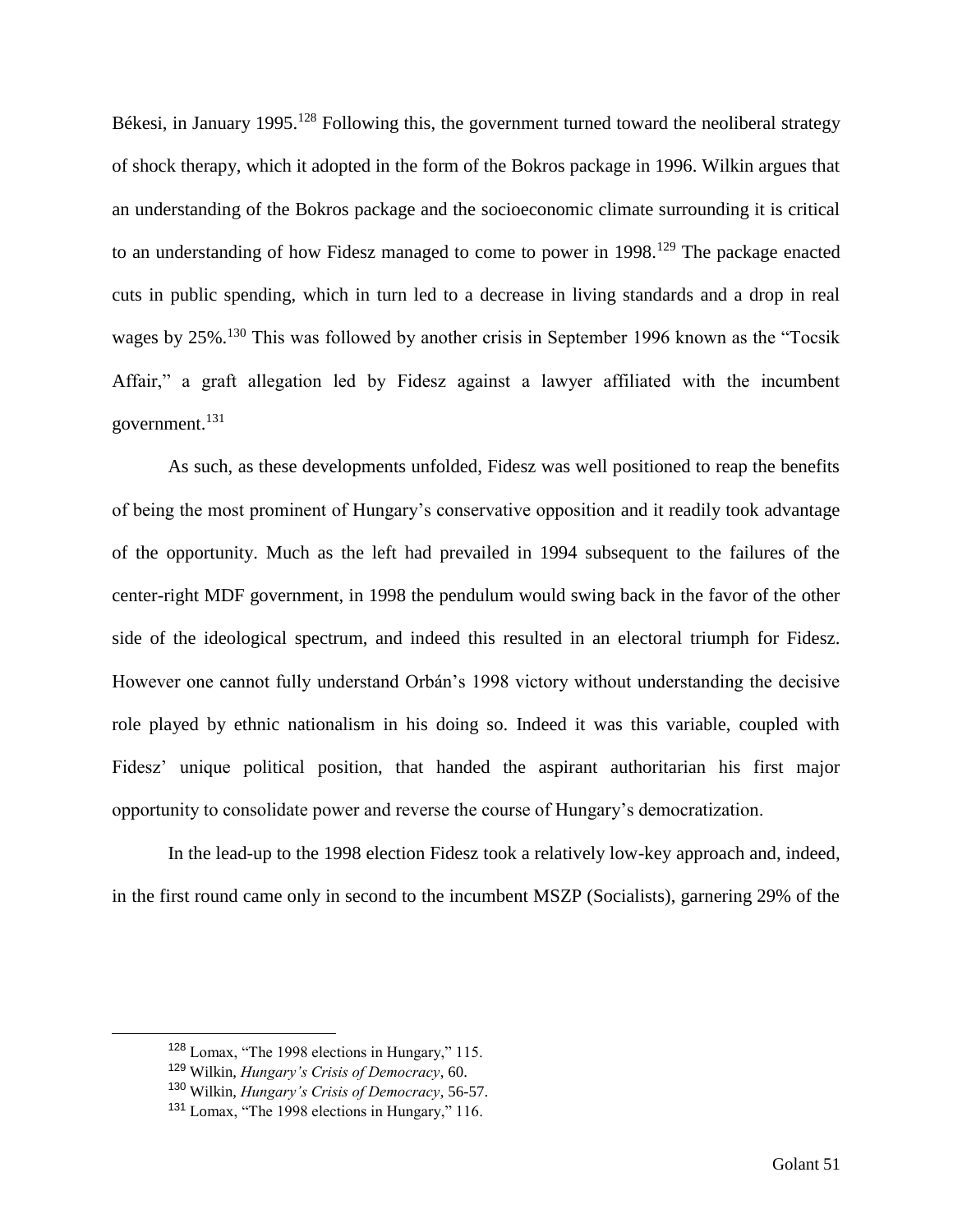vote to their 33%.<sup>132</sup> In turn, subsequent to the runoff neither Fidesz nor MSZP was successful in obtaining a constitutional majority. Lomax explains:

> [In] the final result [...] the Socialist Party still won five per cent more votes than were cast for Fidesz candidates standing alone together with Fidesz candidates standing on joint tickets with the Democratic Forum, but it won fewer individual constituencies (54 as against Fidesz's 90). At the same time, a further 15 Democratic Forum candidates were elected on joint tickets with Fidesz, in addition to two standing alone. Yet, with 165 seats altogether, Fidesz and the Democratic Forum did not have an overall majority, although they did have more seats than those of the Socialists and Free Democrats combined, at 158.<sup>133</sup>

Lomax goes on to explain that, given the situation, Fidesz managed only able to obtain its constitutional majority after partnering with the aforementioned Independent Smallholders, who had obtained 48 parliamentary seats in their own right.<sup>134</sup> Moreover the aforementioned Justice and Life Party, a far-right group by all measures, managed to garner a full 5% of the popular vote, along with a full 14 seats in parliament, in a shocking demonstration of the salience of ethnic nationalism.<sup>135</sup> For their part Fidesz chose not to partner with the Justice and Life Party, but the results of the 1998 election remained clear: conservatism was the victor, and ethnic nationalism was decidedly relevant to Hungarian political life.

As such the stage was set. A partnership with the Smallholders (and in turn an embrace of ethnic nationalism) had proven the decisive factor in Fidesz' first electoral victory. And Orbán's centrality within this coalition altogether poised him to become the face of Hungary's right. On the whole then we can conclude that Orbán's two-fold strategy, first of personalizing politics in the lead-up to 1998, and second of consolidating conservative and ethnic nationalist rhetoric around his party's constitutional majority, was an altogether successful one.

<sup>132</sup> Lomax, "The 1998 elections in Hungary," 119.

<sup>133</sup> Lomax, "The 1998 elections in Hungary," 122.

<sup>134</sup> Lomax, "The 1998 elections in Hungary," 122.

<sup>135</sup> Lomax, "The 1998 elections in Hungary," 120.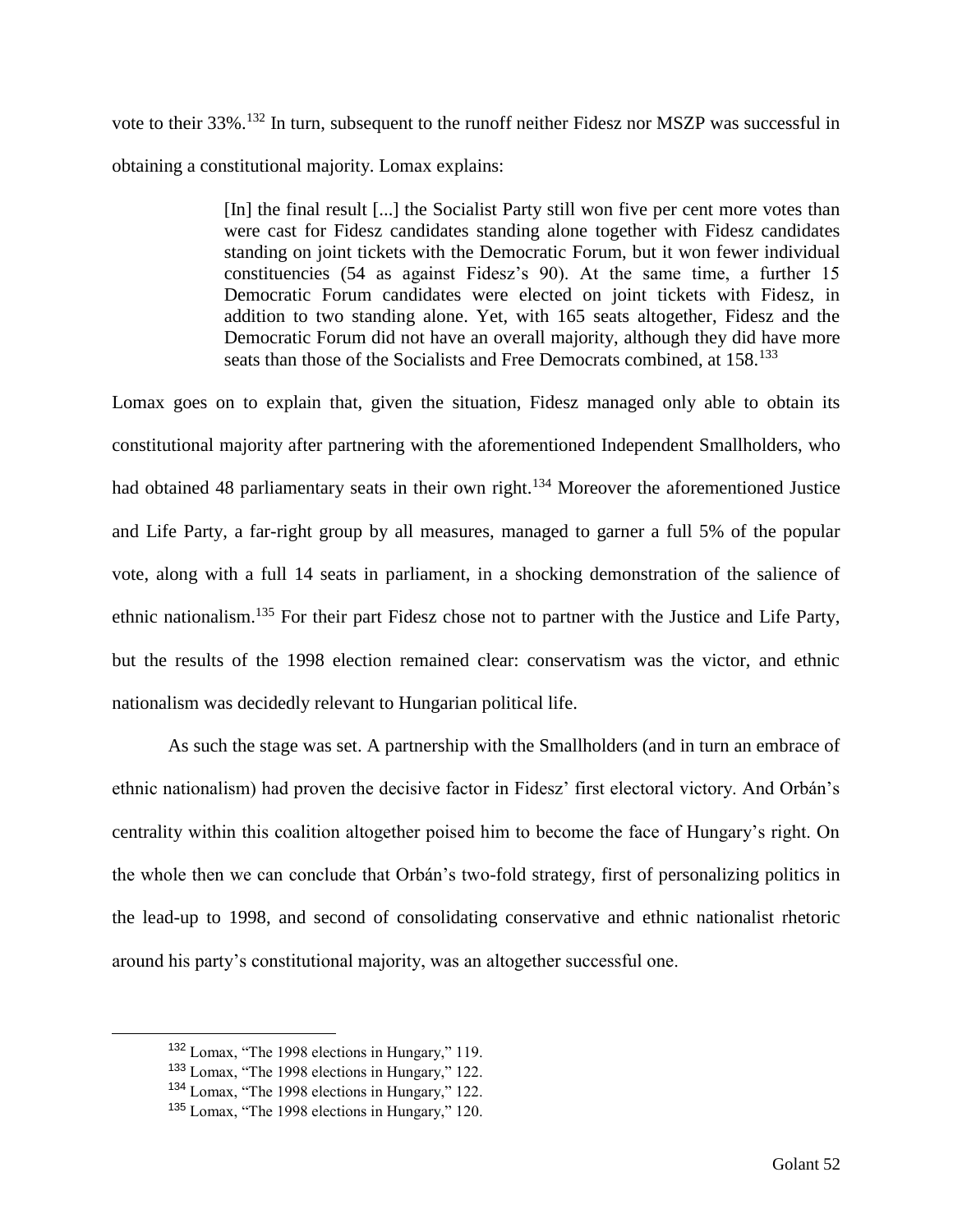This in turn points us back to Vachudova and Snyder. At once we can conclude that Vachudova and Snyder were indeed mistaken not to anticipate the emergence and strategic importance of ethnic nationalism in Hungarian politics. Further, we can conclude that Vachudova and Snyder mischaracterized the relationship between ethnic nationalism as an end in itself with a given country's democratic prospects, though in Vachudova and Snyder's formulation this argument failed even to extend to Hungary. As we will see, the use of ethnic nationalist rhetoric for anti-democratic ends during Orbán's first term was facilitated by way of his further consolidation of the right (i.e., a weakening of pluralism), not by a mobilization of the rhetoric on its own. This will prove important to our later examinations of analogous developments in Poland.

## *4.1b. 1998-2002: Orbán's consolidation of power during his first term*

Actions taken by Fidesz during their first term in office were plainly aimed at a consolidation of ethnic nationalist rhetoric on their own terms. As we will see, this was evidenced in part by Orbán's manipulation of rhetoric during Hungary's accession negotiations into the EU. Further, the parliamentary elections of 2002 demonstrate the extent to which Orbán was indeed successful in consolidating Hungary's right after his first term in office. Finally, after reviewing these two points, we will turn to the actual impact of Orbán's first term in office on the health of Hungarian democracy in order to assess his consolidation of power.

The abuse by Orbán and Fidesz of EU ideology was put on full display during Hungary's accession negotiations, which lasted from the start of Orbán's first term in 1998 until the state's accession in May 2004. In this vein, one of Orbán's most controversial pieces of legislation came at a time when Hungary had already made significant progress in the process of accession. On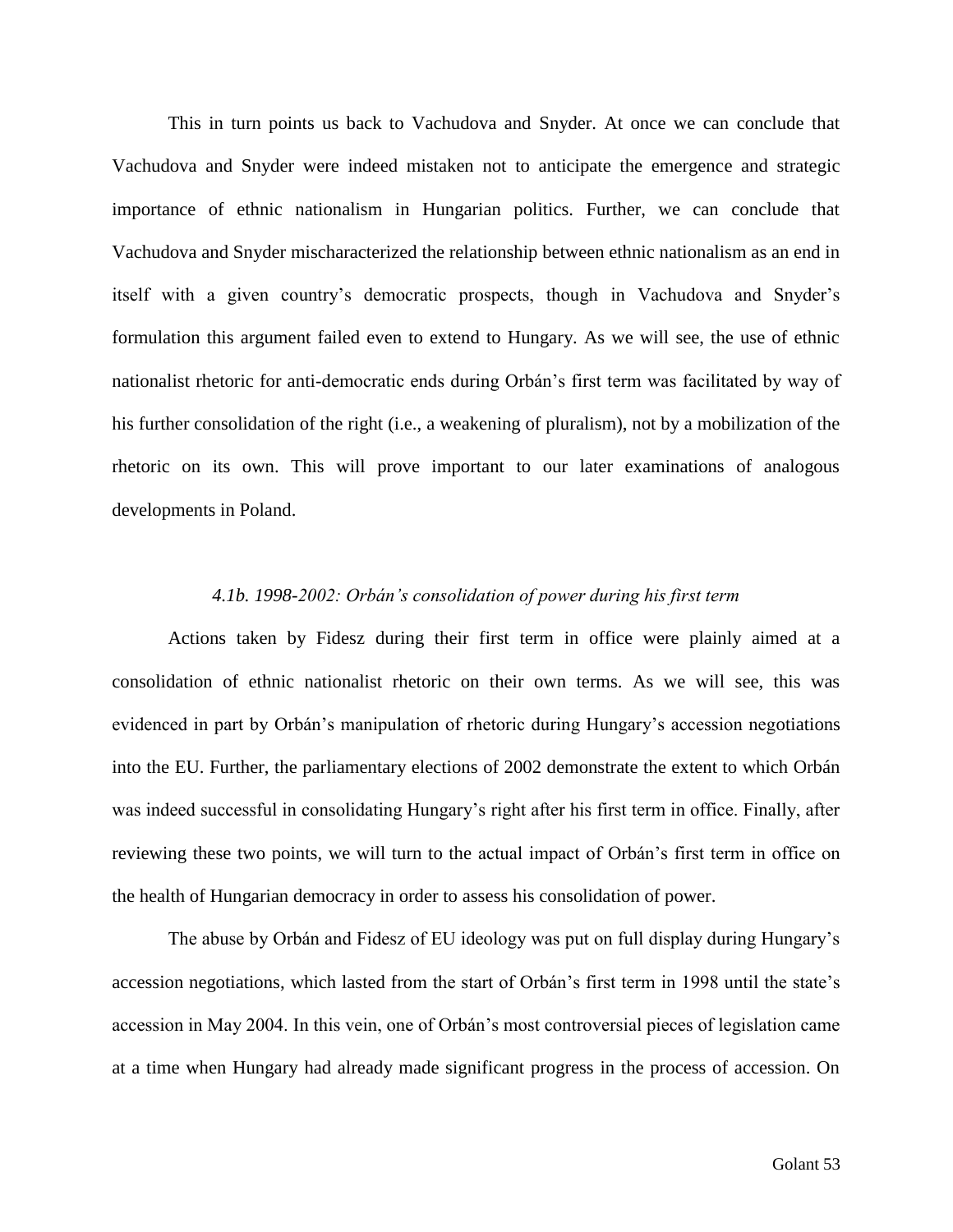the face this provision, the 2001 Act on Hungarians Living in Neighboring Countries (otherwise known as the Status Law), aimed to ease the conditions for Hungarian co-ethnics (i.e., ethnic Hungarians in Hungary's neighboring states) to work and study in Hungary.<sup>136</sup> King, however, argues that this provision was in fact a clever manipulation of EU rhetoric by Orbán and Fidesz against the EU, on the EU's own terms.<sup>137</sup> This is to say that while the rhetoric surrounding the bill was couched in concern over the rights of ethnic minorities (an important tenet of the EU accession process), in reality it was intended to allow Hungary to assert an openly irredentist position on behalf of its co-ethnics in Slovakia and Romania.<sup>138</sup>

The law's aggressive undertone was not lost on Hungary's neighbors. The Romanian government, for one, described the law as "contrary to the European spirit."<sup>139</sup> Yet the EU's singular objection to Austria's inclusion in the list of states included in the provision signaled a tacit acceptance of Fidesz' actions in post-communist CEE, perhaps because the rhetoric regarding Hungarian co-ethnics was believably well-intentioned.<sup>140</sup> Indeed King points to the precedent set by Article 15 of a 1996 accord between Hungary and Romania, the longest of all the document's sections, which emphasized the mutual good treatment of their states' minorities, as an example of Hungary's widely-held positive democratic consolidation at the time.<sup>141</sup> To be sure, without the benefit of hindsight it is reasonably clear why, not unlike Vachudova and Snyder, the EU would have given Hungary the benefit of the doubt. However with Orbán's later career in mind, it follows that his mobilization of ethnic nationalist rhetoric, as evidenced by

<sup>136</sup> "Hungary 'Status Law' Irks Neighbours," *BBC News* (London, UK), June 19, 2001.

<sup>137</sup> King, *Extreme Politics*, 135.

<sup>138</sup> King, *Extreme Politics*, 135.

<sup>139</sup> "Hungary 'Status Law' Irks Neighbours," *BBC*, June 19, 2001.

<sup>140</sup> "Hungary 'Status Law' Irks Neighbours," *BBC,* June 19, 2001.

<sup>141</sup> King, *Extreme Politics*, 135.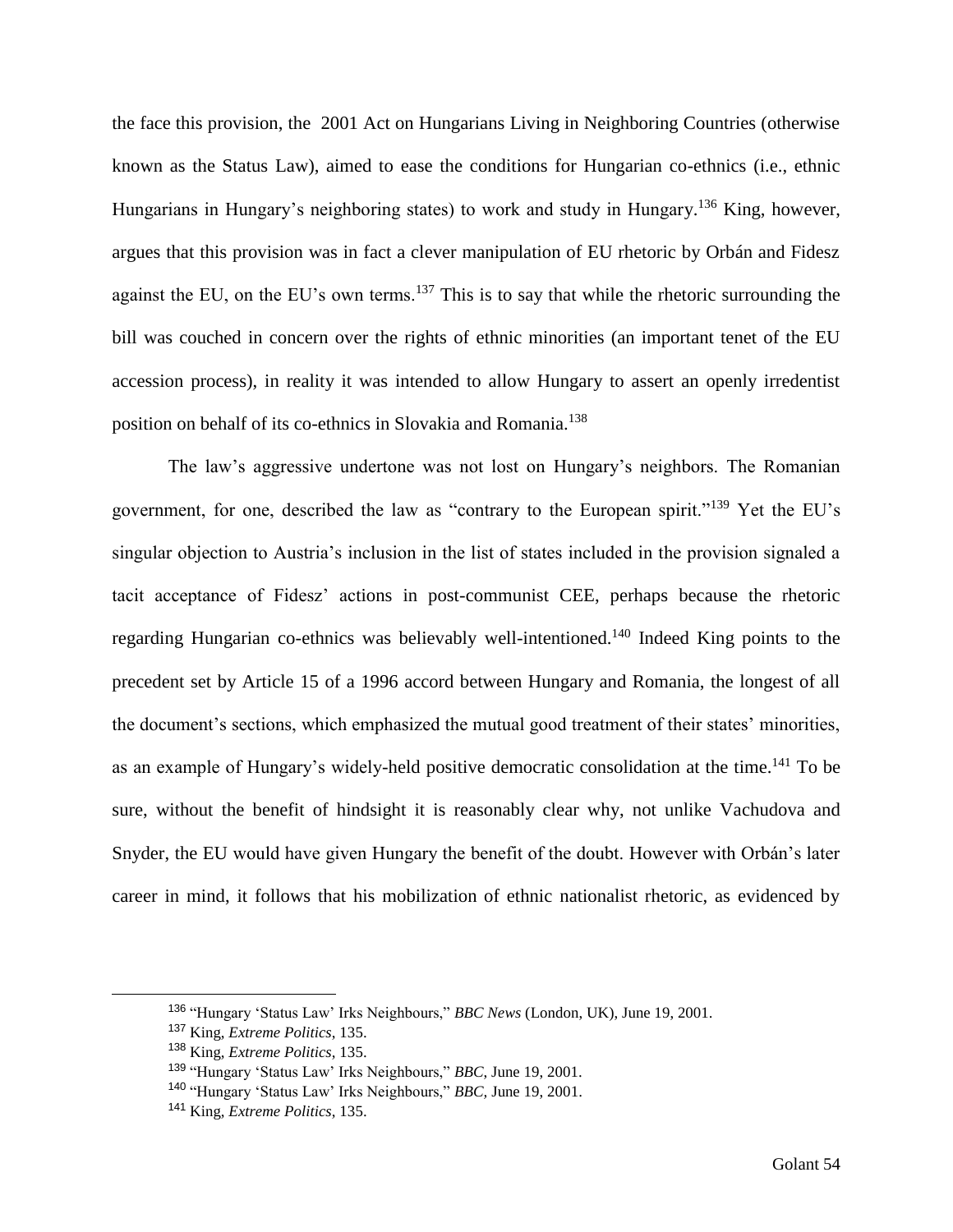irredentist provisions like the Status Law, was intentioned at tacitly and gradually consolidating his own power.

On the whole then, Orbán managed to recast the ideology of EU accession, aimed at evolving Europe into a post-national body (recall the discussion of the 'blind' view of nationalism from section 2.2), into a referendum on Hungarian nationhood on his own terms.<sup>142</sup> This in turn allowed Orbán to co-opt the rhetoric regarding Hungary's borders, which had proven so central to the state's nationalist tradition ever since its devastating loss in the First World War (recall the discussion of the Treaty of Trianon from section 3.2b).<sup>143</sup> Indeed Michael Stewart argues that by framing Hungarian accession into the EU as a reunification of Hungarian coethnics, Orbán cleverly leveraged the guise of postmodern politics in order "to legitimize oldfashioned, nationalist political goals," and in turn augmented Hungary's dominance within the CEE sphere.<sup>144</sup> Jon E. Fox and Peter Vermeersch confirm that this legislation amounted to traditional irredentism in the guise of progressivist posturing, adding that in so doing, Orbán went on to advocate for a similar outlook on behalf of Hungary's neighboring states.<sup>145</sup> Fox and Vermeersch argue that this amounted to a hijacking of liberal democratic rhetoric from the EU, by Orbán, into an ethnic nationalist posture within the post-communist sphere that was aimed at the consolidation of his own power along nationalist lines.<sup>146</sup>

Orbán's cunning manipulation of EU rhetoric for anti-democratic ends offers an insight into Vachudova and Snyder's misguided conclusions regarding Hungarian democratization. The contrast is further evidenced by Vachudova's more recent article, "Democratization in

<sup>142</sup> Fox and Vermeersch, "Backdoor Nationalism," 330.

<sup>143</sup> Fox and Vermeersch, "Backdoor Nationalism," 330.

<sup>144</sup> Michael Stewart, "The Hungarian Status Law: A new European form of Transnational Politics?" *Diaspora* 12, no. 1 (Spring 2003): 90.

<sup>145</sup> Fox and Vermeersch, "Backdoor Nationalism," 337.

<sup>146</sup> Fox and Vermeersch, "Backdoor Nationalism," 337.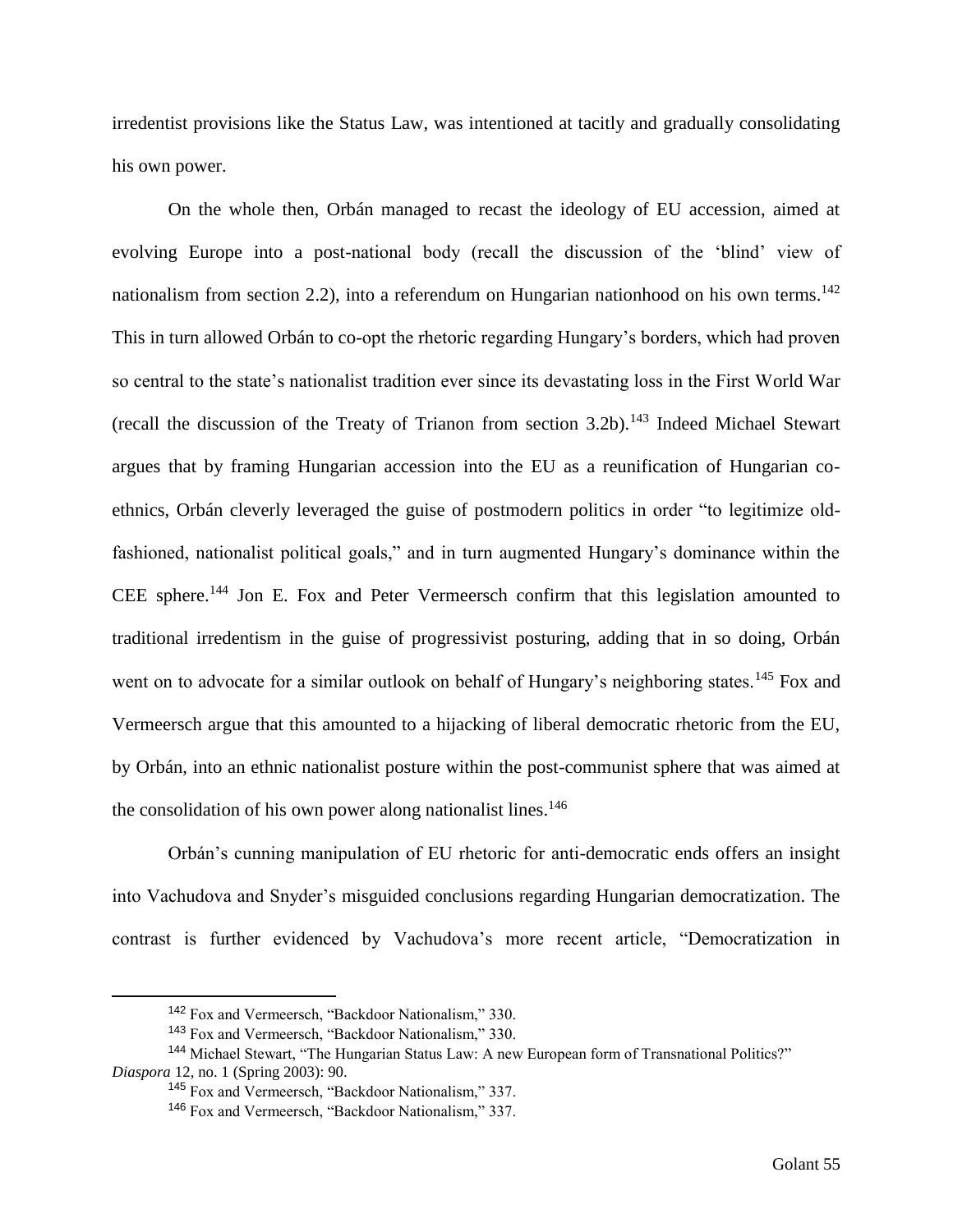Postcommunist Europe." Here Vachudova contends that the process of EU accession had the effect of liberalizing all of the post-communist states – even those, she argues, that had been plagued by illiberal rule subsequent to their early democratic transitions.<sup>147</sup> Vachudova extends this line of reasoning to argue that the slow and oftentimes absent progress of illiberal postcommunist democracies became subsumed within the progressive power of EU accession, particularly because these negotiations often delegitimized corrupt and holdover incumbents by effectively "'rewriting' the rules of the game."<sup>148</sup> This seems a touch ironic given that, as demonstrated, it was Orbán who rewrote the terms of EU accession along the lines of his own political ambitions.

As such, it seems what Vachudova again missed, and in turn what was missing from Vachudova and Snyder's initial 1997 formulation, was a proper understanding of the role played by ethnic nationalism as it relates to anti-democratic trends. Instead, if analyzed through the lens of mobilization by Orbán of ethnic nationalist rhetoric aimed at a consolidation of his own power, Orbán's actions in relation to EU accession make a good deal more sense given later developments than does the presumed liberalization in Vachudova's more recent schema. We can thereby conclude that, contrary to Vachudova's expectations, Orbán's use of ethnic nationalist rhetoric during his first term in office helped him to consolidate his power over Hungary's right to an unprecedented degree. That this was the case was further demonstrated by the results of the 2002 parliamentary elections.

The results of Hungary's 2002 parliamentary elections above all demonstrated the degree to which, in his first term, Orbán was able to take ownership over ethnic nationalist rhetoric and

<sup>147</sup> Vachudova, "Democratization in Postcommunist Europe: Illiberal Regimes and the Leverage of the European Union," in *Democracy and Authoritarianism in the Postcommunist World*, eds. Valerie Bunce, Michael McFaul, and Kathryn Stoner-Weiss (Cambridge: Cambridge University Press, 2010): 82-83.

<sup>148</sup> Vachudova, "Democratization in Postcommunist Europe," 82-83.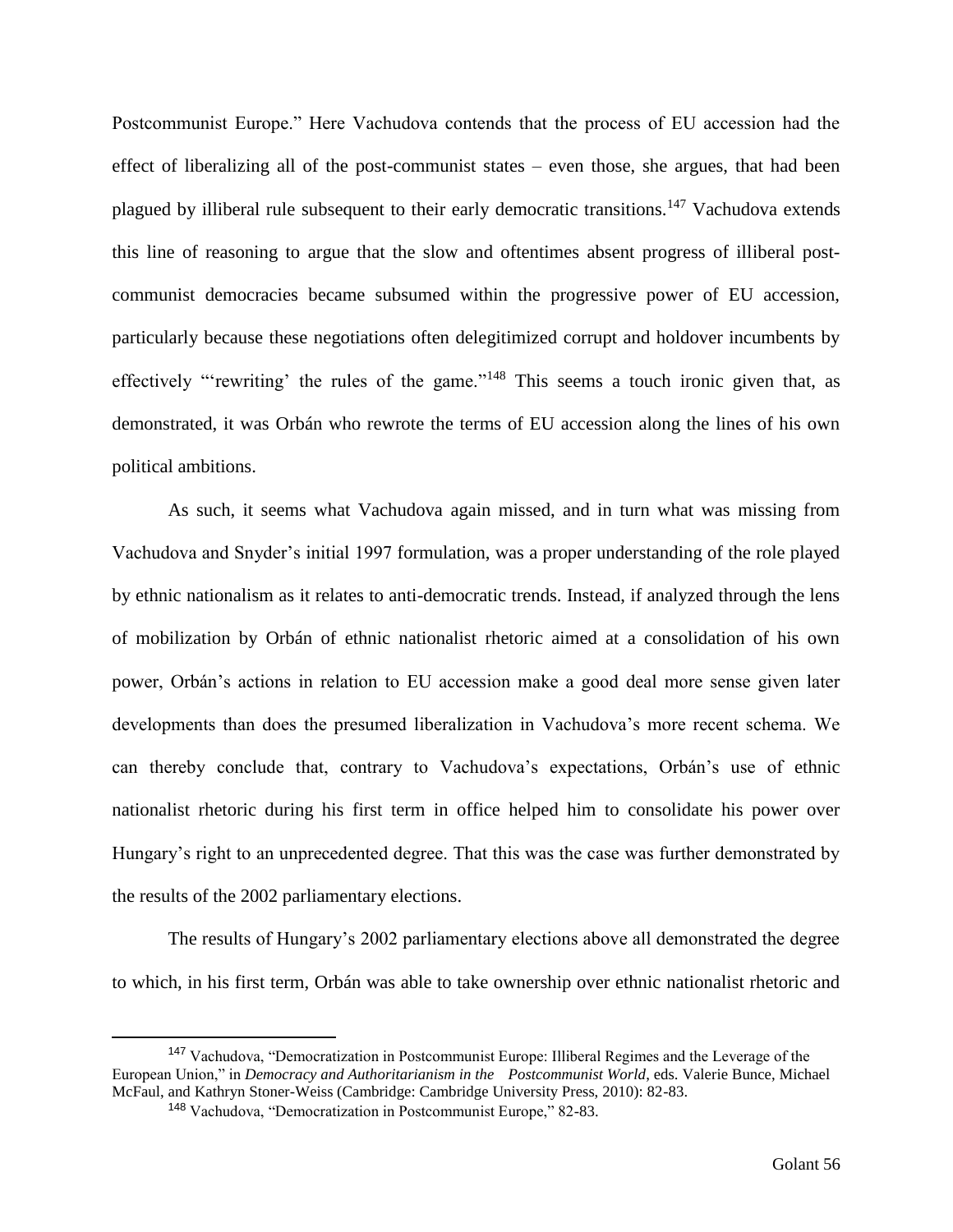as a result was able to fully consolidate power on the right. As discussed, in 1998 Fidesz had relied on the far-right FKgP in order to cement its constitutional majority. In so doing Fidesz had compounded their 148 parliamentary seats with FKgP's 48 and MDF's 17 in order to successfully outweigh the incumbent MSZP's total of 158 seats.<sup>149</sup> And as discussed an additional, though unaffiliated, 14 seats from ultra-nationalist MIÉP had cemented the ethnonationalist mandate at the beginning of the Orbán's first term.<sup>150</sup> By contrast, by the first round of elections in 2002 both the FKgP and the MIÉP had all but been neutralized (from 13.2% to 0.8%, and from 5.5% to 4.4% of the popular vote, respectively).<sup>151</sup> By the second round, neither party was successful in garnering a single parliamentary seat or more than several hundred votes.<sup>152</sup> As such Fidesz emerged the singular conservative party (the MDF had integrated), which in turn signaled an unprecedented accretion of power by Orbán over Hungary's conserative politics. Pluralism on the right, then, had for all intents and purposes vanished from the picture.

Given this consolidation on the right by Orbán and the continued primacy of the MSZP on the left, the 2002 election amounted to a two-party standoff. Fidesz campaigned largely on its record from the previous four years and, expecting a victory, was surprised at its rather narrow and unfavorable results in the first round.<sup>153</sup> B. Fowler explains that the MSZP's unexpected – though narrow – victory over Fidesz (42.1% of the regional list vote to Fidesz' 41.1%) was due in large part to a collection of radical statements made by Fidesz politicians in the months leading up to the voting.<sup>154</sup> The results of the second round were also remarkably close, with

<sup>149</sup> Lomax, "The 1998 elections in Hungary," 119.

<sup>150</sup> Lomax, "The 1998 elections in Hungary," 119.

<sup>151</sup> B. Fowler, "The parliamentary elections in Hungary, April 2002," *Electoral Studies* 22 (2003): 803.

<sup>152</sup> Fowler, "The parliamentary elections in Hungary, April 2002," 803.

<sup>153</sup> Fowler, "The parliamentary elections in Hungary, April 2002," 802.

<sup>154</sup> Fowler, "The parliamentary elections in Hungary, April 2002," 802.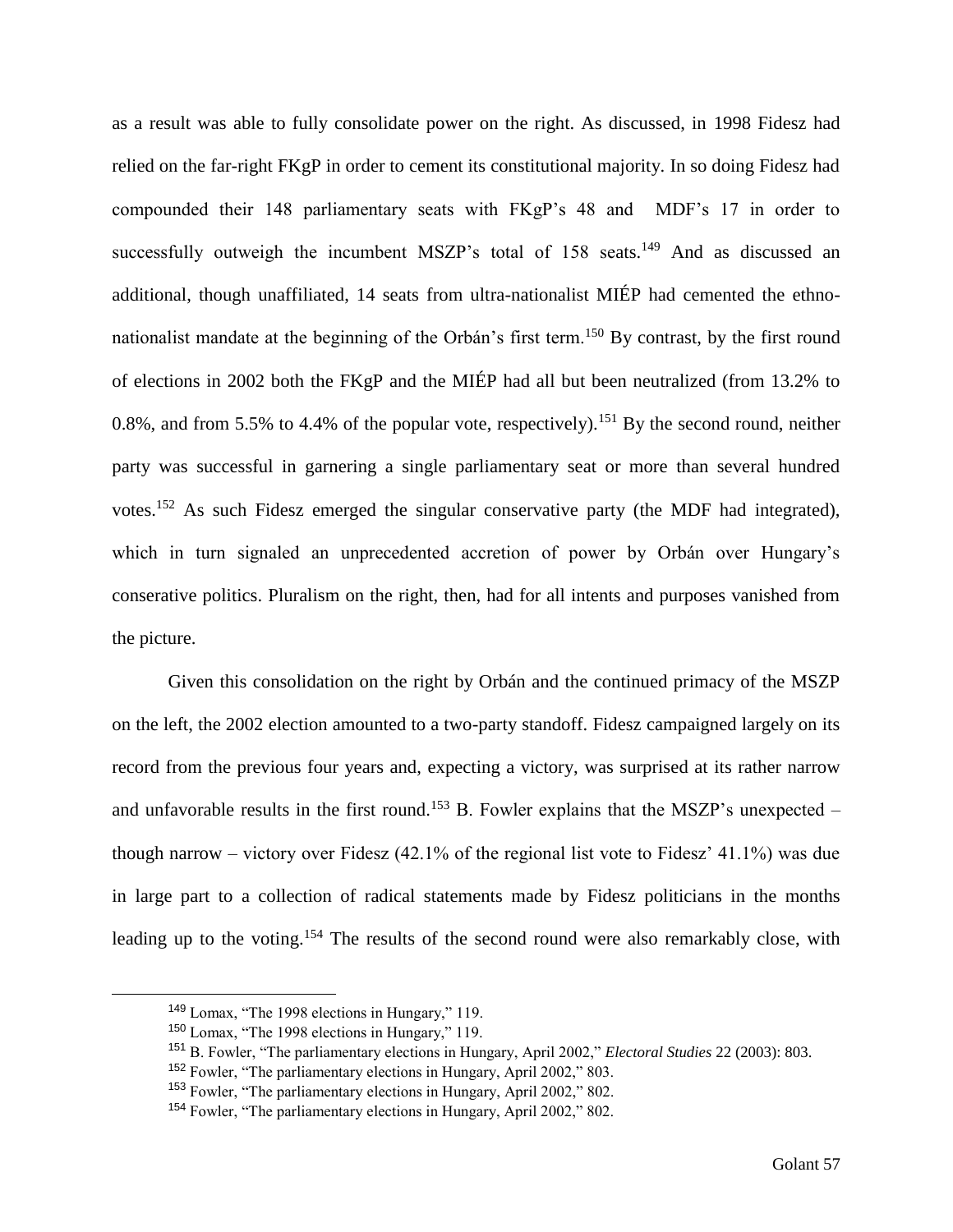Fidesz falling 6 seats short of an absolute majority,<sup>155</sup> and gaining a total of 188 seats as compared to MSZP's 197 (178 of its own in addition to 19 from the SZDSZ).<sup>156</sup> It is ironic that, given Fidesz' inability to form a coalition following the results of the second round, it was Orbán's successful consolidation of the right that prevented him from winning re-election in 2002.

As suggested by Fowler, the 2002 election was noteworthy not only for the consolidation by Fidesz of the right, but also, in a manner characteristic of populist politics, a vitriol and divisiveness that had never before been seen in Hungary's political culture. Ludolfo Paramio points to Orbán's unrelenting criticism in the lead-up to the ballot of the liberal mayor of Budapest as a possible explanation for his poor electoral performance in that city in 2002.<sup>157</sup> Paramio goes on to tie Orbán's openly vitriolic rhetoric in with his successful consolidation of the right, arguing that Orbán's shift left few votes for him to win except from the center (i.e., from MSZP), or from a hypothetical coalition with MIÉP (hypothetical because MIÉP had failed to surpass the 5% threshold).<sup>158</sup> Paramio goes on to argue against the possibility of the former situation because, as he explains, "Orbán's campaign during the second round [took] a very different course and [adopted] more demagogic, nationalistic and anti-western tones, more fitting for the Party of Truth and Life (MIÉP) of István Csurka," than, say, for a centrist aimed at stealing votes from the MSZP.<sup>159</sup> Orbán, then, had by all means become the voice of right-wing nationalism to an unprecedented degree.

<sup>155</sup> Fowler, "The parliamentary elections in Hungary, April 2002," 804.

<sup>156</sup> Hungary National Elections Office, *Parliamentary Elections 2002* (Budapest, 2010), [http://www.valasztas.hu/hu/ovi/49/49\\_0.html](http://www.valasztas.hu/hu/ovi/49/49_0.html) (accessed February 28, 2017).

<sup>157</sup> Ludolfo Paramio, "Transition and consolidation of democracy in Hungary" (Madrid: FRIDE, May 23, 2002): 10.

<sup>158</sup> Paramio, "Transition and consolidation of democracy in Hungary," 11.

<sup>159</sup> Paramio, "Transition and consolidation of democracy in Hungary," 11.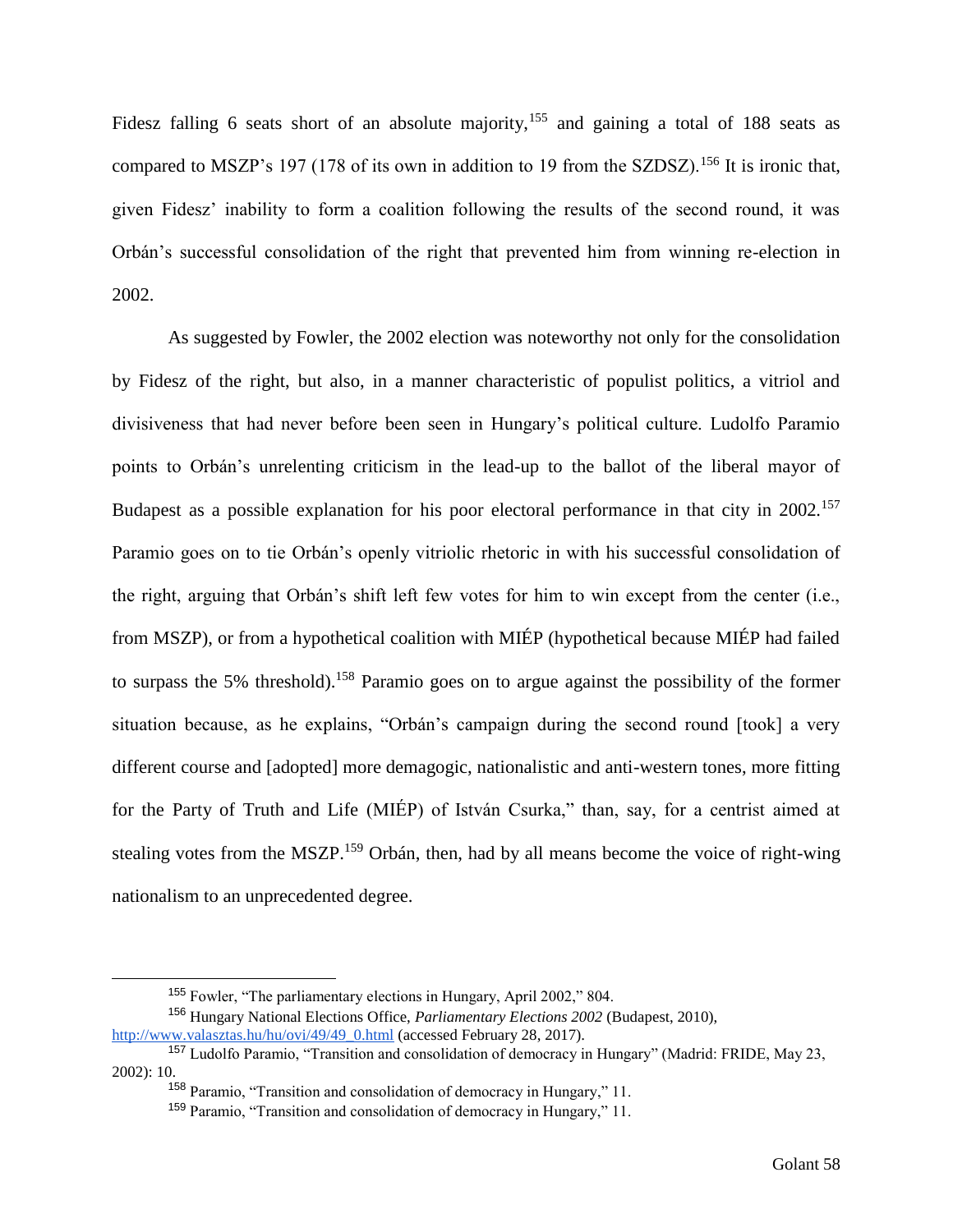In sum Hungary's 2002 election represented a litmus test of enormous importance for the young democracy. For one, the election featured a turnout that was unprecedented in Hungary's existence as a post-communist state, with a full 73.5% of the electorate voting in the second round (according to figures from the Inter-Parliamentary Union),  $160$  as compared to 57% in the 1998 election.<sup>161</sup> Further, following conciliatory remarks from the newly elected prime minister Péter Medgyessy, Orbán delivered one of his most infamous speeches, reproduced from Stewart:

> We have supported Hungarian culture to a degree not yet seen and we have begun the process of national reunification, so it is not, as you heard just now from the seat of another party, it is not that the future of Hungary lies in the 10 million Hungarians but in the 15 million Hungarian nation. Let me repeat, so that it can be heard everywhere where it should be heard: the future of Hungary lies not in the Hungary of 10 million but in the Hungarian nation of 15 million.<sup>162</sup>

This excerpt of Orbán's speech is noteworthy not least for his irredentist invocation of "the Hungarian nation of 15 million," again pointing to the impressive degree of Orbán's consolidation of ethnic nationalist rhetoric in his first term as prime minister. This, in addition to Orbán's remarkably dogged commitment to "national reunification" despite having just lost formal power. And in addition to these bold-faced examples of irredentism, it was also during this speech that Orbán delivered his most infamous claim that, regardless of the results of the election, "the nation [could not] be in opposition."<sup>163</sup> Mueller rightly explains that this moment characterized the crystallization of Orbán as the sole representative of the Hungarian nation and its general will.<sup>164</sup> And as we will see, this idea, along with Orbán's continued consolidation of

<sup>160</sup> Inter-Parliamentary Union, "Hungary Parliamentary Chamber: *Országgyülés.* Elections Held in 2002" (Grand-Saconnex: Switzerland, 1998), [http://www.ipu.org/parline-e/reports/arc/2141\\_02.htm](http://www.ipu.org/parline-e/reports/arc/2141_02.htm) (accessed February 28, 2017).

<sup>161</sup> Inter-Parliamentary Union, "Hungary Parliamentary Chamber: *Országgyülés.* Elections Held in 1998" (Grand-Saconnex: Switzerland, 1998), [http://www.ipu.org/parline-e/reports/arc/2141\\_98.htm](http://www.ipu.org/parline-e/reports/arc/2141_98.htm) (accessed February 28, 2017).

<sup>162</sup> Stewart, "The Hungarian Status Law," 67.

<sup>163</sup> Jan-Werner Mueller, "Eastern Europe Goes South: Disappearing Democracy in the EU's Newest Members." *Foreign Affairs* 93, no. 2 (March/April 2014): 16.

<sup>164</sup> Mueller, "Eastern Europe Goes South," 16.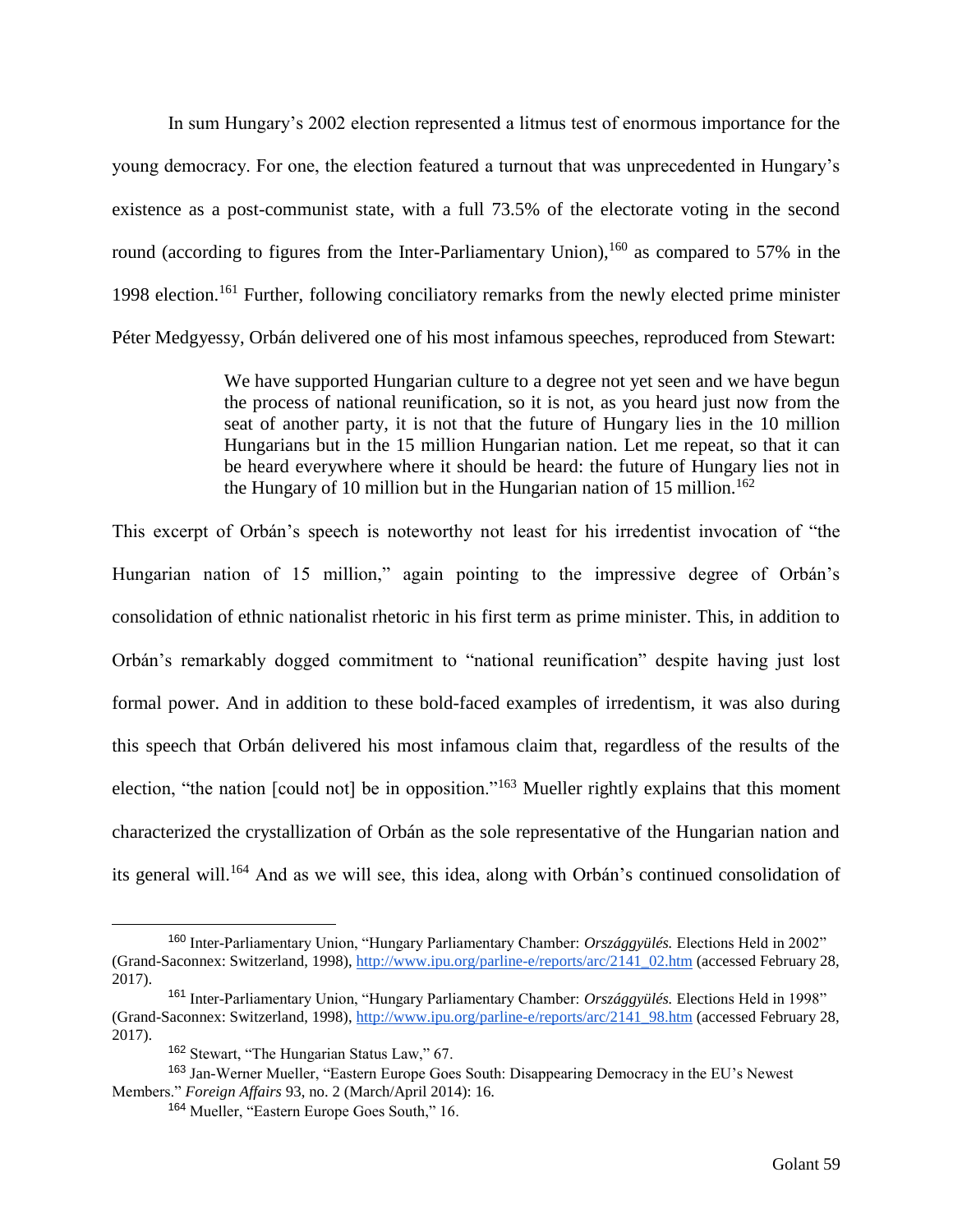power while in opposition, all served to both help Orbán's influence and at once facilitate the continued erosion of Hungarian democracy.

Finally, before moving to a discussion of Orbán's continued consolidation of power during his years in opposition, it will be instructive to examine the actual erosion of Hungary's democracy during Orbán's first term in office. To begin, figures from V-Dem suggest that on the surface, Orbán's first term in office did not have detrimental effects on the health of Hungary's democracy during the period of 1998-2002, though neither did it improve it (its score hovered around 0.82 during Orbán's term).<sup>165</sup>

However qualitative accounts of Orbán's first term go further to confirm that an antidemocratic consolidation of power was indeed at play during this period, and further that, though it may not have influenced Hungary's democracy at the time, this consolidation by Orbán in his first term did in fact lay the groundwork for subsequent authoritarian developments. Miklós Haraszti argues that despite his anti-communist posturing, Orbán undertook an "utterly nepotistic" governing style during his first term in office.<sup>166</sup> Moreover, a 2006 report from the German non-profit Bertelsmann Foundation frames Orbán's first term along lines that readily anticipate later authoritarian developments. It argues that in his first term, Orbán:

> [...] divided Hungary's political elite and its citizens with his inability to compromise and cooperate and his unbridled ambition for power. He sidelined the parliament and, as part of this strategy to concentrate power, neutralized the institutional checks and balances that countered the executive branch. He served nationalist resentments and returned, at least in part, to a statist economic policy.<sup>167</sup>

<sup>&</sup>lt;sup>165</sup> "Data Version 6.2," Gothenburg, Sweden: Varieties of Democracy, 2016, [https://www.v](https://www.v-dem.net/en/data/data-version-6-2/)[dem.net/en/data/data-version-6-2/,](https://www.v-dem.net/en/data/data-version-6-2/) accessed February 27, 2017.

<sup>166</sup> Miklós Haraszti, "The 'real' Viktor Orbán," *openDemocracy* (May 2, 2002), [https://www.opendemocracy.net/democracy-newright/article\\_358.jsp](https://www.opendemocracy.net/democracy-newright/article_358.jsp) (accessed March 24, 2017). <sup>167</sup> "Transformation: Hungary," Bertelsmann Foundation (Gütersloh, Germany: 2004),

<http://bti2003.bertelsmann-transformation-index.de/171.0.html?&L=1> (accessed February 27, 2017).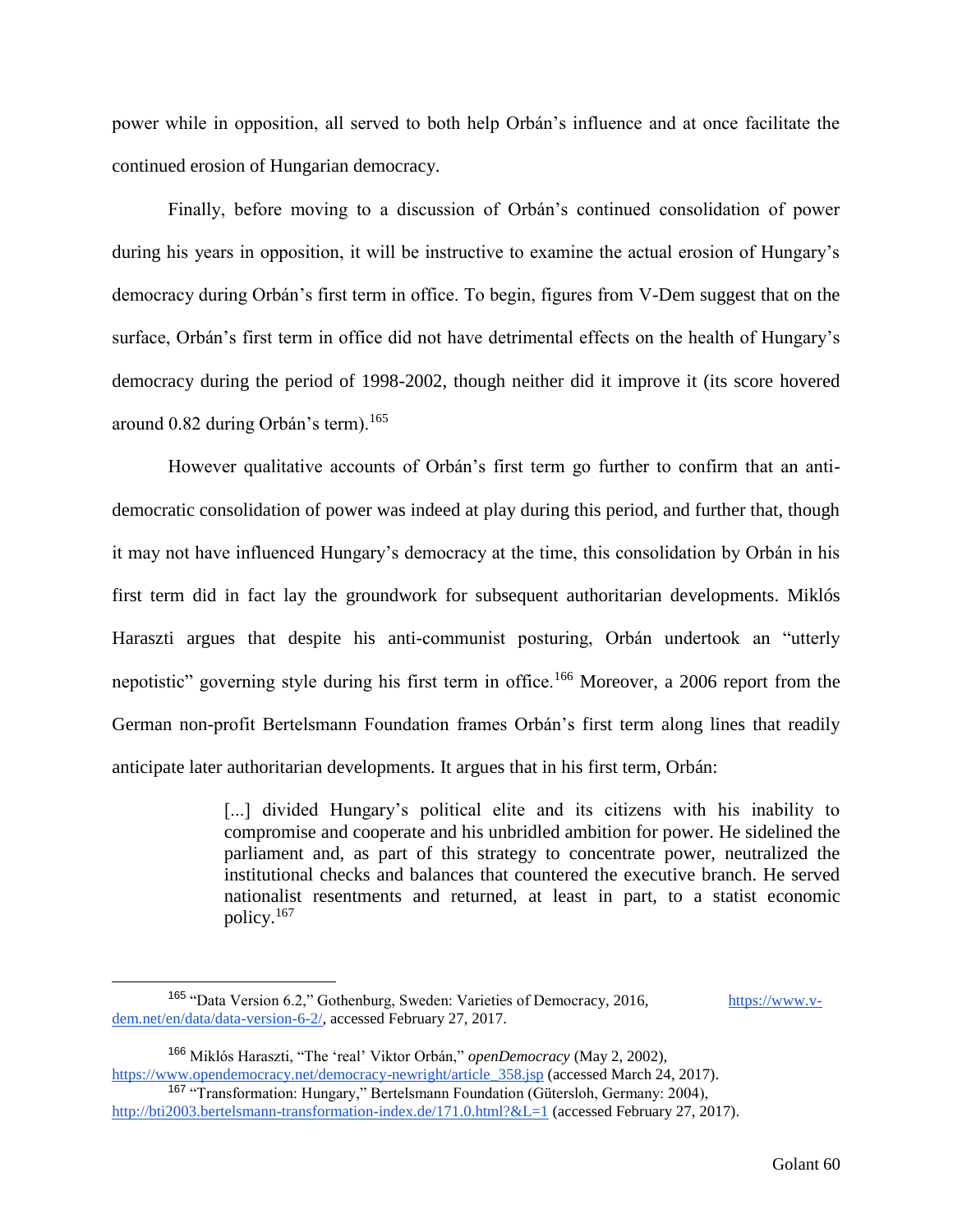The report from the Bertelsmann Foundation goes on to point to a regression in freedoms of expression, press, and the fight against corruption, and charges Fidesz with having "[poisoned] the public debate" by politicizing the Hungarian electorate and altogether creating rifts in a relatively unified society.<sup>168</sup> The report's claim regarding the unity of Hungarian society prior to Orbán's accession calls to mind Vachudova and Snyder's initial appraisals of democratic prospects in Hungary. Orbán in turn serves as an apt case study for how these conditions become undone.

Further, it is clear from our examination of Orbán's first term that during this period, his political ambitions and his ownership of ethnic nationalist rhetoric became inextricably linked. Fox and Vermeersch confirm that throughout his first term Orbán consistently framed political rhetoric along the lines of ethnic nationalism (as demonstrated in the prior discussion of EU accession), which in turn worked to position Orbán and his party as the spokespeople of the imagined Hungarian nation.<sup>169</sup> This would rather obviously prove to be a problematic situation for democratic pluralism in Hungary. That is, in so doing Orbán cast politics as a struggle between himself as the defender of the Hungarian nation and those parties that, in his view, were not. Orbán continued to use this strategy, while at once maintaining his hold over the right, during his eight years in opposition.

# *4.1c. 2002-2010: The nation in opposition and the rise of Jobbik*

As demonstrated in the previous section, Orbán's first term in office set off antidemocratic trends in Hungarian political life, and these trends were only further compounded during Fidesz' eight years in opposition. As such the argument in this section will proceed in

<sup>168</sup> "Transformation: Hungary," Bertelsmann Foundation, 2004.

<sup>169</sup> Fox and Vermeersch, "Backdoor Nationalism," 330.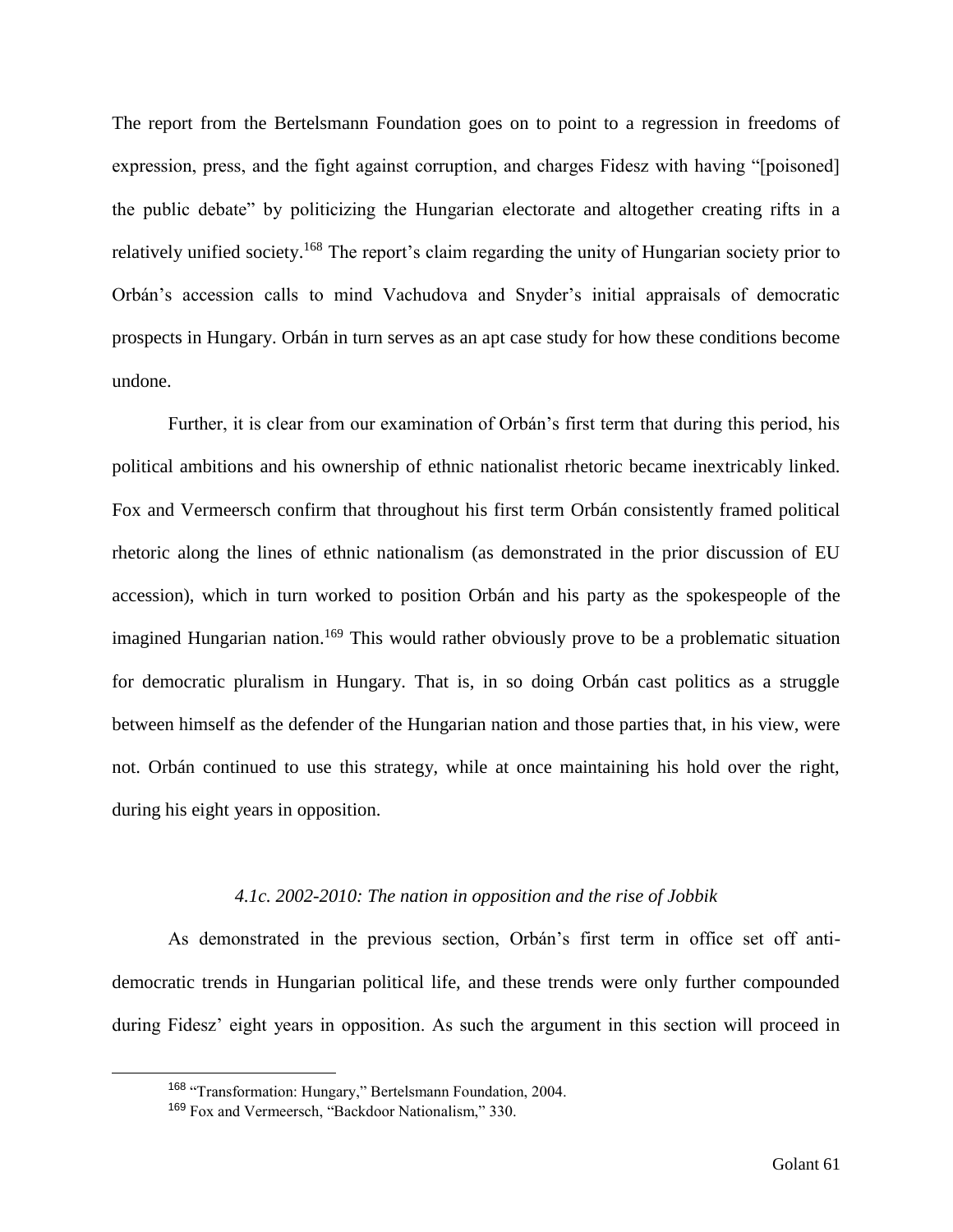four parts. First I will affirm the aforementioned claim by outlining the development of ethnic nationalist sentiments, as well as their beneficial implications for Orbán, during this period. I will then explain why, despite this, Orbán was unable to recapture incumbency in 2006 and how this related to a lack of pluralism on the right. Then I will outline the failures of incumbents that aided Orbán's reelection in 2010. In this section I will also outline the contemporaneous rise of Jobbik, and the corollary move to the right by Hungarian politics on the whole.

For many scholars Fidesz' loss in the 2002 parliamentary election offered a comforting sign for Hungary's democratic prospects. In their 2006 analysis Bozóki and Simon assert with full confidence that since initial democratization, Hungary had seen a full consolidation of democracy (Orbán's term and all), and that if anything the rejection of Fidesz in 2002 signaled a healthy caution among the Hungarian electorate toward the dangers of authoritarianism.<sup>170</sup> Moreover, the aforementioned report from the Bertelsmann Foundation credits the MSZP government under Medgyessy with reversing many of the anti-democratic steps taken by Fidesz within months.<sup>171</sup> Such appraisals call to mind Vachudova and Snyder's optimism in assuming an inevitability to post-communist democratization.

Of course not all accounts held that the damage of Orbán's first term would be so easily undone. Adrian Basora, for one, wrote in 2008 about the disappointing reversal in the democratization trends of all of the Visegrád states (Hungary, Poland, Czechia and Slovakia).<sup>172</sup> Noting that these trends were running counter to predictions from the 1990s, Basora concludes that "after [an] initial sprint, the full consolidation of democracy is a much longer-term endeavor

<sup>170</sup> Bozóki and Simon, "Formal Institutions and Informal Politics in Hungary," 185-186.

<sup>171 &</sup>quot;Transformation: Hungary," Bertelsmann Foundation, 2004.

<sup>&</sup>lt;sup>172</sup> Adrian Basora, "Must Democracy Continue to Retreat in Postcommunist Europe and Eurasia?" (Philadelphia: Foreign Policy Research Institute, 2008): 16.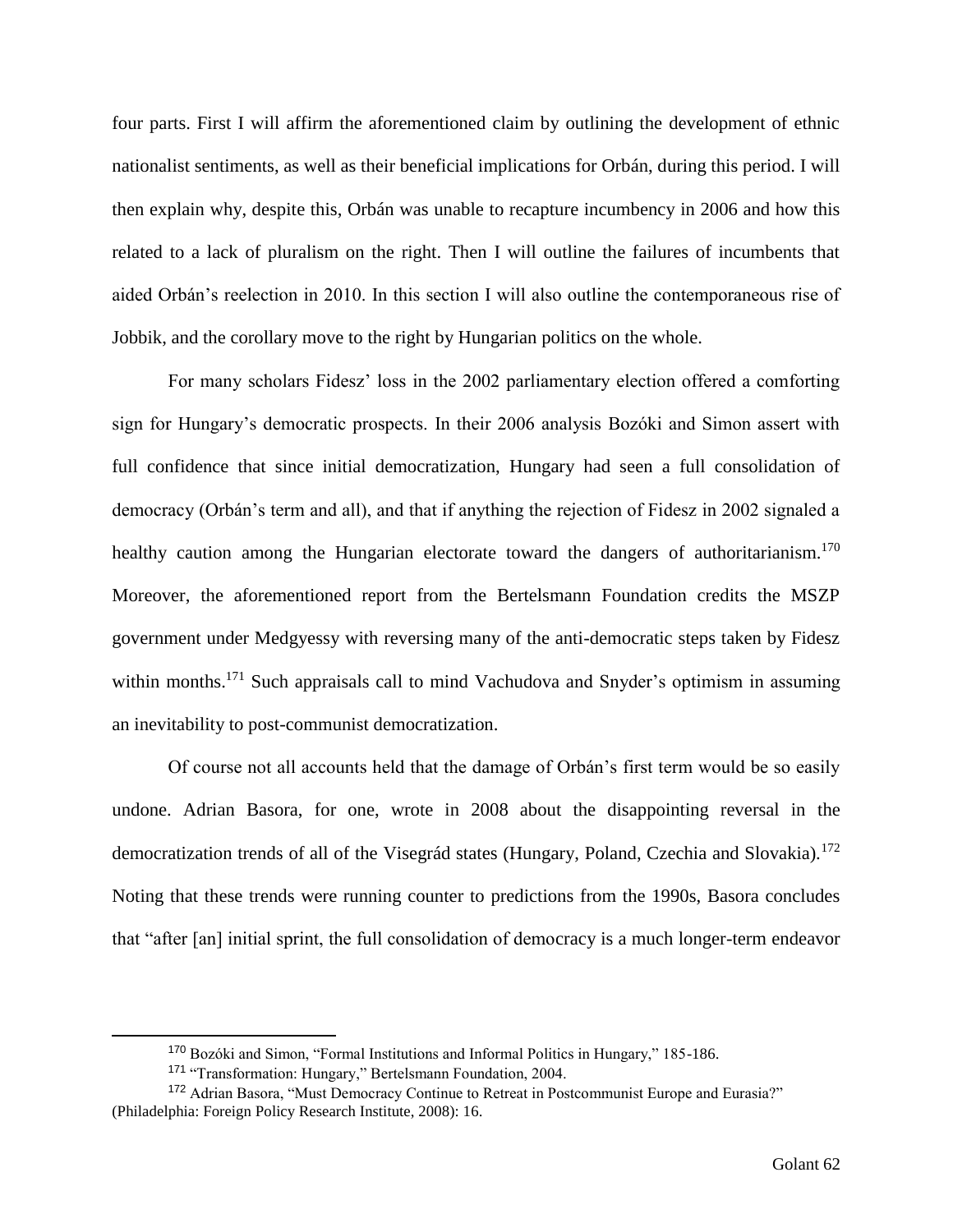and [...] the road can be quite bumpy."<sup>173</sup> Basora's conclusions at once suggest that the effects of Orbán's first term were felt in Hungary long after his leaving office in 2002, and further demonstrate that underlying factors, which earlier accounts like Vachudova and Snyder failed to anticipate, were contributing to democratic reversals across all of post-communist CEE.

The continued deterioration of Hungarian democracy was reflected in certain aggregative reports. While as discussed the V-Dem account of Hungary failed to anticipate any changes in the health of its democracy during this period (with the exception of the year 2006, which will be discussed), figures from Freedom House seem to have captured the trend more clearly. For one, between the years 2003 and 2010 (i.e., Orbán's time in opposition), Hungary's democracy score rose steadily from 1.96 to 2.39 (see figure 4.1.1) (n.b.: Freedom House rankings follow a 1=best, 7=worst scaling system).<sup>174</sup> This trend was conceivably set in motion, at least in part, by the measures undertaken by Fidesz in their first term.

In contrast to the aforementioned optimism of scholars like Bozóki and Simon, then, the gradual degeneration of democracy during Fidesz' years in opposition was further compounded by a rise in ethnic nationalist sentiment among the Hungarian population. Indeed Wilkin points to the research of Zsuzsanna Vidra and the aforementioned Jon Fox, who demonstrate that between 2002 and 2009 far-right factions in Hungary (including neo-fascists) doubled in popularity.<sup>175</sup> Wilkin explains further that during this period of time Hungary saw a rise in anti-Roma propaganda as fueled by alleged "gypsy crimes," and in turn because of the popularity of this messaging, more liberal-minded parties felt cautious in taking a stance against such rhetoric

<sup>173</sup> Basora, "Must Democracy Continue to Retreat in Postcommunist Europe and Eurasia?" 16. <sup>174</sup> "Nations in Transit." Washington, D.C.: Freedom House, 2017.

[https://freedomhouse.org/report-types/nations-transit,](https://freedomhouse.org/report-types/nations-transit) accessed February 24, 2017.

<sup>175</sup> Wilkin, *Hungary's Crisis of Democracy*, 71.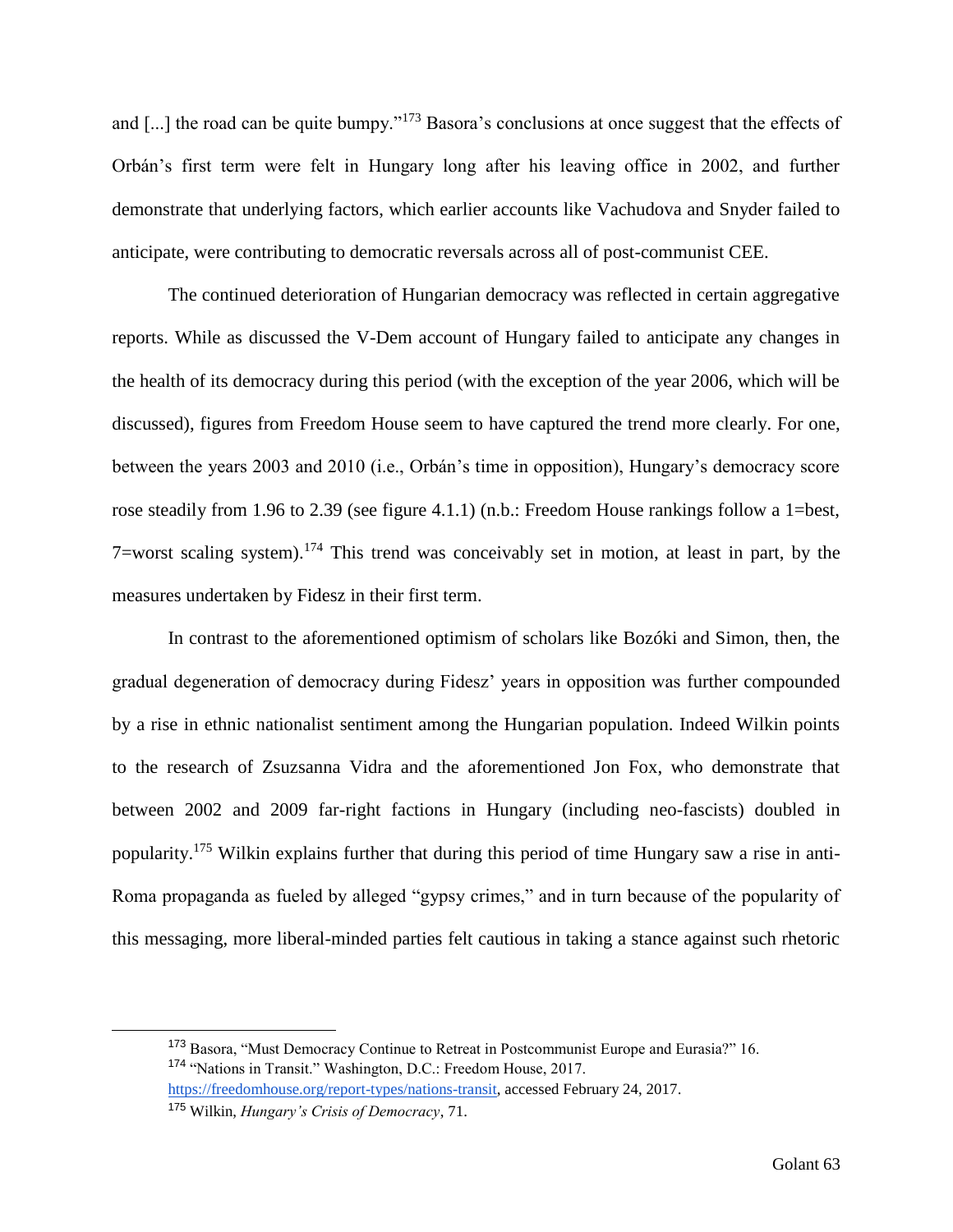for fear of losing votes.<sup>176</sup> To be sure, given the closeness of the 2002 election, this appears to have been a rather unfortunate though necessary political strategy. Moreover Wilkin points to surveys from 2005, 2014, and 2015, all of which report over 50% of the Hungarian population as admitting to viewing Roma as especially predisposed to committing crimes.<sup>177</sup> It is worth considering whether this alone controverts Vachudova and Snyder's research design, given that Hungary's relative ethnic homogeneity ultimately failed to immunize it from ethnic nationalist sentiment, both generally and specifically toward its meager Roma population.

Further, Fidesz' years in opposition saw the privileging by Hungarians of issues which typically lend themselves to authoritarian rhetoric rather than to liberal democracy. For one, despite their optimism Bozóki and Simon point to a poll from 2002 that demonstrated 72% of Hungarians as stating a preference for the state's expending resources in order to fight crime rather than its defending human rights.<sup>178</sup> In the same study respondents indicated a prioritization of issues of economics and nationalism over free speech and engagement in political life on the whole, signaling a salience of authoritarian-minded, ethnic nationalist ideas, as initiated by Orbán, over liberal democratic ones.<sup>179</sup> This in turn was reflected in public opinion data, as demonstrated by Eurobarometer statistics. For instance between 2004-2009, sentiment about Hungary's membership in the EU being a "good thing" fell from 49% to 32%, while in the same period sentiment about it being a "bad thing" rose from  $10\%$  to  $22\%$  (see figure 4.1.2).<sup>180</sup>

As with the period of time between 1994-1998, political developments with incumbents during Orbán's time in opposition only benefited and energized his commitment to reelection. First, after an unremarkable two years as prime minister, Medgyessy's MSZP party met

<sup>176</sup> Wilkin, *Hungary's Crisis of Democracy*, 71.

<sup>177</sup> Wilkin, *Hungary's Crisis of Democracy*, 71.

<sup>178</sup> Bozóki and Simon, "Formal Institutions and Informal Politics in Hungary," 178.

<sup>179</sup> Bozóki and Simon, "Formal Institutions and Informal Politics in Hungary," 178.

<sup>180</sup> Eurobarometer.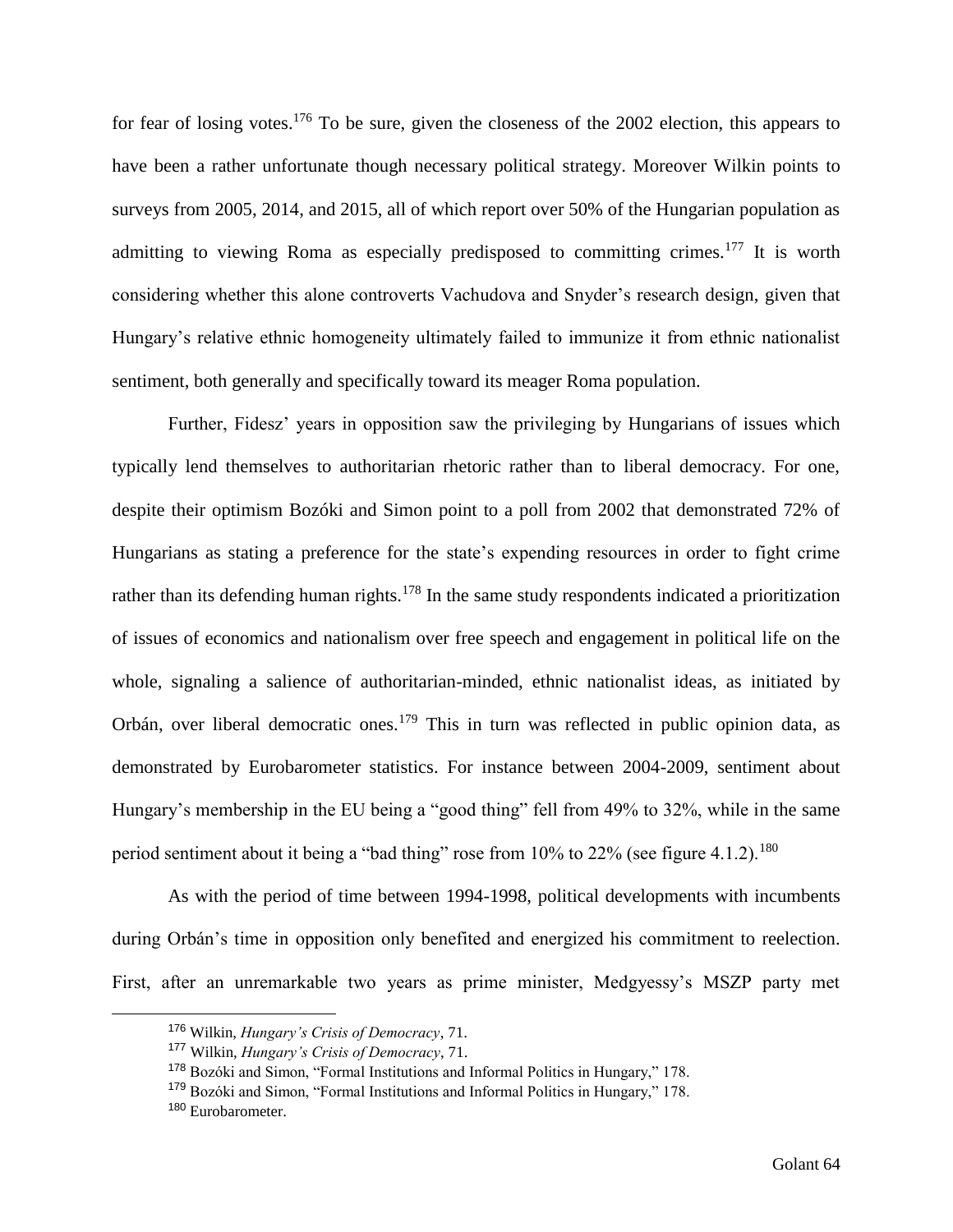substantial defeat to Fidesz in the 2004 European Parliamentary election, Hungary's first (36.3% to Fidesz' 47.2%).<sup>181</sup> Several months later Medgyessy resigned after extensive in-party fighting and was unceremoniously replaced by his one-time associate Ferenc Gyurcsány.<sup>182</sup> Such haphazard electoral transitions and party infighting perhaps hint at an early explanation of the sagging Freedom House numbers in the years 2006-on.

However despite the turbulence within the MSZP, particularly given the closeness to the upcoming parliamentary elections, Fidesz was unhappily unable to secure a victory in 2006. An openly pro-Orbán editorial from *The Economist* predicted this, explaining that despite his "impeccable credentials," Orbán would fail to win the allegiance of the SZDSZ and in turn would fail to obtain a constitutional majority.<sup>183</sup> Umut Korkut adds that Fidesz' failure was due in part to the party's inability to produce a coherent program until shortly before the election.<sup>184</sup> This in turn was at least partly due to poorly-timed infighting between Fidesz and the MDF. Korkut explains that the collapsing MDF, which in previous elections had allied with Fidesz, chose to run on the slogan "We are adults" in an effort to delegitimize Orbán's populist posturing.<sup>185</sup> This development in turn affirms the controverting possibility of pluralism on the right for aspirant authoritarians like Orbán.

Though despite the loss, the 2006 election brought a silver lining for Orbán and his party. First, Fidesz' accumulation of 164 parliamentary seats (42.5% of the total) rendered the party still highly relevant and at once still the standard bearer of Hungary's right (the collapsing MDF,

<sup>181</sup> Jolá Róka, "Turnout and Its Strategic Political Marketing Implications in Hungary During the 2004 European Parliamentary Elections," *Journal of Political Marketing* 4, nos. 2/3 (2005): 170. <sup>182</sup> "Revolving doors: a new prime minister steps up," *The Economist* (London, UK), August 24, 2004. <sup>183</sup> "Europe: Sense and nonsense; Hungary's election," *The Economist* (London, UK), April 8, 2006.

<sup>&</sup>lt;sup>184</sup> Umut Korkut, "The 2006 Hungarian Election: Economic Competitiveness versus Social Solidarity," *Parliamentary Affairs* 60, no. 4 (2007): 684.

<sup>185</sup> Korkut, "The 2006 Hungarian Election," 685.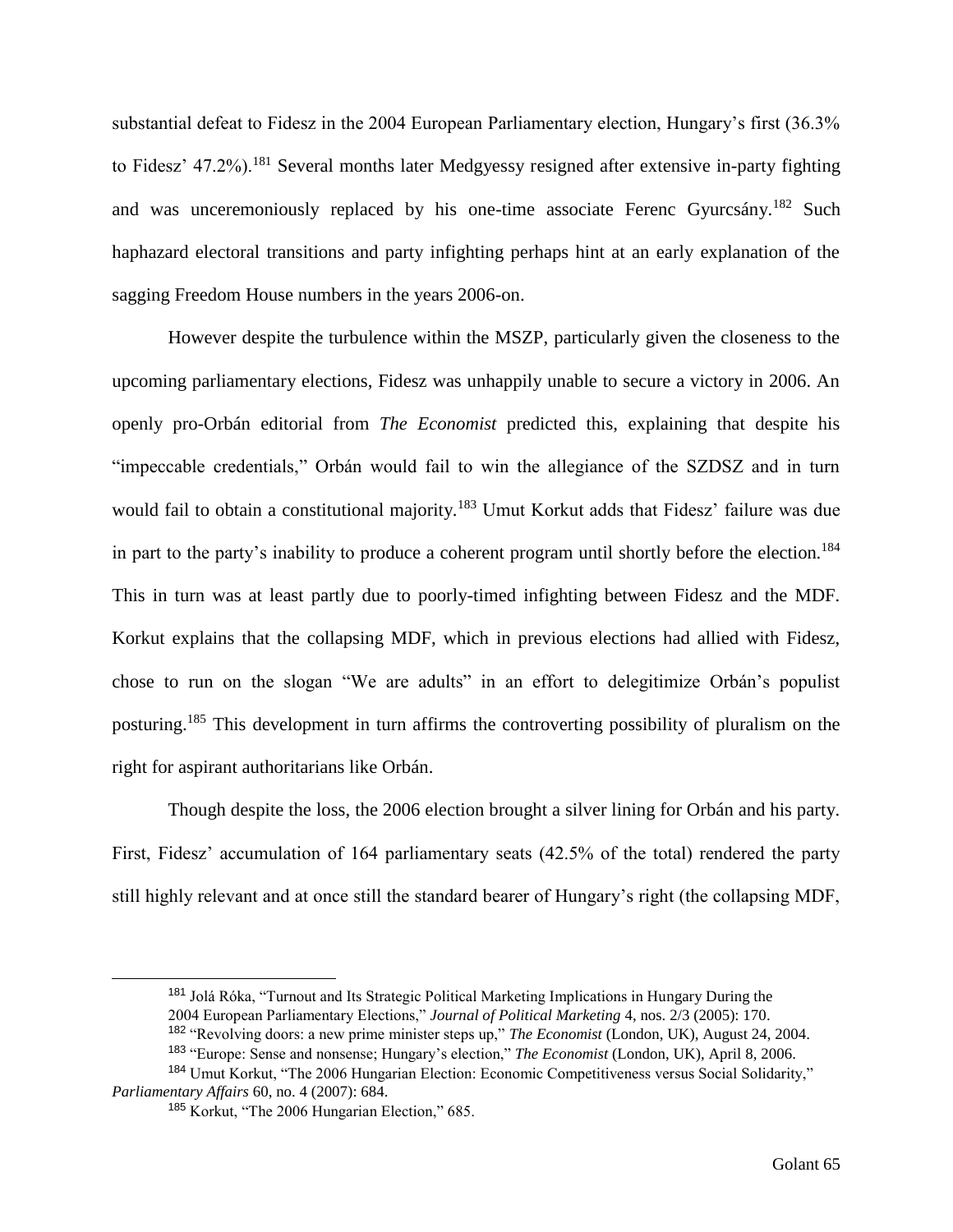by contrast, obtained a meager 11 parliamentary seats, 2.9% of the total).<sup>186</sup> Further, a report from the BBC on the 2006 election confirms describes that "[both] Fidesz and the Socialists have fought a campaign that has been very much personality-driven."<sup>187</sup> This can be read as an affirmation of the continued importance of personality politics to Hungary, by all means a strong suit for Orbán, as previously discussed.

And despite setting a precedent by winning the first re-election in Hungary's history as a post-communist state,<sup>188</sup> the MSZP soon became embroiled in a scandal that damaged its political prospects irreversibly. Several months after Gyurcsány's victory, a recording of the incumbent prime minister, in which he admitted to having lied to the Hungarian public in order to win that year's election, leaked to the public and stirred a national controversy that culminated in demands for his resignation.<sup>189</sup> Mueller explains that, while Gyurcsány managed to hold on to power until 2009, he and his party became severely morally discredited as a result.<sup>190</sup> Mueller adds that, as previously discussed, the already suspicious alliance between the MSZP (the inheritors of the communist party) and the SZDSZ (their onetime liberal opposition) was brought under sharper scrutiny as a result of the leaks.<sup>191</sup> To be sure, this thorough discrediting of the left would only serve Orbán in the coming elections.

At once Fidesz' years in opposition saw the formation of a younger and more aggressive ethnic nationalism, which dragged the tone of Hungary's politics rather sharply to the right. Fox and Vermeersch explain that, starting in the mid-2000s, a far-right nationalist party by the name of The Movement for a Better Hungary (*Jobbik Magyarországért Mozgalom*, Jobbik) emerged

<sup>186</sup> Hungary National Elections Office, *Parliamentary Elections 2006* (Budapest, 2010), [http://www.valasztas.hu/hu/ovi/44/44\\_0.html](http://www.valasztas.hu/hu/ovi/44/44_0.html) (accessed March 24, 2017).

<sup>187</sup> "Q&A: Hungary election," *BBC News* (London, UK), April 7, 2006.

<sup>188</sup> Korkut, "The 2006 Hungarian Election," 675.

<sup>189</sup> "We lied to win, says Hungary PM," *The Economist* (London, UK), September 18, 2006.

<sup>190</sup> Mueller, "The Hungarian Tragedy," 5.

<sup>&</sup>lt;sup>191</sup> Mueller, "The Hungarian Tragedy," 7.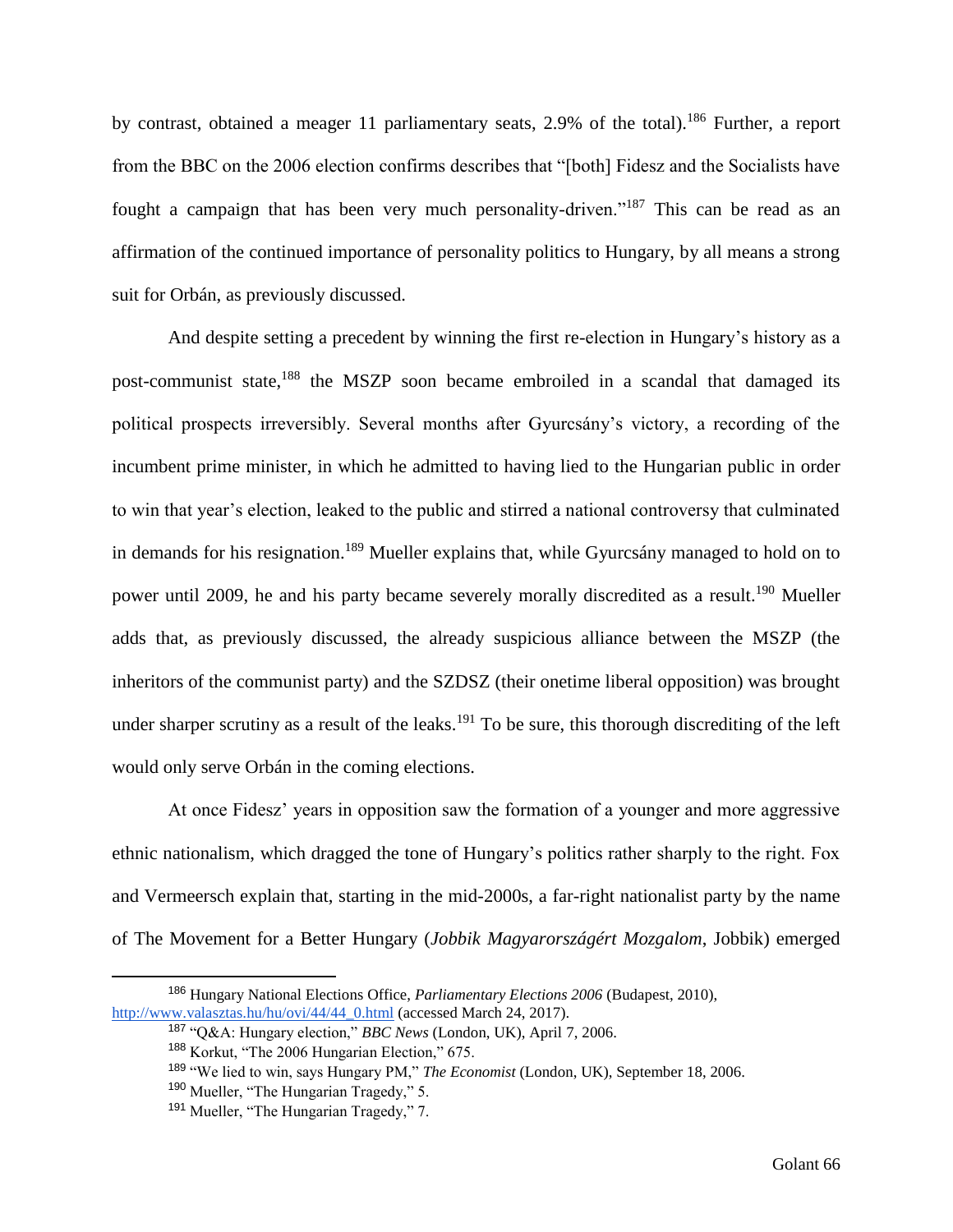on the heels of the discredited MIÉP and in alliance with a paramilitary wing known as the Hungarian Guard (*Magyar Garda*).<sup>192</sup> The younger, more extreme version of nationalism as embodied by Jobbik openly targeted 'cosmopolitanism' (Judaism) and endorsed acts of violence against Hungary's Romani population, in addition to rejecting internationalist values and espousing an overall disinterest toward the decorum of mainstream politics.<sup>193</sup> The rise in prominence of Jobbik, like the other aforementioned nationalist developments during Fidesz' years in opposition, would figure prominently into Orbán's landslide victory in Hungary's 2010 elections.

In a sense, then, Hungary's 2010 elections were the perfect storm. The election saw an unprecedented mobilization of ethnic nationalist rhetoric. Mueller, for instance, contends that Orbán and his party won on the basis of a deeply nationalistic campaign.<sup>194</sup> Specifically Orbán achieved this by invoking, among other ideas, the nationalist legacy of the 1920 Treaty of Trianon (as discussed in section 3).<sup>195</sup> At once the aforementioned controversy involving Prime Minister Gyurcsány, along with his resignation in March 2009, left the incumbent Socialists in a particularly weak position ahead of the election.<sup>196</sup> And Eurobarometer statistics confirm the aforementioned salience of populist sentiment, a boon for Orbán. For one, in May 2010 17% of respondents reported 'crime' as one of the two most important issues facing the country, a marked spike from the 11.5% average of the previous two years (see figure 4.1.3).<sup>197</sup> Altogether, then, the election resulted in an astonishing 99-seat pickup for Fidesz, along with a 131-seat drop

<sup>192</sup> Fox and Vermeersch, "Backdoor Nationalism," 345-346.

<sup>193</sup> Fox and Vermeersch, "Backdoor Nationalism," 345-346.

<sup>194</sup> Mueller, "The Hungarian Tragedy," 7.

<sup>195</sup> Mueller, "The Hungarian Tragedy," 7.

<sup>196</sup> "Gyurcsany goes," *The Economist* (London, UK), March 26, 2009.

<sup>197</sup> Eurobarometer.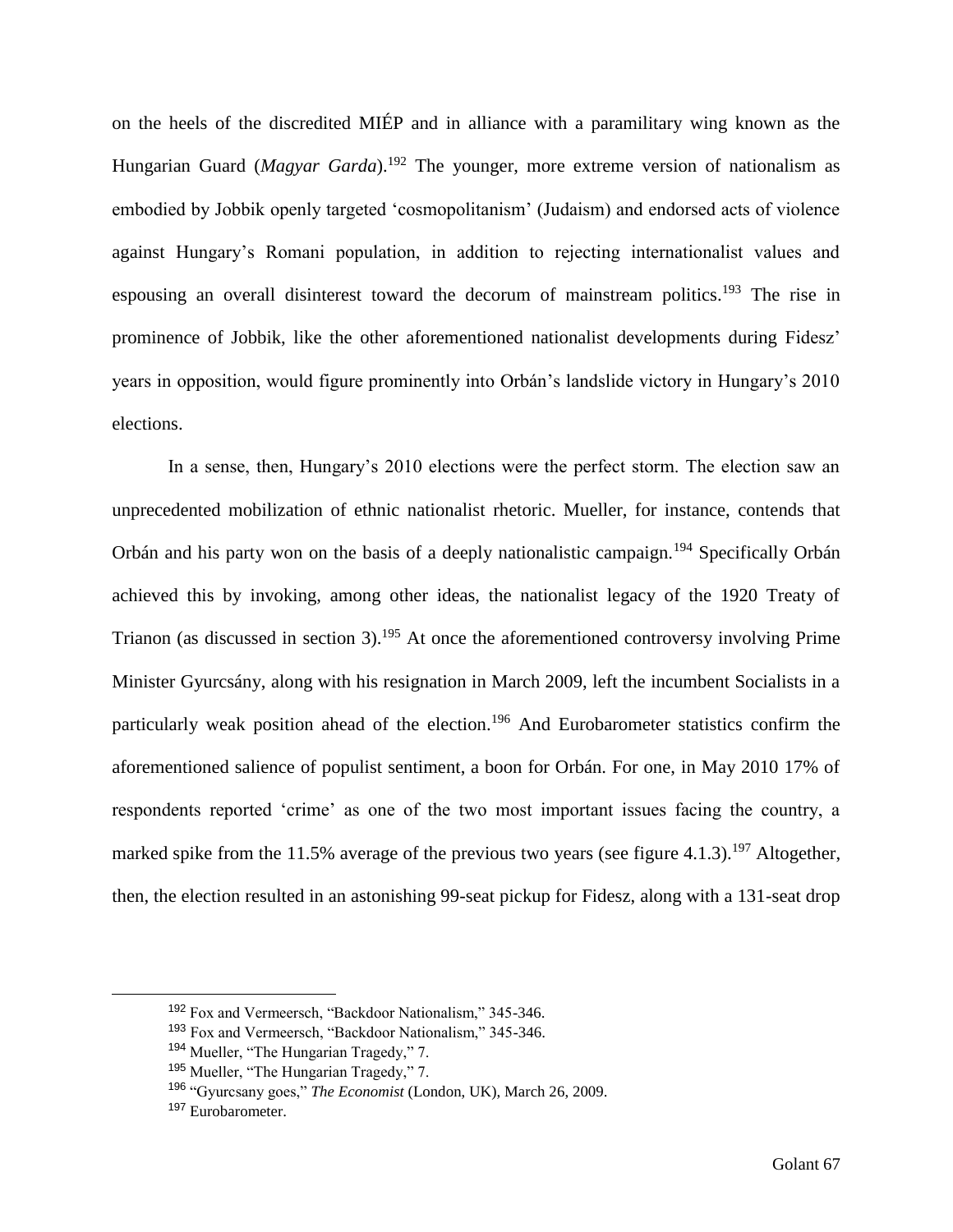for MSZP and a 47-seat pickup for the nascent Jobbik.<sup>198</sup> This in turn set the stage for an altogether unprecedented anti-democratic shift.

# *4.1d. 2010-present: The crystallization of Orbán's consolidation and conclusions*

Orbán's reelection in 2010 marked an unprecedented crystallization of his power and control over ethnic nationalist sentiments. As we will see in this final section, since 2010 Hungary has for all intents and purposes turned in an increasingly authoritarian direction. This situation controverts Vachudova and Snyder's expectations about Hungary's democratic prospects, and in turn suggests that they misunderstood the relationship between ethnic nationalism and anti-democratic developments.

One of the most openly anti-democratic and controversial steps taken by Fidesz after its re-election in 2010 was its revision of the constitution. Orbán claimed that his party's reformulation of the constitution was a legitimate act, given that the prior document had been based on a Stalinist constitution from 1949.<sup>199</sup> Fidesz argued that in so doing, it was in fact breaking Hungary from its communist past, and that this move at once represented a mitigation against the consequences of its corrupt predecessor.<sup>200</sup> As such this move amounted to a renewed mobilization by Fidesz against the communist bogeyman in an effort to legitimize its own antidemocratic posturing.

At once Fidesz took up its favored strategy of manipulating EU rhetoric in order to advance its own political gains. Mueller explains that, almost immediately after assuming office in 2010, Orbán instituted a Trianon memorial day and redefined Hungarian citizenship to include

<sup>198</sup> Hungary National Elections Office, *Parliamentary Elections 2010* (Budapest, 2010), [http://www.valasztas.hu/hu/parval2010/455/455\\_0.html](http://www.valasztas.hu/hu/parval2010/455/455_0.html) (accessed March 24, 2017).

<sup>199</sup> Wilkin, *Hungary's Crisis of Democracy*, xi-xii.

<sup>200</sup> Wilkin, *Hungary's Crisis of Democracy*, xi-xii.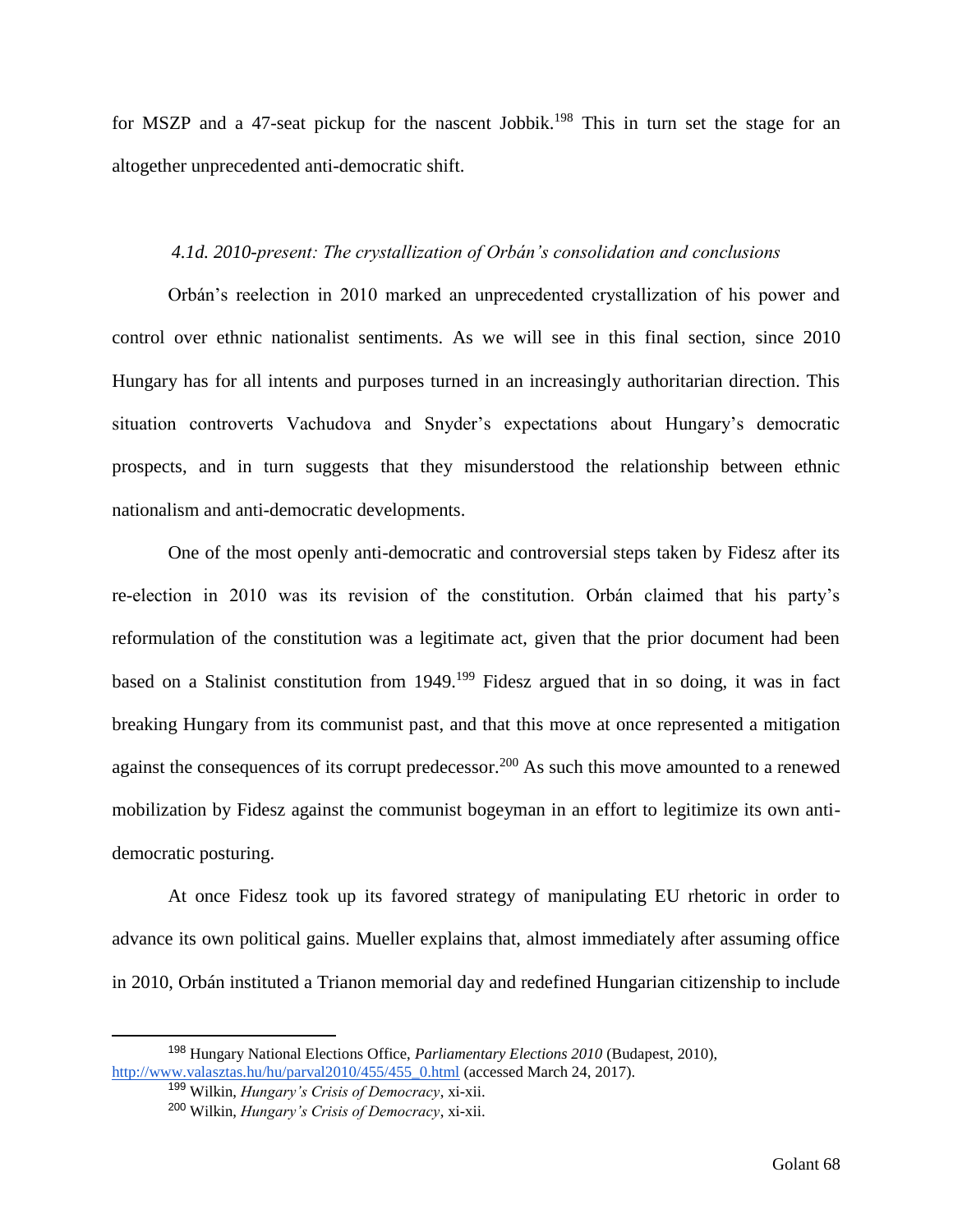co-ethnics in the Hungarian near abroad, all of which Mueller describes as having amounted to "nothing less than a comprehensive Kulturkampf."<sup>201</sup> Wilkinson argues that this was facilitated by an apparent disinterest in political matters by the EU. He points to the prioritization by the EU of economic measures such as the European Stability Mechanism (ESM) – a financial assistance program for eurozone members started in 2012 – and Outright Monetary Transactions (OMT) – a financial mechanism launched by the European Central Bank in 2012 – which he argues signaled a tacit approval of Orbán's nationalist posturing.<sup>202</sup> Like Mueller, Wilkinson goes so far as to draw an analogy between Hungary's actions and Weimar Germany,  $203$  which if anything affirms that Hungary's continued march toward authoritarianism was facilitated by an apparent apathy on the part of the EU.

Further, Orbán's return to power coincided with the continued salience of ethnic nationalist sentiment in Hungarian political life. Recent Freedom House reports suggest that Hungary is the fourth most prejudiced population in Europe, which seems to be in stark contrast to the expectations of Vachudova and Snyder.<sup>204</sup> At once Fidesz and Jobbik have worked to revitalize the memory of the aforementioned Miklós Horthy, who oversaw some of the Jewish genocide of WWII.<sup>205</sup> This development is further substantiated by Eurobarometer statistics. For one, in the two-year period between November 2014 and November 2016, negative sentiment toward immigration from outside of the EU jumped from 67% to 81%, while positive sentiment

<sup>201</sup> Mueller, "The Hungarian Tragedy," 7.

<sup>202</sup> Michael A. Wilkinson, "Authoritarian Liberalism in the European Constitutional Imagination: Second Time as Farce?" *European Law Journal* 21, no. 3 (May 2015): 326.

<sup>203</sup> Wilkinson, "Authoritarian Liberalism in the European Constitutional Imagination," 326. <sup>204</sup> Wilkin, *Hungary's Crisis of Democracy*, 84.

<sup>205</sup> Wilkin, *Hungary's Crisis of Democracy*, 84.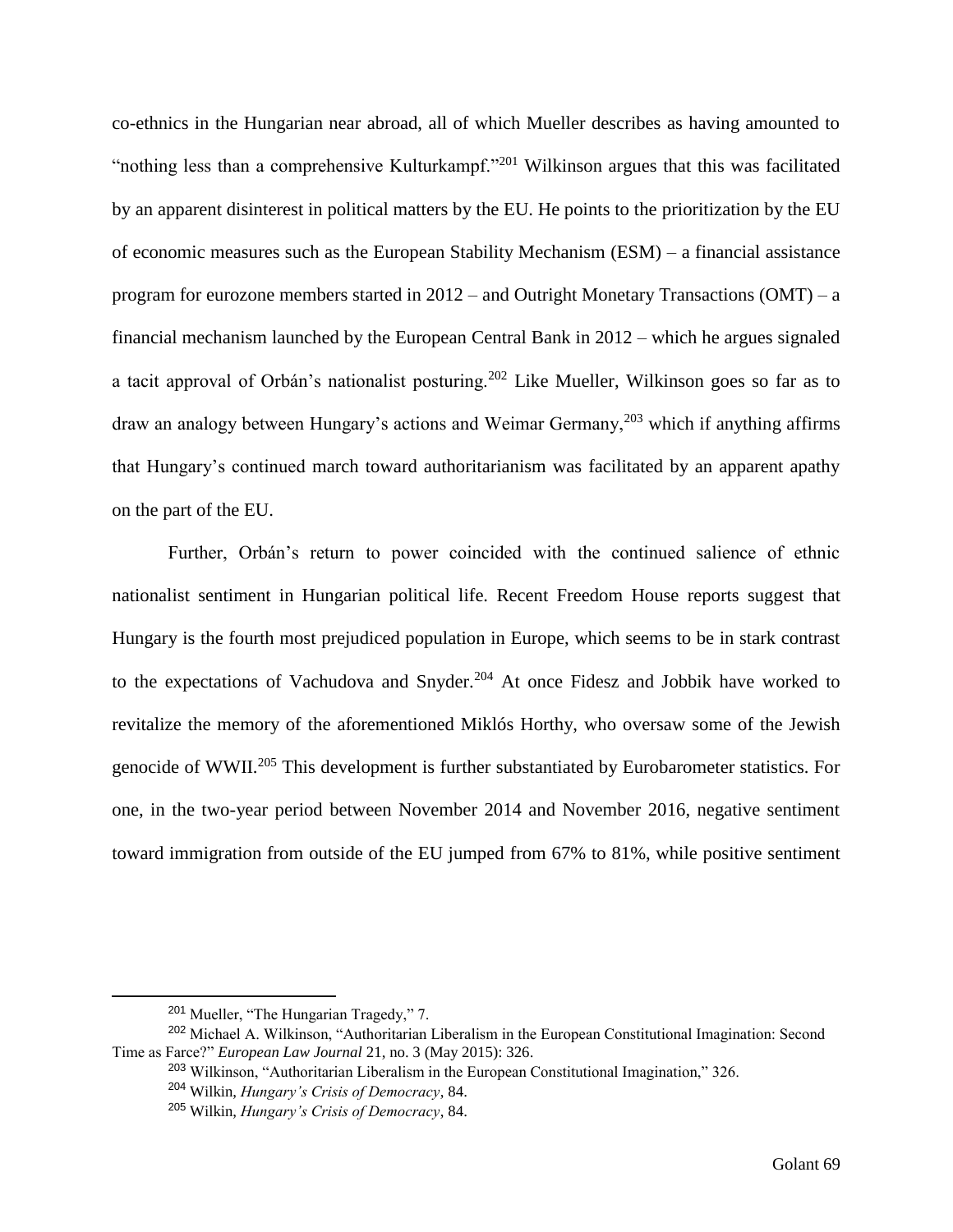fell from 28% to 15% (see figure 4.1.4).<sup>206</sup> Additionally, the feeling that EU represented "not enough control at external borders" almost doubled from 12% to 23% (see figure 4.1.5).<sup>207</sup>

Contemporaneous with the increased salience of ethnic nationalist after Orbán's reelection in 2010 was the continued deterioration of Hungary's democracy. Freedom House's ranking of Hungary's democracy score, for one, jumped from 2.39 to 3.29 in the period of time between 2010 and 2016, nearly matching Romania's and even exceeding Bulgaria's (see figure 4.1.1).<sup>208</sup> In another example, Hungary's press freedom score rose from 23 to 40 in the period of time between 2010 and 2016, once again bringing it down to Romania- and Bulgaria-levels of democratic health (see figure 4.1.6).<sup>209</sup> Finally, in an example from V-Dem, Hungary's political liberties rating fell from 0.91 in 2009 to 0.85 in 2012, again surpassing both Romania and Bulgaria (see figure  $4.1.7$ ).<sup>210</sup>

All of the developments following Orbán's 2010 re-election signal a seemingly irreversible trend of authoritarianism. Even the emergence of Jobbik, an ideological competitor, seems by all means to be within Orbán's control. The findings from this section suggest, then, that the total reversal in Hungary's democracy was first initiated by a lack of competition on the right and was compounded by Orbán's mobilization of ethnic nationalist rhetoric in order to further consolidate his power. That this controverts Vachudova and Snyder's formulations seems obvious given their expectations that Hungary would not see the development of any ethnic nationalism, and that this in turn would ensure its status as a healthy democracy. Finally, as we

<sup>206</sup> Eurobarometer.

<sup>&</sup>lt;sup>207</sup> Eurobarometer.

<sup>208</sup>"Nations in Transit." Washington, D.C.: Freedom House, 2017.

[https://freedomhouse.org/report-types/nations-transit,](https://freedomhouse.org/report-types/nations-transit) accessed February 24, 2017.

<sup>&</sup>lt;sup>209</sup> "Freedom of the Press." Washington, D.C.: Freedom House [https://freedomhouse.org/report/freedom](https://freedomhouse.org/report/freedom-press/freedom-press-2016)[press/freedom-press-2016.](https://freedomhouse.org/report/freedom-press/freedom-press-2016) Accessed February 25, 2017.

<sup>&</sup>lt;sup>210</sup> "Data Version 6.2," Gothenburg, Sweden: Varieties of Democracy, 2016, [https://www.v](https://www.v-dem.net/en/data/data-version-6-2/)[dem.net/en/data/data-version-6-2/,](https://www.v-dem.net/en/data/data-version-6-2/) accessed February 27, 2017.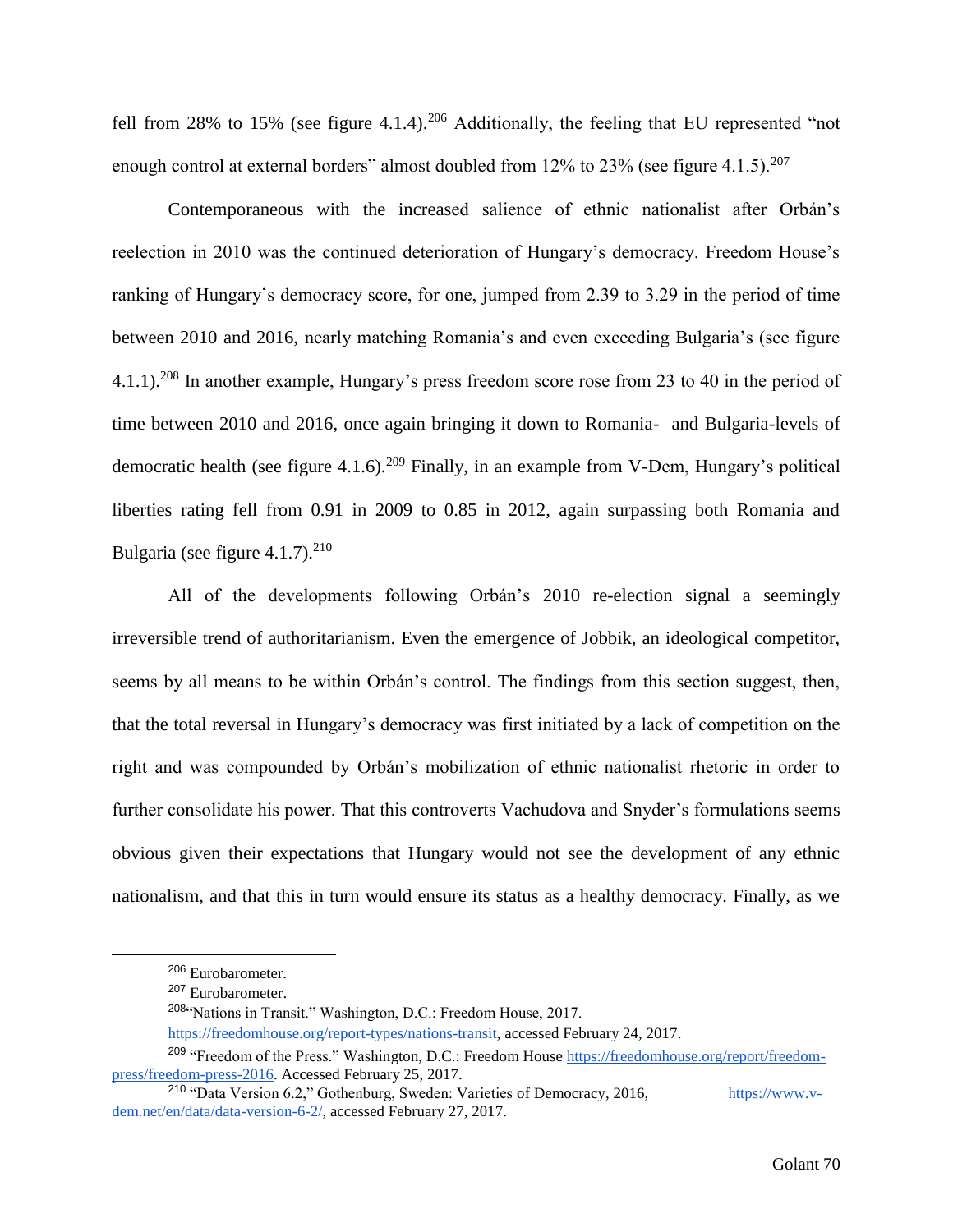turn to the case of Poland, we can keep these conclusions in mind as we attempt to explain the course and status of anti-democratic developments in that state.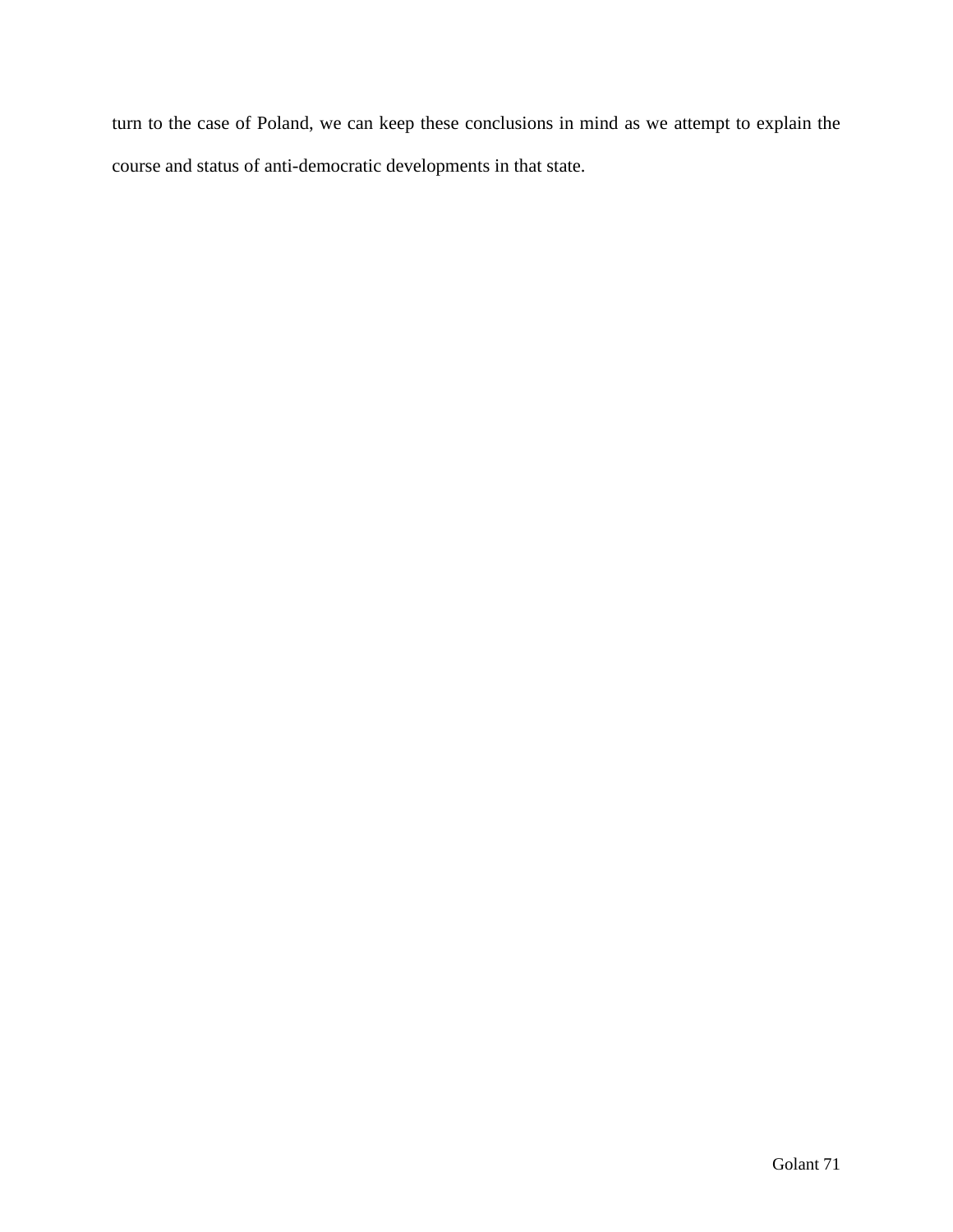## *4.2. A more pluralistic right: the case of post-communist Poland*

Given the central role played by the lack of pluralism on the right in facilitating Orbán's consolidation of power, it is worth considering how Poland's right differed in the immediate post-communist period, and continues to differ in the present day, from Hungary's. As we will see, ethnic nationalism has also played an important role in Poland's history as a post-communist state (as anticipated by section 3), but Poland has remained a qualitatively stronger democracy. In the view of this paper, then, the relative resilience of Poland's democracy can be attributed to a greater degree of pluralism in its right. This situation in turn has presented a more difficult scenario for any one aspirant authoritarian to, in the manner of Orbán, personalize or consolidate power on that side of the ideological spectrum.

Upon review, it appears that Poland's right is indeed characterized by several controverting factors that are not present in Hungary. I will begin by first reviewing some of these factors, including the prevalence of the Catholic Church and the relative universality of Poland's nationalist myths. From here I will turn to a chronological overview of Poland's political developments in order to provide further context for authoritarian developments in that state. As we will see, in the present day the condition of Poland's democracy remains far stronger than Hungary's. However an examination of the status of Poland's right will help to better understand the actual danger posed by its recently elected populists.

As mentioned, a significant difference between Poland and Hungary is the degree to which Poland's Catholic Church, and the Polish population's commitment to religion in general, is both stronger and more distinct from politics than in Hungary. This is plainly due to higher levels of atheism among Hungarians than Poles. Indeed according to the 2011 Hungarian census, 39.0% of its population identified as Roman Catholic, with another 11.6% of its population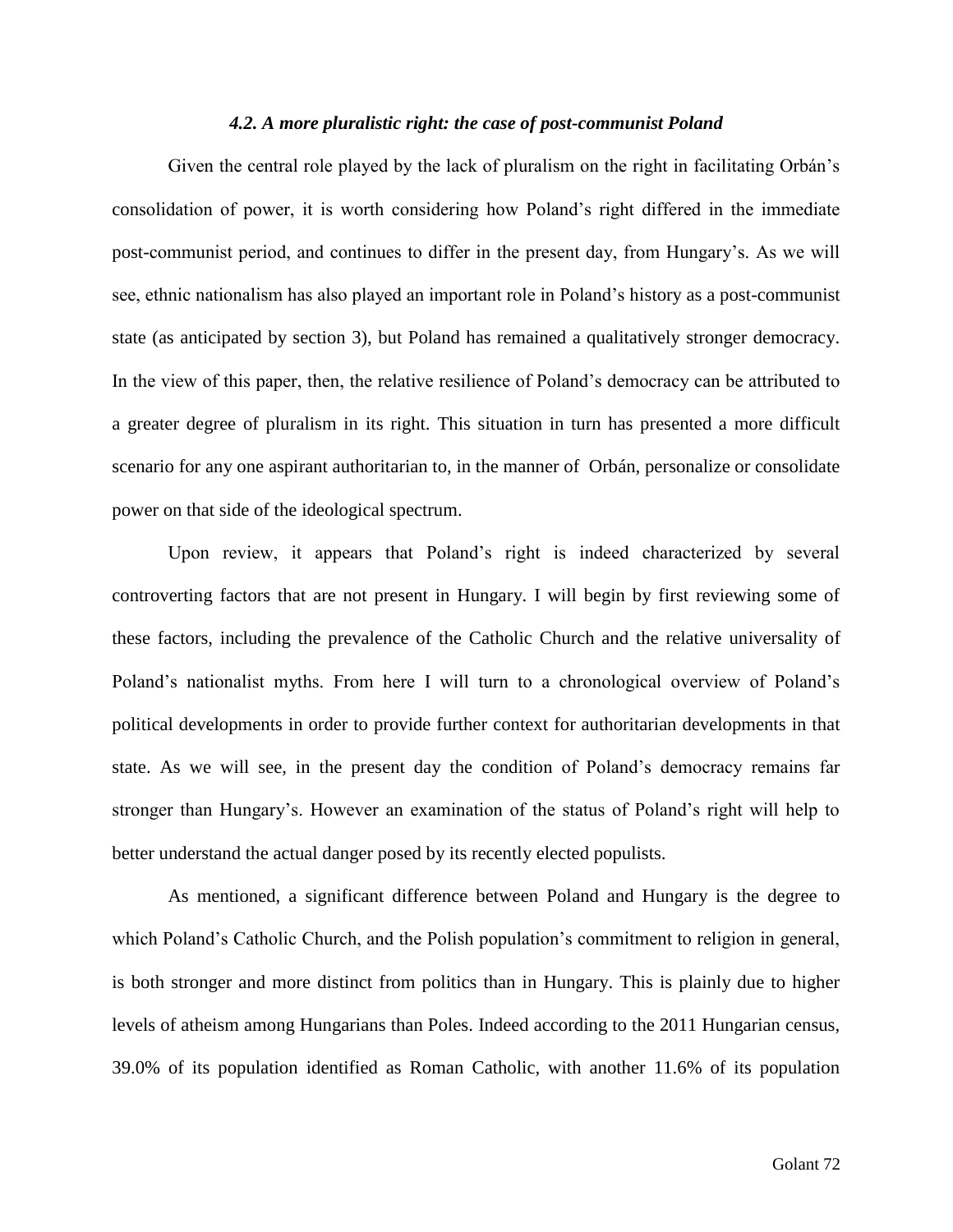identifying as Reform.<sup>211</sup> At once an additional 18.2% of Hungarians identified as not belonging to a religious community or congregation, with another  $27.2\%$  giving no answer.<sup>212</sup> By contrast, Clare McManus-Czubińska and William Miller explain that Poland is widely considered to be the most religious country in Europe.<sup>213</sup> Brian Porter adds that, as of 2007, "almost all Polish children (99%) are baptized into the Roman Catholic Church," and further that "93% of all marriages are accompanied by a church wedding."<sup>214</sup>

Further, it is clear that religion remains a far more significant cultural practice for Poles than for Hungarians. Figures from the aforementioned Hungarian census indicate that the experience of communism seems to have secularized Hungary greatly: in contrast to the low indication of religious affiliation in 2011, the Hungarian census from 1949 (i.e., at the onset of communist rule) reported a full 70.5% of Hungarians identifying as Catholic, with another 21.9% as Reform and 5.2% as Evangelical.<sup>215</sup> By contrast, in pointing to figures from the 2005 Polish National Election Study, McManus-Czubińska and Miller explain that in 2005 88% of Poles identified as considering themselves "believers" on some level.<sup>216</sup> Of this group, 11% reported themselves to be devout; and the vast majority of this group in turn indicated attending religious services at least once a week.<sup>217</sup> From here we can already conclude that, despite their similar experiences of communism, Poland emerged with a continued commitment to its religious tradition while Hungary's religiosity appears to have waned over the same period.

 $\overline{a}$ 

<sup>215</sup> Hungarian Central Statistical Office, *Census 1949* (Budapest, 1949),

<sup>211</sup> Hungarian Central Statistical Office, *Census 2011* (Budapest, 2011),

[http://www.ksh.hu/nepszamlalas/tablak\\_teruleti\\_00](http://www.ksh.hu/nepszamlalas/tablak_teruleti_00) (accessed February 25, 2017).

<sup>212</sup> Hungarian Central Statistical Office, *Census 2011* (accessed February 25, 2017).

<sup>213</sup> Clare McManus-Czubińska and William Miller, "European civilisation or European civilisations: the

EU as a 'Christian club'? Public opinion in Poland 2005," in *Reinventing Poland*, eds. Martin Myant and Terry Cox (New York: Routledge, 2008): 130.

<sup>214</sup> Brian Porter, "Catholic Church in Poland: Introduction" (Fairfax: George Mason University, 2007), <https://chnm.gmu.edu/1989/exhibits/roman-catholic-church/introduction> (accessed March 22, 2017).

[http://www.ksh.hu/nepszamlalas/docs/tablak/teruleti/00/00\\_1\\_1\\_7\\_1.xls](http://www.ksh.hu/nepszamlalas/docs/tablak/teruleti/00/00_1_1_7_1.xls) (accessed February 25, 2017).

<sup>216</sup> McManus-Czubińska and Miller, "European civilisation or European civilisations," 130.

<sup>217</sup> McManus-Czubińska and Miller, "European civilisation or European civilisations," 130.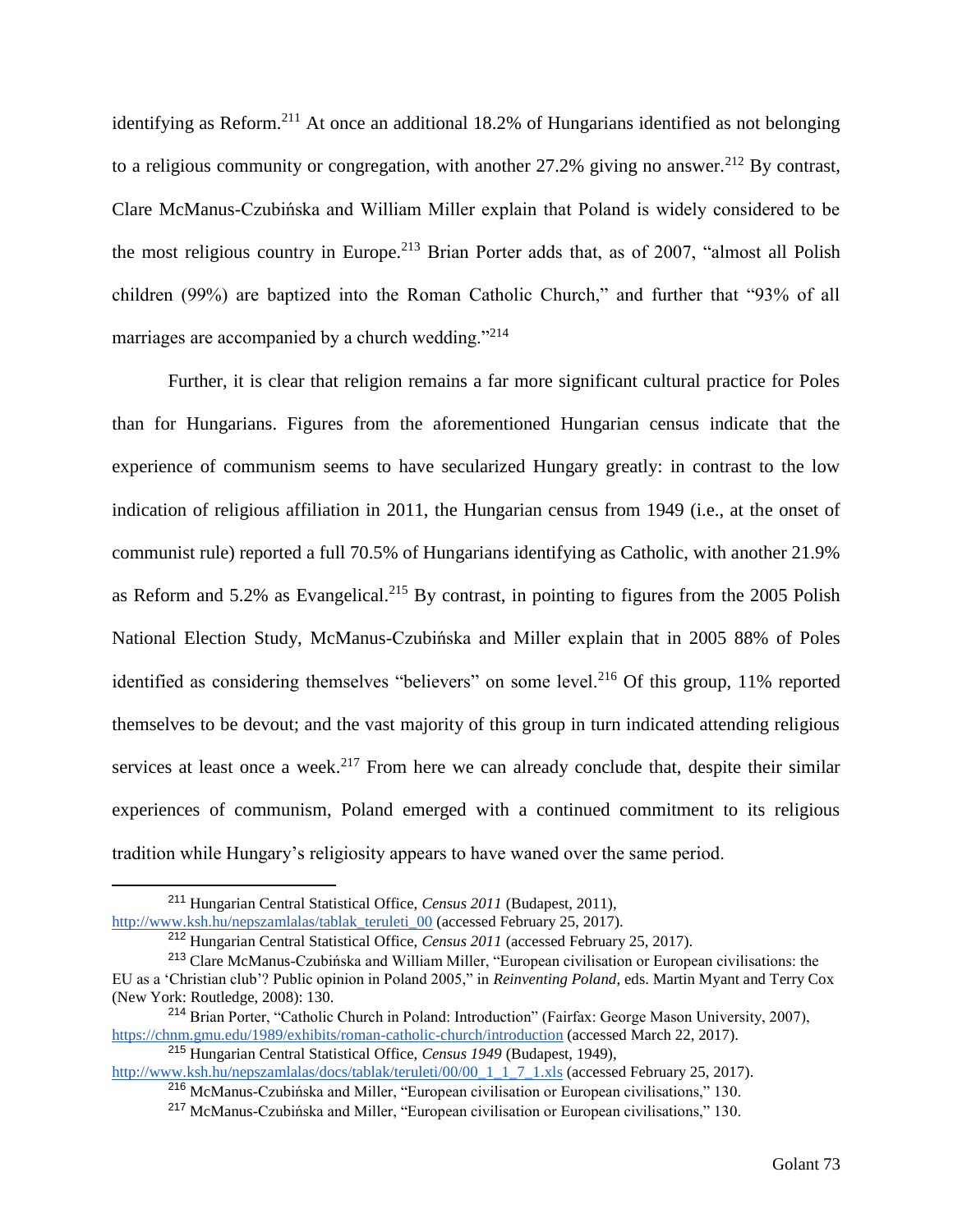Given the continued importance of the Catholic Church in Poland, it follows that religion and ethnic nationalism ought to be seen, at least in part, as distinct rhetorical forces in Poland's right-wing politics. This in turn suggests that the politics of the right are more pluralistic in Poland than in Hungary. To that end, in her study on ethnic and religious tolerance in Poland in the mid-2000s, Ewa Gołębiowska affirms that ethnic and religious tolerance among Poles ought to be viewed as distinct.<sup>218</sup> Of her many findings, Gołębiowska concludes that "overall levels of ethnic tolerance are higher than those of religious tolerance," giving the example that while 34.0% and 35.5% of those surveyed expressed some form of opposition to their children marrying someone with a Chinese or Jewish nationality, respectively, a full 55.2% and 47.9% expressed the same opinion about marriage to people of the Muslim and Jewish faith, respectively.<sup>219</sup> McManus-Czubińska and Miller's findings inform this point as well, demonstrating that religiosity among Poles correlates strongly with feelings of nationalism. They point to survey data showing 41% of agnostics and nonbelievers as claiming to be 'proud' of their Polish citizenship, as compared to 73% of those who are devout.<sup>220</sup> All of these points suggest that aspirant authoritarians in Poland aiming to consolidate the right through ethnicallymotivated politics would be faced at once with co-opting the rhetoric of the Church, an additional barrier and in turn a pluralizing factor for Poland's right-wing politics.

Relatedly, Poland's experience of communist resistance was a national struggle that universalized right-wing ideas, both through the Catholic Church as well as the Solidarity movement – something that did not occur in Hungary. Indeed, in contrasting the Polish experience of resistance to communism to that of Hungary, Wilkin writes that "[the] process in

<sup>218</sup> Ewa Gołębiowska, "Ethnic and Religious Tolerance in Poland," *East European Politics and Societies* 23, no. 3 (Summer 2009): 383.

<sup>219</sup> Gołębiowska, "Ethnic and Religious Tolerance in Poland," 375-376.

<sup>220</sup> McManus-Czubińska and Miller, "European civilisation or European civilisations," 132.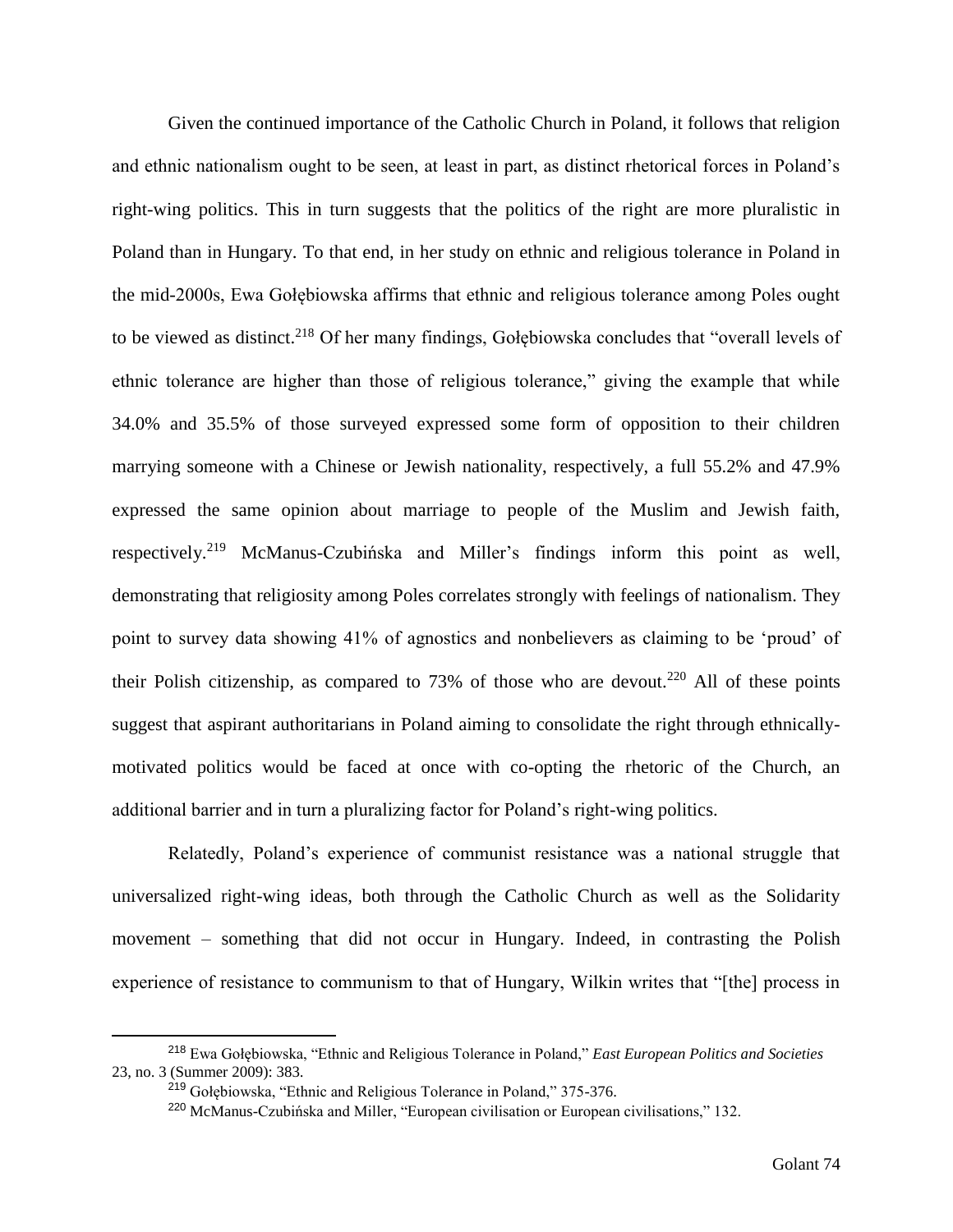Hungary was less a triumph of pressure from civil society, as was the case in Poland under the direction of Solidarity, than it was the outcome of intra-elite negotiations."<sup>221</sup> Sidorenko adds that during late communism Polish myths, traditions, and the private sphere on the whole became fronts of political struggle against the regime.<sup>222</sup> This trend was also true of the Catholic Church. Brian Porter affirms the central role played by the Church during the 1980s in Poland's resistance to communism, pointing specifically to the influence of Pope John Paul II (formerly Cardinal Karol Wojtyła of Kraków), whom he describes as being seen to have "[played] *the* key role in toppling Communism."<sup>223</sup>

While the legacy of communist resistance in Poland's post-communist politics will be discussed at greater length, through these examples it is already clear how the universality of resistance mechanisms to all Poles would present a challenge for aspirant authoritarians in a manner not seen in Hungary. This owed particularly to the fact that the experience of resistance to communism played an outsize role in unifying Polish society across the aisle. Sidorenko explains that while Polish nationalism was multifaceted and fragmentary during the late communist period, the resistance movement was able to consolidate this mood into one overarching notion of Poles as a homogenous community of people over any distinct group or individual identities.<sup>224</sup> Further, that this movement belonged to the public rather than representing any elite interests (as Wilkin indicates) gives an insight into the more pluralistic nature of Poland's political landscape in the immediate post-communist period as compared to that of Hungary. To be sure, none of these factors controverted or stifled ethnic nationalism

<sup>221</sup> Wilkin, *Hungary's Crisis of Democracy*, 35-36.

<sup>&</sup>lt;sup>222</sup> Sidorenko, "Which way to Poland?", 115.

<sup>&</sup>lt;sup>223</sup> Porter, "Catholic Church in Poland: Introduction" [https://chnm.gmu.edu/1989/exhibits/roman-catholic](https://chnm.gmu.edu/1989/exhibits/roman-catholic-church/introduction)[church/introduction](https://chnm.gmu.edu/1989/exhibits/roman-catholic-church/introduction) (accessed March 22, 2017).

<sup>224</sup> Sidorenko, "Which way to Poland?", 118.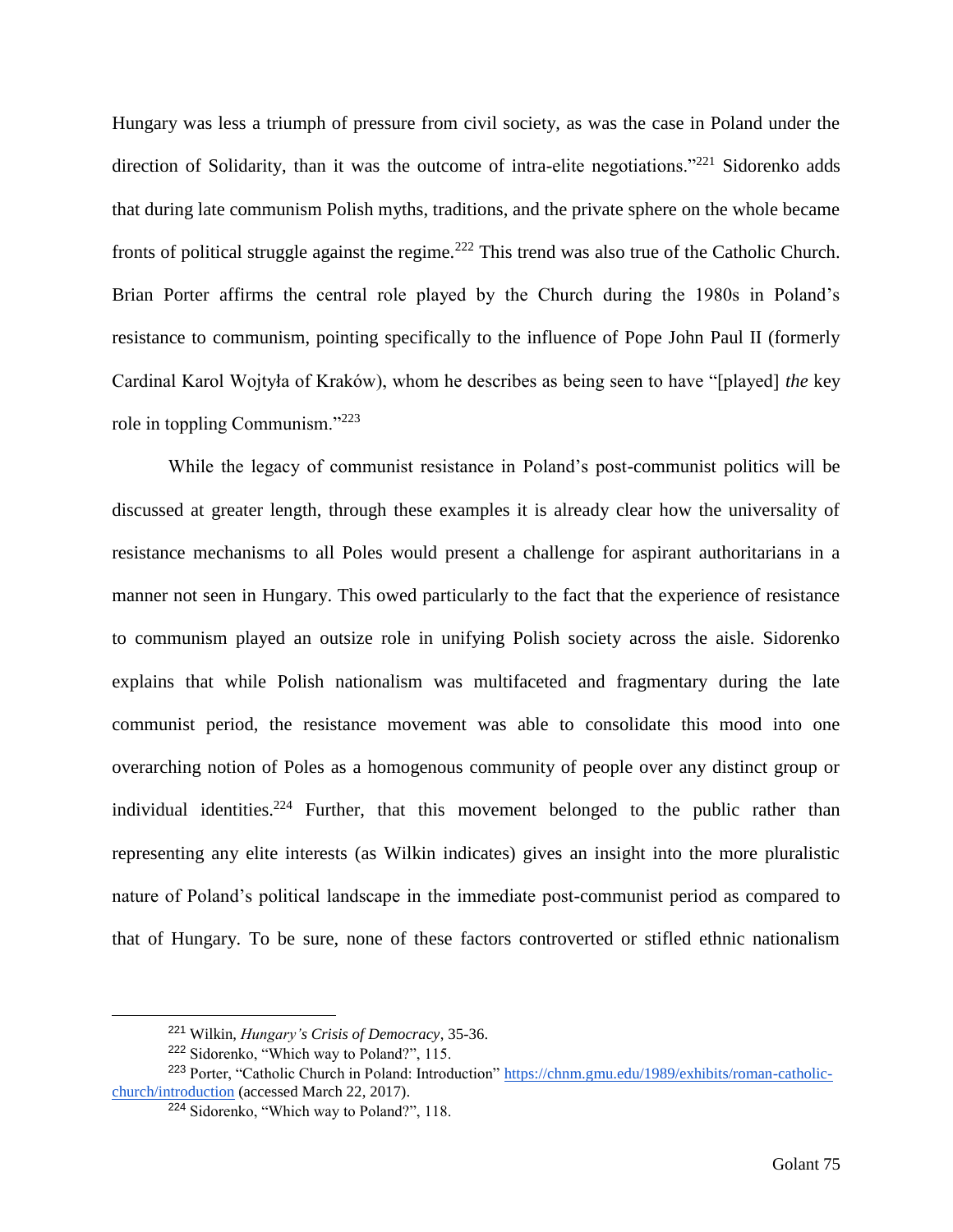entirely (as we will see), but they did at once present additional roadblocks that would later stall the development of right-wing authoritarianism.

As we move to an analysis of the course of Polish politics in the post-communist period, we already have a sense for the ways in which Poland's right-wing politics were more pluralistic than that of Hungary during its initial democratization. With this variable in mind, we can move on to an assessment of aspirant right-wing authoritarianism in Polish politics over the last quarter-century and draw conclusions about its relative successes and failures accordingly.

# *4.2a. 1989-1997: Right-wing pluralism during Poland's early democratization*

As discussed, Poland's political landscape was characterized by a greater degree of pluralism on the right than was Hungary's. However this alone did not immunize it from ethnic nationalist sentiments, nor from politicians aimed at using such rhetoric for their own ends. In this section I will first discuss the reemergence of ethnic nationalist sentiment following Poland's democratization. Then I will describe the co-opting of this rhetoric by Lech Wałęsa during his presidency, as well as his implications for pluralism on the right. Then I will turn to Poland's experience of lustration and examine implications accordingly. Finally I will turn to the election of 1997 to examine the status of the right at that time.

As the findings from section 3 suggested, Poland's initial period of democratization saw the resurgence of its nationalist tradition almost instantly. Carl Tighe details the development and nature of extremist nationalism during this period:

> In an atmosphere where everything that had been suppressed for years was now possible, it was not unusual to see gangs of skinheads, sometimes carrying Nazi flags, roaming the streets of Warsaw and Kraków chanting '*Polska dla polaków*' (Poland for Poles), to see anti-Semitic graffiti, and for people to wear 'Chrobry' sword-pins in their lapel, the symbol of the pre-war right-wing *Endejca* (National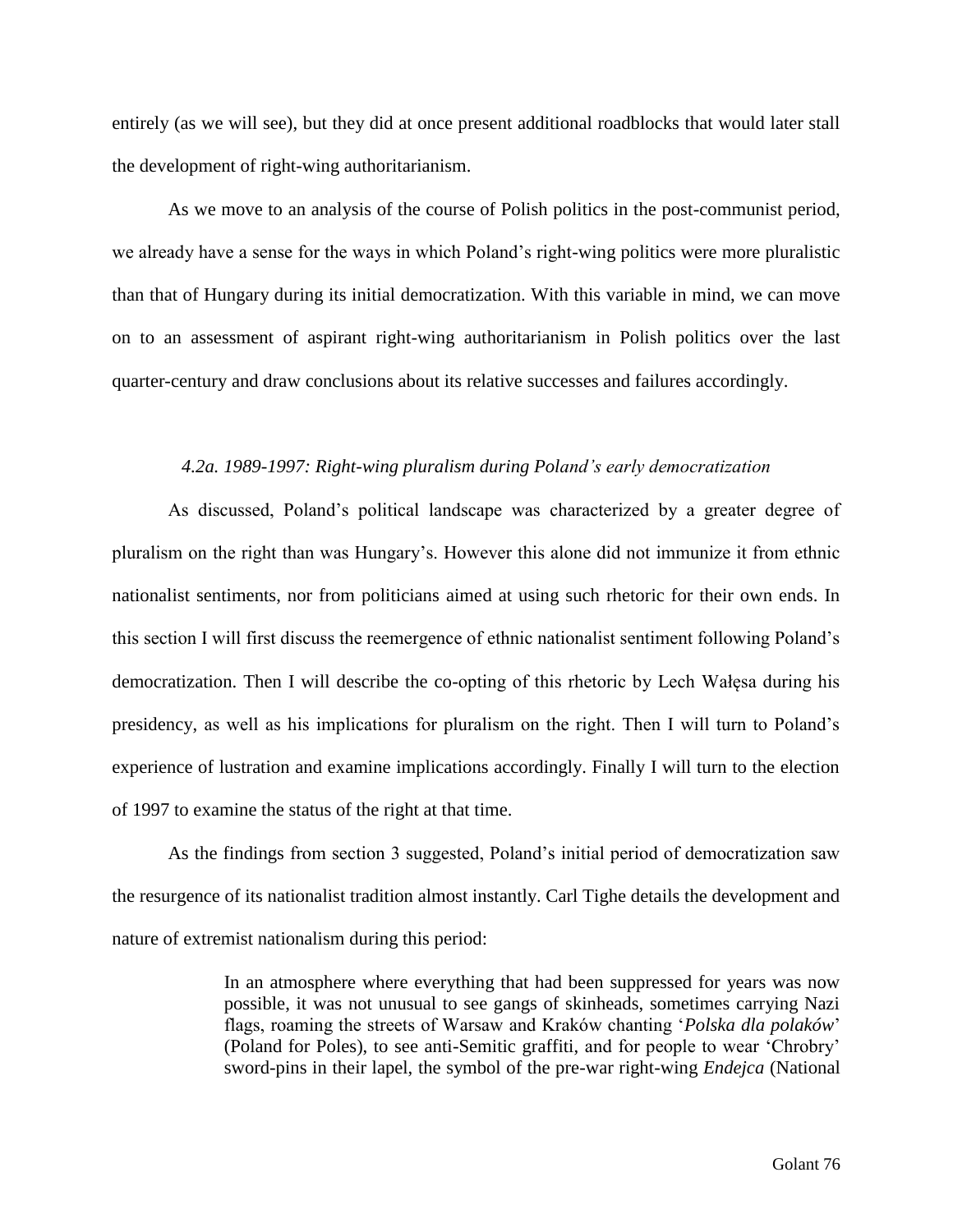Democracy) Party. This reactive and very substantial move to the right affected the conduct of the whole political spectrum.<sup>225</sup>

If anything, Tighe's account undermines the formulations of Vachudova and Snyder regarding the absence of an ethnic nationalism in Poland, though it seems this point has been sufficiently argued. Further, Tighe goes on to explain that Polish democratization was quickly hindered by the failure of the Solidarity movement leadership to produce a program past its original opposition to communist rule.<sup>226</sup> Taken together, all of this suggests that despite the higher degree of pluralism in Polish political life at the onset, ethnic nationalist rhetoric would nevertheless go on to play a salient role in Polish political life, both due to its historical precedent as well as a result of subsequent political complications.

The salience of ethnic nationalist rhetoric in Polish political life, in turn, points us back to the similarities in the Polish and Hungarian cases. To that end, Wyrozumska and Meyer explain that part of the resilient tension in Polish politics at the onset of democratization was due to a competition between two overarching groups, which they term "Catholic-conservativenationalists" and "secular-socialist-internationalists."<sup>227</sup> This feature of Polish politics affirms, as we have seen several times, Vachudova and Snyder's initial categorization of Hungary and Poland as politically similar. It further suggests that as with Hungary, aspirant authoritarians in Poland would proceed by attempting to consolidate their support within the former category of "Catholic-conservative-nationalists" through the use of ethnic nationalist rhetoric. This, then, points us back to the variable of pluralism on the right.

One important example for pluralism on the right from this early period is the presidency of Lech Wałęsa, the legendary labor activist and co-founder of the Solidarity movement.

<sup>225</sup> Carl Tighe, "Lustration – the Polish experience," *Journal of European Studies* 46, nos. 3/4 (2016): 343.  $226$  Tighe, "Lustration – the Polish experience," 343.

<sup>227</sup> Wyrozumska and Meyer, "Formal Institutions and Informal Politics in Poland," 218.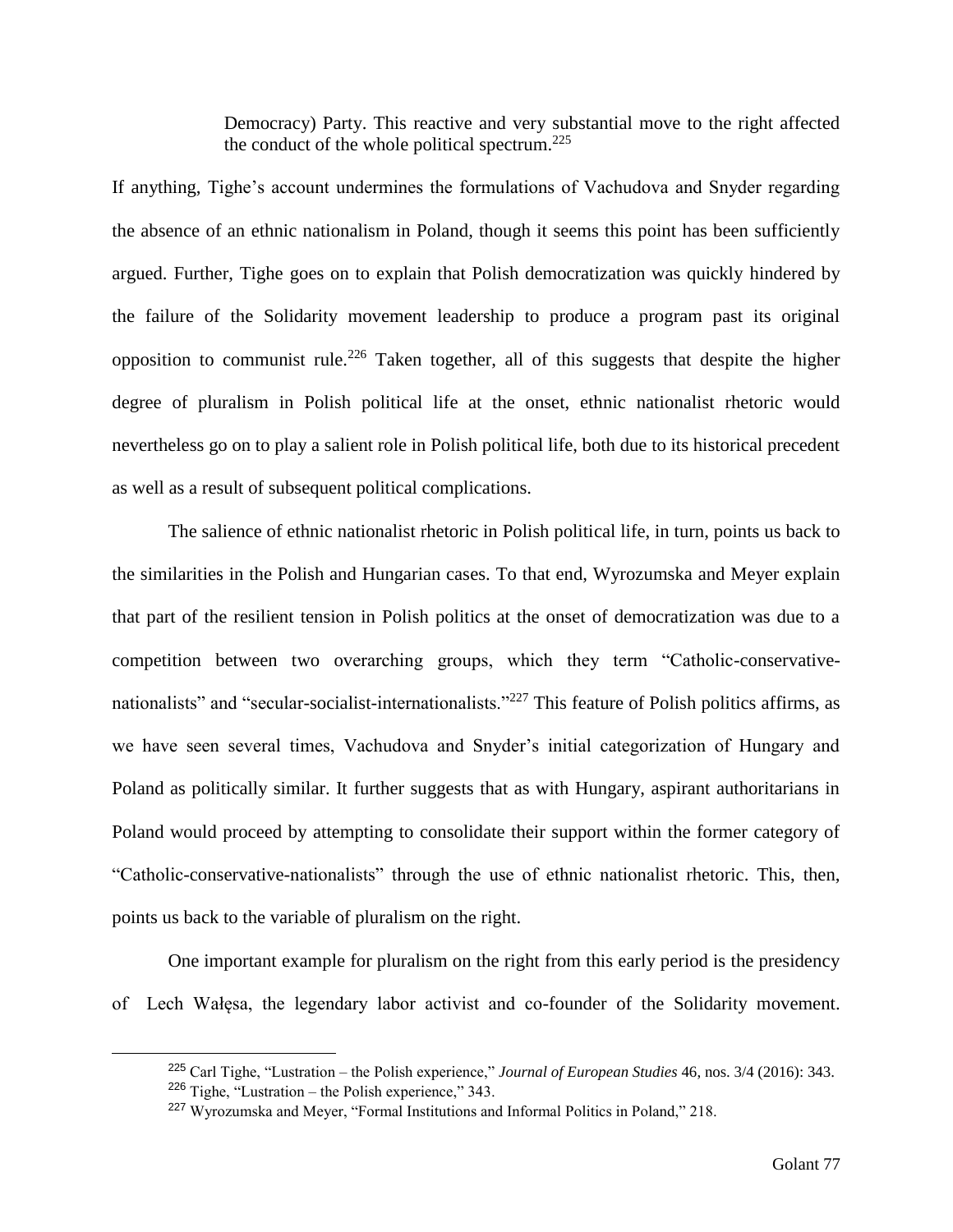Wałęsa, at one time a beloved national figure who served as the second president of Poland from 1990 to 1995, became widely known during his time in office for an embrace of openly hostile rhetoric toward intellectuals, communists, and Jews.<sup>228</sup> Tighe explains that Wałęsa's political style involved an ultimately unpopular, populist "war at the top," which he used to criticize former Solidarity colleagues Bronisław Geremek and Adam Michnik for their Judaism and by contrast to distinguish himself as a blue-blooded Pole.<sup>229</sup> It follows that Wałęsa's hostile instigations against his former colleagues (the aforementioned, along with Jacek Kuroń), motivated by charges of communist conspiracy in addition to Judaism, would serve to fragment the very legacy of the movement that had united Poland to begin with. While this at once Fragmentation of this nature could spur polarization and heightened tensions in turn.

While at once such an escalation could have heightened tensions and spurred polarization, Wałęsa's fragmentary style was put to rest by his loss in the 1995 presidential election. Donald Pienkos attributes the rejection of Wałęsa in 1995 to his aforementioned brash and unpleasant political style, which by this point had become "a source of unbridgeable division in the anti-Kwasniewski camp."<sup>230</sup> At once, however, Wałęsa's loss seems to have been a positive force for pluralism on the right in Poland. That is, while as discussed the corollary incumbent party in Hungary, the MDF, allied with Fidesz after its loss in 1994 only to become politically irrelevant in later years, Wałęsa's personalistic use of populist, ethnic nationalist rhetoric would only present a challenge to later aspirants such as the Kaczyński brothers. Indeed, while Wałęsa's standing in Polish political life has diminished greatly over the past two decades, he has in more recent years drawn significant attention for his prolific criticism of the

 $228$  Tighe, "Lustration – the Polish experience," 343.

 $229$  Tighe, "Lustration – the Polish experience," 343.

<sup>230</sup> Donald E. Pienkos, "The 1995 Polish Presidential Election: A Step Toward Normalcy," *The Polish Review* 42, no. 4 (1997): 403.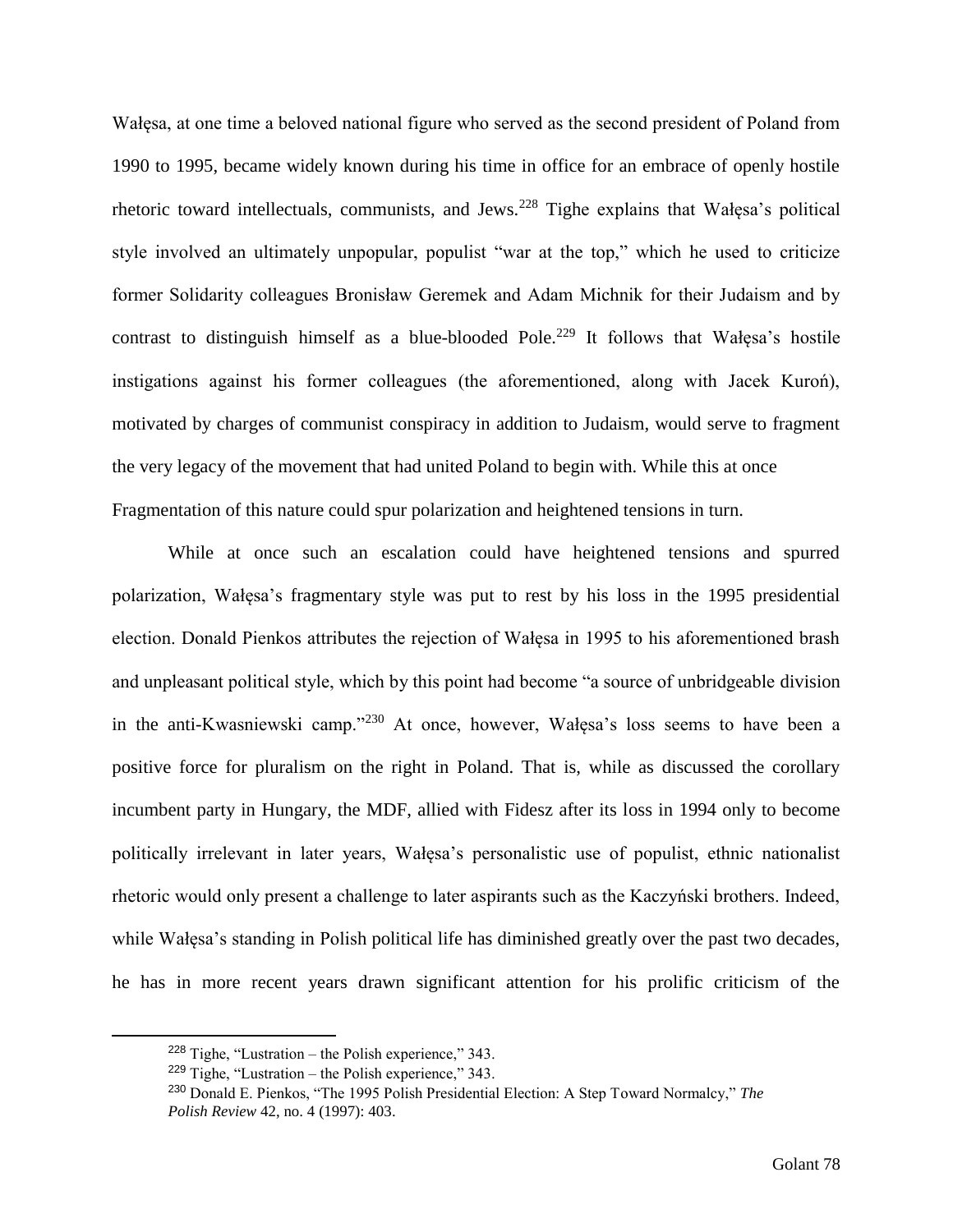Kaczyńskis and their party, PiS. For instance, as recently as in December 2016, Wałęsa excoriated PiS' political ambitions in a Politico article titled "Throw Poland out of the EU."<sup>231</sup> Wałęsa, then, appears an apt example of a stifling pluralism among Poland's right that failed to emerge in Hungary.

Another important example for this discussion of pluralism, and in turn for the differing experiences of Hungary and Poland, is the legacy of lustration in Poland. Poland's initial lustration campaigns, which were the most thorough in post-communist CEE and which coincided with the presidency of Wałęsa, were by all means a net negative for its democracy. David explains that of the three post-communist states who undertook lustration, "Poland was seen as a leader in public confessions, which was the method of its lustration system. But even in Poland, the results were still in negative values."<sup>232</sup> Tighe adds that, if anything, lustration undermined the public's overall faith in politics, and with it their faith in all parties, rather than any one faction such as the unsavory MSZP-SZDSZ coalition in Hungary.<sup>233</sup> In turn, Tighe explains, the process of lustration reinforced only the notion that any semblance of justice regarding communist rule was a nonstarter.<sup>234</sup> We will see how its later mobilization proved unsuccessful in the Kaczyńskis' attempts to mobilize nationalist rhetoric once in office.

In the meantime, one final component of the lustration campaigns worth noting for its detrimental effects on Polish democracy is the infamous Macierewicz List. From the beginning of the post-communist period Antoni Macierewicz, who served as Poland's Minister of Internal Affairs from 1991-1992, was seen as one of the most incendiary far-right populists in Polish political life. Macierewicz stirred controversy in June 1992 when he published the

<sup>231</sup> Jan Cienski, "Lech Wałęsa: Throw Poland out of the EU," *Politico*, December 19, 2016.

<sup>232</sup> David, *Lustration and Transitional Justice*, 133.

 $233$  Tighe, "Lustration – the Polish experience," 339.

 $234$  Tighe, "Lustration – the Polish experience," 339.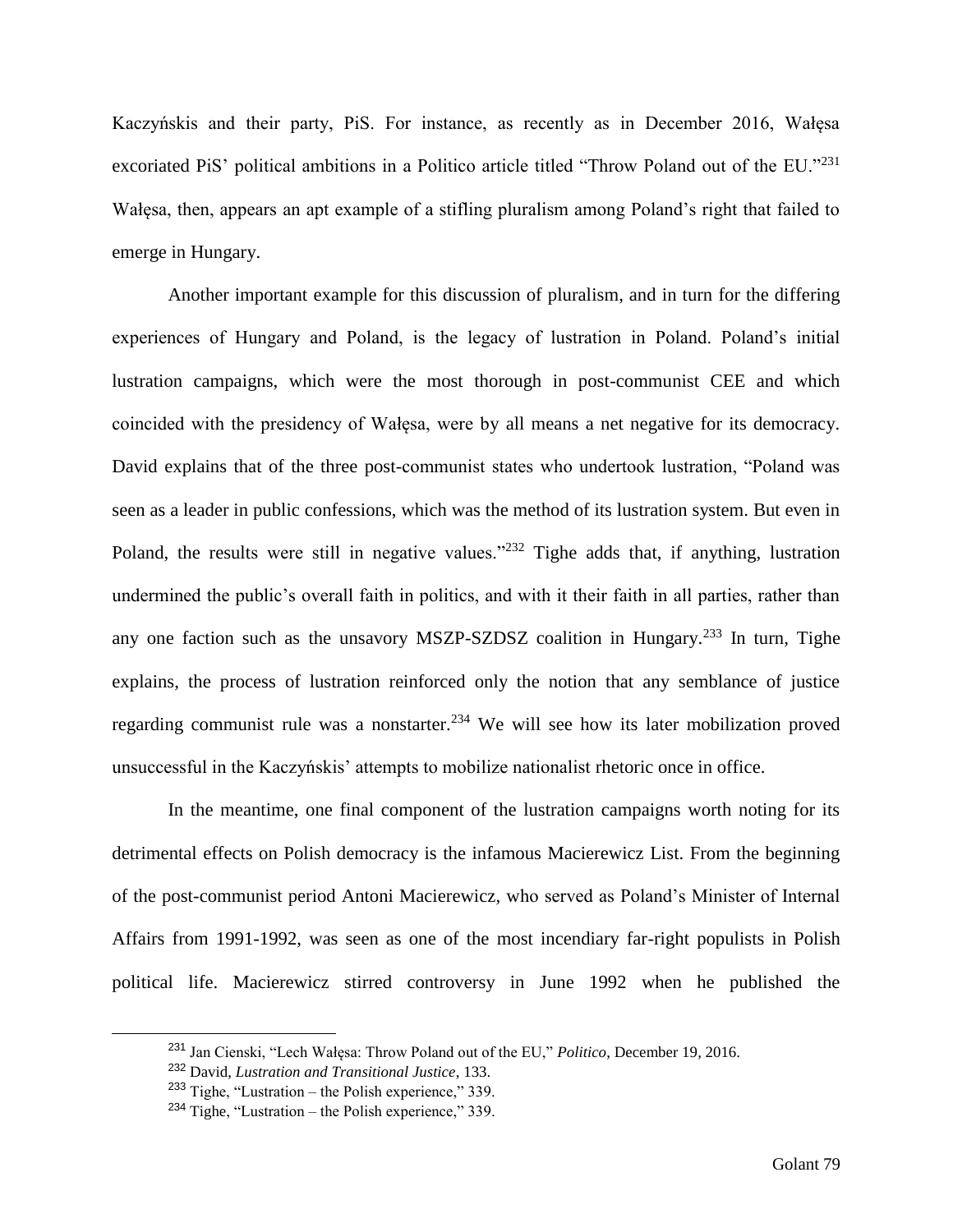aforementioned list, which entailed 64 names of politicians in the Polish *Sejm* whom he alleged as having served as communist informants.<sup>235</sup> The list culminated in a vote of no confidence for the incumbent government, then led by the aforementioned Wałęsa, and Macierewicz' ultimate dismissal from office.<sup>236</sup> One final point worth mentioning is that the controversial and then discredited Macierewicz was appointed as Poland's Minister of Defense following PiS' 2015 electoral victory. If anything, then, we can conclude that the experience of lustration had the effect of making dubious the favored populist tradition of communist witch-hunts, which in turn delegitimized later such efforts. Taken together, all of this suggests a greater difficulty for aspirant authoritarians in Poland than in Hungary to co-opt sentiment regarding communist rule.

Finally, the circumstances of Poland's 1997 parliamentary elections, as well as the constitutional referendum that preceded them, will provide another example of the condition of pluralism on the right during Poland's early democratization. Aleks Szczerbiak explains that the most salient outcome of this election was what he terms "the spectacular and victorious 'return' of the Polish right."<sup>237</sup> Szczerbiak clarifies that this was not so much a return but rather a consolidation among right-wing parties into a functional, ruling parliamentary coalition in the name of Solidarity Electoral Action (*Akcja Wyborcza Solidarność*,, AWS).<sup>238</sup> Szczerbiak's analysis, which was published in 1998, details with optimism the pragmatic, de-personalized nature of AWS' 1997 campaign, and characterizes its use of traditionalism and nostalgia as an appropriate, forward-looking vision for Polish politics.<sup>239</sup> Fox and Vermeersch's 2010 account, by contrast, describes AWS' rhetoric as openly nationalistic and aimed at casting their main

 $235$  Tighe, "Lustration – the Polish experience," 344.

<sup>236</sup> George Sanford, *Poland: The Conquest of History* (London: Routledge, 1999): 38-39.

<sup>237</sup> Aleks Szczerbiak, "Electoral politics in Poland: The parliamentary elections of 1997," *Journal of Communist Studies and Transition Politics* 14, no. 3 (1998): 61-62.

<sup>238</sup> Szczerbiak, "Electoral politics in Poland," 61-62.

<sup>239</sup> Szczerbiak, "Electoral politics in Poland," 67-68.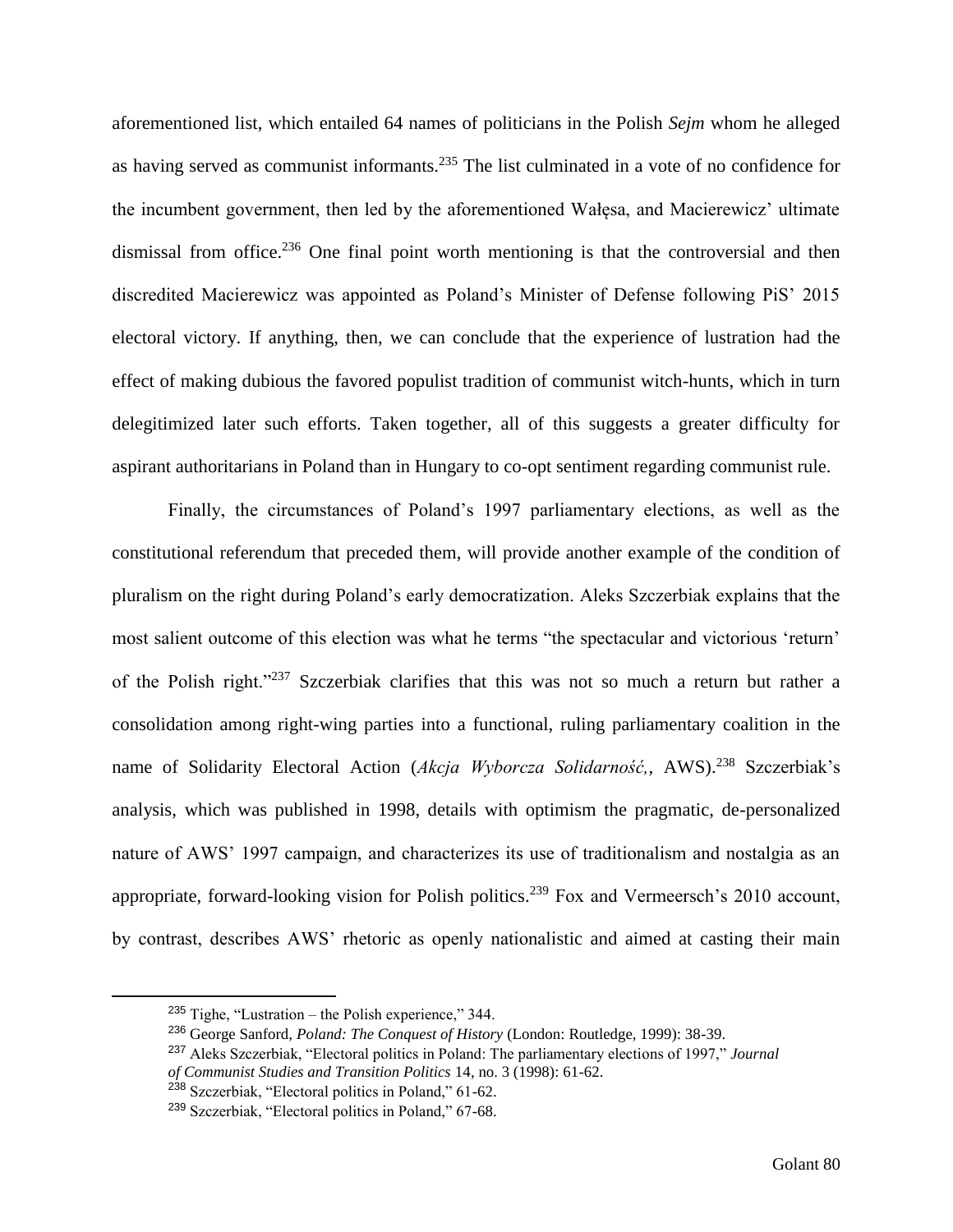opponents, the incumbent Democratic Left Alliance (*Sojusz Lewicy Demokratycznej*, SLD) as "un-Polish" (a strategy reminiscent of Orbán, particularly after his  $2002 \text{ loss}$ ).<sup>240</sup>

As suggested, the nationalist mood surrounding the 1997 parliamentary elections was compounded by a referendum on the Polish constitution held several months prior, which would be the first such formal document in Poland's history. This new, mature document was intended the replace Poland's transitional 'Small Constitution,' which had been in place since 1992.<sup>241</sup> Jacek Kurczewski explains that one of the dominant sentiments among Polish politicians regarding this document at the time was an interest in diminishing the powers of the presidency, largely in response to the perceived populist excesses of Wałęsa.<sup>242</sup> Kurczewski highlights a paradox within this document, namely that while it was seen as a mature and perceptive text that would respond to Poland's political realities, at once this document came well after political norms, both for politicians and for the public, had become entrenched.<sup>243</sup> This calls to mind Wasilewski's description of Polish politicians as "institutional nomads," who viewed the institutions of Polish democracy as means for their own political goals rather than as ends in themselves.<sup>244</sup>

As such, Poland's initial post-communist period was characterized by a healthy degree of competition on the right. That this competition was at once highly personalistic and later discredited (e.g., as with the cases of Wałęsa and Macierewicz) indicated that the excesses of

<sup>240</sup> Fox and Vermeersch, "Backdoor Nationalism," 333.

<sup>241</sup> Fish, "Stronger Legislatures, Stronger Democracies," 7/9.

<sup>&</sup>lt;sup>242</sup> Jacek Kurczewski, "Parliament and the Political Class in the Constitutional Reconstruction of Poland: Two Constitutions in One," *International Sociology* 18, no. 1 (2003): 170.

<sup>243</sup> Kurczewski, "Parliament and the Political Class in the Constitutional Reconstruction of Poland," 178- 179.

<sup>244</sup> Jacek Wasilewski, "Elite Circulation and Consolidation of Democracy in Poland," in *Postcommunist Elites and Democracy in Eastern Europe*, eds. John Higley, Jan Pakulski and Włodzimierz Wesołowski (New York: St. Martin's Press, 1998): 165.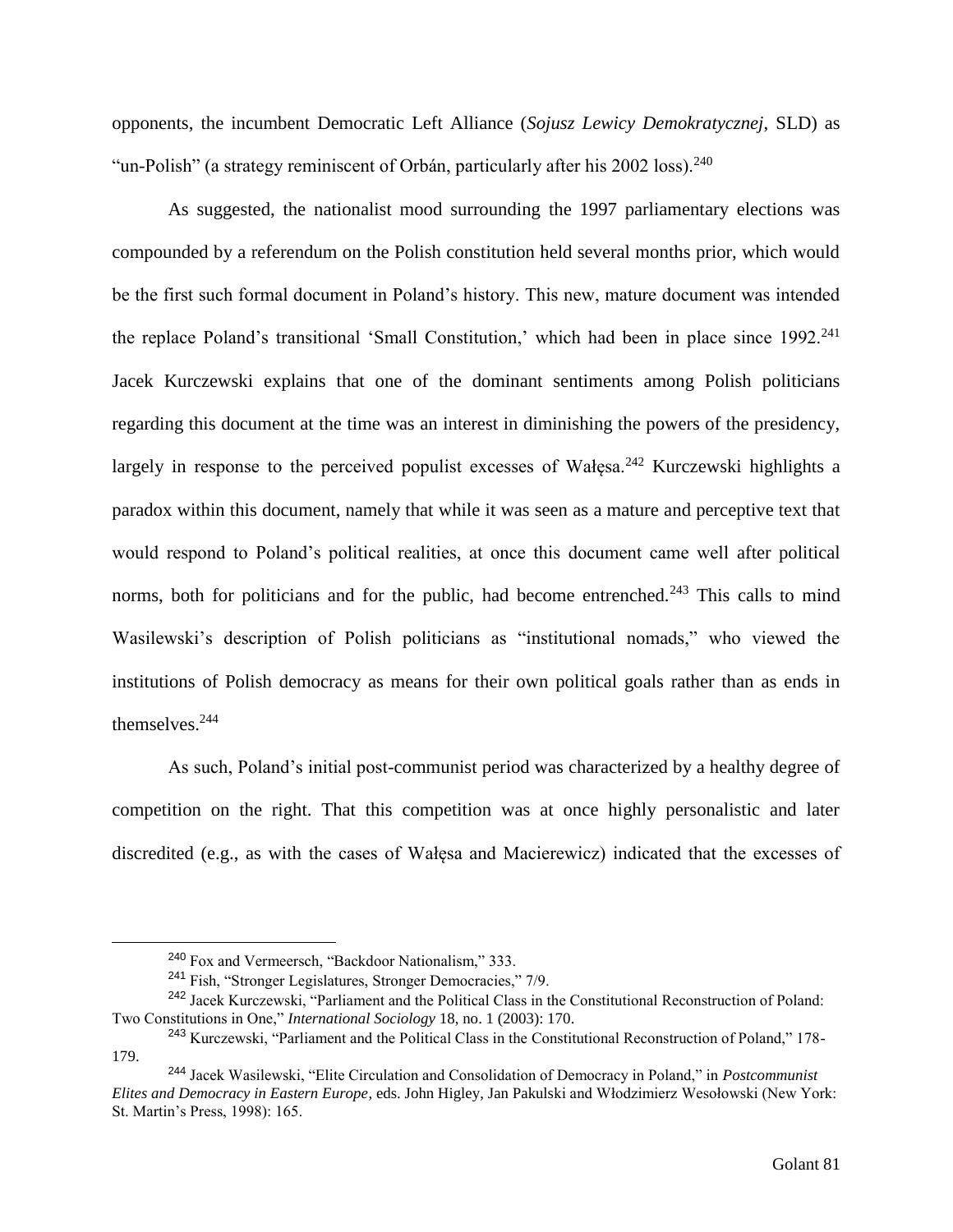Poland's conservative element were being kept sufficiently in check. However the subsequent collapse of the AWS and in turn the rise of PiS tells a different story, as we will see.

# *4.2b. 1997-2005: The death of AWS and the birth of PiS*

The AWS' term in office resulted in its collapse. While the mechanics of this development are not exactly relevant to the scope of this paper, I will begin by briefly explaining the context for this event. I will then explain how, more relevantly, the collapse of the AWS and the subsequent polarization of Polish political life therein led to the creation and eventual success of PiS. Following this I will detail PiS' mobilization of nationalist rhetoric in the lead-up to Poland's 2005 parliamentary elections. Finally I will discuss the results of this election, as well as its implications for the status of the right in Poland.

As suggested, PiS' rise to power on the right was aided by the collapse of the incumbent AWS after its first term in office. Fox and Vermeersch explain that the AWS' collapse was due in part to a series of corruption scandals that unfolded while the party held office.<sup>245</sup> Indeed, in the lead-up to the election, the *Economist* reported the resignation of three ministers following corruption scandals in July of that year.<sup>246</sup> Szczerbiak adds that "[at] the heart of the government's problems was the AWS's disparate internal structure, which meant that it could not always rely on its own parliamentary deputies to support government-sponsored legislation."<sup>247</sup> This is to say that the conservative coalition was ultimately unsuccessful in consolidating the various factions of Poland's right, which in turn led to its failure as a party.

<sup>245</sup> Fox and Vermeersch, "Backdoor Nationalism," 334-335.

<sup>246</sup> "Poland's coming election: The end of Solidarity," *The Economist* (London, UK), August 16, 2001.

<sup>&</sup>lt;sup>247</sup> Aleks Szczerbiak, "Poland's Unexpected Political Earthquake: The September 2001 Parliamentary Election," *Journal of Communist Studies and Transition Politics* 18, no. 3 (2002): 43.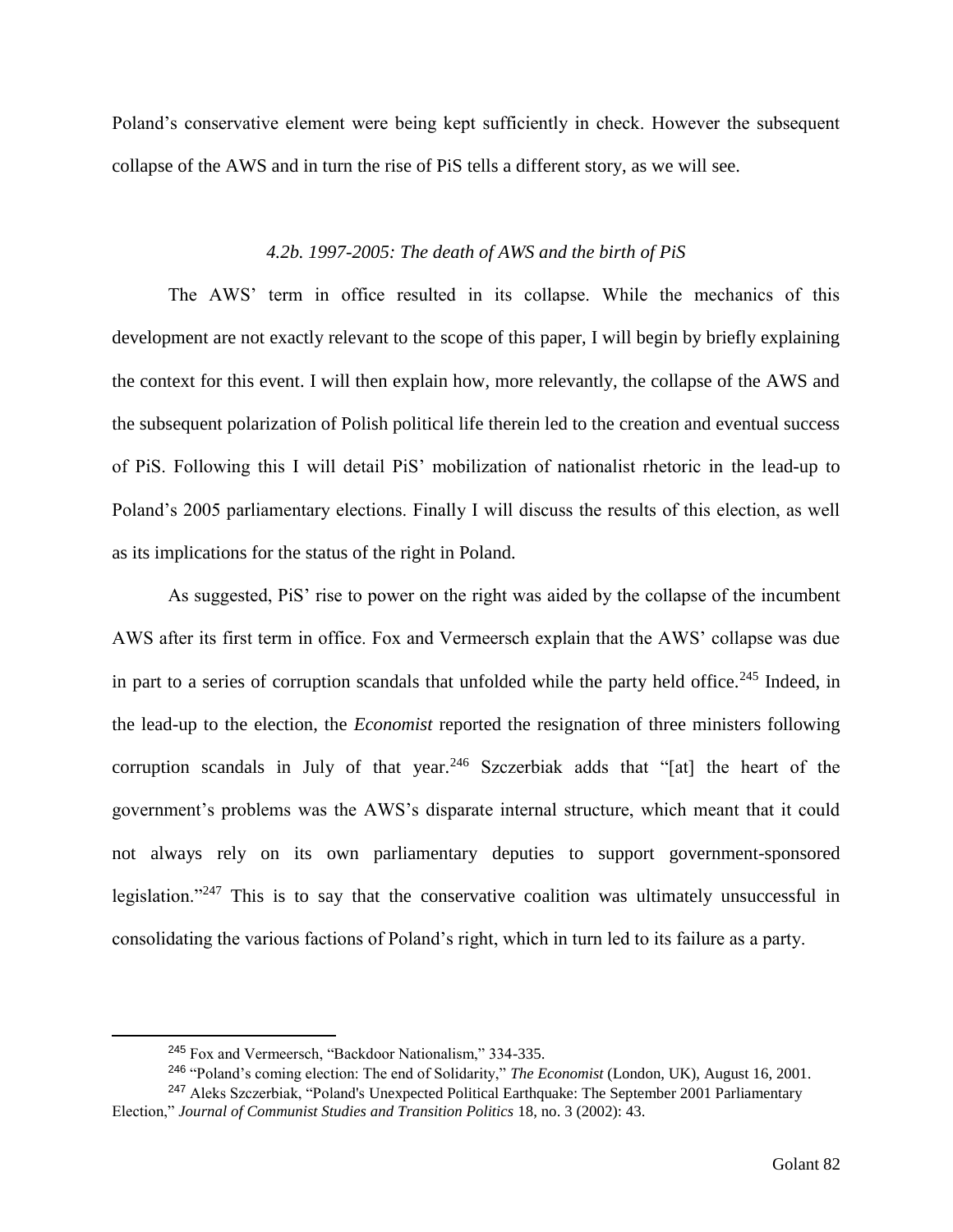As such this collapse of the AWS coalition, along with the ensuing reorganization of political factions among Poland's right, gave birth to PiS. Fox and Vermeersch explain that, following the collapse of the AWS, Poland's right-wing factions essentially split into two branches: the more moderate Civic Platform (*Platforma Obywatelska*, PO) and the nationalist PiS.<sup>248</sup> Szczerbiak explains that while PiS on its own had performed rather poorly in the 2001 election (obtaining only 44 parliamentary seats and 9.5% of the popular vote), the political context nevertheless ensured that "the PiS [had] emerged as the largest right-wing grouping in the new parliament."<sup>249</sup> As such the Kaczyńskis were poised to begin their consolidation of the right.

The story of PiS is an interesting one. The twin brothers and former child stars Lech and Jarosław Kaczyński founded their party in 2001 after careers spent working for the aforementioned Lech Wałęsa (and later splitting over numerous disagreements) as well as for another conservative, Jan Olszewski.<sup>250</sup> Throughout their political careers, the Kaczyńskis had developed reputations for being openly and unapologetically nationalist. In one example this characteristic dates as far back as 1989, when Lech attempted to reintroduce discussions of the Katyń massacre into the Polish education system.<sup>251</sup> As such the Kaczyńskis can perhaps be seen as comparable to Orbán in their (albeit more) gradual accretion of influence and control of Poland's right-wing.

Almost instantly PiS came to represent an indignant and nativist populism within Poland's broader conservative landscape. To this end James Traub characterizes the Kaczyński

<sup>248</sup> Fox and Vermeersch, "Backdoor Nationalism," 334.

<sup>249</sup> Szczerbiak, "Poland's Unexpected Political Earthquake," 58.

<sup>250</sup> James Traub, "The Party That Wants to Make Poland Great Again," *The New York Times Magazine*  (New York, NY), November 2, 2016.

<sup>251</sup> Edward Cody, "Poland mourns Lech Kaczynski, father of a new nationalism," *Washington Post* (Washington, D.C.), April 12, 2010.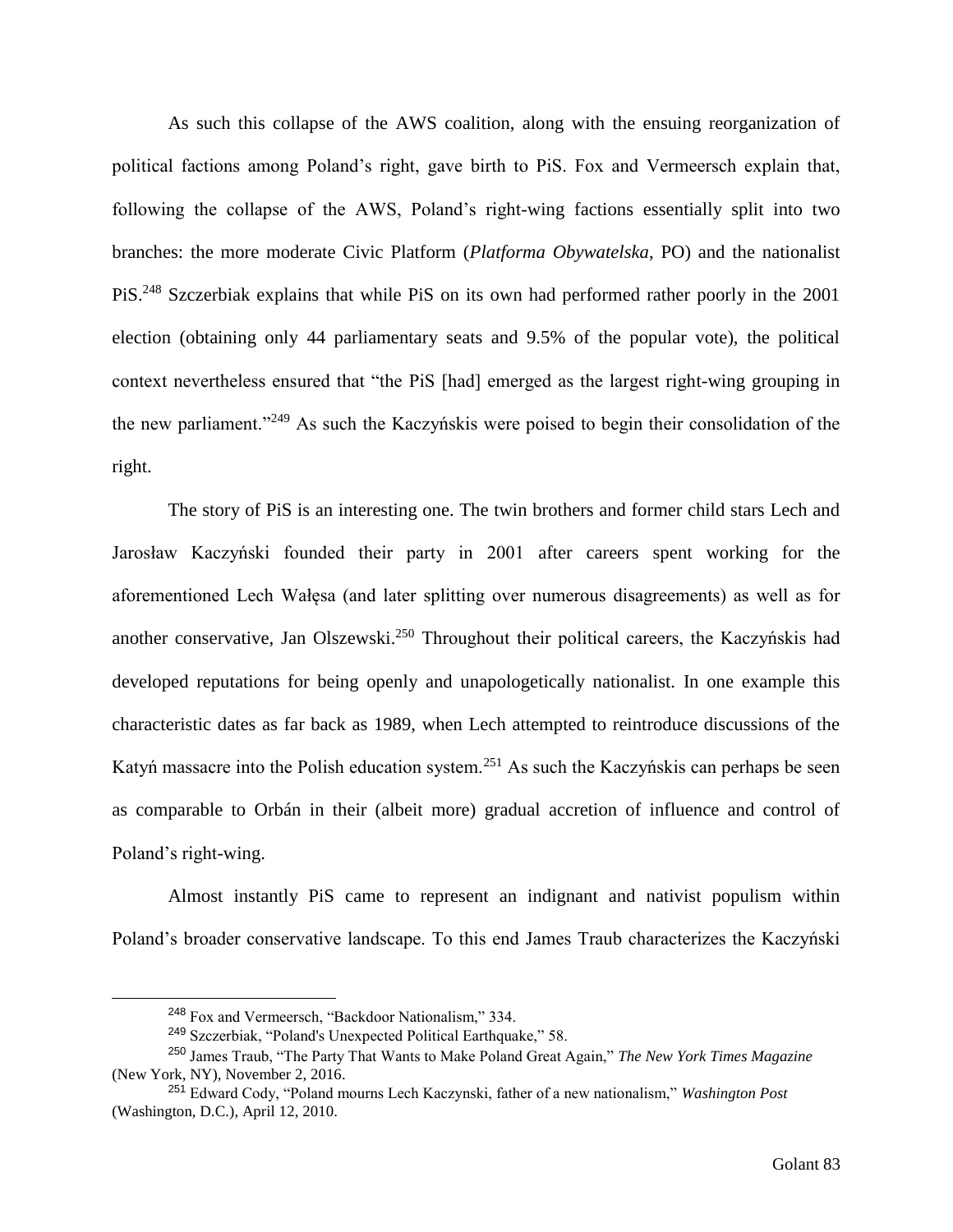brothers as reflecting Poland's underlying conservative nature, writing of their rise that "Poland, in short, was less liberal than it looked from the outside."<sup>252</sup> And from the beginning, PiS' rhetoric was characterized by populist allusions to Nazi ties among incumbent politicians such as Donald Tusk, along with claims that support for abortion or same-sex marriage were "un-Polish" viewpoints.<sup>253</sup> Moreover, given its opposition during Poland's accession into the EU, PiS was able to espouse a 'eurosceptic' view without having to take responsibility for any unfavorable aspects of the negotiations.<sup>254</sup> Altogether, then, PiS' early years in opposition gave the Kaczyńskis an early opportunity to consolidate their party's power on the right.

In addition to mobilizing conservative rhetoric of a political type, the Kaczyńskis quickly worked to take ownership over socially conservative rhetoric as well. Indeed one of the main currents that runs through Polish traditionalism is homophobia, perhaps as tied to the country's religiosity, and the Kaczyńskis in turn have a prolific record of homophobia. For Lech specifically this included attempting to pass laws barring homosexual teachers from working, along with actual bans on the Warsaw Gay Pride parade in 2004 and 2005, during his term as mayor of the city.<sup>255</sup> Notably Lech's latter move culminated in a pugnacious five-day standoff between the city government and its gay population at a 'queer' club called Le Madame.<sup>256</sup> However given that Lech's next immediate political move was to become the president of Poland in 2005, such traditionalist posturing should certainly be read as motivated to broader ends.

Moreover, PiS' relationship with the ultra-nationalist Catholic radio station *Radio Maryja* demonstrates their attempts at consolidating the religious aspect of Poland's right. *Radio Maryja* was founded ten years prior to PiS in 1991 and swelled dramatically in its listenership

<sup>&</sup>lt;sup>252</sup> Traub, "The Party That Wants to Make Poland Great Again," November 2, 2016.

<sup>253</sup> Fox and Vermeersch, "Backdoor Nationalism," 334.

<sup>254</sup> Fox and Vermeersch, "Backdoor Nationalism," 334.

 $255$  Tighe, "Lustration – the Polish experience," 353.

 $256$  Tighe, "Lustration – the Polish experience," 353.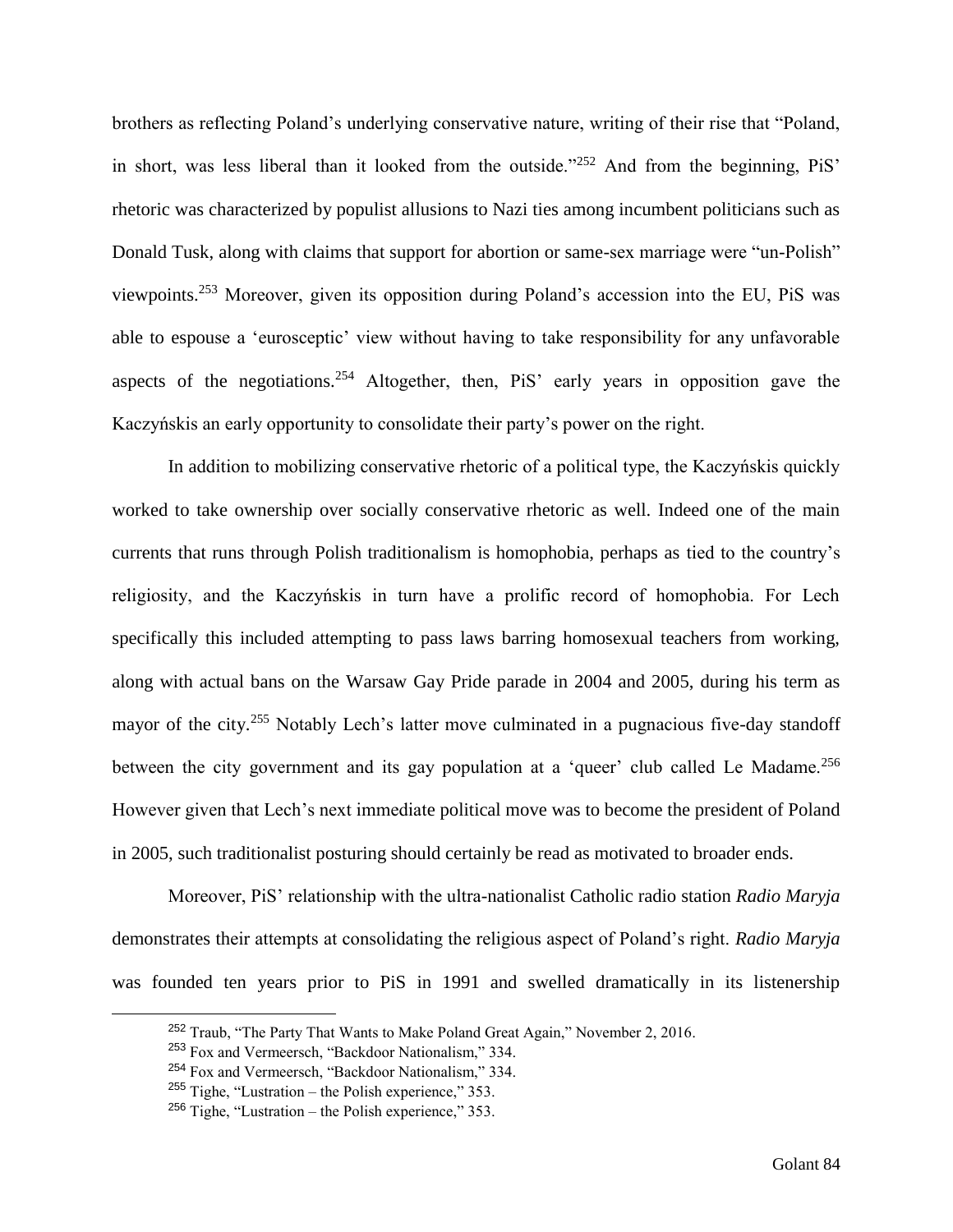throughout the 1990s. Fox and Vermeersch point to a figure from 1998 in which *Radio Maryja*  reported a consistent listenership of over four million Poles.<sup>257</sup> As mentioned, the station is known for its far-right views on social and political affairs, and at once it has developed a reputation for its advocacy of the most right-wing candidates.<sup>258</sup> Kate Connolly explains that this in turn translated into a tacit support of PiS, and at once instigated a rebuke of PiS by Poland's chief rabbi for its endorsement of anti-Semitic views in turn.<sup>259</sup> While during this period *Radio Maryja* remained far from a wholesale advocate of PiS, its embrace of the party does reflect the degree to which the Kaczyńskis attempted to, and successfully did, co-opt religious rhetoric.

PiS' consolidation of conservative rhetoric, whether social, religious, or political, paid off in Poland's 2005 parliamentary elections. PiS, having secured 49 seats in the senate (out of 100 total)<sup>260</sup> came in first place and in turn secured the presidency for Lech Kaczyński.<sup>261</sup> PiS moved to consolidate power on the right by partnering with the far-right League of Polish Families (*Liga Polskich Rodzin*, LPR), headed by extremist Roman Giertych, along with Self Defence (*Samoobrona Rzeczpospolitej Polskiej*, SRP), headed by Andrzej Lepper, in order to form a constitutional majority.<sup>262</sup> At once PiS' victory came at the expense of their predecessors, the SLD, against whom PiS had mobilized a deeply controversial and scandalous campaign.<sup>263</sup> Following this consolidation of power on the right, PiS and the Kaczyńskis were situated to begin a formal consolidation of power in office.

<sup>257</sup> Fox and Vermeersch, "Backdoor Nationalism," 349-350.

<sup>258</sup> Fox and Vermeersch, "Backdoor Nationalism," 349-350.

<sup>259</sup> Kate Connolly, "Divide and conquer," *The Guardian* (London, UK), October 17, 2007.

<sup>260</sup> Polish National Electoral Commission, *Election to the Senate* (Warsaw, 2005),

<http://www.wybory2005.pkw.gov.pl/SNT/EN/WYN/M/index.htm> (accessed March 24, 2017).

<sup>261</sup> Carl Ek, *Poland: Background and Policy Trends of the Kaczynski Government* (CRS-RS22509) (Washington, D.C.: U.S. Congressional Research Service, 2006), 1-2.

 $262$  Tighe, "Lustration – the Polish experience," 346-347.

<sup>263</sup> Ek, *Poland: Background and Policy Trends of the Kaczynski Government*, 1-2.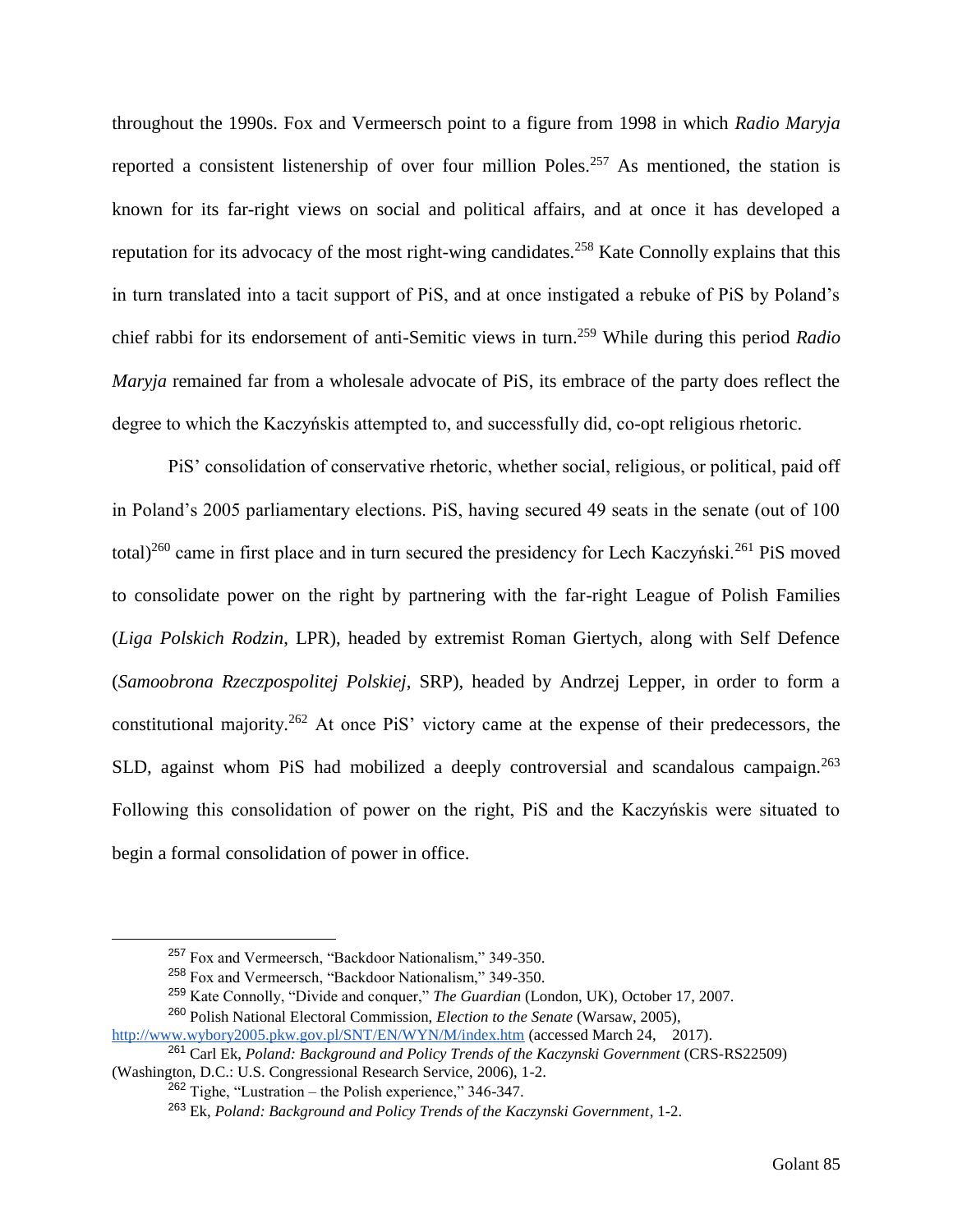## *4.2c. 2005-2007: The initial rise and fall of PiS*

PiS' first experience in office resulted in an at best ambivalent consolidation of power on the right. While the Kaczyńskis were successful in taking ownership of nationalist rhetoric as pertained to the EU, on different points they encountered resistance from Poland's other conservative stakeholders. This was evidenced both through their attempts to renew lustration as well as to co-opt rhetoric around the release of a film with nationalist undercurrents. After examining these points, I will move on to an assessment of PiS' standing in relation to Poland's right following the 2007 parliamentary elections and draw conclusions accordingly.

Similarly to Orbán, after assuming power in 2005 PiS began to express an openly anti-EU sentiment. In one example from an EU summit in June 2007, the Kaczyński brothers drew headlines after they demanded increased voting rights for Poland in the EU Parliament in the amount of 6 million people, to make up for the number of Polish lives lost in the Second World War.<sup>264</sup> Connolly explains that such posturing thoroughly undermined the EU decorum of not speaking about the Second World War, and adds that while the comments may have lost the Kaczyńskis a number of friends abroad, they likely cemented their support among their base.<sup>265</sup> Indeed, a contemporaneous article from *Der Spiegel* quoted the historian Peter Oliver Loew, who explained that the Kaczyńskis' actions on the European stage were aimed at exploiting divisions within Polish society against a "shapeless" enemy, which in turn was aimed toward a "rhetorical reordering of the nation."<sup>266</sup> And indeed, such nationalist posturing on the EU stage calls to mind a similarity, albeit a far less tacit one, to Orbán's irredentist posturing during his first term in office.

<sup>264</sup> Connolly, "Divide and conquer," October 17, 2007.

<sup>265</sup> Connolly, "Divide and conquer," October 17, 2007.

<sup>266</sup> "The Unloved Neighbors: A History of Hostility between Poland and Germany," *Der Spiegel* (Hamburg, Germany), June 20, 2007.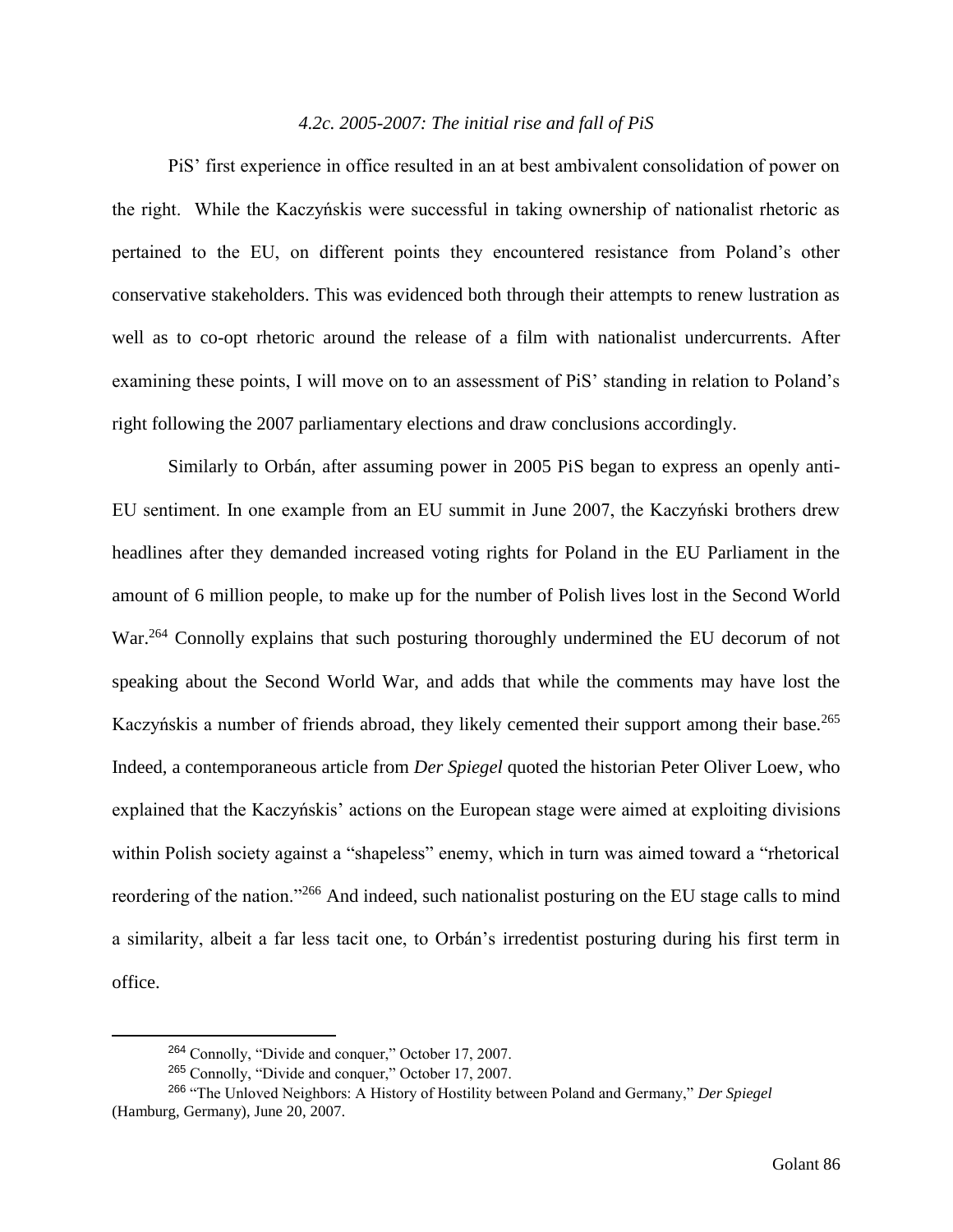Nonetheless, PiS' outlandish posturing, which included an attempt to launch a renewed and more aggressive lustration campaign, resulted in a rejection of the party by other conservative stakeholders. Tighe recounts an episode involving Stanislaw Wielgus, who had been nominated for the post of Archbishop of Warsaw, resigning at his inauguration ceremony in order to publicly display opposition to PiS' politics.<sup>267</sup> Tighe explains further that this sentiment quickly spread across the entirety of the Polish Catholic Church in what amounted to a crisis on the Polish right.<sup>268</sup> The dissent from the Church, and PiS' subsequent performance in the 2007 elections, together demonstrate the power of pluralism on the right in stifling aspirant nationalist politicians like the Kaczyńskis.

Moreover, the difficulty experienced by the Kaczyńskis in attempting to co-opt rhetoric regarding the release of a 2007 film further illustrates the salience of pluralism on the right. The debate surrounding Andrzej Wajda's highly anticipated film *Katyń*, about the national tragedy of tremendous importance to Polish nationalism (discussed in section 3), illustrates the way in which nationalist myths are collectively held by Poles. Indeed, in a 2007 interview with the *BBC*, Wajda expressed his hopes that the film would not be used for political ends and went on to detail his own refraining from engagement with politicians.<sup>269</sup> At once Carl Tighe recounts the rebuke of president Lech Kaczyński for his attempt to manipulate the film's release in order to suit his re-election ambitions.<sup>270</sup> As such the resistance to and difficulty experienced by Kaczyński's attempts at co-opt the nationalist undercurrents of the film seem to affirm the difference between the political cultures of Poland and Hungary, insofar as their national mythologies are concerned.

 $267$  Tighe, "Lustration – the Polish experience," 352.

<sup>268</sup> Tighe, "Lustration – the Polish experience," 352.

<sup>269</sup> Brian Hanrahan, "Film reopens Poland's Katyn wound," *BBC News* (London, UK), October 5, 2007.

 $270$  Tighe, "Lustration – the Polish experience," 360.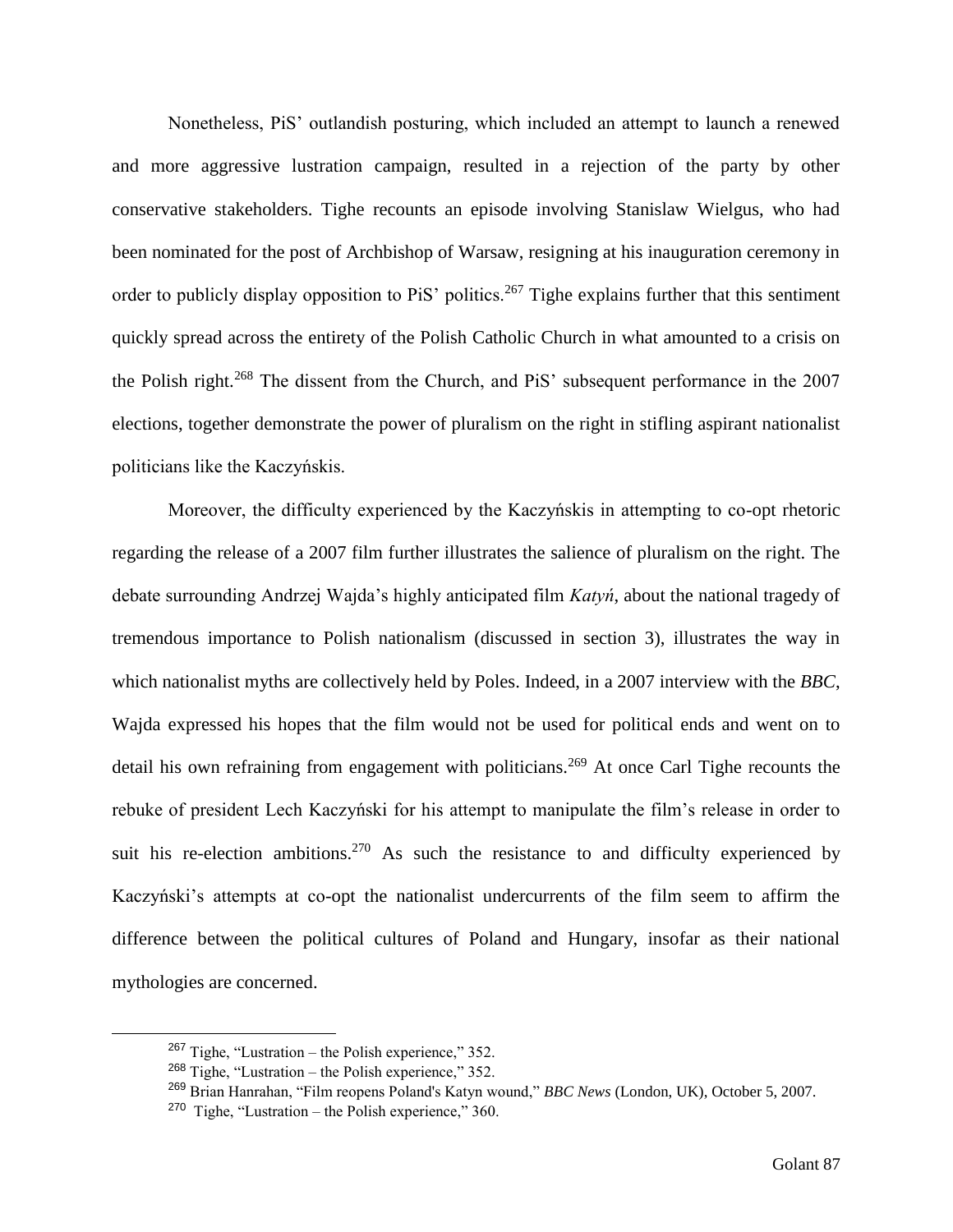It follows that the Kaczyński brothers were far from successful in their attempts to consolidate the right during their time in office. This is because their divisive political style alienated too many of the competing factors on the right. For instance, one of the least popular tactics undertaken by PiS involved the introduction of greater surveillance legislation toward other members of parliament.<sup>271</sup> Connolly adds that after Lech Kaczyński's accession to the presidency (and his brother's subsequent accession to the prime ministership) the PiS government undertook a nationalist campaign aimed at "their own version of social cleansing, after years of what they [saw] as moral decline."<sup>272</sup> All of this was tied up with, as mentioned, heightened tensions with Germany (as discussed) and Russia, along with an onslaught of paranoid rhetoric regarding the legacy of communism.<sup>273</sup> In particular it seems that PiS' nationalist posturing was ineffective at consolidating other important conservative stakeholders, whether political or cultural, and as such it hurt their chances of winning reelection.

While the 2007 elections resulted in the defeat of PiS by the PO, the former party nonetheless emerged as the clear representative of Poland's right. To begin, the elections were announced after the aforementioned SRP leader Andrzej Lepper alleged corruption within the government.<sup>274</sup> Anna Gwiazda explains that the race soon took a turn in the favor of Donald Tusk and his PO party following a televised debate between Tusk and Jaroslaw Kaczyński, which 67% of respondents to an opinion poll indicated Tusk had won.<sup>275</sup> The final results were

<sup>271</sup> R. Daniel Kelemen and Mitchell Orenstein, "Europe's Autocracy Problem: Polish Democracy's Final Days?" *Foreign Affairs* Snapshot, January 7, 2016.

<sup>272</sup> Connolly, "Divide and conquer," October 17, 2007.

<sup>273</sup> Connolly, "Divide and conquer," October 17, 2007.

<sup>274</sup> "Polish MPs choose early election," *BBC News* (London, UK), September 7, 2007.

<sup>275</sup> Anna Gwiazda, "The parliamentary election in Poland, October 2007," *Electoral Studies* 27 (2008):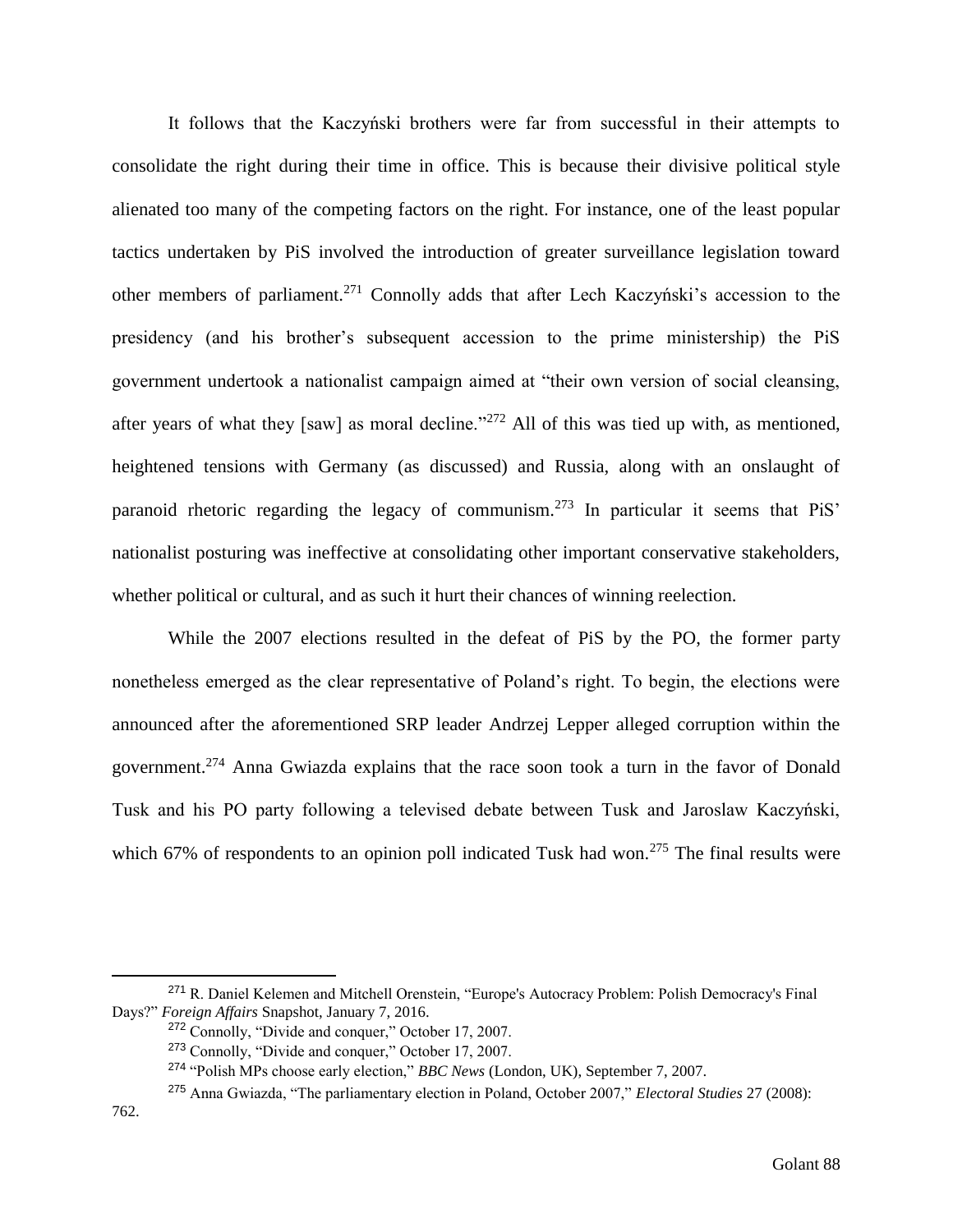indeed favorable to PO, which won  $41.5\%$  of the votes and 209 seats in the Sejm.<sup>276</sup> PiS, in turn, was handily defeated and finished in second place, with 32.1% of the votes and 166 parliamentary seats.<sup>277</sup> However at suggested, the party was presented with an optimistic situation as regarded its status on the right. Namely, the far-right SRP and LPR parties had both failed to obtain a single parliamentary seat.<sup>278</sup> Gwiazda explains that this in turn translated into an additional two million votes and a five-point increase in vote share over PiS' 2005 performance.<sup>279</sup> As such, while PiS' overly divisive posturing lost them the parliamentary control they had only recently obtained, the party's relevance in Polish political life was far from over.

In sum, while PiS encountered difficulty in its attempts to mobilize nationalist rhetoric in the realms of lustration or the Katyń massacre, the party nevertheless managed to crowd out competing nationalist factions after just two years in office. Further, the Kaczyńskis posturing on the European stage amounted to an early example of their successful mobilization of ethnic nationalist rhetoric. With this in mind, we may jump ahead to PiS' subsequent re-election in 2015.

#### *4.2d. 2015: The re-election of PiS*

In this section I will examine the political circumstances that contributed to PiS' successful re-election in 2015. Altogether this was facilitated by a pragmatic electoral strategy coupled with a continued dedication to the consolidation of the politics of the right. As we will see, the results of the 2015 parliamentary elections delivered an unprecedented victory to PiS,

<sup>276</sup> Manuel Alvarez-Rivera, "Elections to the Polish Sejm: October 21, 2007 General Election Results," *ElectionResources.org,* <http://www.electionresources.org/pl/sejm.php?election=2007> (accessed March 24, 2017). <sup>277</sup> Alvarez-Rivera, "Elections to the Polish Sejm: October 21, 2007."

<sup>278</sup> Alvarez-Rivera, "Elections to the Polish Sejm: October 21, 2007."

<sup>279</sup> Gwiazda, "The parliamentary election in Poland, October 2007," 763.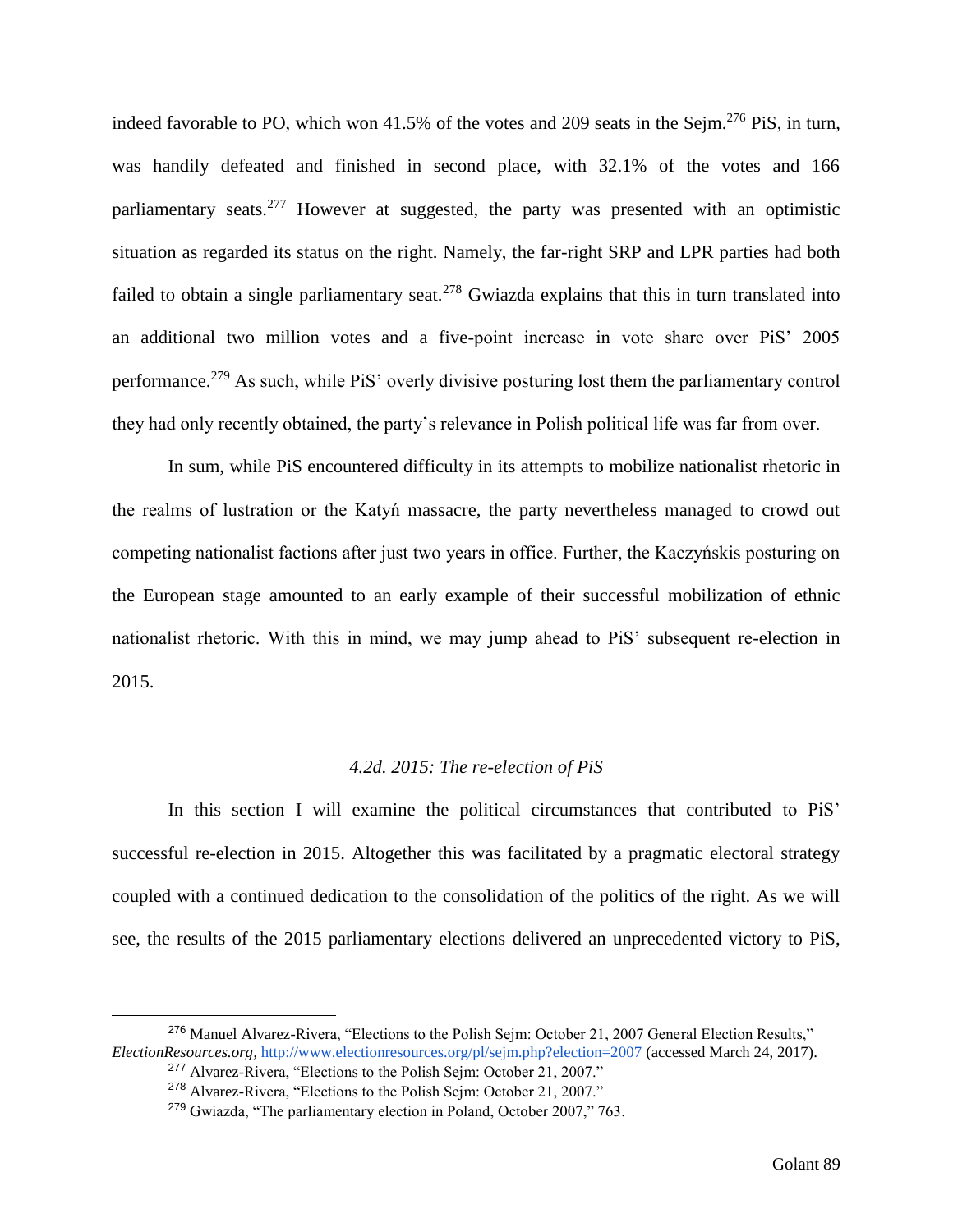which in turn facilitated an even greater consolidation of power by the party, both on the right and in politics generally.

During its time in opposition PiS continued its strategy of attempting to claim nationalist myths as their own. In one example, Agnieszka Pasieka recounts the controversy surrounding a historical reenactment performed in summer 2013 titled "Volhynia 1943: The victims do not call for revenge but for remembrance." Pasieka explains that the national debate around this reenactment had to do with its subject matter; that is, while historical reenactments in Poland are a popular pastime, they are typically limited to medieval, or otherwise distant historical themes.<sup>280</sup> This event, by contrast, was intended to reenact the contested massacre perpetrated by Ukrainian partisans against Polish villagers during the Second World War.<sup>281</sup> Pasieka explains that while the then-incumbent PO advocated for a bilateral investigation of the event given its uncertain history, representatives from PiS, along with the SLD, took a reactionary stance, calling for the events of the 'Volhynian Massacre' to be termed a genocide.<sup>282</sup> Once again, however, Pasieka's description of the SLD's involvement points us back to the relatively high degree of competition for control over nationalist myths in Poland as compared to in Hungary. However despite this, the results of the 2015 elections reshaped Poland's political landscape in favor of PiS.

PiS' 2015 electoral victory resulted from, among other factors, clever repositioning. For one, perhaps in an acknowledgment of his personal unelectability, Jaroslaw Kaczyński opted to remain the chairman of PiS and in turn not to run for office (Macierewicz was also sidelined).<sup>283</sup>

<sup>280</sup> Agnieszka Pasieka, "Reenacting ethnic cleansing: people's history and elitist nationalism in contemporary Poland," *Nations and Nationalism* 22, no. 1 (2016): 64.

<sup>281</sup> Pasieka, "Reenacting ethnic cleansing," 71.

<sup>282</sup> Pasieka, "Reenacting ethnic cleansing," 71.

<sup>283</sup> Kamil Marcinkiewicz and Mary Stegmaier, "The parliamentary election in Poland, October 2015," *Electoral Studies* 41 (2016): 222.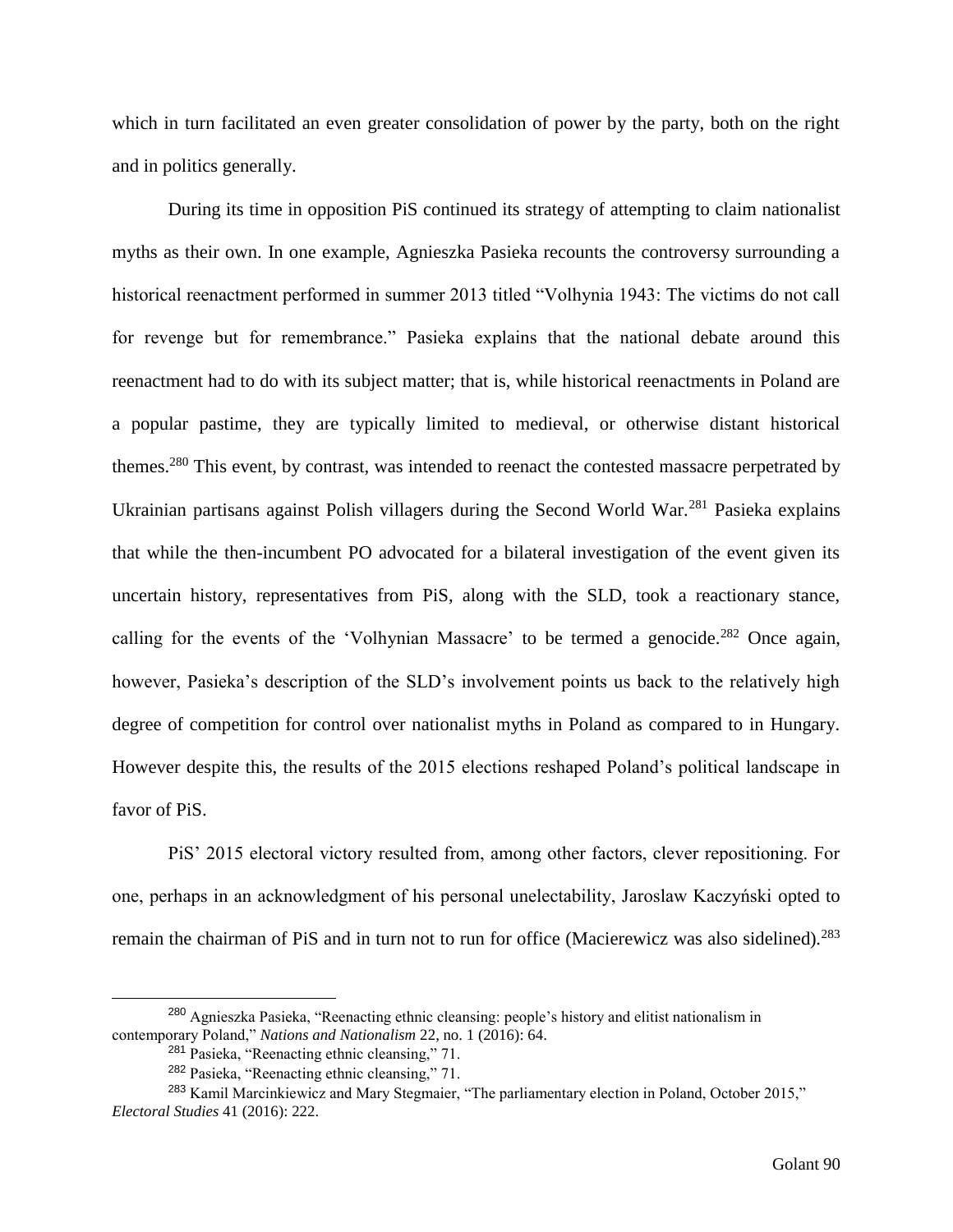Further, PiS' candidates deliberately ran on economic issues and at once avoided social issues in an effort to win over more moderate voters.<sup>284</sup> PiS benefited from being the opposition party running against a two-term incumbent, and at once this economic message appealed to many, especially poorer rural voters.<sup>285</sup> Altogether PiS' strategy of pragmatism paid off: the party garnered a resounding 37.6% of the vote in comparison to PO's 24.1%.<sup>286</sup> This amounted to a 78-seat gain for PiS and a 69-seat loss for PO.<sup>287</sup> Altogether, then, we can conclude that the 2015 elections were an unprecedented victory for Kaczyński and his party.

At once it is clear that through this election PiS managed to shift Poland's political dialogue to the right. This was evidenced, for one, by the fact that the left-liberal coalition United Left (*Zjednoczona Lewica*, ZL), which included the once-incumbent SLD, failed to obtain any parliamentary seats.<sup>288</sup> This was the first time that the left had altogether failed to obtain any parliamentary seats in Poland's history as a post-communist state – surely a victory for conservatism and for PiS in turn.<sup>289</sup> It follows that the 2015 election amounted in a consolidation of power on the right by PiS. For one this was accommodated by the Catholic Church. Rafal Lesniczak' findings confirm that Catholic media displayed a preference for PiS at the expense of PO.<sup>290</sup> While the Catholic Church did not involve itself in the election outright, Lesniczak details a July 2015 Ariadna poll in which 63% of respondents indicated that the influence of the Catholic Church in politics was for whatever reason too strong.<sup>291</sup> Moreover, the collaboration of the populist Kukiz'15 party with far-right nationalists, which in turn netted them 8.8% of the

<sup>&</sup>lt;sup>284</sup> Marcinkiewicz and Stegmaier, "The parliamentary election in Poland, October 2015," 222.

<sup>285</sup> "Poland elections: Conservatives secure decisive win," *BBC News* (London, UK), October 26, 2015.

<sup>286</sup> "Poland elections: Conservatives secure decisive win," *BBC News* (London, UK), October 26, 2015.

<sup>287</sup> Marcinkiewicz and Stegmaier, "The parliamentary election in Poland, October 2015," 223.

<sup>288</sup> Marcinkiewicz and Stegmaier, "The parliamentary election in Poland, October 2015," 221.

<sup>289</sup> Rick Lyman, "Right-Wing Party Roars Back in Polish Elections," *The New York Times* (New York), October 25, 2015.

<sup>290</sup> Rafal Lesniczak, "The communicative role of the Catholic Church in Poland in the 2015 presidential election and its perception by the public," *Church, Communication, and Culture* 1, no. 1 (2016): 281.

<sup>291</sup> Lesniczak, "The communicative role of the Catholic Church in Poland," 282.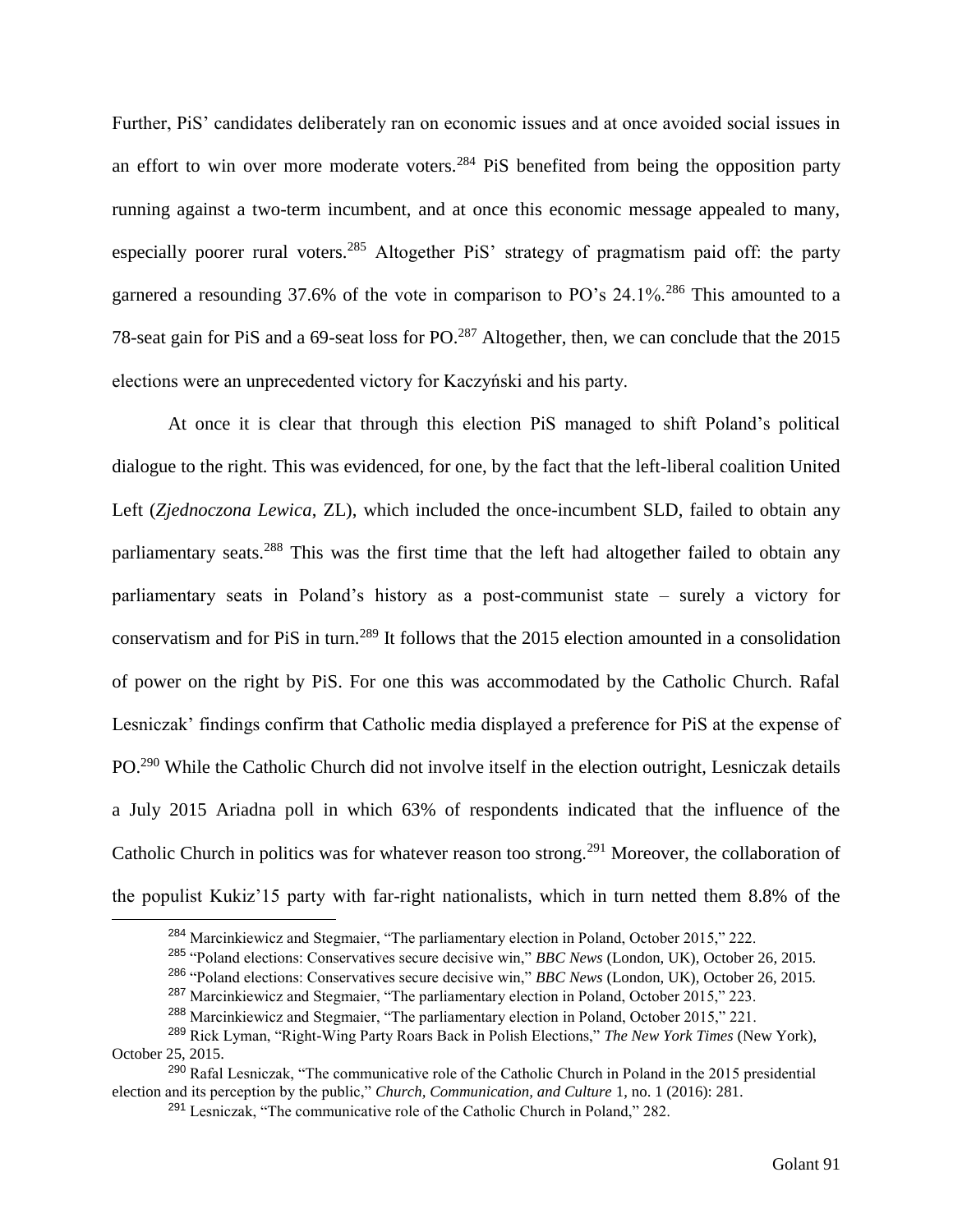vote, further affirmed the salience of ethnic nationalist rhetoric and perhaps even mirrored the situation of Fidesz and Jobbik in Hungary (with PiS as the most powerful voice on the right).<sup>292</sup>

Finally we can conclude that despite its centrist posturing, PiS was as ever interested in mobilizing populist, ethnic nationalist rhetoric. For one the party's strongest support was taken from Poland's poorer regions in the East and South. In an interview with Wojciech Kudelski, the mayor of the Polish town of Siedlec, Traub reports that Kudelski was taken with PiS' representation of Poland's "true values."<sup>293</sup> Traub also describes that PiS' victory was in part won as a result of a speech given by Kaczyński about the diseases carried by refugees.<sup>294</sup> Indeed a report from Reuters details the speech, describing Kaczyński as "[warning] that refugees from the Middle East could bring diseases and parasites to Poland."<sup>295</sup> This openly ethnic nationalist posturing, and its conversion into an electoral victory just ten days later, indeed demonstrated a successful mobilization of nationalist rhetoric by Kaczyński and his party in turn.

As demonstrated, the 2015 election presented PiS with an unprecedented mandate. The party successfully expanded its reach to secure more centrist voters along with a renewed commitment from its reliable base of poorer, rural Poles. This in turn amounted to a vigorous consolidation by PiS on the right. The degree to which this has undermined the health of Poland's democracy, then, will be explored in the following section.

# *4.2e. The conditions of Polish democracy under PiS*

Since returning to office in 2015, PiS has openly taken steps to reverse the course of Polish democratization and to consolidate its own power in turn. Here I will discuss some of the

<sup>&</sup>lt;sup>292</sup> Marcinkiewicz and Stegmaier, "The parliamentary election in Poland, October 2015," 223.

<sup>&</sup>lt;sup>293</sup> Traub, "The Party That Wants to Make Poland Great Again," November 2, 2016.

<sup>&</sup>lt;sup>294</sup> Traub. "The Party That Wants to Make Poland Great Again," November 2, 2016.

<sup>295</sup> "Polish opposition warns refugees could spread infectious diseases," *Reuters World News* (London, UK), October 15, 2015.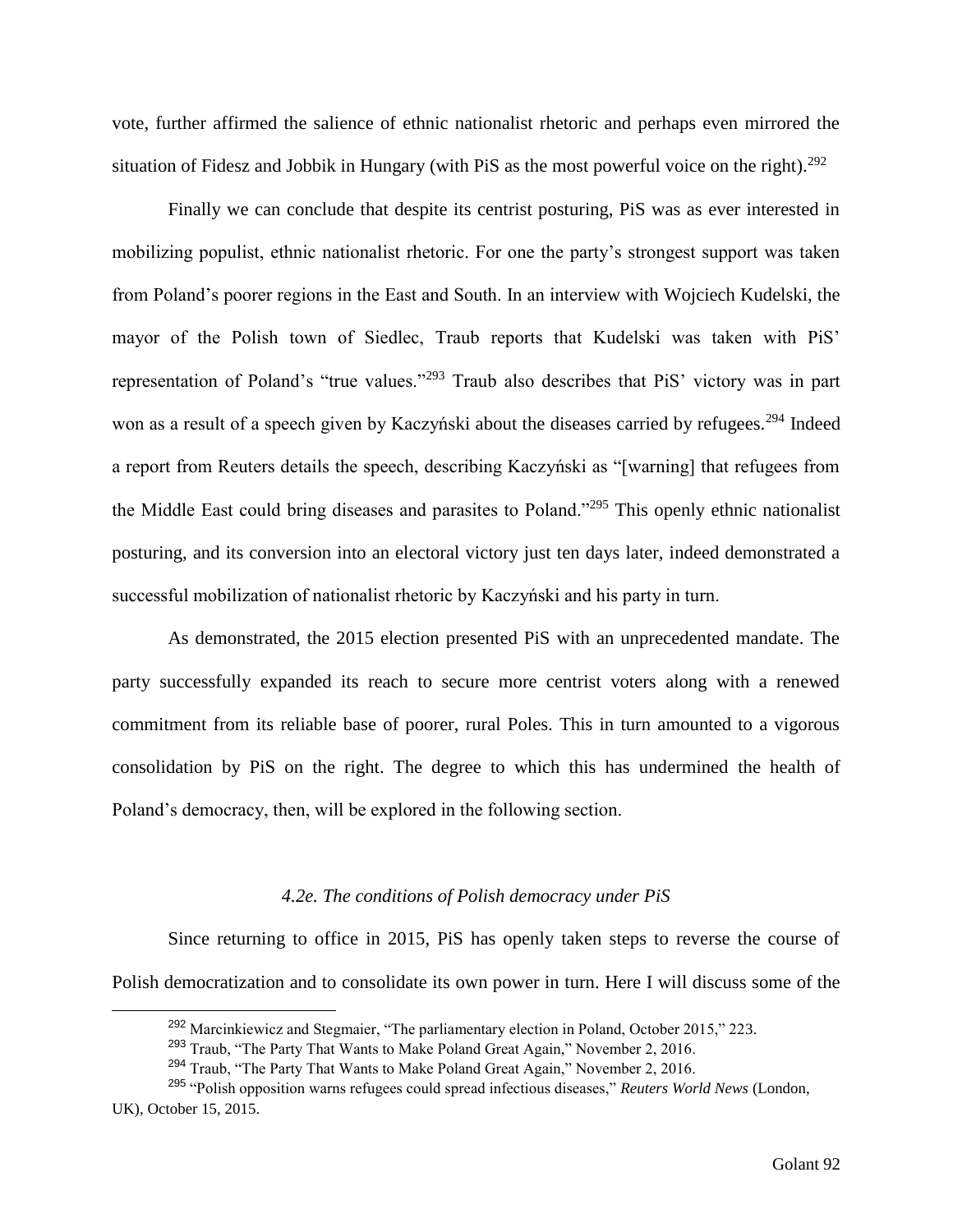ways in which PiS has attempted to, and been successful, in doing so. I will then move on to a discussion of the conditions of Polish democracy as based on aggregative reports. The results show that while the situation in Poland is far from that of Hungary, it is nonetheless angling in that direction.

After re-assuming power in 2015, PiS renewed its open hostility toward the EU. According to one account, Kaczyński's unwillingness to "play the game" with Brussels makes him a more serious threat to liberal democracy and stability in Europe than even Orbán.<sup>296</sup> (The same account points to the highly personalistic manner in which Kaczyński leads PiS, suggesting that if the party continues its hold on power, Polish politics could increasingly center around Kaczyński's political ambitions.<sup>297</sup>) At once PiS has demonstrated itself as disinterested in any threats from the EU under the guise of Polish sovereignty.<sup>298</sup> The relationship between the Polish government and the EU is an important one, Foy and Robinson explain, seeing as Poland has the sixth-largest economy in the EU.<sup>299</sup> All together, PiS' anti-EU posturing, not unlike Orbán's, seems to signal its commitment to the strategy of embracing illiberalism for its own antidemocratic ends.

That PiS at once ramped up populist sentiment in order to erode Poland's checks and balances is clear. Traub explains that one of the first moves taken by this new government was to conduct a largely baseless audit of its predecessor in an effort to stir up paranoia.<sup>300</sup> Moreover, Buckley gives the example of PiS' rapid attempts to take control of Poland's public media

<sup>296</sup> Henry Foy, "Jaroslaw Kaczynski: Poland's kingmaker," *Financial Times* (London, UK), February 26, 2016.

<sup>297</sup> Foy, "Jaroslaw Kaczynski: Poland's kingmaker," February 26, 2016.

<sup>298</sup> Henry Foy and Duncan Robinson, "Poland-EU: Stand-off in the East," *Financial Times* (London, UK), January 15, 2016.

<sup>299</sup> Foy and Robinson, "Poland-EU: Stand-off in the East," January 15, 2016.

<sup>300</sup> Traub, "The Party That Wants to Make Poland Great Again," November 2, 2016.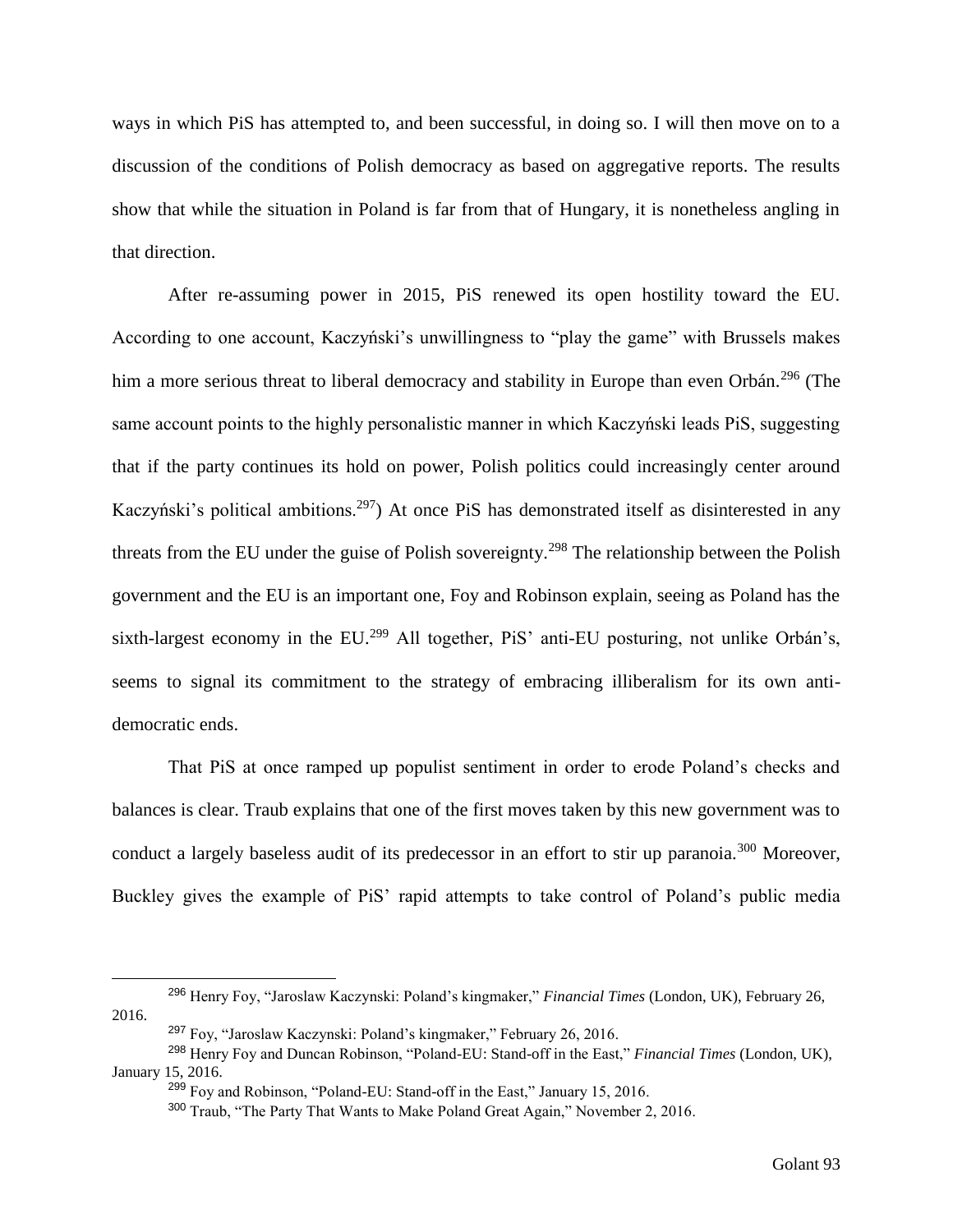channels in a manner reminiscent of Fidesz five years prior.<sup>301</sup> Buckley goes further, arguing that PiS was distinct even from Fidesz in the speed with which they launched this process.<sup>302</sup> Finally, there is the case of Poland's constitutional tribunal, which Kelemen explains resulted in PiS' contestation of its predecessor's appointments to Poland's highest court.<sup>303</sup> In their study of authoritarian regimes, Levitsky and Way argue that the judiciary is often targeted early on as an institution to be weakened in order to facilitate the authoritarian's consolidation of power.<sup>304</sup> In sum, all of these moves signal attempts by PiS to consolidate power through anti-democratic means.

At once ethnic nationalist and nativist sentiment has risen in Poland in recent years. One Eurobarometer poll of Polish citizens indicates a rise in sentiment regarding globalization as representing a "threat to employment" from 26% to 32% between June 2009 and May 2012, along with a corollary drop from 47% to 41% in sentiments that it represented a "good opportunity" (see figure 4.2.1).<sup>305</sup> Additionally, and more relevantly to PiS' most recent term in office, in the two-year period between November 2014 and November 2016, negative sentiment toward immigration from outside of the EU jumped from 44% to 64%, while positive sentiment fell from 39% to 28% in the same period (see figure 4.2.2).<sup>306</sup> While sentiment on this point has remained virtually stagnant for the EU in the aggregate (rose from 35% to 37% positive and

<sup>301</sup> Neil Buckley, "Poland's new government finds a model in Orban's Hungary," *Financial Times* (London, UK), January 6, 2016.

<sup>302</sup> Buckley, "Poland's new government finds a model in Orban's Hungary," January 6, 2016.

<sup>&</sup>lt;sup>303</sup> R. Daniel Kelemen, "Poland's Constitutional Crisis: How the Law and Justice Party is Threatening Democracy," *Foreign Affairs Snapshot*, August 25, 2016.

<sup>304</sup> Steven Levitsky and Lucan A. Way, "The Rise of Competitive Authoritarianism," *Journal of Democracy* 13, no. 2 (April 2002): 56-57.

<sup>305</sup> "Public Opinion," Brussels, Belgium: Eurobarometer,

[http://ec.europa.eu/public\\_opinion/index\\_en.htm,](http://ec.europa.eu/public_opinion/index_en.htm) accessed February 26, 2017.

<sup>306</sup> Eurobarometer.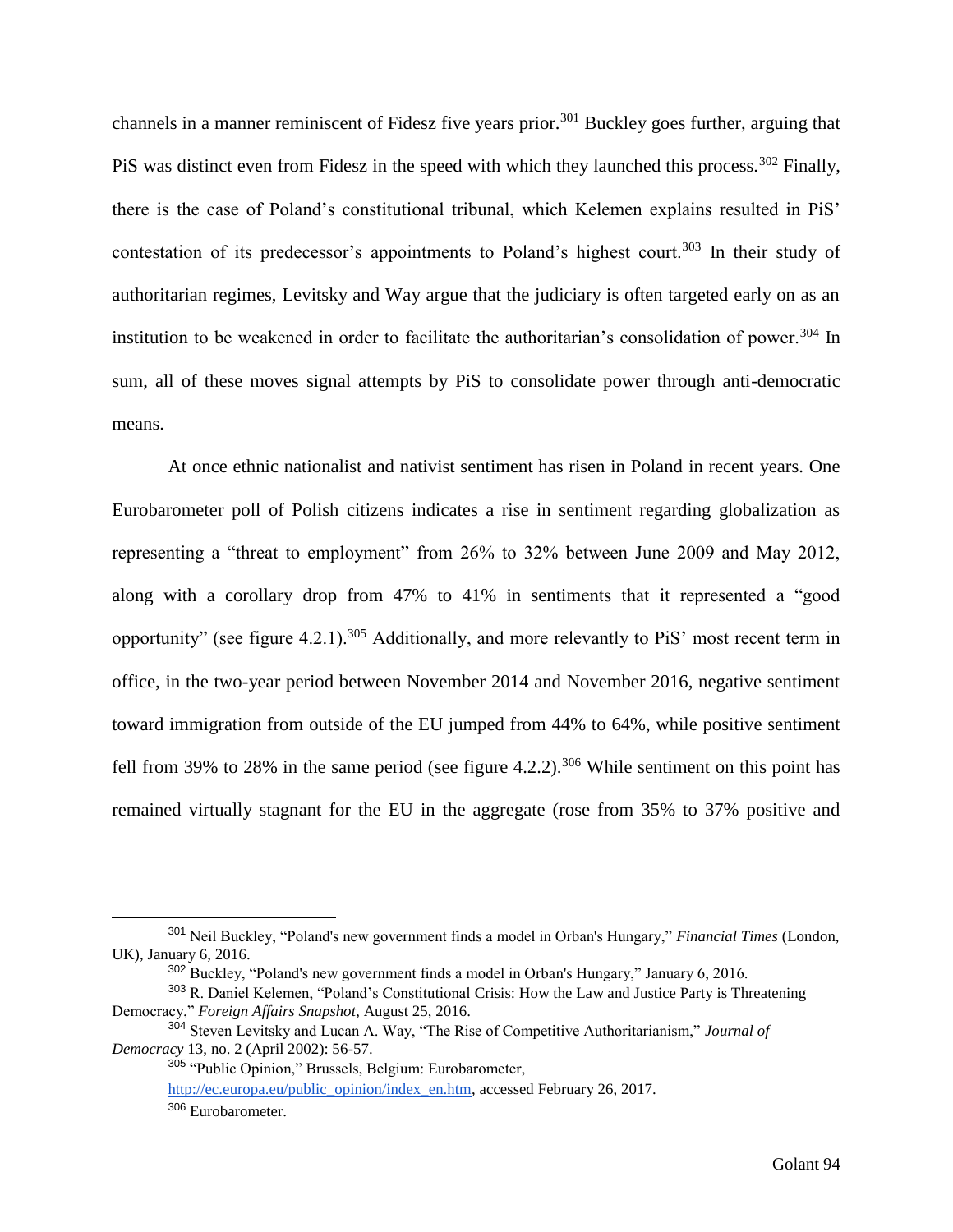remained at 57% negative, over the same period), it is noteworthy that in all four of the postcommunist CEE states in question, by contrast sentiment polarized drastically.<sup>307</sup>

Finally, PiS' detrimental effects on Poland's democracy has already been anticipated by aggregative measures of democracy. For one, Freedom House's democracy score for Poland rose from 2.18 to 2.32 in the period from 2014 to 2016.<sup>308</sup> Further, Poland's 'freedom in the world' score rose between 2016 and 2017 from 1 to 1.5 as a result of a perceived deterioration in its civil liberties.<sup>309</sup> V-Dem figures only report statistics through 2015.

This in turn points to the contemporary, and as such uncertain, nature of political developments in Poland. As such a comparison of Hungary and Poland will provide some qualitative insights into Poland's democratic prospects.

<sup>307</sup> Eurobarometer.

<sup>308</sup> "Nations in Transit." Washington, D.C.: Freedom House, 2017,

[https://freedomhouse.org/report-types/nations-transit,](https://freedomhouse.org/report-types/nations-transit) accessed February 24, 2017.

<sup>309</sup> "Freedom in the World," Washington, D.C.: Freedom House, [https://freedomhouse.org/report/freedom-world/freedom-world-2017,](https://freedomhouse.org/report/freedom-world/freedom-world-2017) accessed February 24, 2017.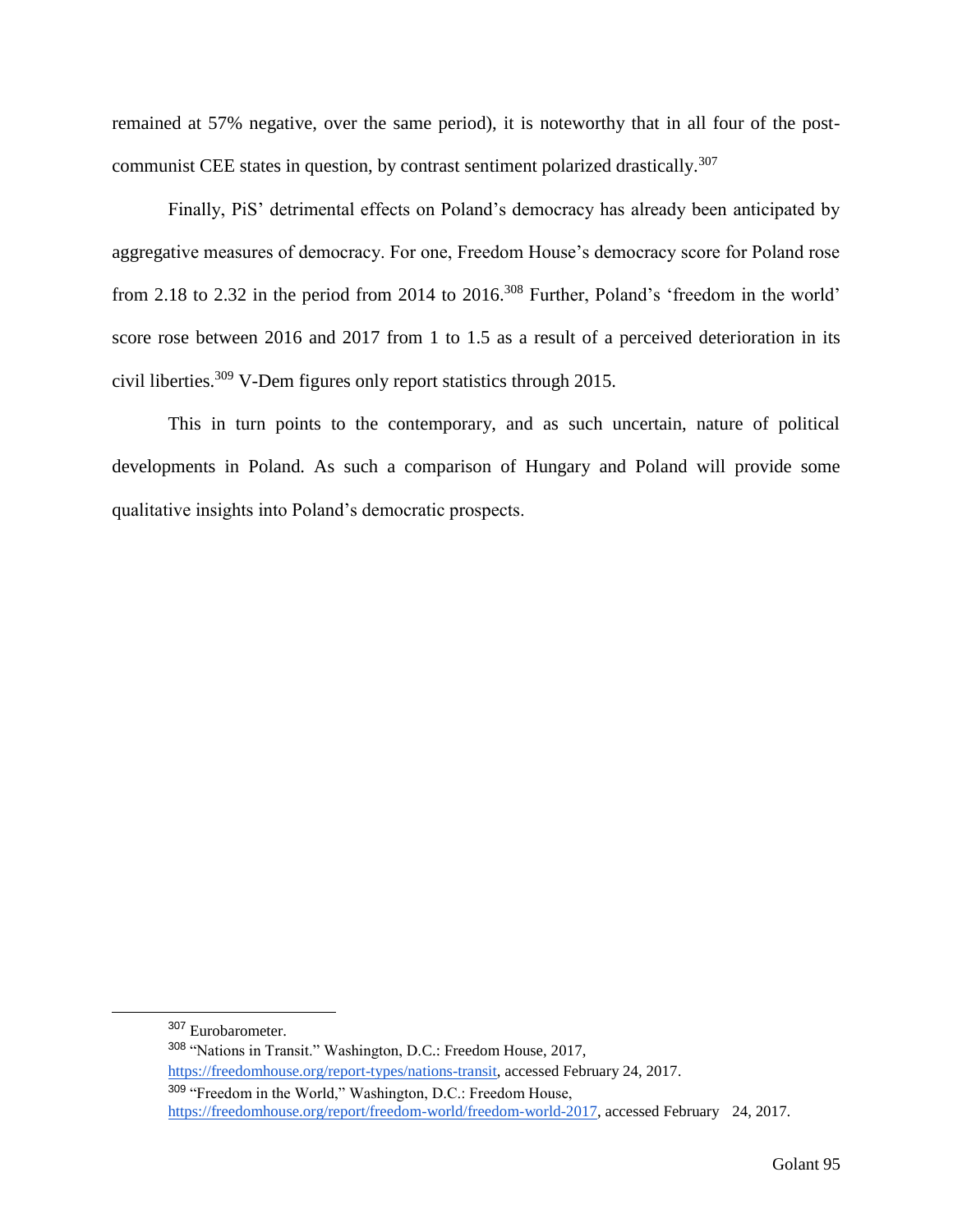#### *4.3. Comparing the cases, assessing the future of Polish democracy*

As discussed, in Hungary the lack of pluralism on the right facilitated Viktor Orbán's initial accession to power. Following his first term in office, Orbán continued to consolidate power on the right by mobilizing and taking ownership over Hungary's ethnic nationalist tradition. His electoral victory in 2010 cemented his hold on power, and the condition of Hungarian democracy has steadily regressed in each year since. By contrast, Poland from the start was characterized by a greater degree of pluralism among its conservative element. This was, among other things, due to the strong presence of the Catholic Church in politics, as well as to a greater degree of distance between its national myths and politics than in Hungary. At once this political landscape saw the emergence and eventual success of PiS, most recently in 2015, following which the party has already begun to make strides in altering the course of Poland's democratization.

PiS' 2015 victory signaled a greater degree of consolidation on the right than ever before. As discussed, the left coalition ZL failed to get any seats, and the political spectrum on the whole shifted to the right. At once PiS was central to this development. Moreover, as discussed some agents of the Catholic Church seem to have endorsed, however tacitly, Poland's political right (i.e., PiS) over the candidates of the center. Finally, since taking office PiS has made significant strides in undoing the checks and balances of Poland's democracy, arguably at a rate even faster than what was seen in Hungary following Orbán's return to power in 2010.

However there are a number of signs that point to PiS' continued inability to fully consolidate political control, and as such cement its power to the extent that Fidesz has. For one, PiS has encountered a greater degree of institutional resistance than Orbán. There is also the matter of PiS' being a far younger party: after all, it came onto the scene a full seven years after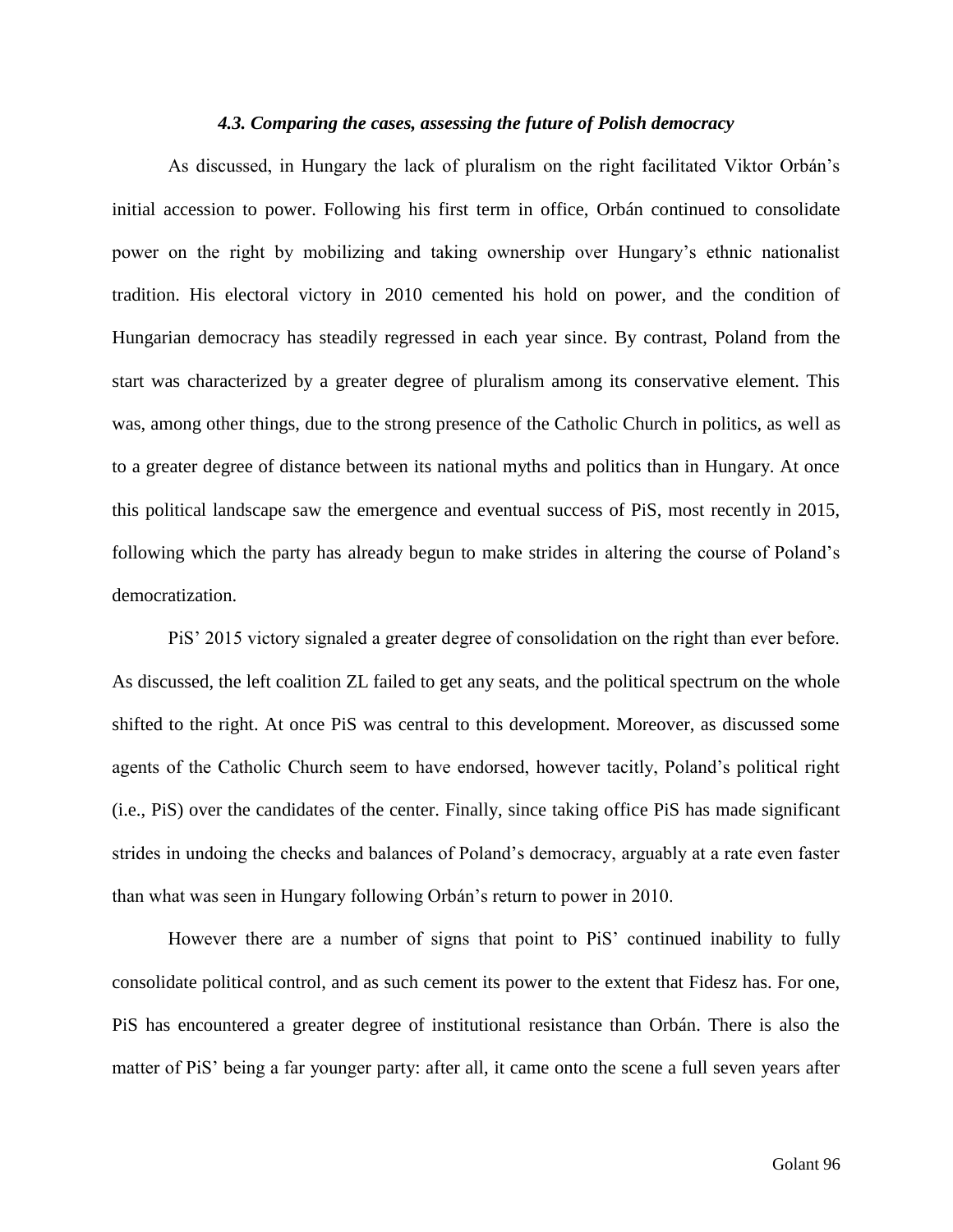Fidesz and has only ever held power for a fraction of the time. This in turn suggests that Poland's democratic norms have had more time to develop and mature apart from the Kaczyńskis. Finally, as we saw, Orbán was aided throughout his career by a number of devastating failures of his competitors (most notably the revelations from Gyurcsány). While the 2015 election in Poland did see an unprecedented neutralization, this faction was nonetheless nowhere near as discredited as the MSZP in 2006. By contrast, as discussed, PiS is faced with having to compete against the centrist PO, yet another pluralizing factor in the way of PiS' consolidation. Finally it is worth considering in this context whether the mobilization of nationalism by PiS is qualitatively different, and thereby less concerted, than that of Fidesz, namely given the more multifaceted nature of Polish conservatism.

The question thus remains of whether Kaczyński and PiS will succeed in taking Poland in the direction that Orbán has in Hungary. For one, Ireneusz Karolewski and Roland Benedikter state their position clearly in the article "Poland is not Hungary," pointing to attacks by the Orban regime on freedom of speech laws, the power of the media, and revisions of the Constitution, all of which they say has failed to take place in Poland.<sup>310</sup> While indeed the Polish media may be more independent and a Jobbik analogue may not exist as clearly there, it is nevertheless important to consider that one of Orbán's earliest steps following his return to power in 2010 was to lower the mandatory retirement age for judges, much like PiS in the aforementioned constitutional standoff.

Karolewski and Benedikter argue further that Hungary's authoritarianism is compounded by its sympathy toward Russia, while no such thing could ever be possible in Poland. Here I am reminded of Professor Peter Steiner's comment of "duty over pleasure" as pertaining to Polish

<sup>310</sup> Ireneusz Paweł Karolewski and Roland Benedikter, "Poland is Not Hungary," *Foreign Affairs*  Response, September 21, 2016.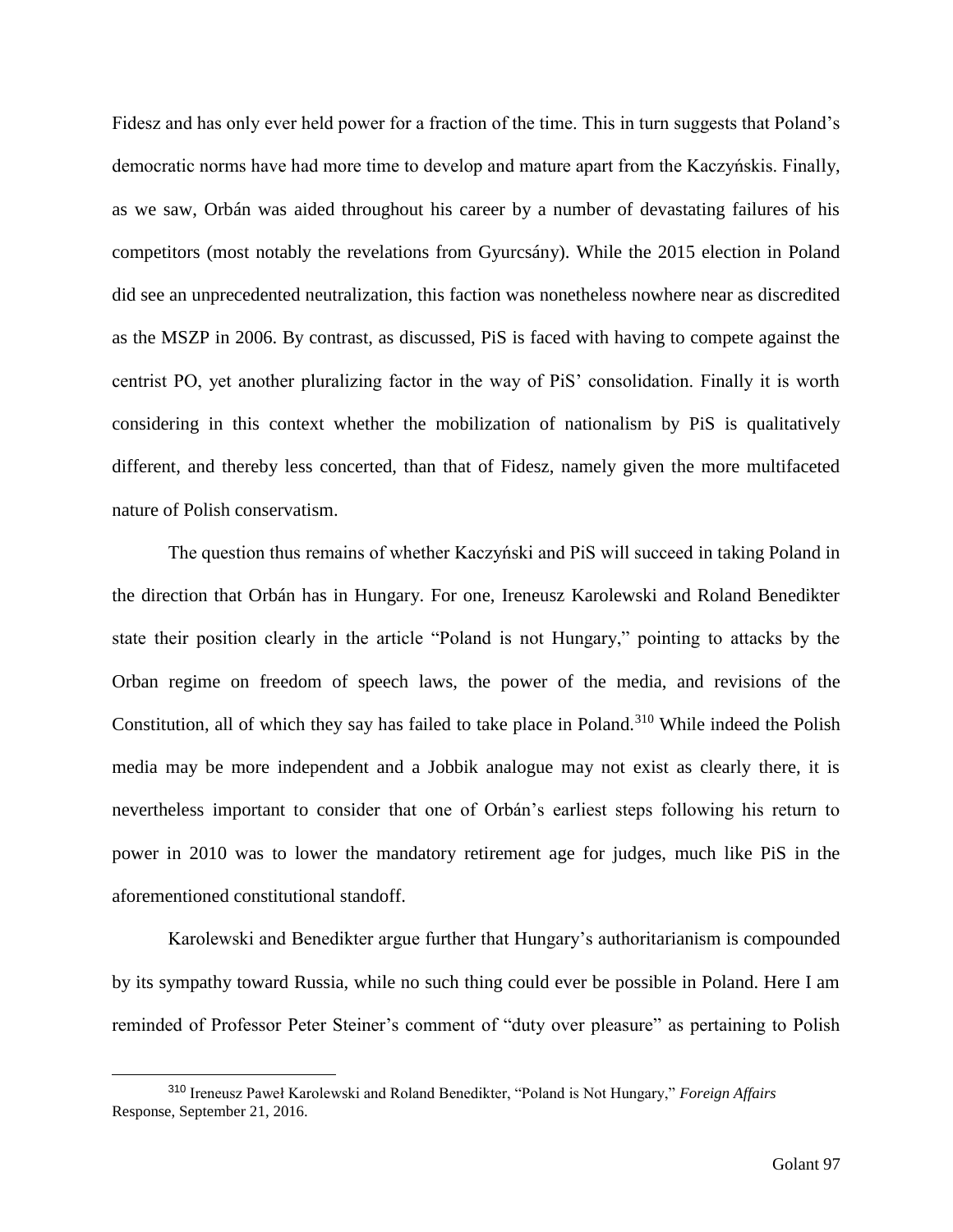foreign policy, namely that Poland is far more inclined to do ideological battle with Germany rather than Russia.<sup>311</sup> And of course there is the actual demonstrated relationship between Kaczyński and Orbán, most recently as evidenced by their private, 6-hour meeting held on January 6, 2016.<sup>312</sup> Foy relates that Orbán described his friendship with Kaczyński at one point as an "old boy's club."<sup>313</sup> Indeed this mutual sympathy is troubling, not least in its implications for EU procedure. That is, an abstention from either party could prevent censure of the other.<sup>314</sup>

From here we can conclude that, barring any radical changes, PiS' continued hold on power will bode poorly for the future of Poland's democracy. In particular, if PiS manages to continue its consolidation of Poland's conservative element, particularly by discrediting its main competitor the PO, we can readily expect to see analogous developments in Poland to what has taken place in Hungary. By contrast, if the integrity of Poland's conservative pluralism holds, PiS will be as unsuccessful as before in mobilizing nationalist rhetoric for its own political gains.

<sup>311</sup> Peter Steiner, "Cultures, Histories, and Societies of Central and Eastern Europe," Seminar, University of Pennsylvania, Philadelphia, February 22, 2017.

<sup>312</sup> Foy, "Jaroslaw Kaczynski: Poland's kingmaker," February 26, 2016.

<sup>313</sup> Foy, "Jaroslaw Kaczynski: Poland's kingmaker," February 26, 2016.

<sup>314</sup> Foy, "Jaroslaw Kaczynski: Poland's kingmaker," February 26, 2016.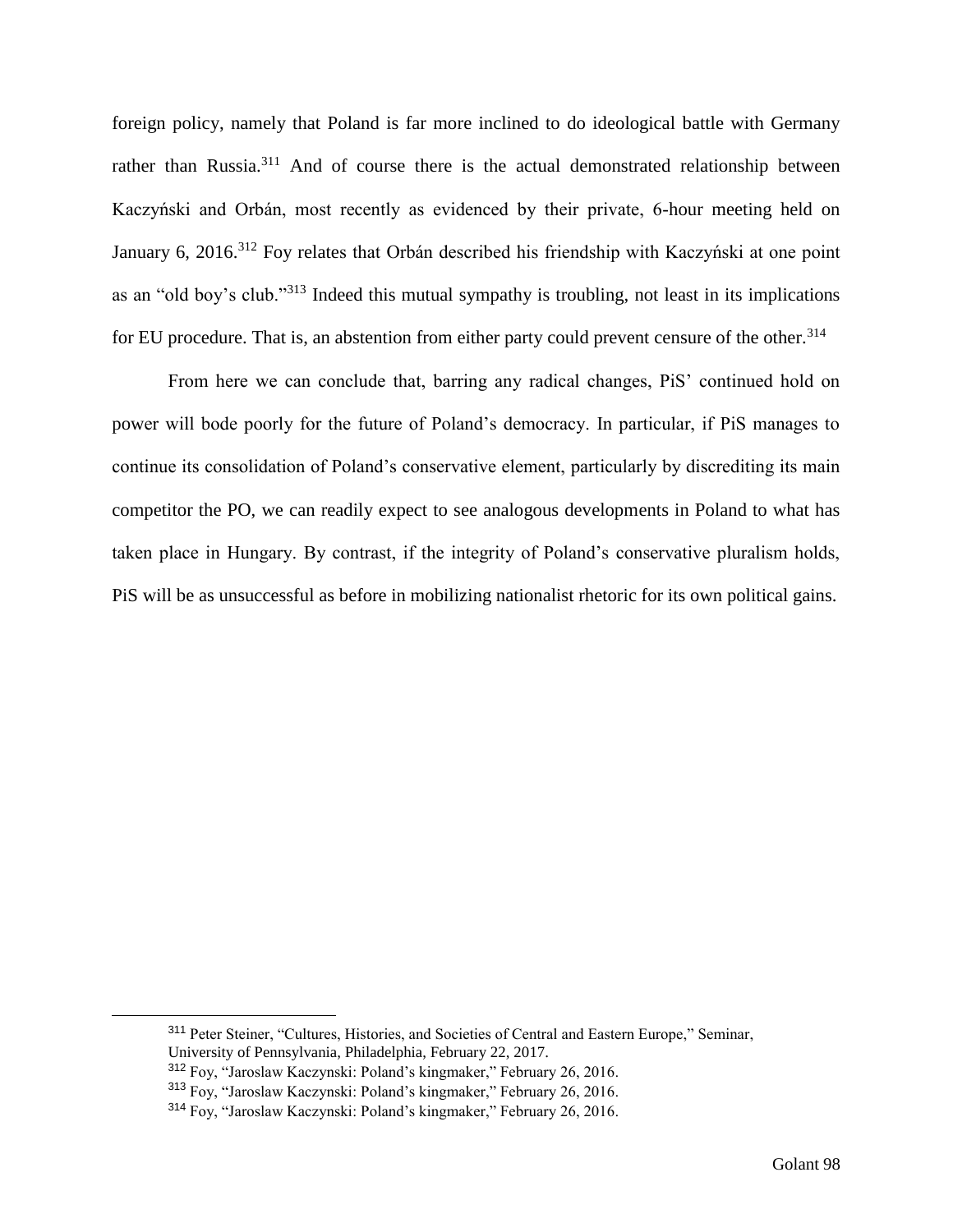#### **5. Conclusions**

A review of the literature in section 2 suggested several important conclusions. Namely, that nationalism in CEE is generally ethnic in nature, but that this in turn can be used for both pro- and anti-democratic ends. These findings at once revealed that the differentiating factors pointed to by Vachudova and Snyder would not be as important to nationalist developments in Hungary and Poland as would broader, underlying historical factors. Furthermore, the review of the literature at once pointed to the need for an additional variable in explaining the relationship between nationalism and anti-democratic trends in Hungary and Poland (given, as mentioned, its complicated nature).

In turn the discussion from section 3.1 confirmed the rather ubiquitous nature of CEE's experience of communism, along with its implications for nationalism in the region. This finding controverted the expectation by Vachudova and Snyder that ethnic nationalism would only play a role in the politics of certain states based on, as demonstrated, rather transient factors. The overview of Hungary and Poland's nationalist traditions in sections 3.2 and 3.3 affirmed Vachudova and Snyder's categorization of the two states as politically similar, but it at once drew attention to their prolific histories of ethnic nationalism. Section 3 on the whole, then, affirmed the salience of ethnic nationalism in both states and prepared us for an investigation of these developments in the post-communist period.

The discussion from section 4.1 focused on the key role played by pluralism on the right, whether in facilitating or stalling authoritarian developments in Hungary and Poland, respectively. An analysis of Orbán's initial rise to power in the 1990s revealed that his election resulted from a unique combination of factors, including his timely shift to Hungary's enervated right as well as a partnership with the far-right Smallholders. Orbán's first term in office saw his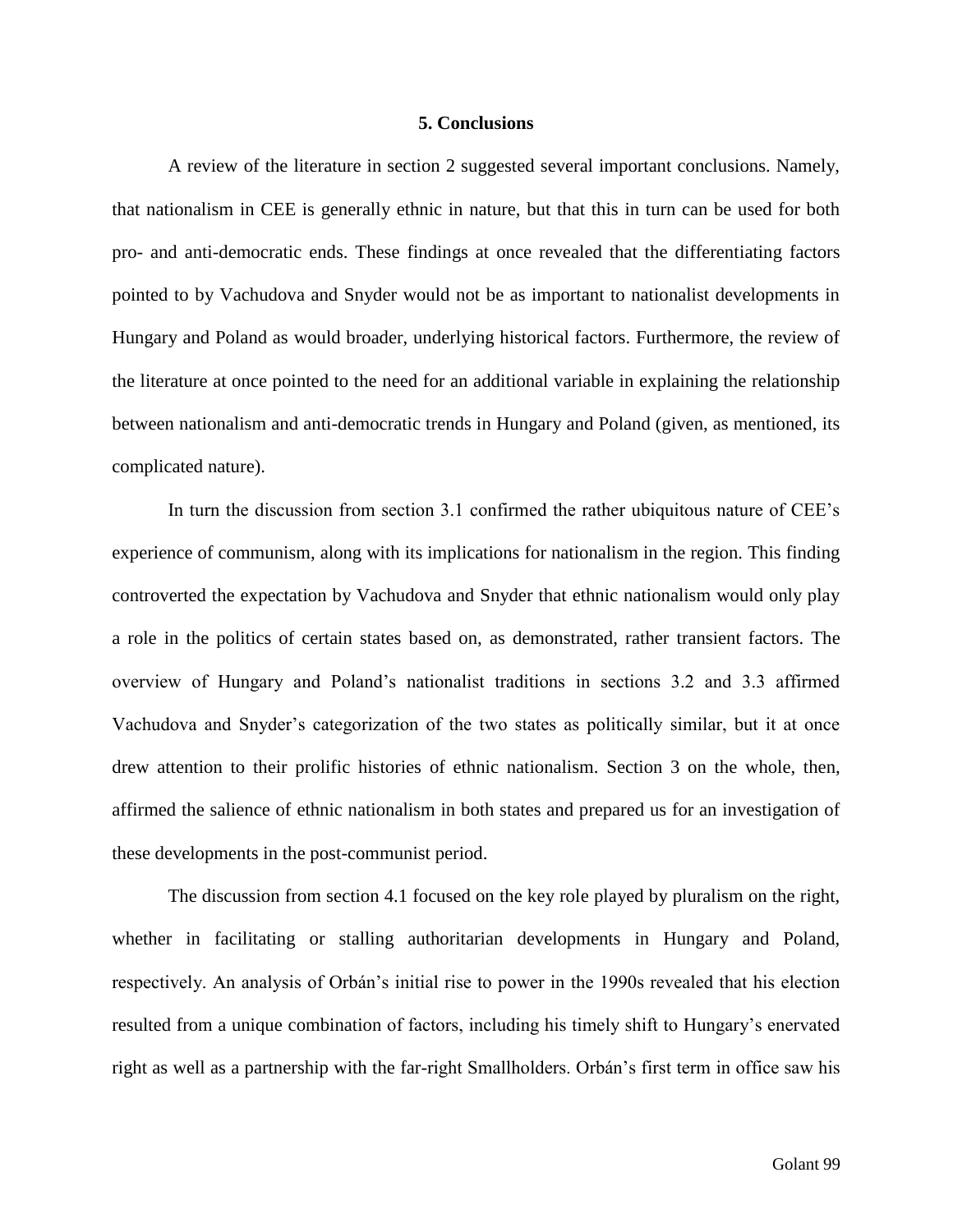mobilization and increased ownership over ethnic nationalist rhetoric, particularly as relating to the EU. In turn, as demonstrated by the results of the 2002 election, despite his loss Orbán managed to consolidate Hungary's right to an unprecedented degree and in so doing polarized Hungarian politics on the whole. The elections that led to Orbán's subsequent return to office in 2010 represented a 'perfect storm,' given that Orbán's opposition had lost credibility in the ensuing years, and further that the political mood had shifted decidedly to the right. Finally, Orbán's tenure since returning to office in 2010 has amounted to a wholesale deterioration of democracy that, as of 2017, appears unwavering.

Relatedly, the findings from section 4.2 revealed that in contrast to Hungary, Poland was characterized by a far more pluralistic right. This was evidenced first by the greater autonomy and importance of the Catholic Church, as well as the relative universality of national experiences such as Poland's resistance to communism (i.e., the Solidarity movement). Then, a review of Poland's political history over the past twenty-five years revealed a greater degree of competition over its right-wing politics. In section 4.2a, the examples of Lech Wałęsa and the failed lustration campaigns, among others, demonstrated the competition for and subsequent failure of highly personalistic elements among Poland's political right. The findings from section 4.2b in turn discussed the legitimating role played by the collapse of the AWS coalition in giving birth to PiS, along with PiS' subsequent attempts to consolidate the right in the years leading up to the 2005 election. Examples of PiS' mobilization of rhetoric in conjunction with other conservative elements, namely *Radio Maryja*, explained its subsequent victory in 2005. In turn PiS' divisive and overly ambitious political style while in office both alienated a number of conservative political stakeholders and at once helped them consolidate Poland's political right to an extent, though they nevertheless were unable to convert into a parliamentary victory at this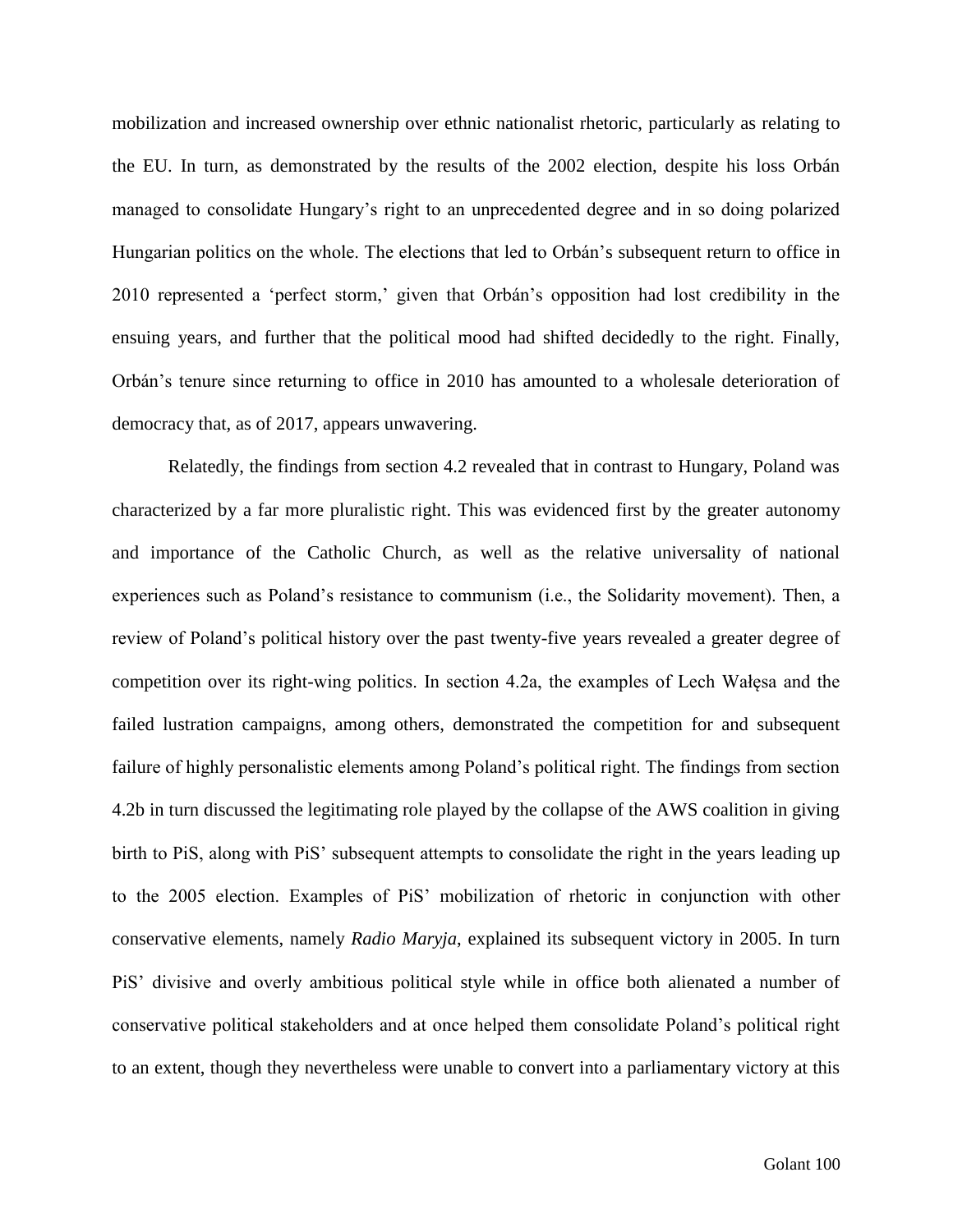time. PiS' more recent electoral victory in 2015 represented an unprecedented consolidation of Poland's conservative elements, and their subsequent time in office has already instigated antidemocratic shifts in Poland's political life.

Finally, in turning to the future, the discussion from section 4.3 affirmed that, while Poland's democratic prospects are far from favorable with PiS in office, the party nevertheless has its work cut out in crowding out the centrist competitor PO before it can fully consolidate power over the right and in Polish politics in general. As such this paper predicts that Polish politics will witness ongoing ideological conflict, as well as increased competition for control, between these two parties.

And indeed, while this study was fairly restricted to the two states in consideration, I believe these findings regarding the relationship between ethnic nationalism and pluralism on the right are generalizable to the broader trend of right-wing populism sweeping across the West. This is evidenced by two very recent examples. First, in the recent Dutch elections, the conservative Prime Minister Mark Rutte managed to secure his hold on power by playing to some of Geert Wilders' main talking points, thereby undermining Wilders' ownership of the rhetoric of the right.<sup>315</sup> An account from Wilders' brother, Paul, affirms this. In a recent interview he stated that "The smaller [right-wing] parties, who won a lot of votes off [Geert Wilders'] PVV, express themselves in less extreme language."<sup>316</sup> On the other hand, the polarization within the French election seems to bode poorly for its democratic prospects at present. Namely, the involvement of the previously favored conservative candidate, Francois Fillon, in a graft scandal has greatly diminished his chances and at once energized the more polar

<sup>315</sup> Elizabeth Roberts, "Dutch election: Rutte's victory is official," *CNN* (Atlanta), March 21, 2017.

<sup>316</sup> Stephanie Marsh, "'This Is Exactly What He Wants': How Geert Wilders Won by Losing," *The Atlantic* (Washington, D.C.), March 16, 2017.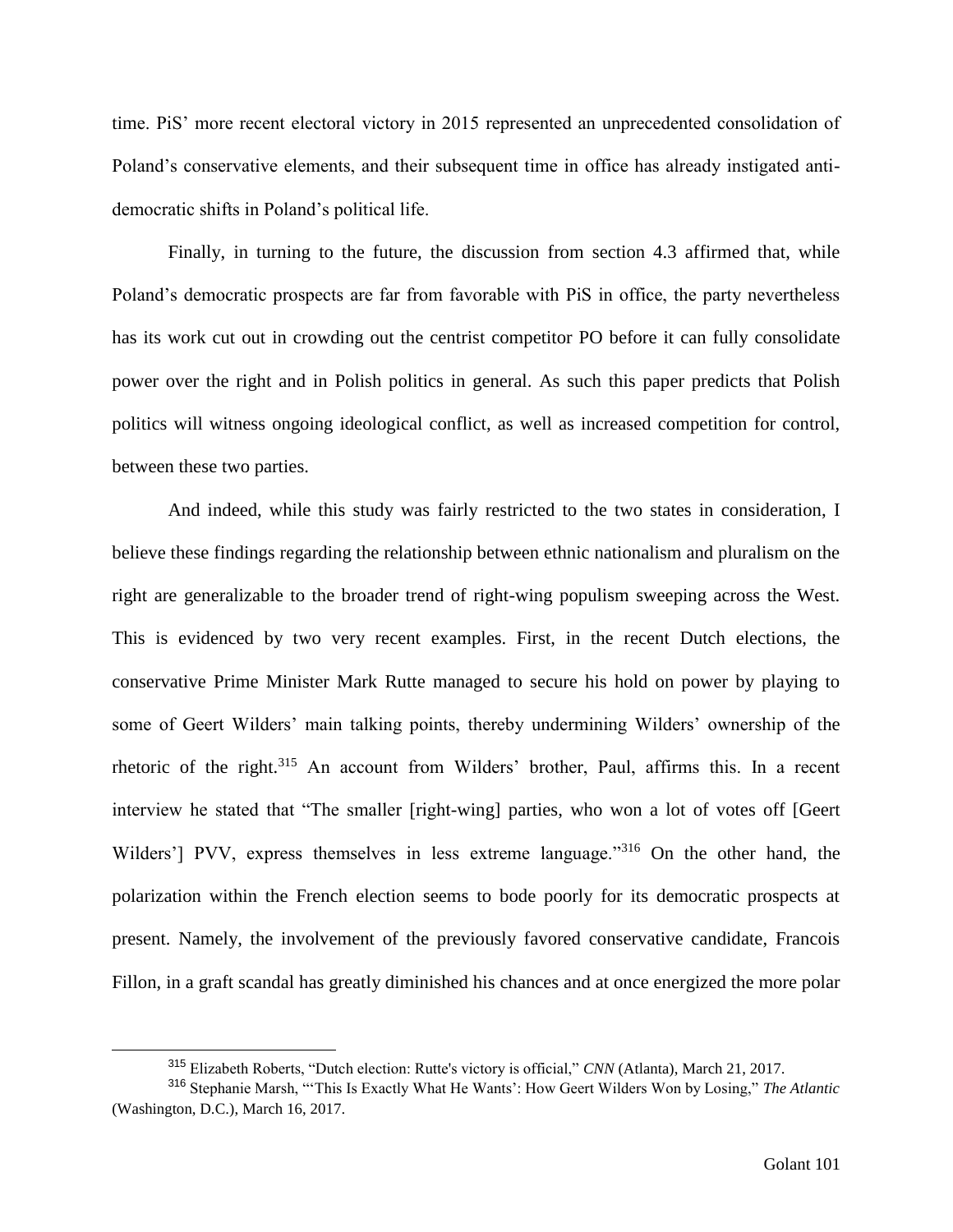candidates Emmanuel Macron and Marine Le Pen.<sup>317</sup> While Le Pen too is involved in these allegations, the failure of the comparatively moderate Fillon will only further help her chances of claiming France's right.<sup>318</sup>

<sup>317</sup> "France election: Fillon campaign manager quits along with allied party," *BBC News* (London, UK), March 3, 2017.

<sup>318</sup> Remi Piet,"The populist drift of the French election campaign," *Al Jazeera* (Doha), March 28, 2017.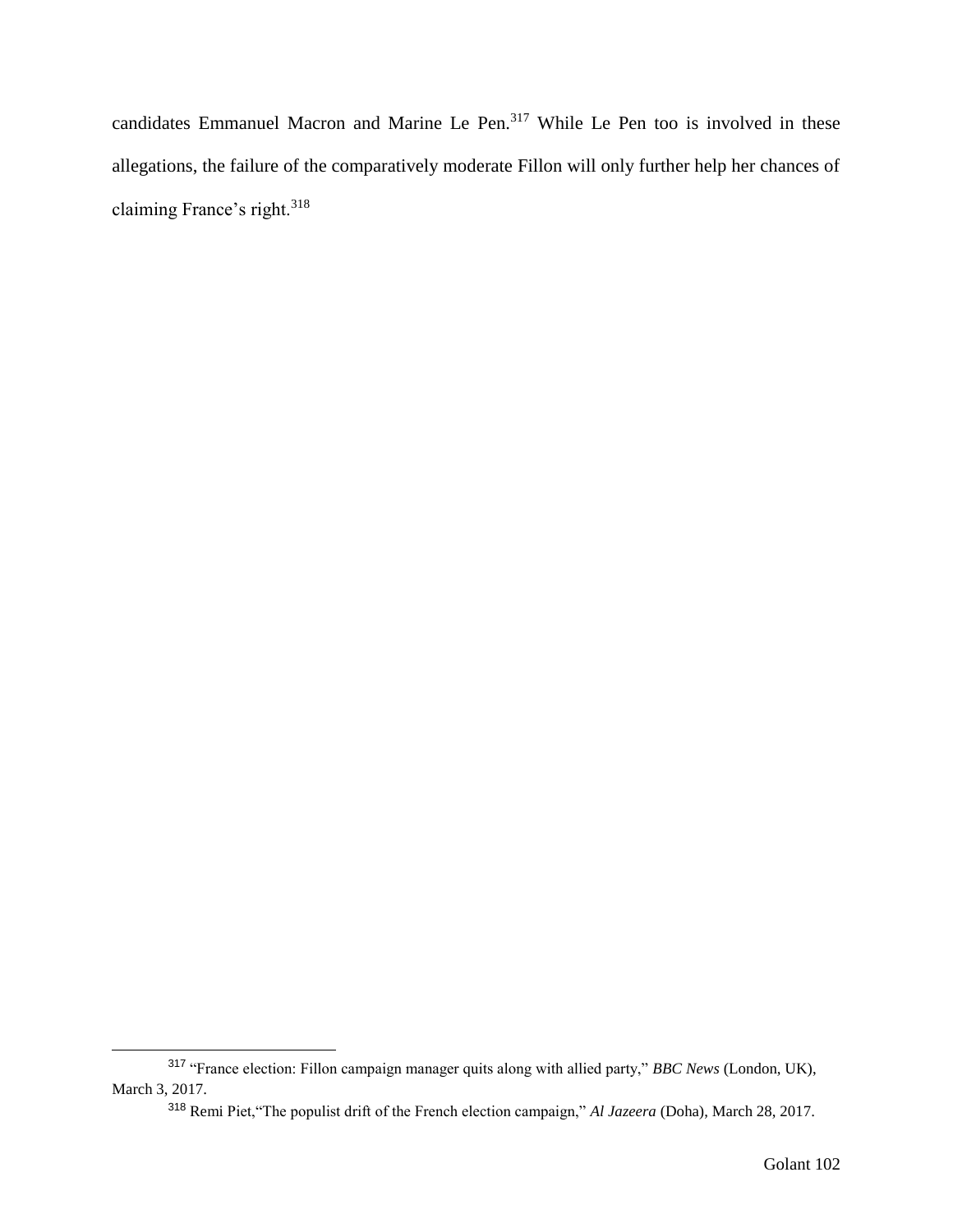# **6. Appendix**





*Figure 4.1.2.* Source: Eurobarometer.

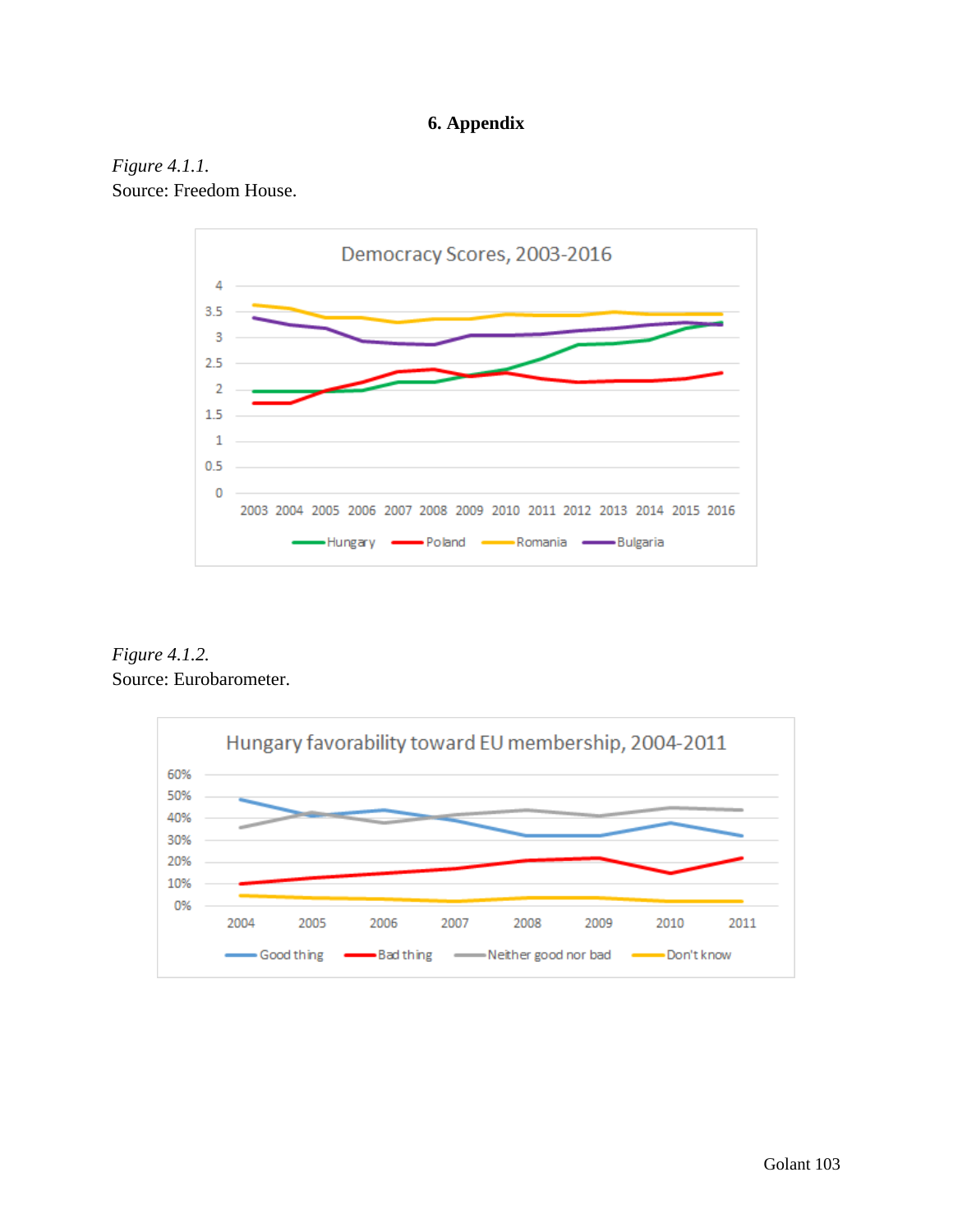*Figure 4.1.3.* Source: Eurobarometer.



*Figure 4.1.4.* Source: Eurobarometer.

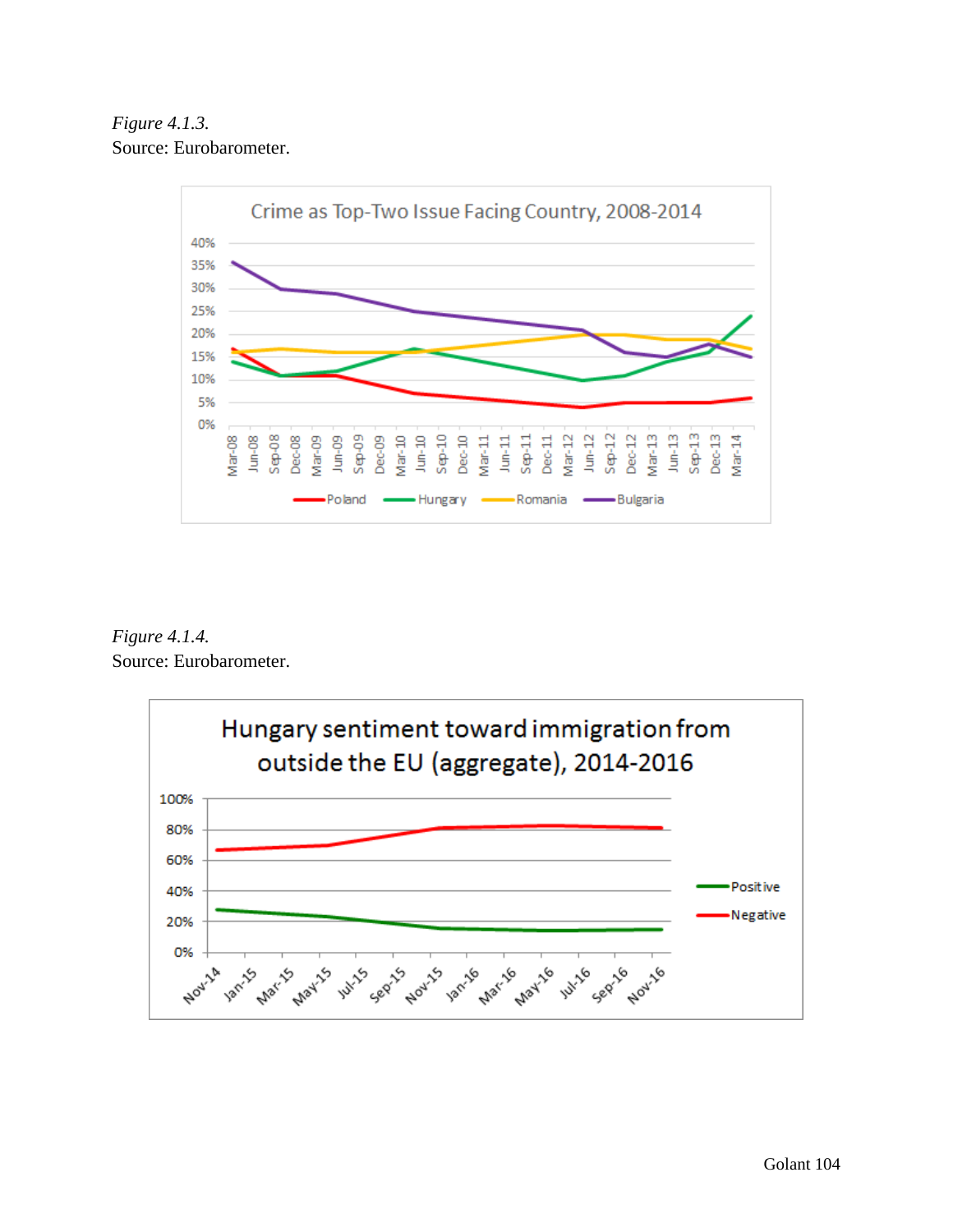*Figure 4.1.5.* Source: Eurobarometer.



*Figure 4.1.6.* Source: Freedom House.

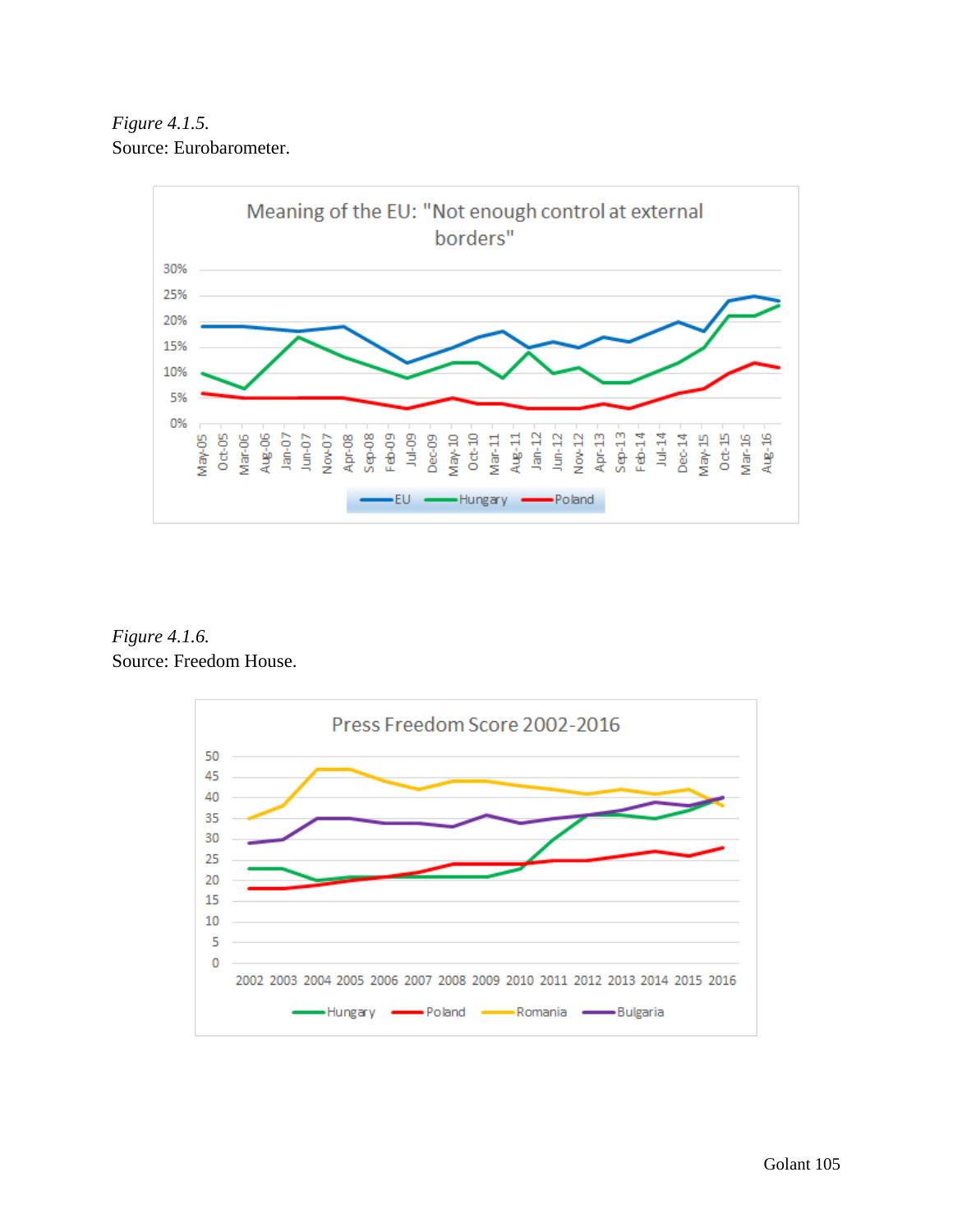*Figure 4.1.7.* Source: V-Dem.



*Figure 4.2.1.* Source: Eurobarometer.

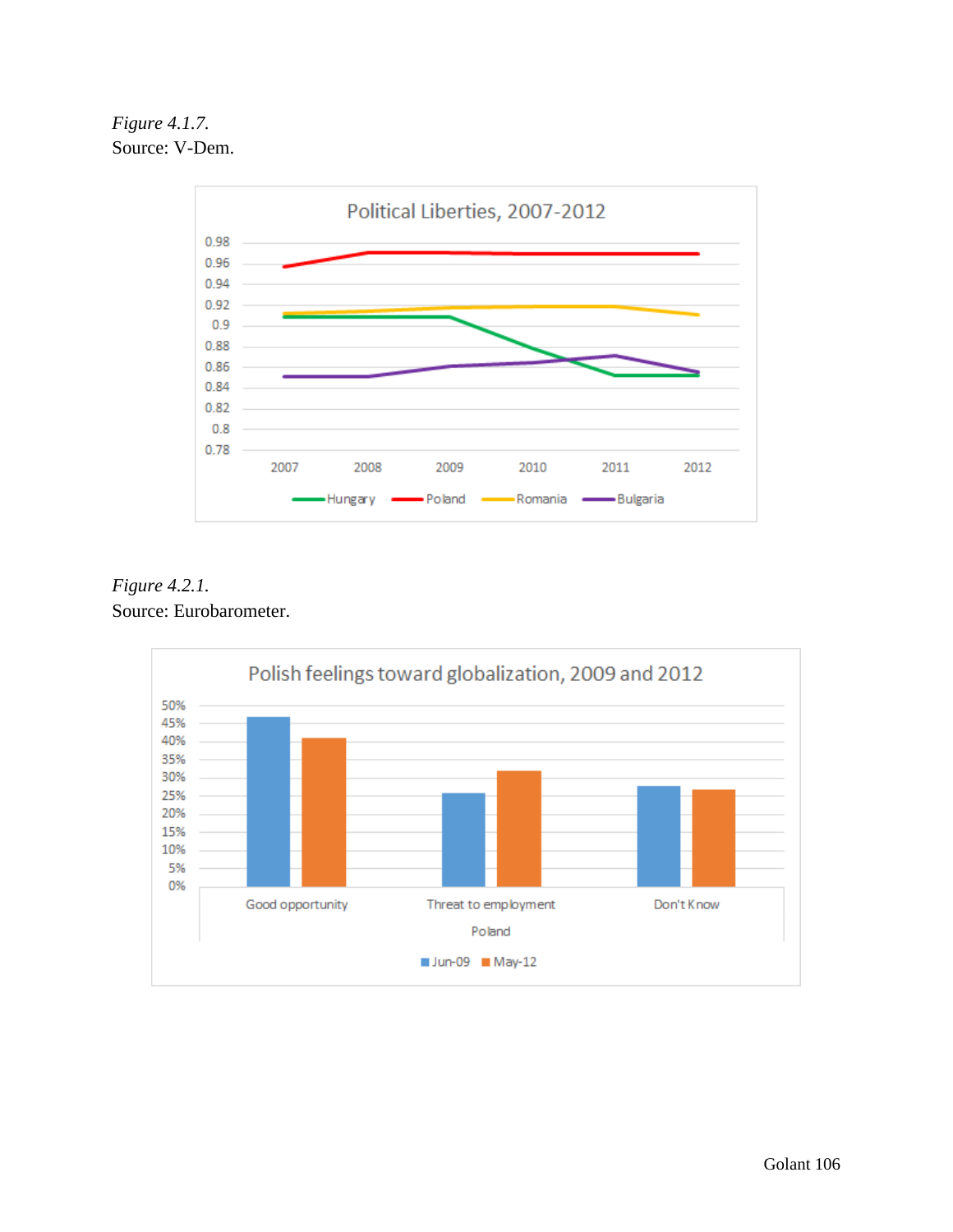*Figure 4.2.2.* Source: Eurobarometer.

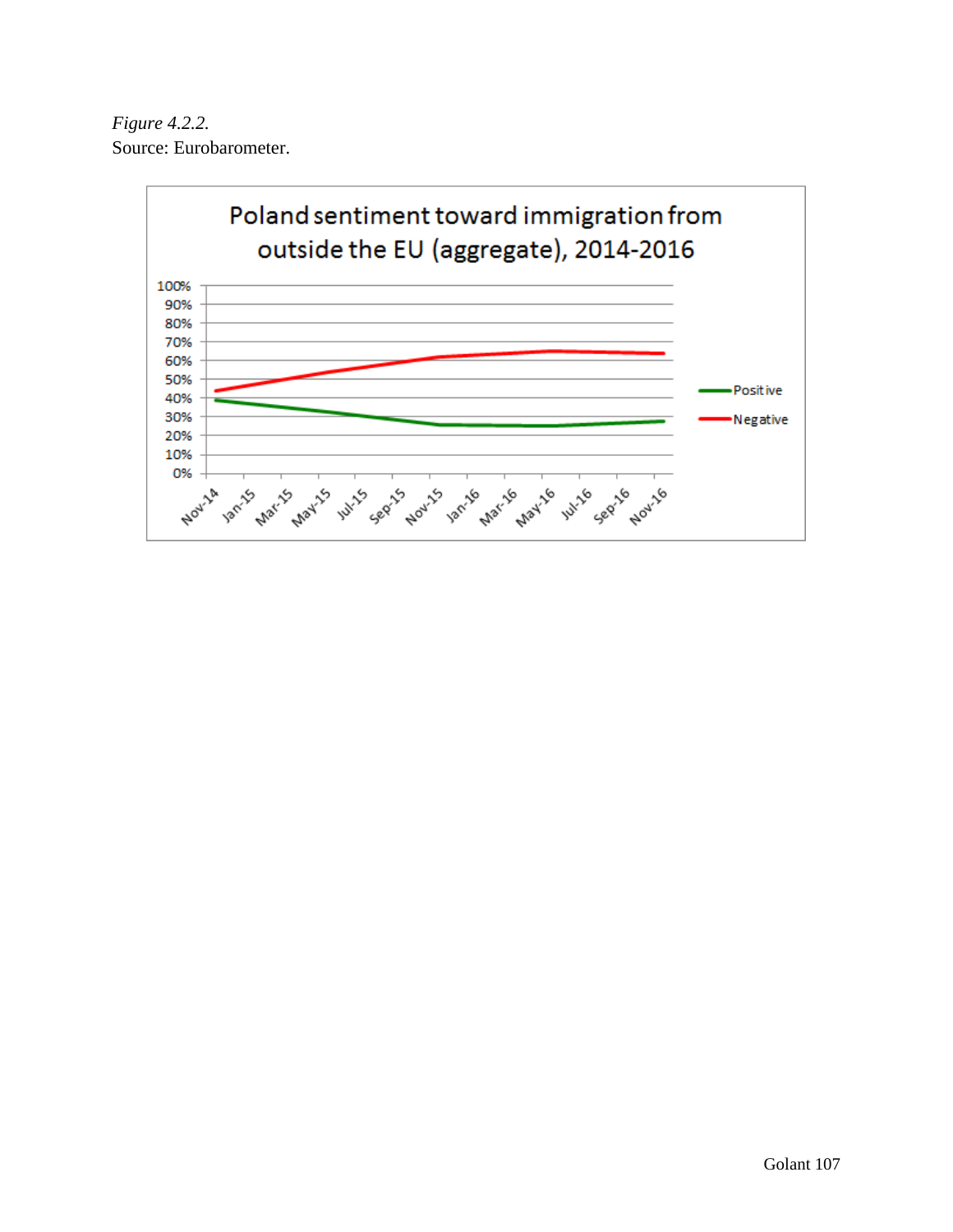## **7. Bibliography**

- Alvarez-Rivera, Manuel. "Elections to the Polish Sejm: October 21, 2007 General Election Results." *ElectionResources.org.* <http://www.electionresources.org/pl/sejm.php?election=2007> (accessed March 24, 2017).
- Auer, Stefan. *Liberal Nationalism in Central Europe*. London: RoutledgeCurzon, 2004.
- Auer, Stefan. "Two Types of Nationalism in Europe?" *Russian and Euro-Asian Bulletin* 7, no. 12 (December 1997). Accessed March 22, 2017.
- Bardi, Balint. "Xenophobia running high before Hungary's migrant referendum." *EU Observer*, July 18, 2016. [https://euobserver.com/migration/134363.](https://euobserver.com/migration/134363)
- Basora, Adrian. "Must Democracy Continue to Retreat in Postcommunist Europe and Eurasia?" Philadelphia: Foreign Policy Research Institute, 2008.
- Bozóki, András and Eszter Simon. "Formal Institutions and Informal Politics in Hungary." In *Formal Institutions and Informal Politics in Central and Eastern Europe*, ed. Gerd Meyer, 146-195. Leverkusen: Barbara Budrich Publishers, 2006.
- Brown, Karl. "The Extraordinary Career of *Feketevágó Ur*: Wood Theft, Pig Killing, and Entrepreneurship in Communist Hungary, 1948-1956." In *Communism Unwrapped*, eds. Paulina Bren and Mary Neuberger, 277-297. Oxford: Oxford University Press, 2012.
- Buckley, Neil. "Poland's new government finds a model in Orban's Hungary." *Financial Times* (London, UK), January 6, 2016.
- Bunce, Valerie. "The Tasks of Democratic Transition and Transferability." Philadelphia: Foreign Policy Research Institute: 2008.
- Chen, Cheng. "Illiberal Nationalism in Post-Leninist States." Dissertation, University of Pennsylvania, 2003.

Cienski, Jan. "Lech Wałęsa: Throw Poland out of the EU." *Politico*, December 19, 2016. <http://www.politico.eu/article/lech-walesa-independence-hero-throw-poland-out-of-eu-interview/>

Cody, Edward. "Poland mourns Lech Kaczynski, father of a new nationalism." *Washington Post* (Washington, D.C.), April 12, 2010.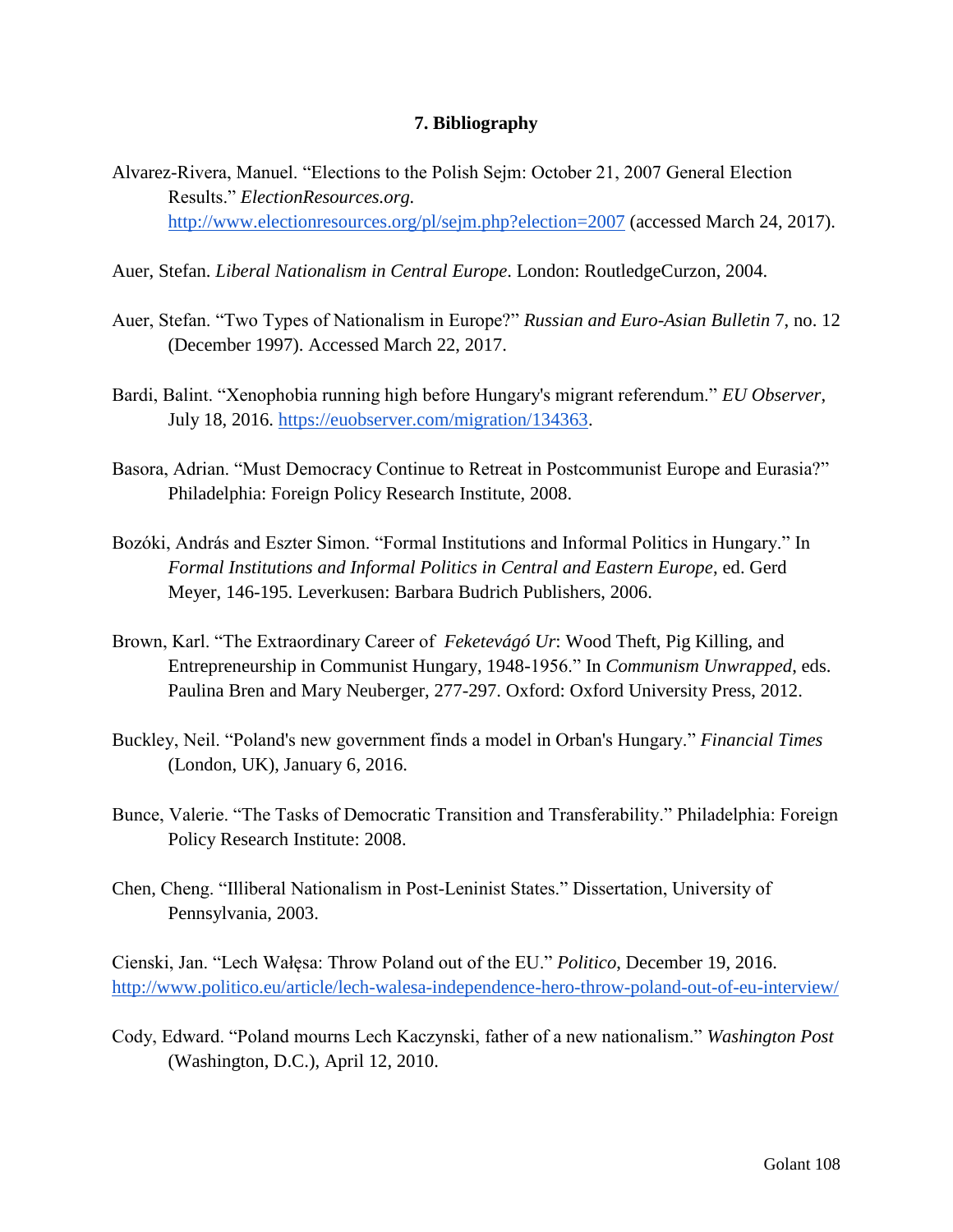Connolly, Kate. "Divide and conquer." *The Guardian* (London, UK), October 17, 2007.

- Conversi, Daniele. "Globalization and Nationalism in Europe: Demolishing Walls and Building Boundaries." In *Multiplicity of Nationalism in Contemporary Europe*, eds. Ireneusz Paweł Karolewski and Andrzej Marcin Suszycki, 81-105. Lanham: Rowman & Littlefield, 2010.
- Cramsey, Sarah and Jason Wittenberg. "Timing Is Everything: Changing Norms of Minority Rights and the Making of a Polish Nation-State." *Comparative Political Studies* 49, no. 11 (2016): 1480-1512.
- "Data Version 6.2." Gothenburg, Sweden: Varieties of Democracy, 2016. [https://www.v-dem.net/en/data/data-version-6-2/.](https://www.v-dem.net/en/data/data-version-6-2/) Accessed February 27, 2017.
- David, Roman. *Lustration and Transitional Justice*. Philadelphia: University of Pennsylvania Press, 2011.
- Dingsdale, Alan and Zoltan Kovacs. "A Return to Socialism: The Hungarian General Election of 1994." *Geography* 81, no. 3 (July 1996): 267-272.
- Dombos, Taras and Lena Pellandini-Simanyi. "Kids, Cars, or Cashews? Debating and Remembering Consumption in Socialist Hungary." In *Communism Unwrapped*, eds. Paulina Bren and Mary Neuberger, 325-350. New York: Oxford University Press, 2012.
- Easterly, William. "Can Institutions Resolve Ethnic Conflict?" Economic Development and Cultural Change 49, no. 4 (July 2001): 687-706.
- Ek, Carl. *Poland: Background and Policy Trends of the Kaczynski Government*. (CRS-RS22509). Washington, D.C.: U.S. Congressional Research Service, 2006.

"Europe: Sense and nonsense; Hungary's election." *The Economist* (London, UK), April 8, 2006.

- Fai-Podlipnik, Judith. "Hungary's relationship with Poland and its refugees during World War II." *East European Quarterly* 36, no. 1 (Spring 2002): 63-78.
- Fish, M. Steven. "Stronger Legislatures, Stronger Democracies." *Journal of Democracy* 17, no. 1 (January 2006): 5-20.
- Fowler, B. "The parliamentary elections in Hungary, April 2002." *Electoral Studies* 22 (2003): 799-807.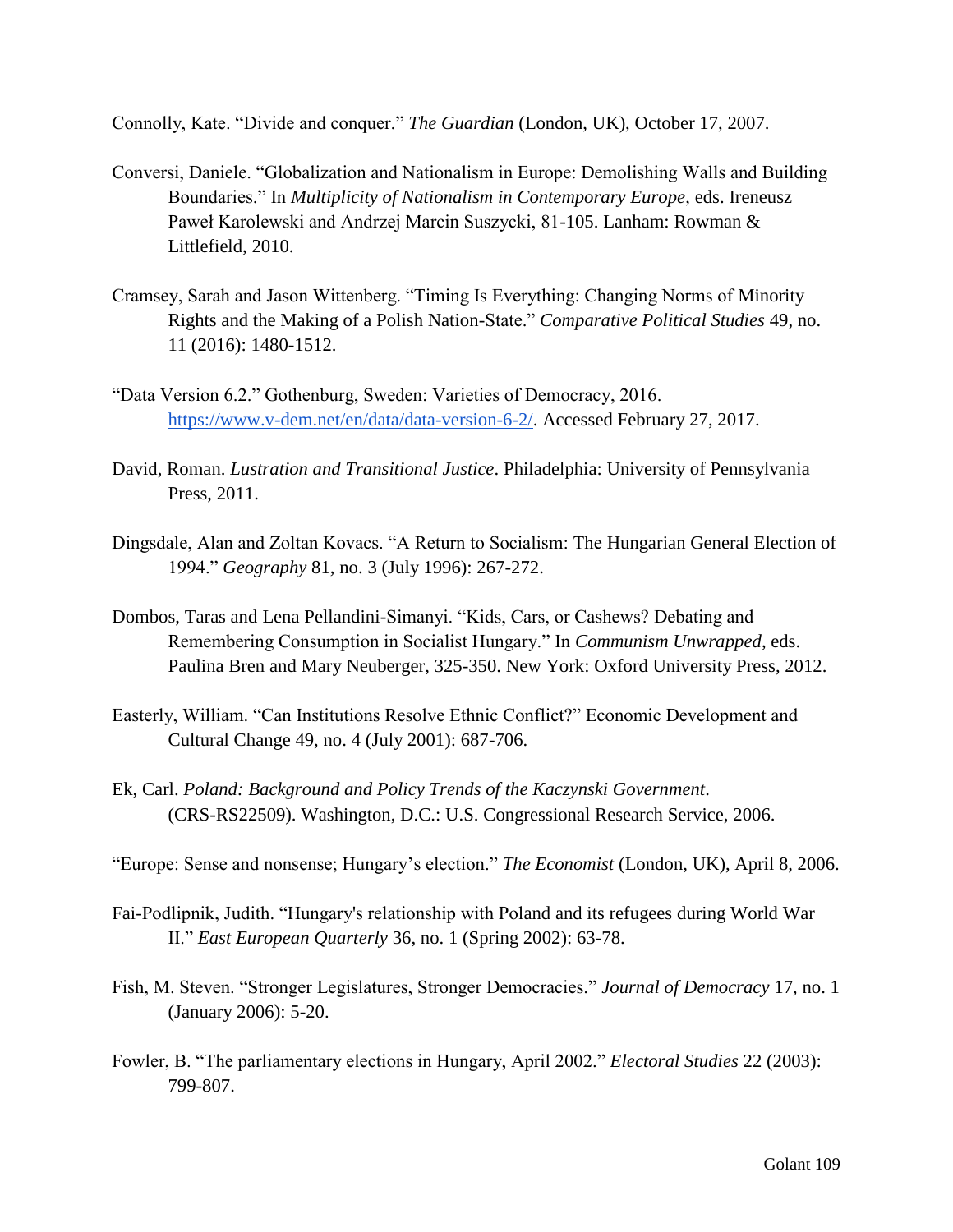- Fox, Jon E. and Peter Vermeersch. "Backdoor Nationalism." *European Journal of Sociology* 51, no. 2 (2010): 325-357.
- Foy, Henry. "Jaroslaw Kaczynski: Poland's kingmaker." *Financial Times* (London, UK), February 26, 2016.
- Foy, Henry and Duncan Robinson. "Poland-EU: Stand-off in the East." *Financial Times* (London, UK), January 15, 2016.
- "France election: Fillon campaign manager quits along with allied party." *BBC News* (London, UK), March 3, 2017.
- "Freedom in the World." Washington, D.C.: Freedom House. [https://freedomhouse.org/report/freedom-world/freedom-world-2017.](https://freedomhouse.org/report/freedom-world/freedom-world-2017) Accessed February 24, 2017.
- "Freedom of the Press." Washington, D.C.: Freedom House [https://freedomhouse.org/report/freedom-press/freedom-press-2016.](https://freedomhouse.org/report/freedom-press/freedom-press-2016) Accessed February 25, 2017.
- Gerrits, André. *Nationalism in Europe Since 1945*. New York: St. Martin's Press, 2016.
- Giesen, Klaus-Gerd. "The Post-National Constellation: Habermas and the 'Second Modernity.'" *Res Publica* 10 (2004): 1-13.
- Gledhill, John. "The Power of Ethnic Nationalism: Foucault's Bio-power and the Development of Ethnic Nationalism in Eastern Europe." *National Identities* 7, no. 4 (2005): 347-368.
- Gołębiowska, Ewa. "Ethnic and Religious Tolerance in Poland." *East European Politics and Societies* 23, no. 3 (Summer 2009): 371-391.
- Greenfeld, Liah. "The Globalization of Nationalism and the Future of the Nation-State." *International Journal of Politics, Culture, and Society* 24, no. 1/2 (March/June 2011): 5-9.
- Gwiazda, Anna. "The parliamentary election in Poland, October 2007." *Electoral Studies* 27 (2008): 740-773.

"Gyurcsany goes." *The Economist* (London, UK), March 26, 2009.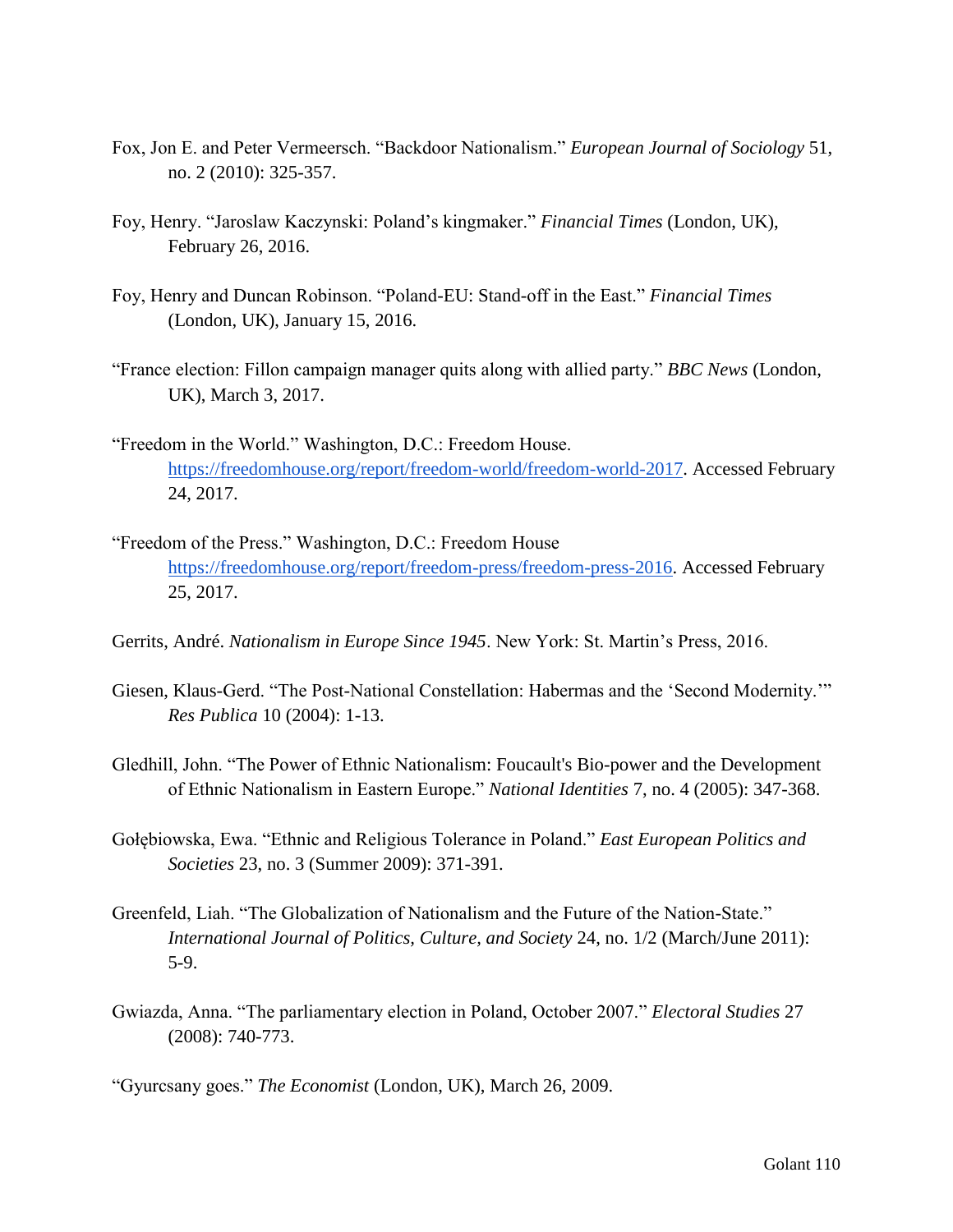- Hanrahan, Brian. "Film reopens Poland's Katyn wound." *BBC News* (London, UK), October 5, 2007.
- Haraszti, Miklós. "The 'real' Viktor Orbán." *openDemocracy*, May 2, 2002. [https://www.opendemocracy.net/democracy-newright/article\\_358.jsp](https://www.opendemocracy.net/democracy-newright/article_358.jsp) (accessed March 24, 2017).
- Howard, Marc Morjé. "Introduction." In *The Weakness of Civil Society in Post-Communist Europe*, 1-15. New York: Cambridge University Press, 2003.
- Hungarian Central Statistical Office. *Census 1949*. Budapest, Hungary, 1949. [http://www.ksh.hu/nepszamlalas/docs/tablak/teruleti/00/00\\_1\\_1\\_7\\_1.xls](http://www.ksh.hu/nepszamlalas/docs/tablak/teruleti/00/00_1_1_7_1.xls) (accessed February 25, 2017).
- Hungarian Central Statistical Office. *Census 2011*. Budapest, Hungary, 2011. [http://www.ksh.hu/nepszamlalas/tablak\\_teruleti\\_00](http://www.ksh.hu/nepszamlalas/tablak_teruleti_00) (accessed February 25, 2017).
- Hungary National Election Office. *Parliamentary Elections 2002*. Budapest, Hungary, 2010. [http://www.valasztas.hu/hu/ovi/49/49\\_0.html](http://www.valasztas.hu/hu/ovi/49/49_0.html) (accessed February 28, 2017).
- Hungary National Election Office. *Parliamentary Elections 2006*. Budapest, Hungary, 2010. [http://www.valasztas.hu/hu/ovi/44/44\\_0.html](http://www.valasztas.hu/hu/ovi/44/44_0.html) (accessed March 24, 2017).
- Hungary National Election Office. *Parliamentary Elections 2010*. Budapest, Hungary, 2010. [http://www.valasztas.hu/hu/parval2010/455/455\\_0.html](http://www.valasztas.hu/hu/parval2010/455/455_0.html) (accessed March 24, 2017).
- "Hungary 'Status Law' irks neighbours." *BBC News* (London, UK), June 19, 2001.
- "Hungary's past: His contentious legacy." *The Economist* (London, UK), November 8, 2013.
- Huntington, Samuel. "After Twenty Years: The Future of the Third Wave." *Journal of Democracy* 8, no. 4 (October 1997).
- Inglehart, Ronald F. and Pippa Norris. "Trump, Brexit, and the Rise of Populism: Economic Have-Nots and Cultural Backlash." Working Paper RWP16-026, John F. Kennedy School of Government, Kennedy School, Harvard University, Cambridge, Massachusetts, 2016. [https://research.hks.harvard.edu/publications/workingpapers/Index.aspx.](https://research.hks.harvard.edu/publications/workingpapers/Index.aspx)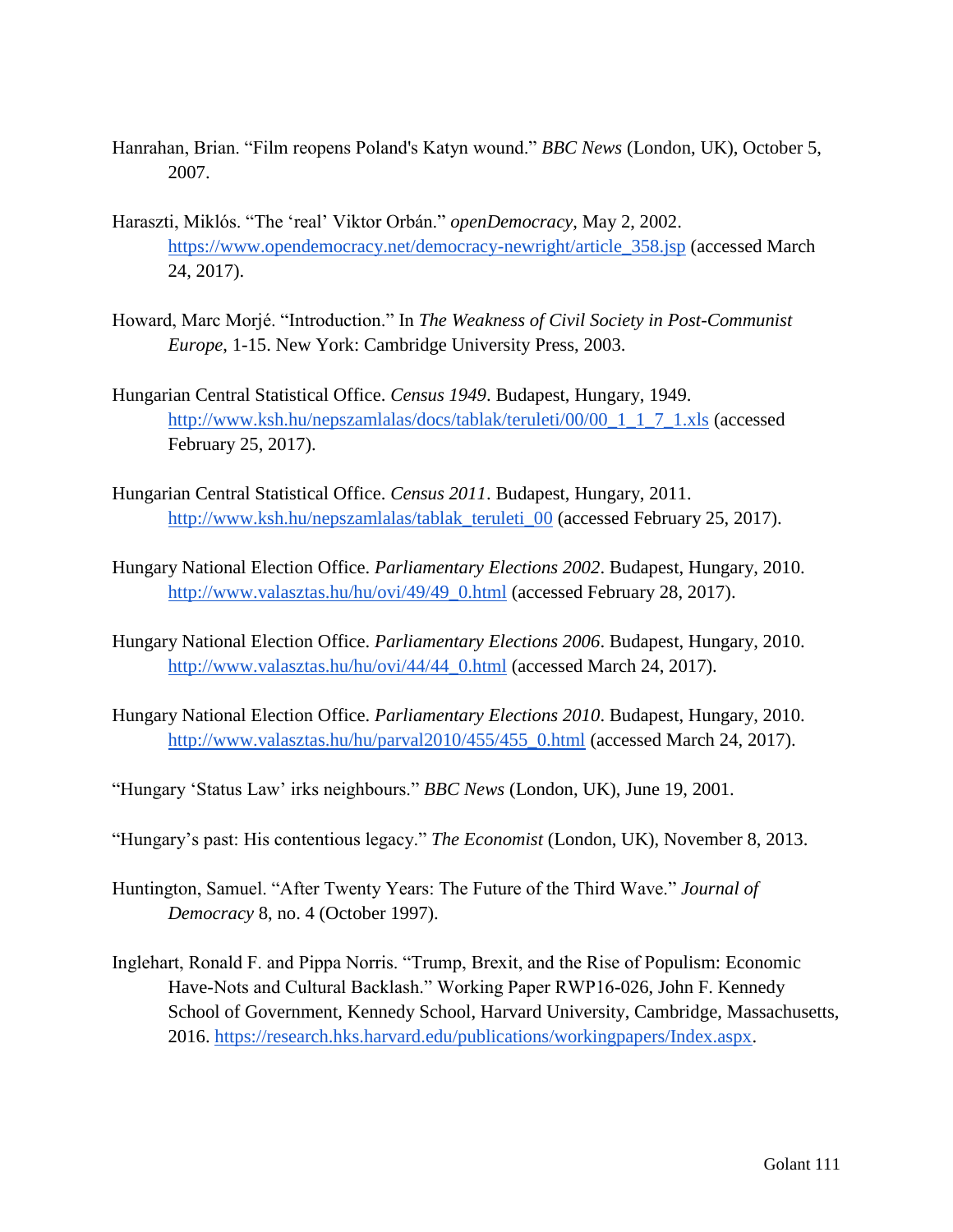- Inter-Parliamentary Union. "Hungary Parliamentary Chamber: *Országgyülés.* Elections Held in 1998." Grand-Saconnex, Switzerland, 1998. [http://www.ipu.org/parline-e/reports/arc/2141\\_98.htm](http://www.ipu.org/parline-e/reports/arc/2141_98.htm) (accessed February 28, 2017).
- Inter-Parliamentary Union. "Hungary Parliamentary Chamber: *Országgyülés.* Elections Held in 2002." Grand-Saconnex, Switzerland, 2002. [http://www.ipu.org/parline-e/reports/arc/2141\\_02.htm](http://www.ipu.org/parline-e/reports/arc/2141_02.htm) (accessed February 28, 2017).
- Johnson, Lonnie R. *Central Europe: Enemies, Neighbors, Friends*. Oxford: Oxford University Press, 2010.
- Karolewski, Ireneusz Paweł and Andrzej Marcin Suszycki, eds. *Multiplicity of Nationalism in Contemporary Europe*. Lanham: Rowman & Littlefield, 2010.
- Karolewski, Ireneusz Paweł and Roland Benedikter. "Poland is not Hungary." *Foreign Affairs* Response (September 21, 2016).
- Kelemen, R. Daniel. "Poland's Constitutional Crisis: How the Law and Justice Party is Threatening Democracy." *Foreign Affairs Snapshot* (August 25, 2016).
- Kelemen, R. Daniel and Mitchell Orenstein. "Europe's Autocracy Problem: Polish Democracy's Final Days?" *Foreign Affairs* Snapshot (January 7, 2016).
- Kendall-Taylor, Andrea and Erica Frantz. "How Democracies Fall Apart: Why Populism Is a Pathway to Autocracy." *Foreign Affairs* Snapshot (December 5, 2016).
- King, Charles. *Extreme Politics: Nationalism, Violence, and the End of Eastern Europe.* Oxford: Oxford University Press, 2010.
- Kitschelt, Herbert. *Post-Communist Party Systems: Competition, Representation, and Inter-Party Cooperation.* New York: Cambridge University Press, 1999.
- Korkut, Umut. "The 2006 Hungarian Election: Economic Competitiveness versus Social Solidarity." *Parliamentary Affairs* 60, no. 4 (2007): 675-690.
- Kurczewski, Jacek. "Parliament and the Political Class in the Constitutional Reconstruction of Poland: Two Constitutions in One." *International Sociology* 18, no. 1 (2003): 162-180.
- Kymlicka, Will. *Multicultural Citizenship: A Liberal Theory of Minority Rights.* Gloucestershire: Clarendon Press, 1996.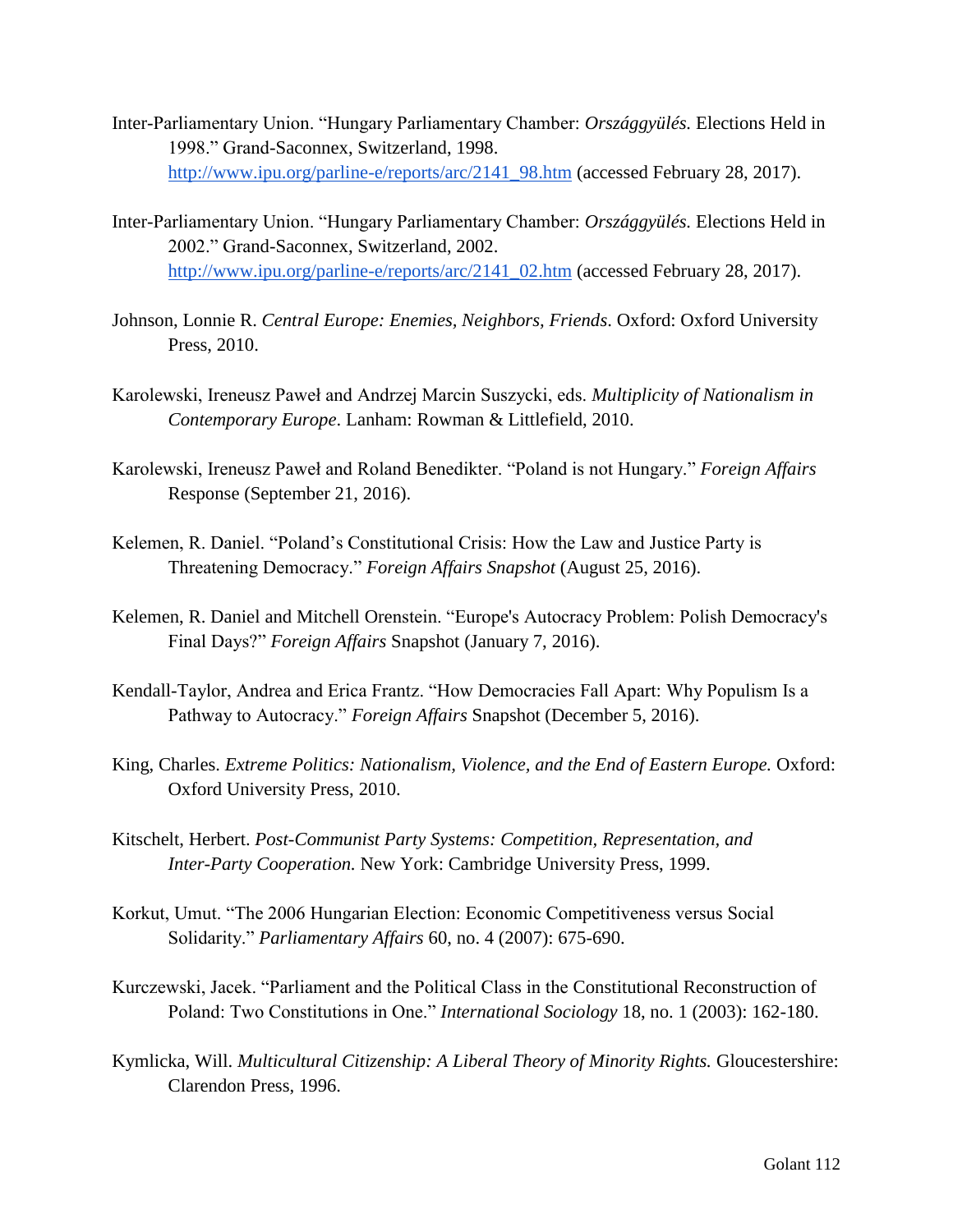- Kymlicka, Will. *Multicultural Odysseys: Navigating the New International Politics of Diversity.* Oxford: Oxford University Press, 2007.
- Kymlicka, Will. "Western Political Theory and Ethnic Relations in Eastern Europe." In *Can Liberal Pluralism be Exported?*, eds. Will Kymlicka and Magda Opalski, 13-106. Oxford: Oxford University Press, 2001.
- Lomax, Bill. "The 1998 elections in Hungary: Third time lucky for the young democrats." *Journal of Communist Studies and Transition Politics* 15, no. 2 (1999): 111-125.
- Lesniczak, Rafal. "The communicative role of the Catholic Church in Poland in the 2015 presidential election and its perception by the public." *Church, Communication, and Culture* 1, no. 1 (2016): 268-285.
- Levitsky, Steven and Lucan A. Way. "The Rise of Competitive Authoritarianism." *Journal of Democracy* 13, no. 2 (April 2002): 51-65.
- Lyman, Rick. "Right-Wing Party Roars Back in Polish Elections." *The New York Times* (New York), October 25, 2015.
- Marcinkiewicz, Kamil and Mary Stegmaier. "The parliamentary election in Poland, October 2015." *Electoral Studies* 41 (2016): 213-224.
- Marsh, Stephanie. "'This Is Exactly What He Wants': How Geert Wilders Won by Losing." *The Atlantic* (Washington, D.C.), March 16, 2017.
- Mazurek, Małgorzata. "Keeping It Close To Home: Resourcefulness and Scarcity in Late Socialist and Postsocialist Poland." In *Communism Unwrapped*, eds. Paulina Bren and Mary Neuberger, 298-324. Oxford: Oxford University Press, 2012.
- McManus-Czubińska, Clare and William Miller. "European civilisation or European civilisations: the EU as a 'Christian club'? Public opinion in Poland 2005." In *Reinventing Poland*, eds. Martin Myant and Terry Cox, 128-149. New York: Routledge, 2008.
- Mudde, Cas. "Europe's Populist Surge: A Long Time in the Making." *Foreign Affairs* 95, no. 6 (November/December 2016): 25-30.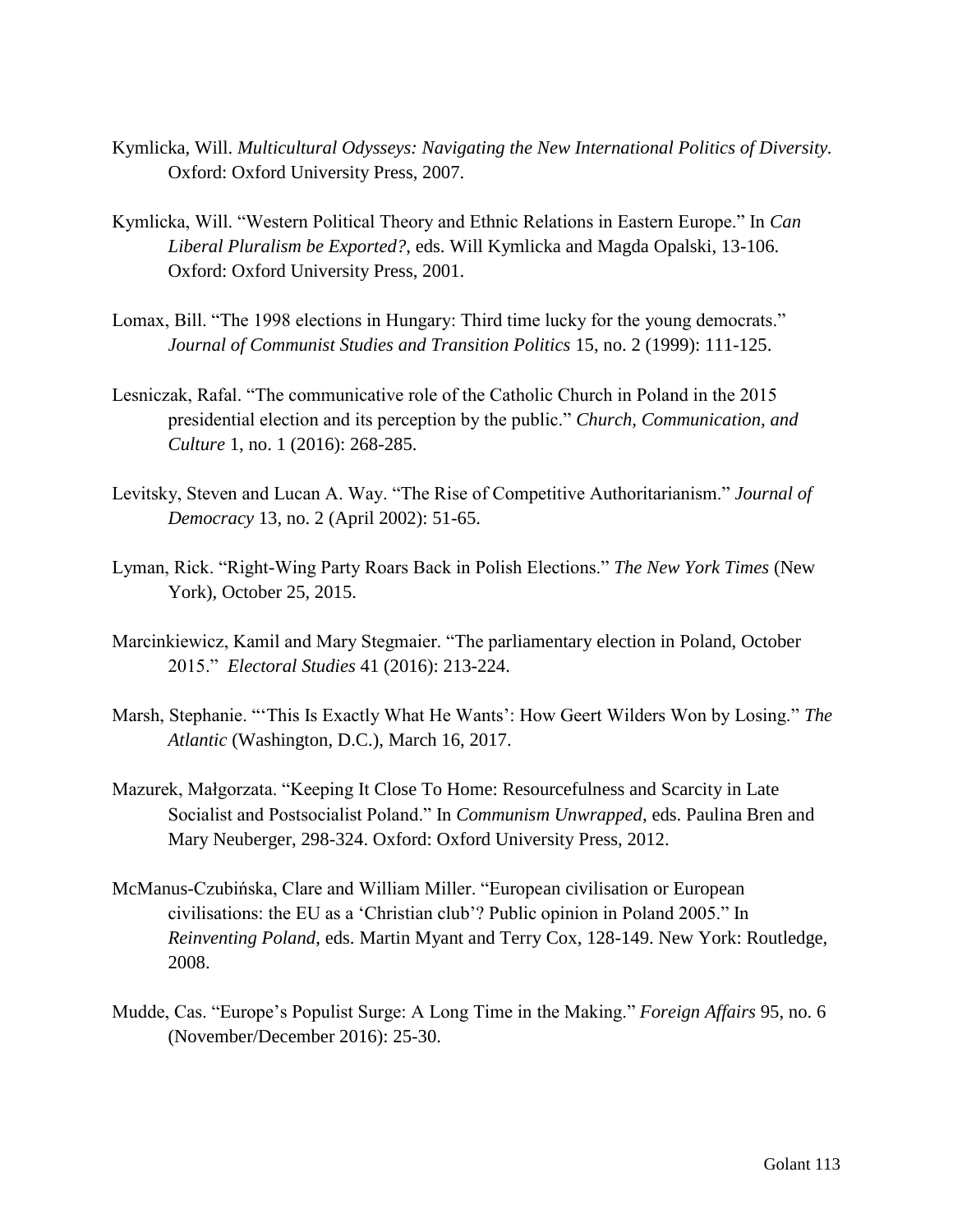- Mudde, Cas. "Russia's Trojan Horse." openDemocracy.com, December 8, 2014. <https://www.opendemocracy.net/od-russia/cas-mudde/russia%27s-trojan-horse> (accessed January 10, 2017).
- Mueller, Jan-Werner. "Beyond Militant Democracy?" *New Left Review* 73 (January/February 2012): 39-47.
- Mueller, Jan-Werner. *Constitutional Patriotism*. Princeton: Princeton University Press, 2007.
- Mueller, Jan-Werner. "Eastern Europe Goes South: Disappearing Democracy in the EU's Newest Members." *Foreign Affairs* 93, no. 2 (March/April 2014): 14-19.
- Mueller, Jan-Werner. "The Hungarian Tragedy." *Dissent* (Spring 2011): 5-10.
- "Nations in Transit." Washington, D.C.: Freedom House, 2017. [https://freedomhouse.org/report-types/nations-transit.](https://freedomhouse.org/report-types/nations-transit) Accessed February 24, 2017.
- Paramio, Ludolfo. "Transition and consolidation of democracy in Hungary." Madrid: Fundación para las Relaciones Internacionales y el Diálogo Exterior (FRIDE), May 23, 2002. [http://fride.org/download/CR\\_hungria\\_ing\\_may02.pdf](http://fride.org/download/CR_hungria_ing_may02.pdf)
- Pasieka, Agnieszka. "Reenacting ethnic cleansing: people's history and elitist nationalism in contemporary Poland." *Nations and Nationalism* 22, no. 1 (2016): 63-83.
- Pienkos, Donald E. "The 1995 Polish Presidential Election: A Step Toward Normalcy." *The Polish Review* 42, no. 4 (1997): 395-429.
- Piet, Remi. "The populist drift of the French election campaign." *Al Jazeera* (Doha), March 28, 2017.
- "Poland's coming election: The end of Solidarity." *The Economist* (London, UK), August 16, 2001.
- "Poland elections: Conservatives secure decisive win." *BBC News* (London, UK), October 26, 2015.
- "Polish MPs choose early election." *BBC News* (London, UK), September 7, 2007.
- "Polish opposition warns refugees could spread infectious diseases." *Reuters World News* (London, UK), October 15, 2015.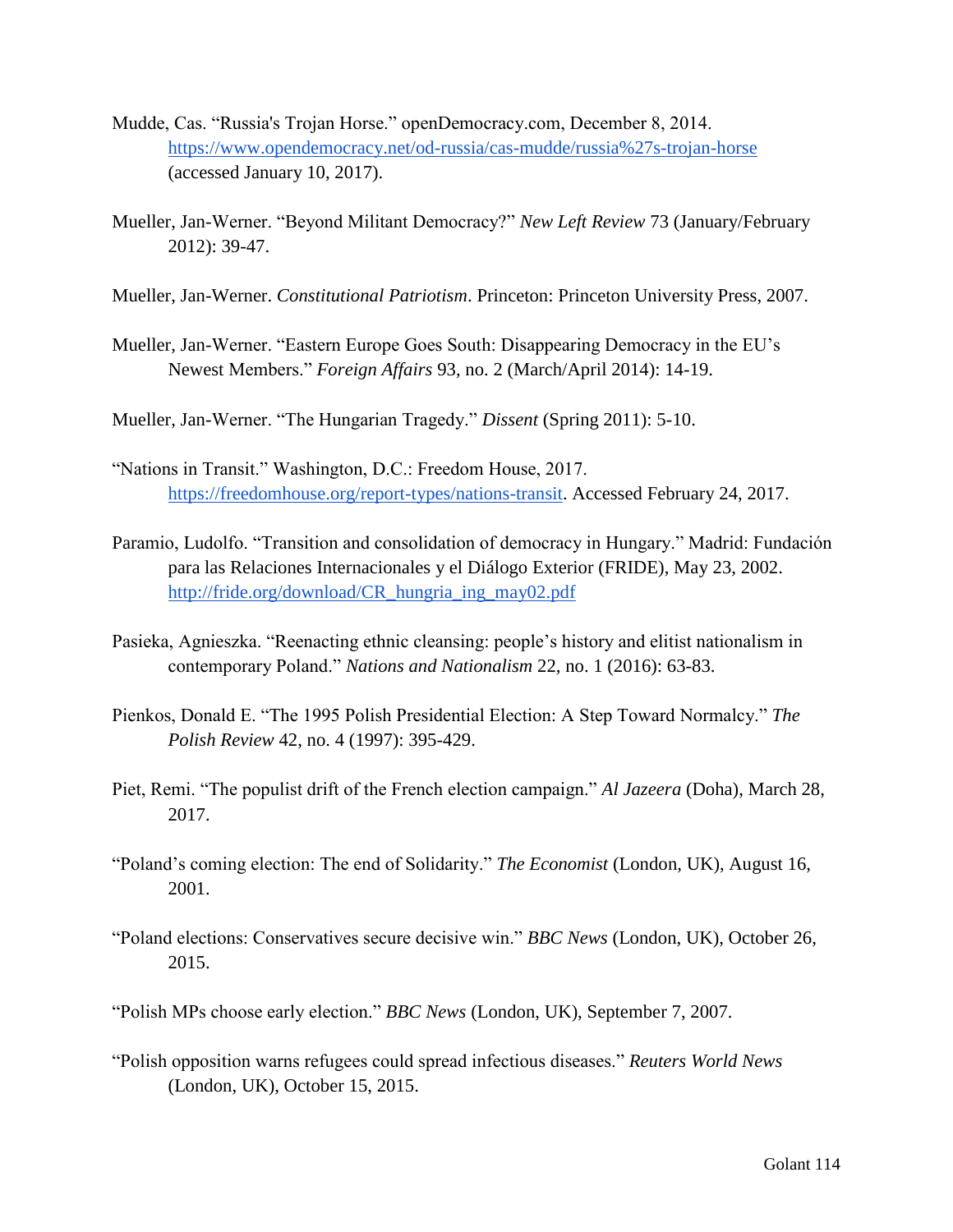- Polish National Electoral Commission. *Election to the Senate*. Warsaw, Poland, 2005. [http://www.wybory2005.pkw.gov.pl/SNT/EN/WYN/M/index.htm.](http://www.wybory2005.pkw.gov.pl/SNT/EN/WYN/M/index.htm) Accessed March 24, 2017.
- Porter, Brian. "Catholic Church in Poland: Introduction." Fairfax: George Mason University, 2007. [https://chnm.gmu.edu/1989/exhibits/roman-catholic-church/introduction.](https://chnm.gmu.edu/1989/exhibits/roman-catholic-church/introduction) Accessed March 22, 2017.
- "Public Opinion." Brussels, Belgium: Eurobarometer. [http://ec.europa.eu/public\\_opinion/index\\_en.htm.](http://ec.europa.eu/public_opinion/index_en.htm) Accessed February 26, 2017.
- "Q&A: Hungary election." *BBC News* (London, UK), April 7, 2006.
- "Revolving doors: a new prime minister steps up." *The Economist* (London, UK), August 24, 2004.

Roberts, Elizabeth. "Dutch election: Rutte's victory is official." *CNN* (Atlanta), March 21, 2017.

Róka, Jolá. "Turnout and Its Strategic Political Marketing Implications in Hungary During the 2004 European Parliamentary Elections." *Journal of Political Marketing* 4, nos. 2/3 (2005): 169-175.

"Safeguarding democratic rule within the EU." *The Economist* (London, UK), May 23, 2017.

Sanford, George. *Poland: The Conquest of History*. London: Routledge, 1999.

- Saxon, Wolfgang. "Janos Kadar of Hungary Is Dead at 77." *The New York Times* (New York, NY), July 7, 1989.
- Schöpflin, György. "Liberal Pluralism and Post-Communism." In *Can Liberal Pluralism be Exported?*, eds. Will Kymlicka and Magda Opalski, 109-125. Oxford: Oxford University Press, 2001.
- Sidorenko, Ewa. "Which way to Poland? Re-emerging from Romantic unity." In *Reinventing Poland*, eds. Martin Myant and Terry Cox, 109-127. New York: Routledge, 2008.
- Simon, Zoltan. "Orban Says He Seeks to End Liberal Democracy in Hungary." *Bloomberg* (New York), July 28, 2014.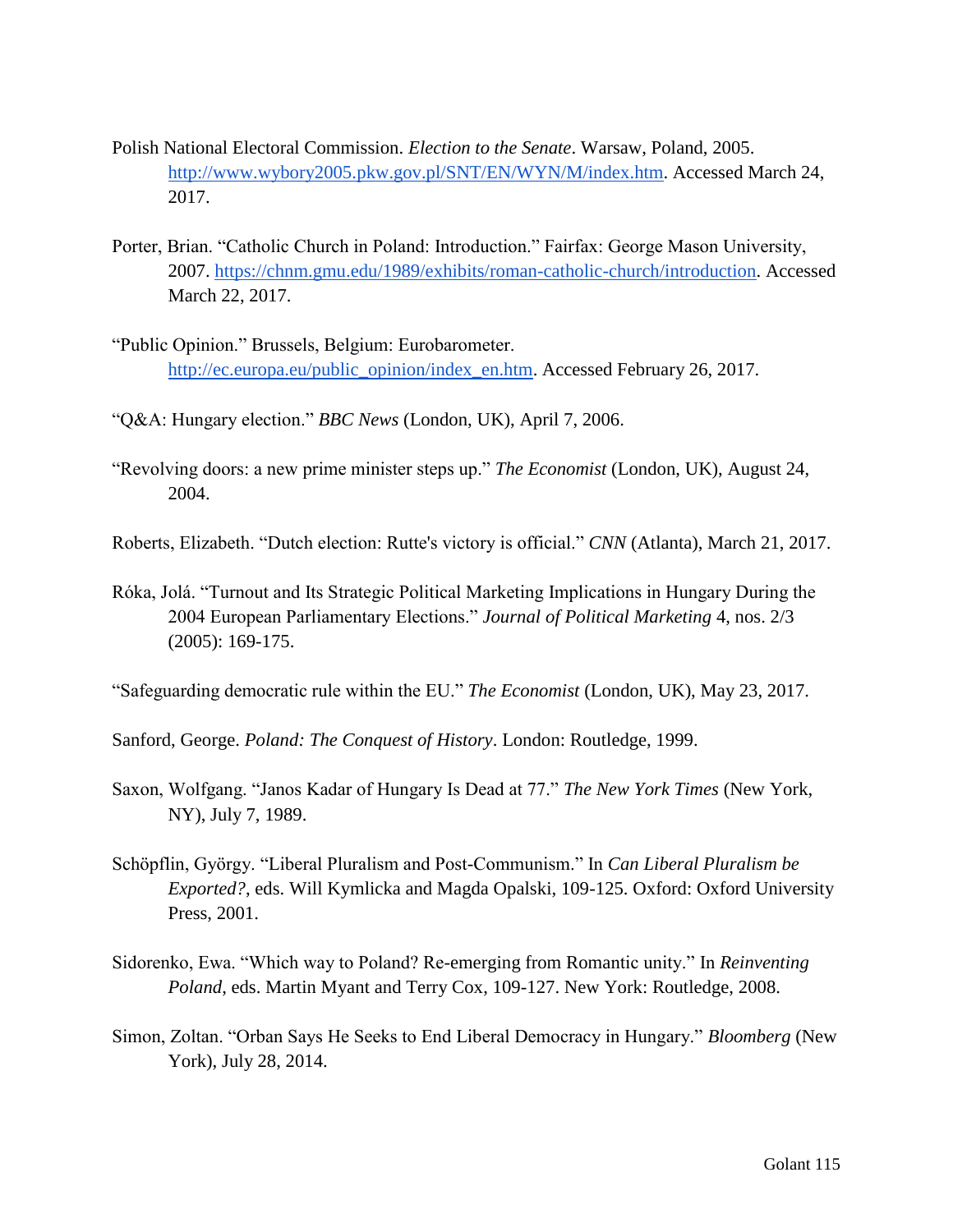- Smith, Rogers M. *Stories of Peoplehood: The Politics and Morals of Political Membership*. New York: Cambridge University Press, 2003.
- Steiner, Peter. "Cultures, Histories, and Societies of Central and Eastern Europe." Seminar, University of Pennsylvania, Philadelphia, February 22, 2017.
- Stewart, Michael. "The Hungarian Status Law: A new European form of Transnational Politics?" *Diaspora* 12, no. 1 (Spring 2003): 67-101.
- Szczerbiak, Aleks. "Electoral politics in Poland: The parliamentary elections of 1997." *Journal of Communist Studies and Transition Politics* 14, no. 3 (1998): 58-83.
- Szczerbiak, Aleks. "Poland's Unexpected Political Earthquake: The September 2001 Parliamentary Election." *Journal of Communist Studies and Transition Politics* 18, no. 3 (2002): 41-76.
- Tiemann, Guido. "The nationalization of political parties and party systems in post-communist Eastern Europe." *Communist and Post-Communist Studies* 45 (2012): 77-89.
- Tighe, Carl. "Lustration the Polish experience." *Journal of European Studies* 46, nos. 3/4 (2016): 338-373.
- "Transformation: Hungary." Gütersloh, Germany: Bertelsmann Foundation, 2004. [http://bti2003.bertelsmann-transformation-index.de/171.0.html?&L=1.](http://bti2003.bertelsmann-transformation-index.de/171.0.html?&L=1) Accessed February 27, 2017.
- Traub, James. "The Party That Wants to Make Poland Great Again." *The New York Times Magazine* (New York, NY), November 2, 2016.
- "Trianon, Treaty of." *The Columbia Encyclopedia, 6th ed*. *Encyclopedia.com*. [http://www.encyclopedia.com/reference/encyclopedias-almanacs-transcripts-and](http://www.encyclopedia.com/reference/encyclopedias-almanacs-transcripts-and-maps/trianon-treaty)[maps/trianon-treaty.](http://www.encyclopedia.com/reference/encyclopedias-almanacs-transcripts-and-maps/trianon-treaty) Accessed February 18, 2017.
- "The Unloved Neighbors: A History of Hostility between Poland and Germany." *Der Spiegel* (Hamburg, Germany), June 20, 2007.
- Vachudova, Milada Anna. "Democratization in Postcommunist Europe: Illiberal Regimes and the Leverage of the European Union." In *Democracy and Authoritarianism in the Postcommunist World*, eds. Valerie Bunce, Michael McFaul, and Kathryn Stoner-Weiss, 82-104. Cambridge: Cambridge University Press, 2010.